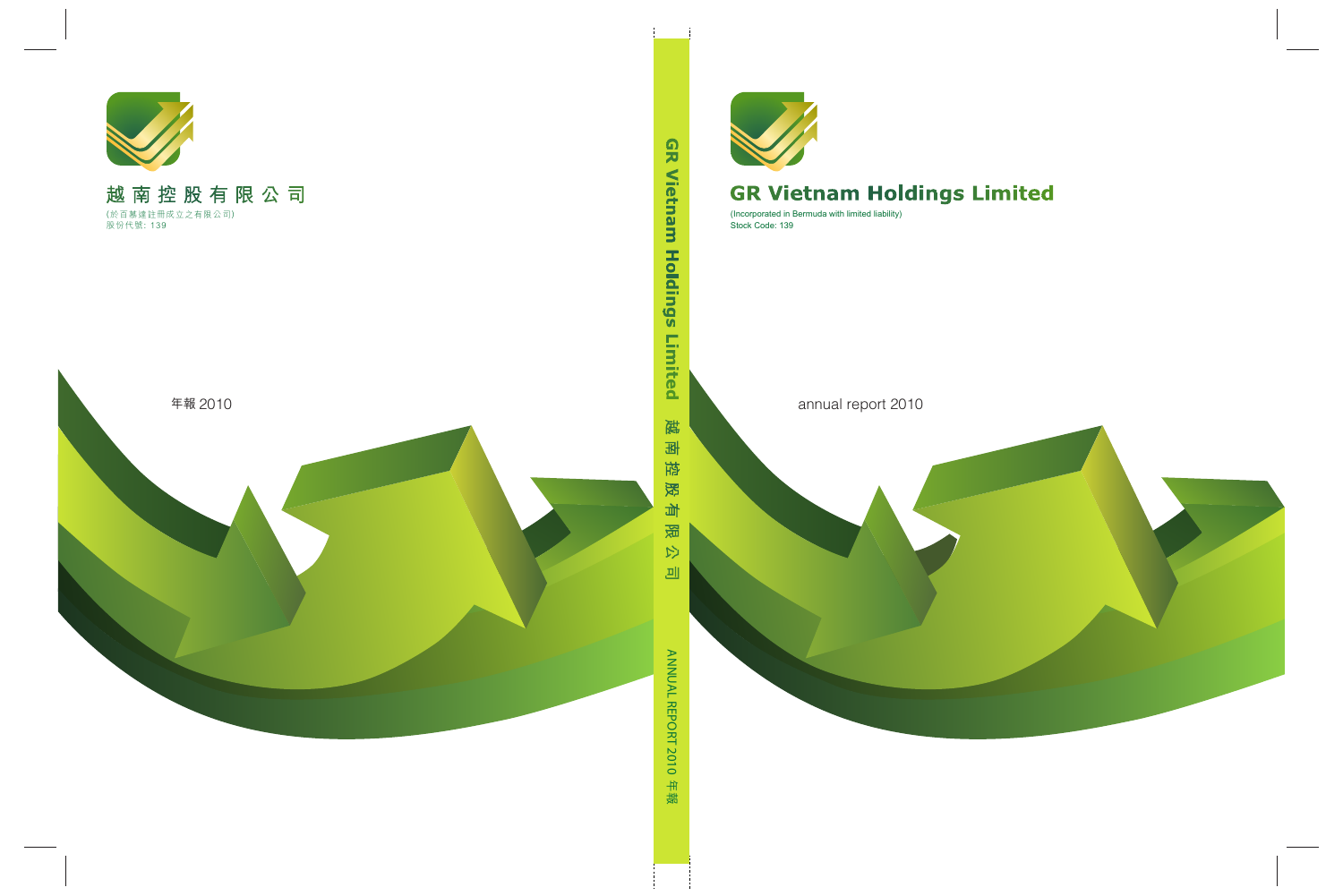

## **Contents**

|                                                             | Pages        |
|-------------------------------------------------------------|--------------|
| CORPORATE INFORMATION                                       | $\mathbf{2}$ |
| CHAIRMAN'S STATEMENT AND MANAGEMENT DISCUSSION AND ANALYSIS | $3 - 7$      |
| DIRECTORS AND SENIOR MANAGEMENT PROFILE                     | $8 - 9$      |
| REPORT OF THE DIRECTORS                                     | $10 - 20$    |
| CORPORATE GOVERNANCE REPORT                                 | $21 - 32$    |
| <b>INDEPENDENT AUDITORS' REPORT</b>                         | 33-34        |
| AUDITED FINANCIAL STATEMENTS                                |              |
| Consolidated:                                               |              |
| Income statement                                            | 35           |
| Statement of comprehensive income                           | 36           |
| Statement of financial position                             | 37-38        |
| Statement of changes in equity                              | 39           |
| Statement of cash flows                                     | $40 - 41$    |
| Company:                                                    |              |
| Statement of financial position                             | 42           |
| Notes to the financial statements                           | 43-110       |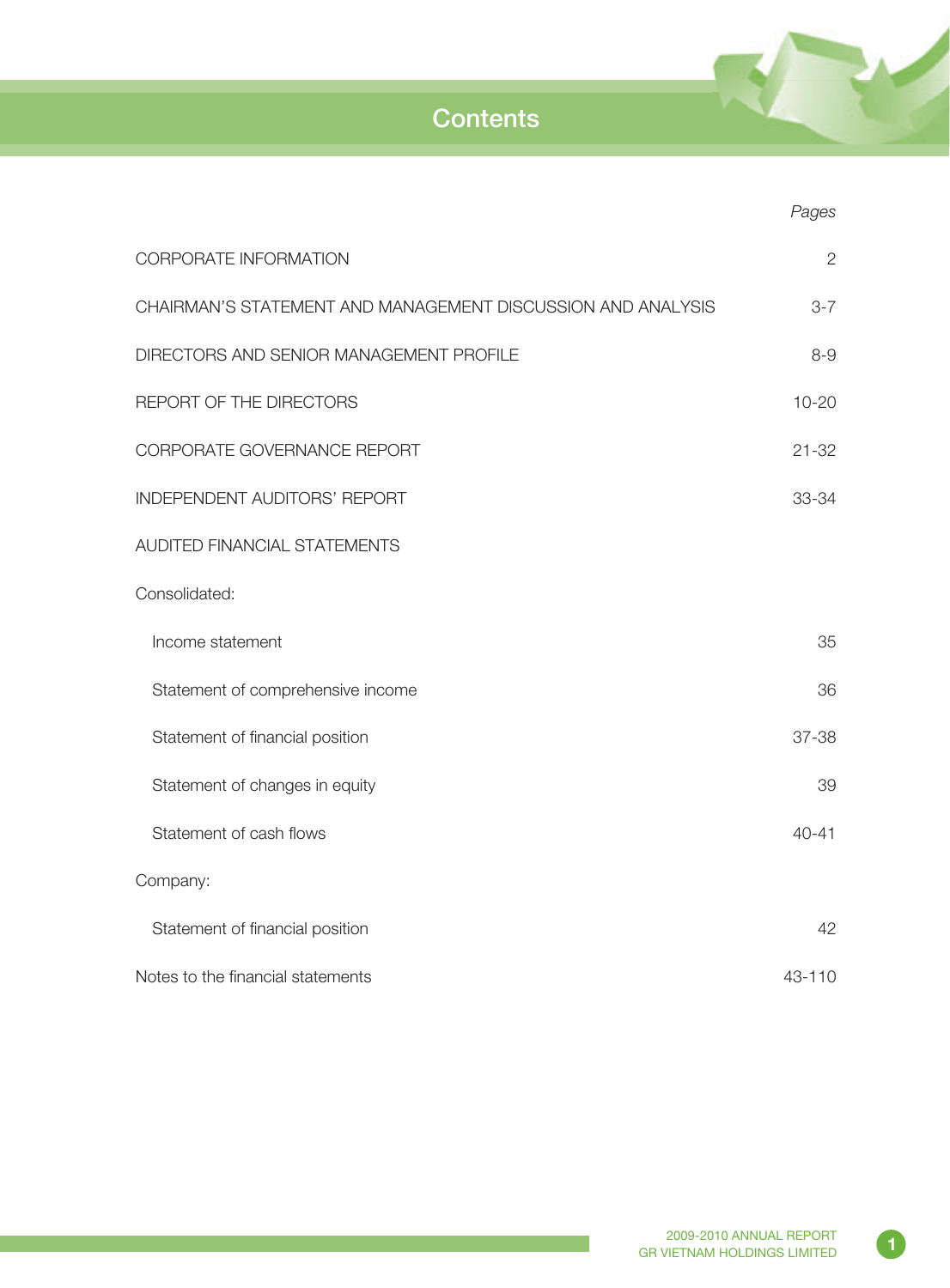

## EXECUTIVE DIRECTORS

Wong Howard (Chairman & Chief Executive Officer) Wong Yat Fai Lam Sai Ho, Anthony

### INDEPENDENT NON-EXECUTIVE **DIRECTORS**

Tung Tat Chiu, Michael Li Chi Ming Wan Ngar Yin, David

### AUDIT COMMITTEE

Tung Tat Chiu, Michael (Chairman) Li Chi Ming Wan Ngar Yin, David

### REMUNERATION COMMITTEE

Li Chi Ming (Chairman) Tung Tat Chiu, Michael Wan Ngar Yin, David

### COMPANY SECRETARY

Szeto Pui Tong, Patrick

### AUDITORS

Ernst & Young

### PRINCIPAL BANKERS

The Hongkong and Shanghai Banking Corporation Limited Hang Seng Bank Limited

### REGISTERED OFFICE

Clarendon House 2 Church Street Hamilton HM 11 **Bermuda** 

### HEAD OFFICE AND PRINCIPAL PLACE OF BUSINESS

Room 1603-05 Harcourt House 39 Gloucester Road Wanchai, Hong Kong

### PRINCIPAL SHARE REGISTRAR

Butterfield Fulcrum Group (Bermuda) Limited Rosebank Centre 11 Bermudiana Road Pembroke HM08 Bermuda

### HONG KONG BRANCH SHARE REGISTRAR AND TRANSFER **OFFICE**

Tricor Tengis Limited 26th Floor Tesbury Centre 28 Queen's Road East Wanchai Hong Kong

## COMPANY'S WEBSITE

www.grvietnam.com

## STOCK CODE

139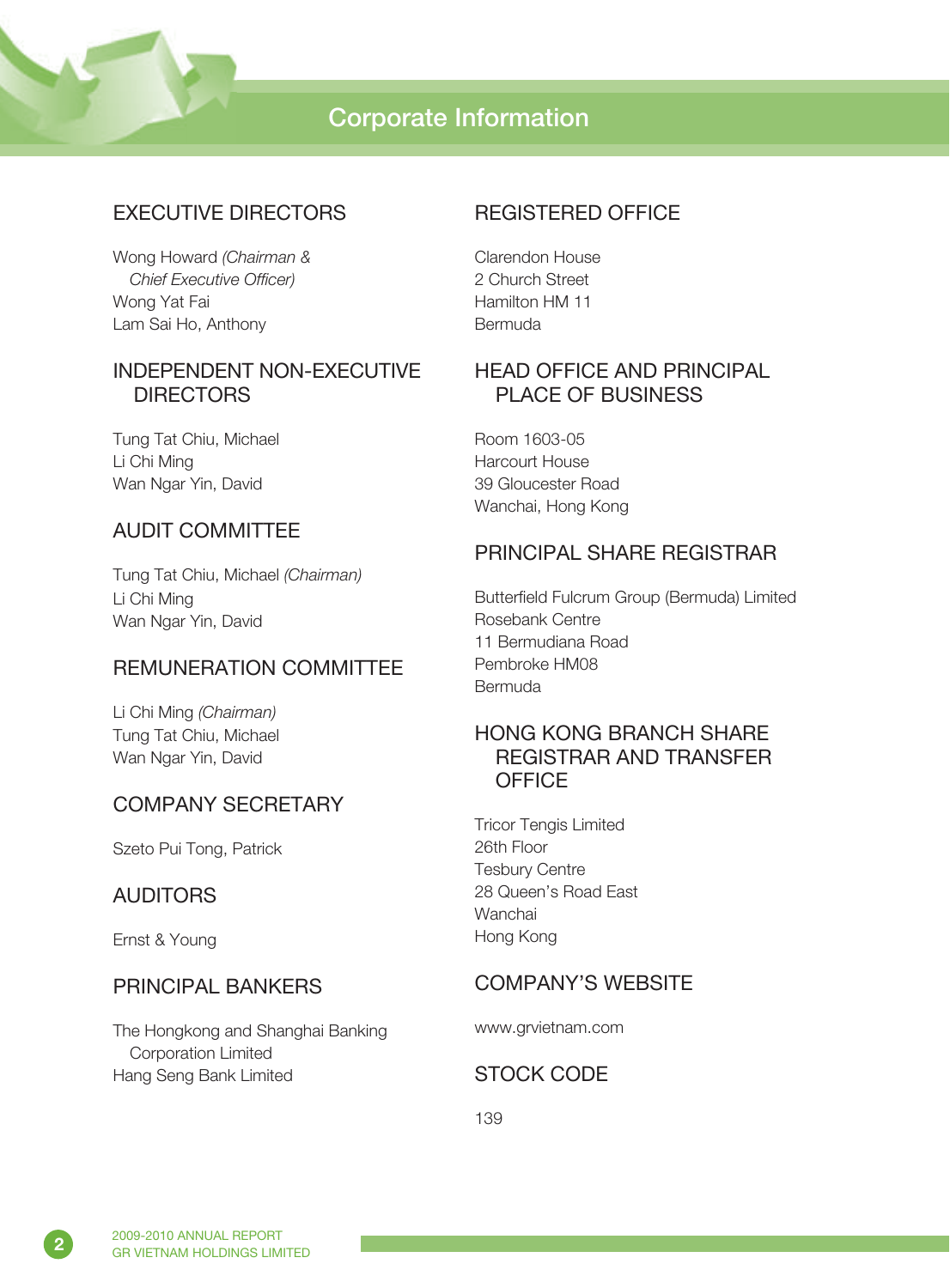### BUSINESS REVIEW

The Group's revenue for the year under review was HK\$39.7 million, representing an increase of HK\$11.7 million or 42.0% compared with last year. The net loss for the year was HK\$58.0 million, compared to the loss of HK\$280.7 million last year. Loss per share for the year decreased to HK2.05 cents (2009: HK9.94 cents). The Group's net loss for the year was primarily attributable to unrealized loss on equity investments of HK\$14.4 million in the treasury investments segment.

During the year, the financial market in Vietnam gradually stabilized following a series of fiscal stimulus measures initiated by the Vietnamese Government. In the first quarter of 2010, the GDP growth rate was 5.8%, the prime interest rate was 8.0% and the foreign direct investment growth was 13.6%, reversing the previously negative trend. However, the inflation rate rose to 9.5%, led by the rapid growth of money supply. A more worrying phenomenon was that, in November 2009, due to the central bank's strong intervention in the overheating foreign currency market, the Vietnamese Dong became highly volatile and depreciated sharply. Currently, economic indicators demonstrate that the currency devaluation and high inflationary pressure still remain the main causes of the instability of the financial system and act as a drag on Vietnam's full economic recovery.

Due to the outbreak of the financial crisis in Vietnam two years ago, the Group had decided to put on hold aggressive development plans for convenience store openings and instead, to focus on maintaining a limited number of stores in high traffic locations in commercial and tourist areas of Ho Chi Minh City. During the year, the Group continued to put considerable efforts in improving the sales performance of individual stores and maintaining a much leaner operation to achieve a breakeven position. Since the Group's convenience store operation was still at a startup stage, it had not yet made positive profit contribution to the Group. For the year, the Group recorded sales revenue of approximately HK\$5.5 million from the operation and opened three new Circle K stores to make up a total of eight Circle K stores in operation in Vietnam.

The Group's electronic product trading business continued to be adversely impacted by the difficult operating environment in the wake of the global financial crisis. During the year, this segment was faced with rising raw material and labour costs and long lead-times for electronic parts procurement in Mainland China. In response to the increasing costs, the Group made strong efforts in the year to enhance profit margins and enrich our existing product range by developing and sourcing more new and high valued-added electronic products. During the year, sales revenue from electronic product trading increased by HK\$9.3 million or 130.4% to HK\$16.4 million. This segment recorded an operating loss of HK\$2.5 million, representing a decrease of HK\$6.8 million or 73.3 % as compared with last year.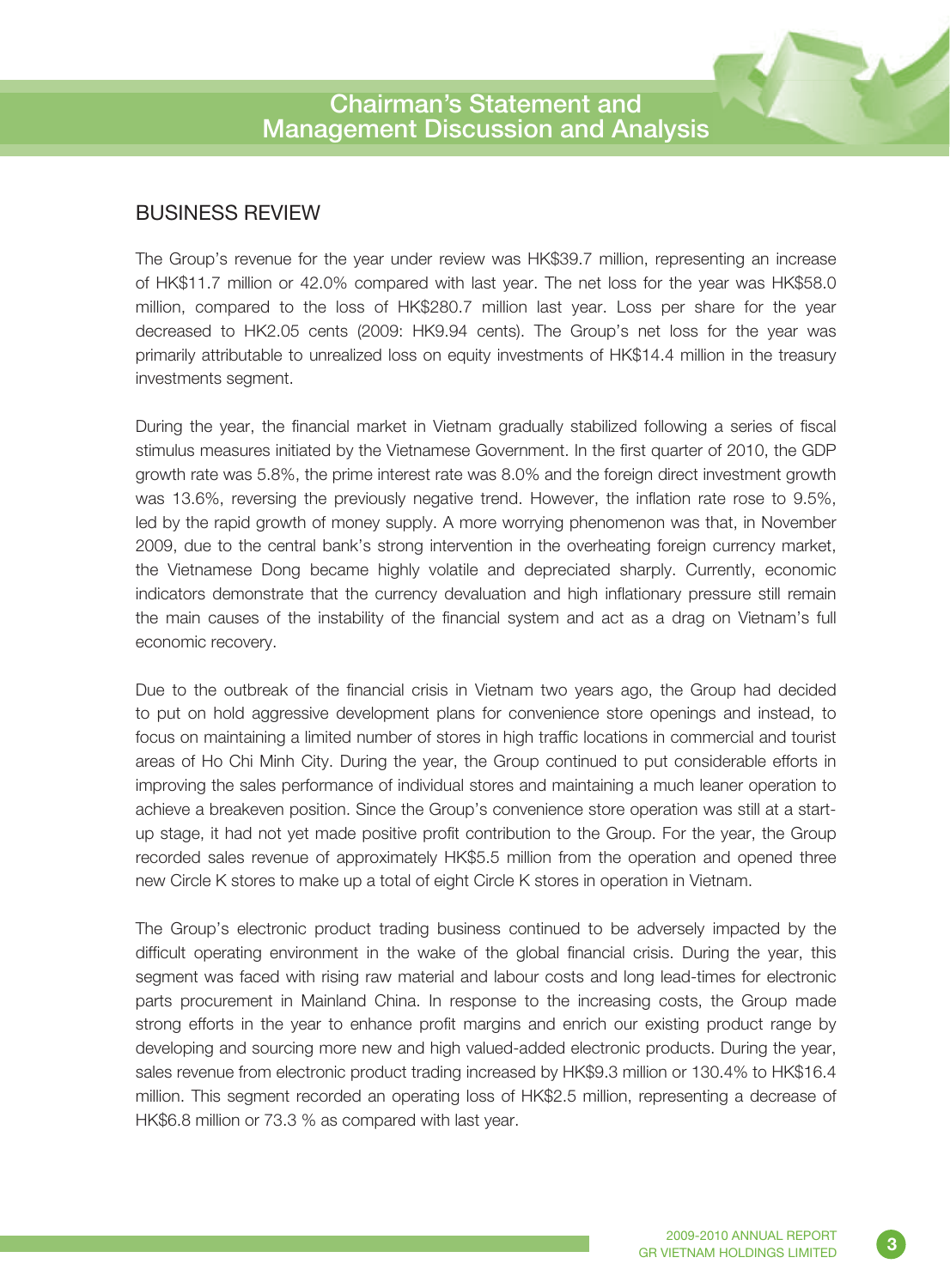

During the year, the Group continued with its diversification strategy to look for potential investment opportunities with high earning and growth prospects. Taking advantage of new business opportunities created by new processor technology, the Group embarked on the research and development of a multi-media stream processor with a new processor architecture. The stream processor under development is small in size and cost efficient, has low power consumption, and is characterized by multi-threaded virtual pipeline with a scalable and programmable processor core.

During the year, the Group worked diligently on the aforesaid project with a team of top experts from the US Silicon Valley. Much design and engineering effort was put into the project to meet project schedule and milestones. With the concerted efforts of the work team, this project is on schedule and making positive progress.

The Group continued to utilise its available funds in treasury investments. Global financial markets and economies stabilized during the year as a result of the monetary and fiscal measures undertaken by governments. In Hong Kong, local stock market sentiment and investor confidence gradually improved. With the Hang Seng index surging up from its trough, the treasury investments segment for the year made income and gains of HK\$17.8 million and recorded a loss of HK\$6.9 million, including an unrealized loss of HK\$14.4 million on equity investments.

### PROSPECTS

Vietnam's economy appears to be gradually recovering following a series of fiscal stimulus measures initiated by the Vietnamese Government. However, macro economic conditions and the Vietnamese financial market still remain uncertain, and the challenges posed by currency devaluation and high inflationary pressure will continue for the year to come. Apart from the foregoing, the concept of convenience store business in Vietnam is relatively new and government control over foreign participation in the retail business remains strong. The Group, therefore, as a foreign retailer in Vietnam, anticipates that the road ahead in the retail business is full of challenges and uncertainties. In view of this, the Group has been actively considering restructuring of its investment strategies in Vietnam and reallocating its resources to other businesses with higher earning and growth prospects.

Looking ahead, as the repercussions of the global financial turmoil and economic uncertainties persist, the Group will continue to be on the alert and to pursue a prudent investment strategy in developing its existing and new businesses.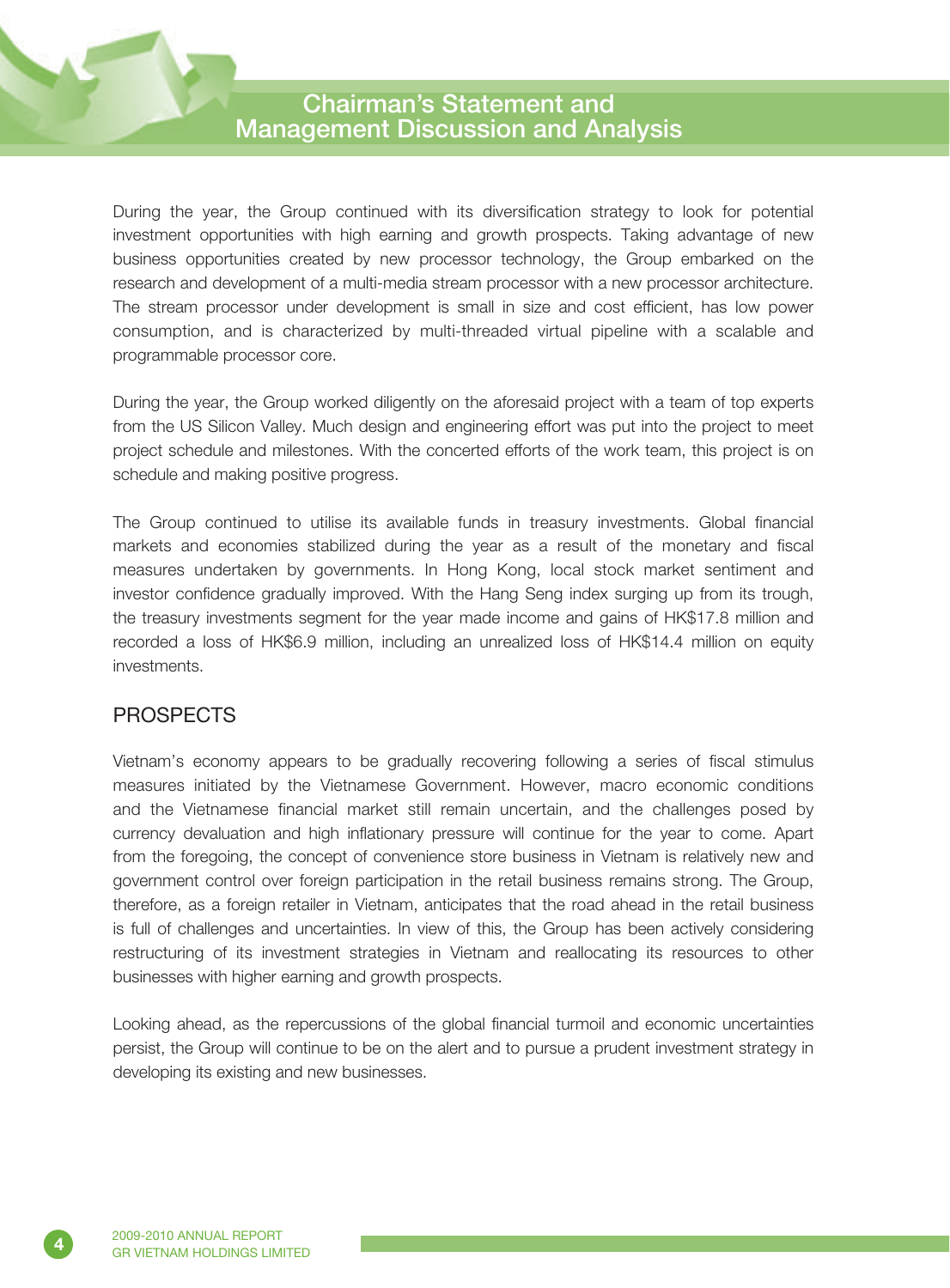

The Group's revenue for the year was HK\$39.7 million, representing an increase of HK\$11.7 million or 42.0% compared with last year. The Group's revenue principally comprised the sales of electronic products of HK\$16.4 million and the gains on disposal of listed equity investment of HK\$17.8 million from treasury investments. During the year, revenue from electronic products increased by HK\$9.3 million or 130.4% to HK\$16.4 million.

With the new HKFRS taking effect from 1 January 2009, fair value gain or loss on availablefor-sale investments and exchange differences arising from translation of foreign operations which were previously recognized in a reserve account are taken into account to arrive at a total comprehensive loss attributable to owners of the parent. Fair value gain on available-forsale investments and exchange differences arising from translation of foreign operations of the Group for the year were HK\$3.5 million and HK\$0.7 million respectively. Therefore, the total comprehensive loss attributable to owners of the parent for the year ended 31 March 2010 was HK\$55.7 million compared to the total comprehensive loss of HK\$281.3 million last year. As at 31 March 2010, the Group's consolidated net asset value was HK\$168.7 million (31 March 2009: HK\$214.5 million).

Administrative expenses for the year came to HK42.9 million, representing an increase of HK\$11.9 million or 38.6% compared with last year. The increase was mainly due to the provision of HK\$9.9 million for the equity-settled share option arrangement during the year.

The loss for the year was HK\$58.0 million, compared to the loss of HK\$280.7 million last year. As at 31 March 2010, the Group's net asset value decreased by HK\$45.9 million or 21.4% to HK\$168.7 million. This was mainly due to the loss attributable to shareholders of HK\$58.0 million. The Group maintained a sound financial position in terms of strong liquidity.

## LIQUIDITY AND FINANCIAL RESOURCES

During the year, the Group generally financed its operation with internally generated cash flow, cash reserve and banking facilities. The Group's bank and short-term deposits as at 31 March 2010 were HK\$141.4 million (31 March 2009: HK\$161.0 million).

As at 31 March 2010, the Group had no bank overdrafts, short and long term interest-bearing bank borrowings (31 March 2009: Nil).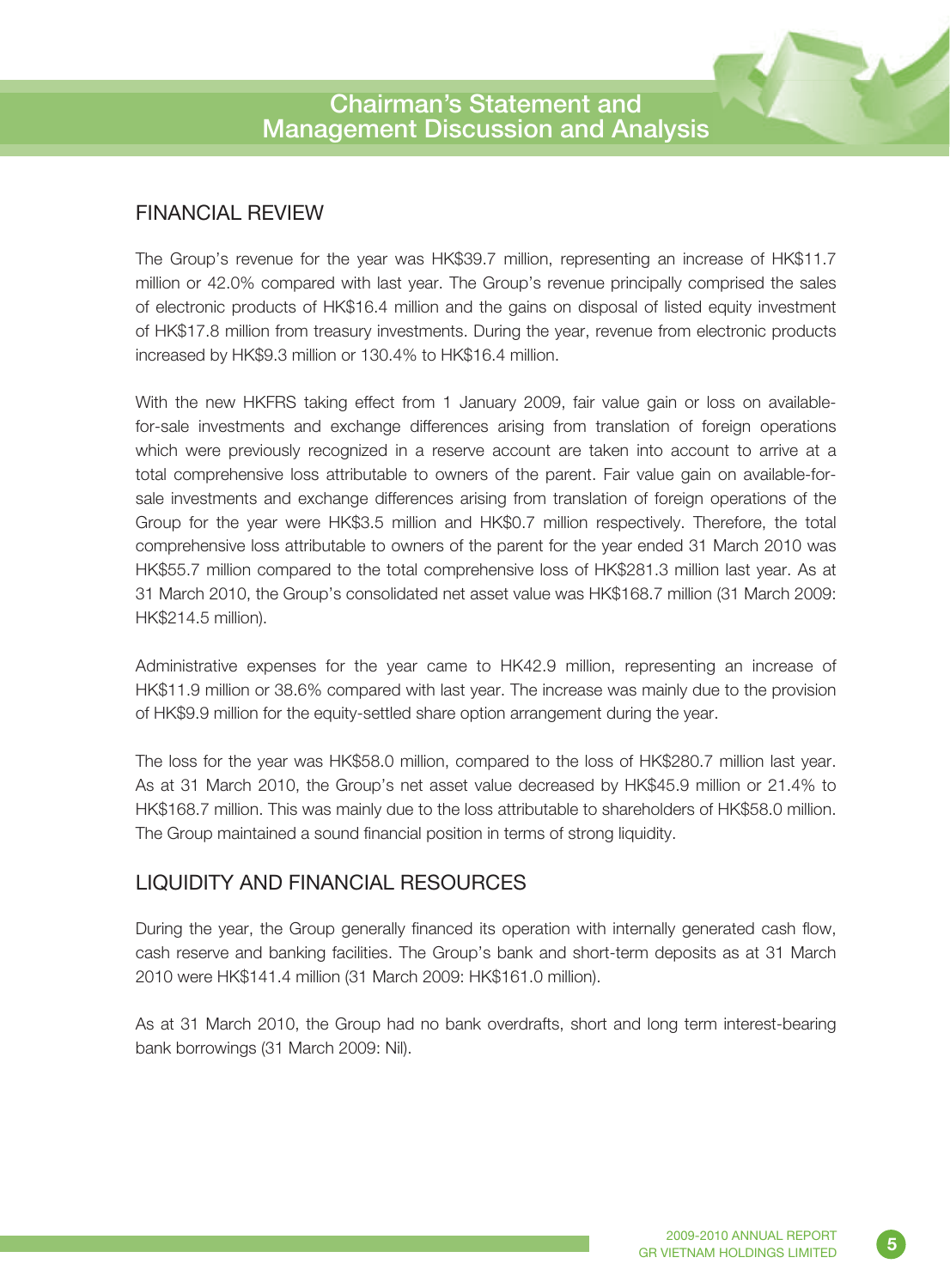

**Chairman's Statement and Management Discussion and Analysis**

As at 31 March 2010, the Group's current ratio was 1.5 times (31 March 2009: 35.4 times) based on current assets of HK\$295.9 million (31 March 2009: HK\$332.2 million) and current liabilities of HK\$197.3 million (31 March 2009: HK\$9.4 million).

As at 31 March 2010, the Group had capital commitments for capital contribution to a joint venture company of HK\$15.3 million (31 March 2009: HK\$15.3 million). Apart from that, the Group had no other contingent liabilities or material commitments.

## CAPITAL STRUCTURE

As at 31 March 2010, the Group's gearing ratio, being convertible notes payable to net worth and convertible bonds payable was 52.7% (31 March 2009: 44.3%).

The Group's bank deposits and borrowings are mainly denominated in Hong Kong dollars. Most of the Group's sales and purchases are made in United States dollars and Hong Kong dollars. Therefore, the exchange risks the Group is exposed to are minimal.

### SIGNIFICANT INVESTMENTS

As at 31 March 2010, the Group had convertible notes issued by a company listed on The Stock Exchange of Hong Kong Limited (the "Stock Exchange") with fair value amount of the conversion option derivative of HK\$Nil and the carrying amount of the loan portion of HK\$50.9 million. The carrying amount of such loan portion is approximated to its fair value. The interest income for the year was HK\$5.5 million.

As at 31 March 2010, the Group maintained a portfolio of equity investments (including availablefor-sale equity investments and equity investments at fair value through profit or loss) with total carrying amount of HK\$164.4 million. The related dividend income for the year was HK\$18.8 million.

### DETAILS OF CHARGES ON ASSETS

As at 31 March 2010, a fixed deposit of HK\$7.3 million (31 March 2009: HK\$7.3 million) was pledged to secure banking facilities granted to the Group.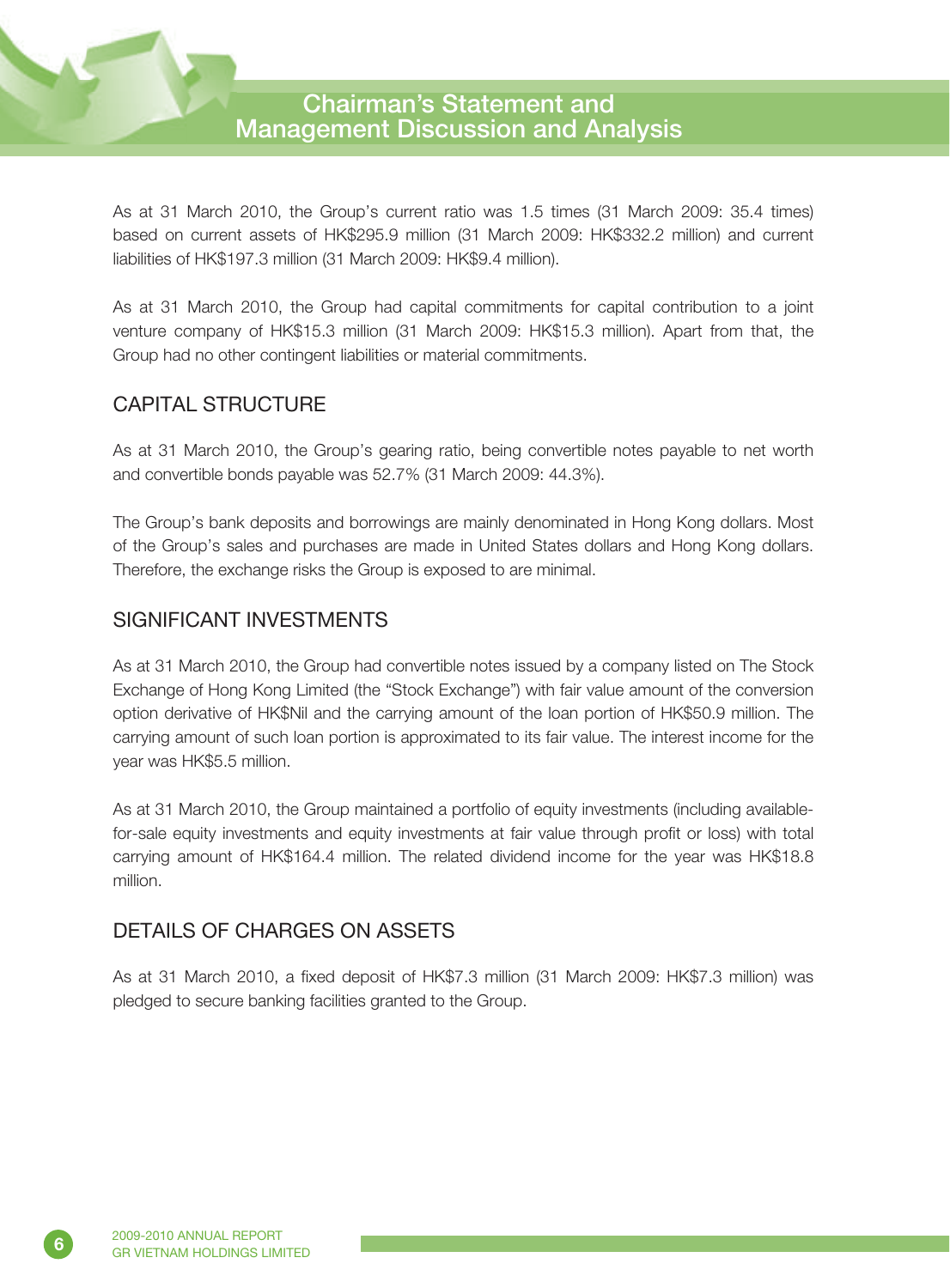## **Chairman's Statement and Management Discussion and Analysis**

## MATERIAL ACQUISITIONS AND DISPOSALS

During the year, the Company had no material acquisitions and disposals of subsidiaries and associates.

## EMPLOYMENT, TRAINING AND DEVELOPMENT

As at 31 March 2010, the Group had a total of 145 employees of which 28 were based in Hong Kong, 34 based in Mainland China and 83 based in Vietnam. The Group is committed to staff training and development and structured training programmes for all employees.

Remuneration packages are maintained at a competitive level and reviewed on a periodic basis. Bonuses and share options are awarded to certain employees according to individual performance and industry practice.

### APPRECIATION

On behalf of the board of directors (the "Board"), I would like to take this opportunity to express our appreciation to all management and staff members for their contribution during the past year.

On behalf of the Board **Wong Howard** Chairman of the Board

Hong Kong, 13 July 2010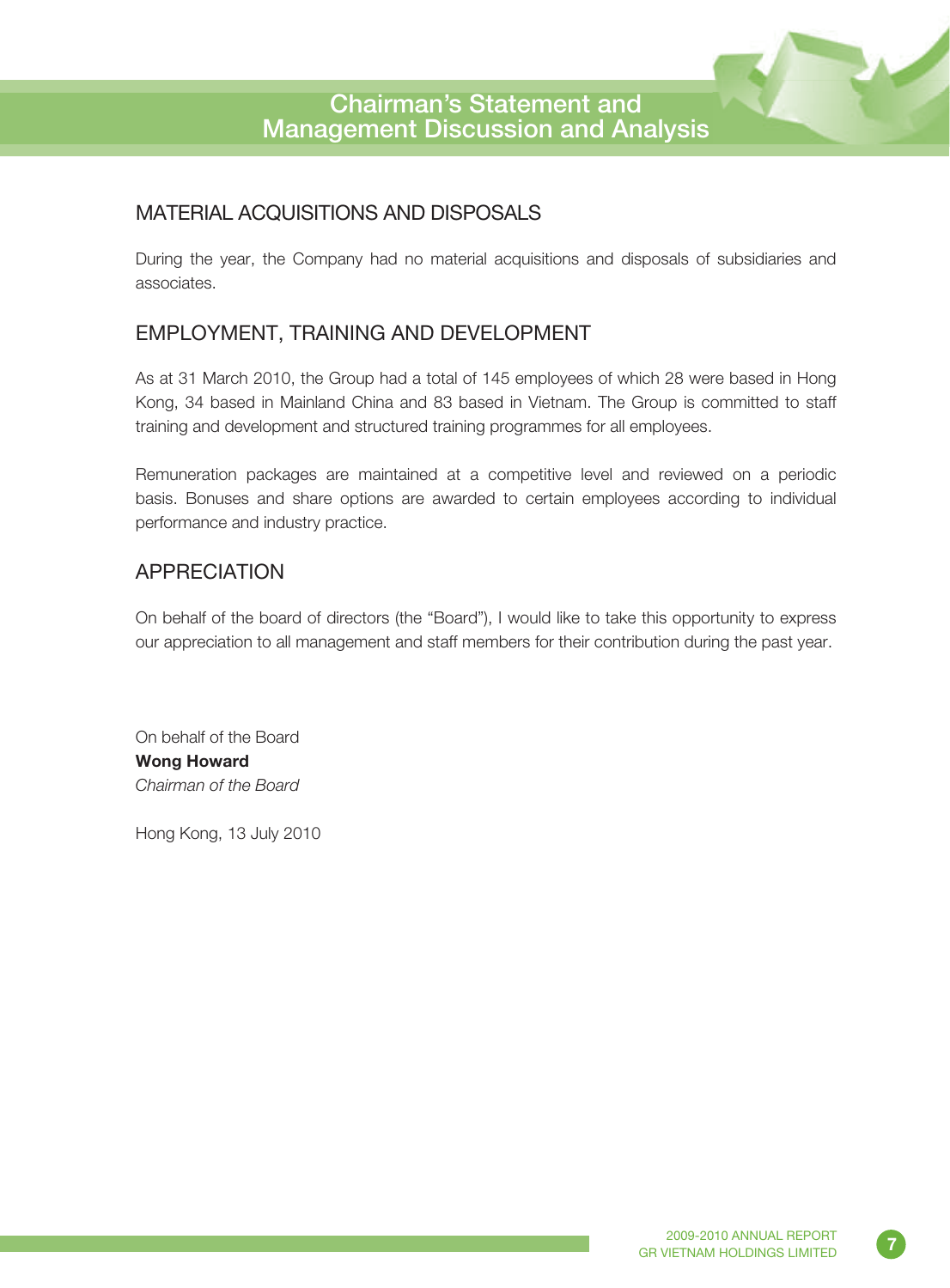

### EXECUTIVE DIRECTORS

**Wong Howard**, aged 54, is an executive director, the Chairman of the Board, the Chief Executive Officer and the Chairman of the Executive Committee of the Company. He is also a director of certain subsidiaries of the Company. Besides, Mr. Wong is a director and shareholder of Allied Way International Limited, which has become the substantial shareholder of the Company with effect from 5 May 2010. Mr. Wong joined the Group in February 2000. He has over 20 years of senior management experience in overall strategy, business development and retail chain shops establishment. Mr. Wong had been a Managing Director of a listed company in Hong Kong for two years before joining the Group.

**Wong Yat Fai**, aged 50, is an executive director and a member of the Executive Committee of the Company. He is also a director of certain subsidiaries of the Company. Mr. Wong joined the Group in February 2000. He holds a professional diploma in banking from The Hong Kong Polytechnic University. Prior to joining the Group, Mr. Wong had over 13 years of working experience in an international banking group. He is a non-executive director of C C Land Holdings Limited, Yugang International Limited, Y.T. Realty Group Limited and The Cross-Harbour (Holdings) Limited, all being listed on the Main Board of the Stock Exchange.

**Lam Sai Ho, Anthony**, aged 44, is an executive director and a member of the Executive Committee of the Company. He is also a director of certain subsidiaries of the Company. Mr. Lam joined the Group in November 2007. He graduated from the University of Sydney in Australia, majoring in Economics and Psychology. After graduation, Mr. Lam joined the Merchant Banking Division of the State Bank of New South Wales, and had been extensively involved in the corporate financing and the securitization of assets and mortgages. Mr. Lam returned to Hong Kong and joined Golden Resources Group in 1991 and has been appointed in several key senior management positions in Hong Kong and other Asian countries including Vietnam and Thailand. Mr. Lam is currently the Vice Chairman and executive director of Golden Resources Development International Limited (a company listed on the Main Board of the Stock Exchange), which has ceased to be the substantial shareholder of the Company with effect from 5 May 2010. Besides, Mr. Lam was the Chairman of Prosperity Investment Holdings Limited (formerly known as "GR Investment International Limited"), a company listed on the Main Board of the Stock Exchange and actively involved in the areas of corporate finance and investment management.

Mr. Lam is an Executive Committee Member of the Customer Liaison Group for Rice under the Trade and Industry Department in Hong Kong, and the Executive Committee Member of the Federation of Hong Kong Industries. He had been awarded the Ap Bac Medal from the Vietnam Government in recognition of his contribution to the rice industry in Vietnam. Apart from being active members in different business chambers and associations around the world, Mr. Lam is also a regular speaker in major international conferences.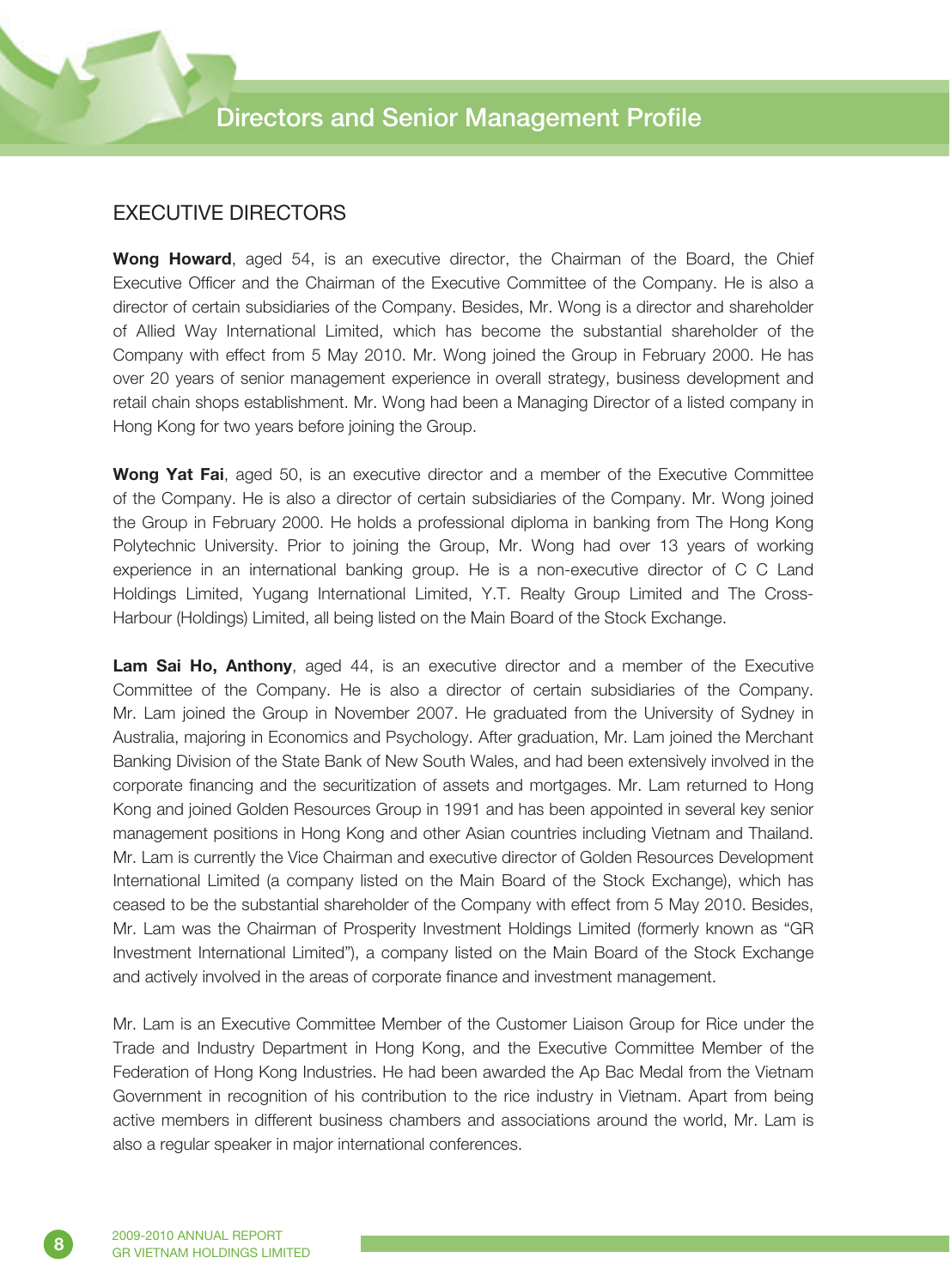## INDEPENDENT NON-EXECUTIVE DIRECTORS

**Tung Tat Chiu, Michael**, aged 48, is an independent non-executive director, the Chairman of the Audit Committee and a member of the Remuneration Committee of the Company. He joined the Group in September 2000. Mr. Tung holds a Bachelor of Arts degree in law and accounting from The University of Manchester, U.K.. Mr. Tung is a practicing solicitor in Hong Kong. He is the company secretary of various listed companies in Hong Kong.

**Li Chi Ming**, aged 52, is an independent non-executive director, the Chairman of the Remuneration Committee and a member of the Audit Committee of the Company. He joined the Group in February 2000. Mr. Li holds an Honorary Bachelor of Laws (LLB) and Postgraduate Certificate in Laws (PCLL) from The University of Hong Kong, and Master of Laws (LLM) from City University of Hong Kong. He has been a Partner of Messrs Poon, Yeung & Li, Solicitors over 19 years.

**Wan Ngar Yin, David**, aged 49, is an independent non-executive director and a member of both the Audit Committee and Remuneration Committee of the Company. He joined the Group in September 2004. Mr. Wan holds a bachelor degree in social sciences from The University of Hong Kong and a master degree in business administration from the University of Sydney in Australia. Mr. Wan is a member of the Hong Kong Securities Institute, a member of the CPA Australia, an associate member of Hong Kong Institute of Certified Public Accountants, an associate member of The Taxation Institute of Hong Kong and a fellow member of the Association of Chartered Certified Accountants.

## COMPANY SECRETARY

**Szeto Pui Tong, Patrick**, aged 50, joined the Group in March 2000, is the Financial Controller and the Company Secretary of the Group. Before joining the Group, Mr. Szeto has over 13 years of experience in finance and accounting field. Mr. Szeto holds a master degree of business in accounting from Monash University in Australia and is an associate member of the Hong Kong Institute of Certified Public Accountants, the Hong Kong Institute of Company Secretaries, the Chartered Institute of Management Accountants and the Institute of Chartered Secretaries and **Administrators**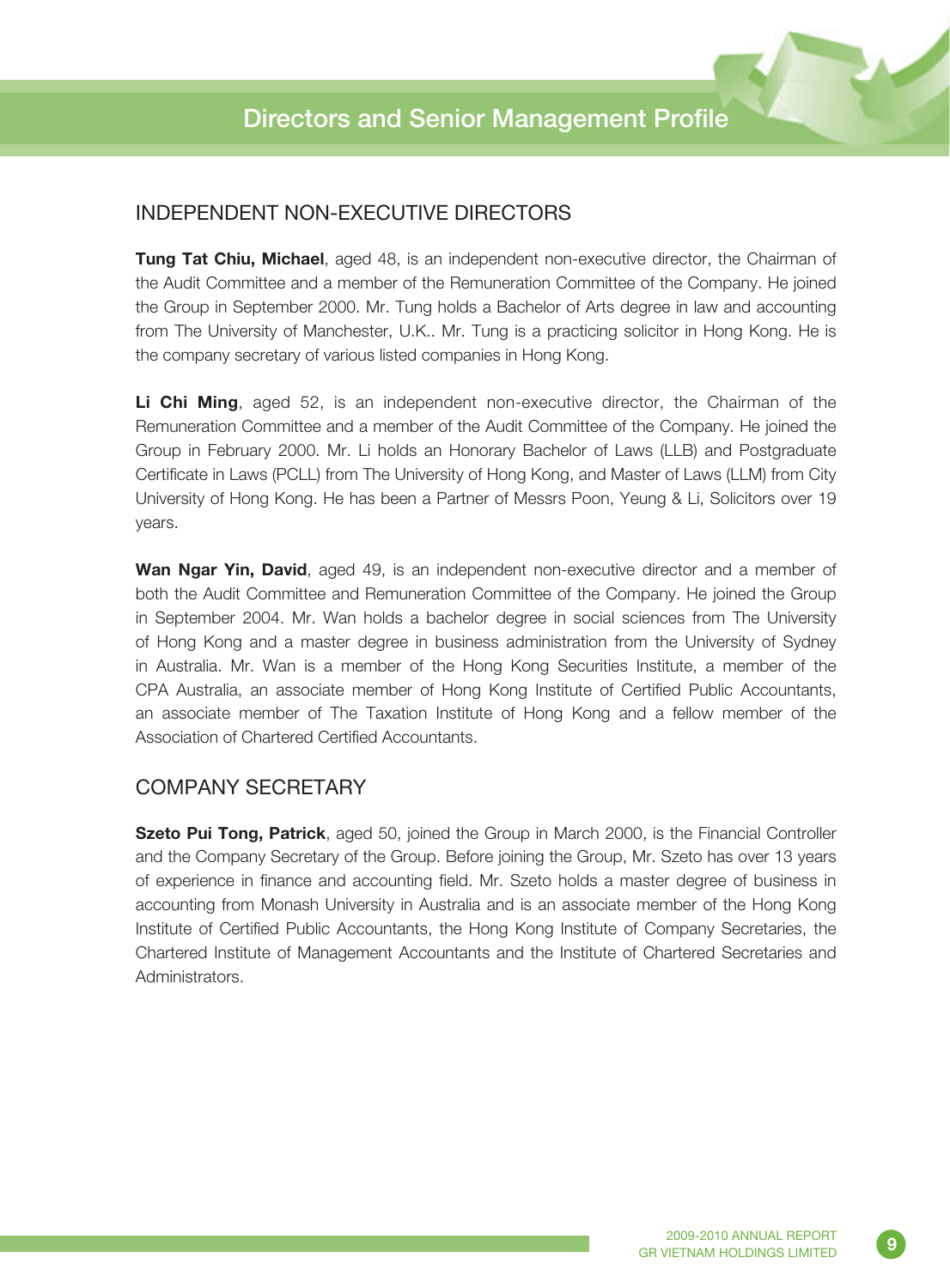

The directors present their report and the audited financial statements of the Company and the Group for the year ended 31 March 2010.

## PRINCIPAL ACTIVITIES

The principal activity of the Company is investment holding. The principal activities of the subsidiaries comprise the trading and distribution of electronic products and other merchandise and securities investment and trading. There were no significant changes in the nature of the Group's principal activities during the year.

### RESULTS AND DIVIDENDS

The Group's loss for the year ended 31 March 2010 and the state of affairs of the Company and the Group at that date are set out in the financial statements on pages 35 to 110.

The directors do not recommend the payment of any dividend in respect of the year.

### SUMMARY FINANCIAL INFORMATION

A summary of the results and assets and liabilities of the Group for the last five financial years, as extracted from the published audited financial statements, is set out below. This summary does not form part of the audited financial statements.

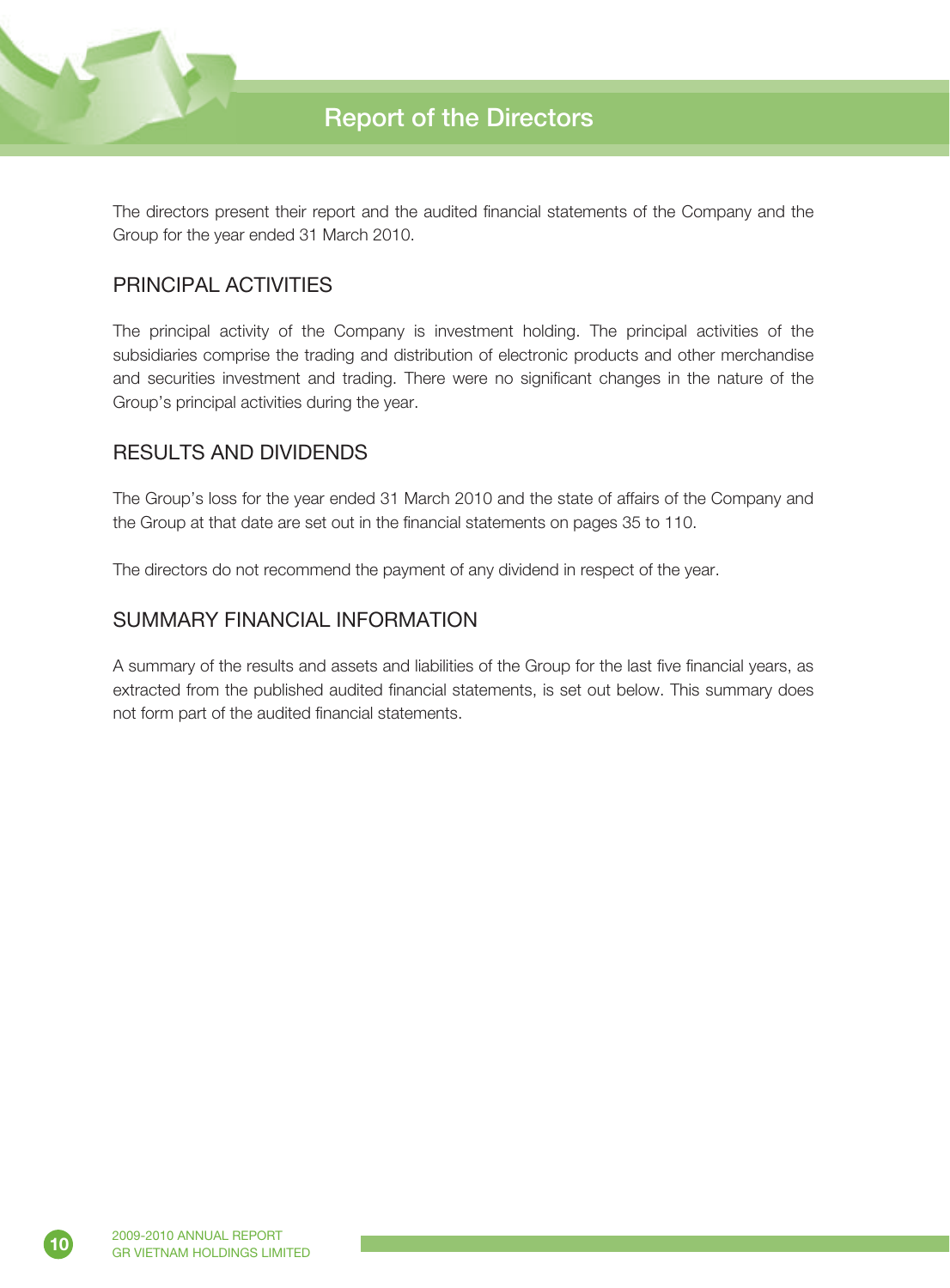## SUMMARY FINANCIAL INFORMATION (continued)

### **RESULTS**

|                                                                               | <b>Year ended 31 March</b> |                  |                      |           |           |  |
|-------------------------------------------------------------------------------|----------------------------|------------------|----------------------|-----------|-----------|--|
|                                                                               | 2010                       | 2009             | 2008                 | 2007      | 2006      |  |
|                                                                               | <b>HK\$'000</b>            | HK\$'000         | HK\$'000             | HK\$'000  | HK\$'000  |  |
| Revenue                                                                       | 39,695                     | 27,952           | 27,263               | 21,898    | 10,323    |  |
| Loss before tax<br>Tax                                                        | (57, 966)                  | (280, 729)<br>22 | (238, 340)<br>15,428 | (38, 800) | (46, 482) |  |
| Loss for the year attributable<br>to ordinary equity holders<br>of the parent | (57, 966)                  | (280,707)        | (222, 912)           | (38, 800) | (46, 482) |  |

### **Assets and liabilities**

|                          |                 | As at 31 March |          |          |          |  |  |
|--------------------------|-----------------|----------------|----------|----------|----------|--|--|
|                          | 2010            | 2009           | 2008     | 2007     | 2006     |  |  |
|                          | <b>HK\$'000</b> | HK\$'000       | HK\$'000 | HK\$'000 | HK\$'000 |  |  |
|                          |                 |                |          |          |          |  |  |
| Total assets             | 366,502         | 394,237        | 674,272  | 443,240  | 371,921  |  |  |
| <b>Total liabilities</b> | 197,828         | 179,701        | 178,450  | 38,607   | 14,401   |  |  |
|                          |                 |                |          |          |          |  |  |
| Net assets               | 168,674         | 214,536        | 495,822  | 404,633  | 357,520  |  |  |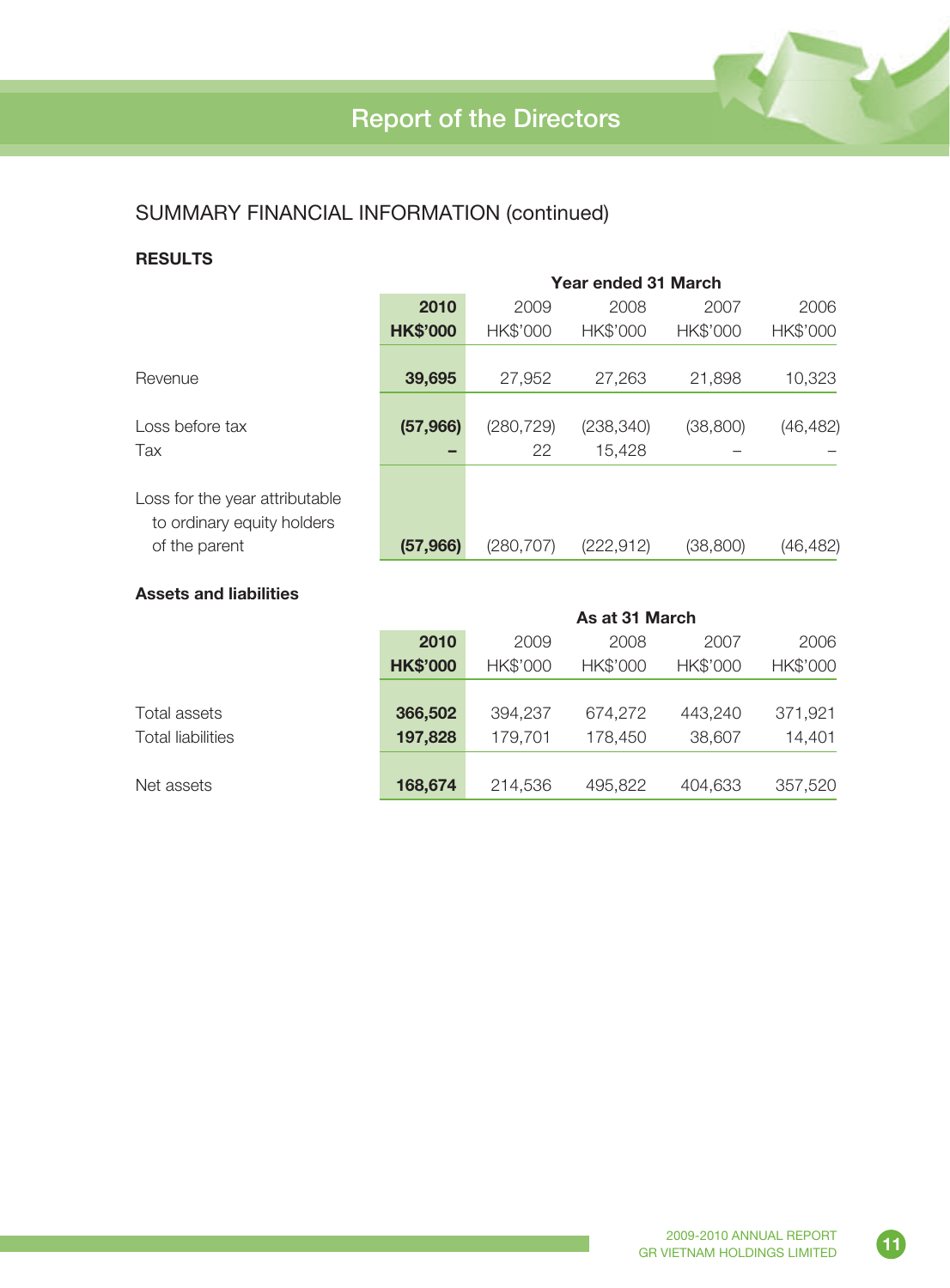

## PROPERTY, PLANT AND EQUIPMENT

Details of movements in the property, plant and equipment of the Company and the Group during the year are set out in note 13 to the financial statements.

### SHARE CAPITAL

There were no movements in either the Company's authorised or issued share capital during the year. Details of the Company's share capital are set out in note 26 to the financial statements.

### CLOSURE OF REGISTER OF MEMBERS

The Register of Members of the Company will be closed from Wednesday, 25 August 2010 to Friday, 27 August 2010, both days inclusive, during which period no transfer of shares of the Company will be registered. In order to qualify for attending and voting at the 2010 annual general meeting of the Company, unregistered holders of shares of the Company should ensure that all share transfer forms accompanied by the relevant share certificates must be lodged with the Company's Branch Share Registrar in Hong Kong, Tricor Tengis Limited, at 26/F, Tesbury Centre, 28 Queen's Road East, Wanchai, Hong Kong, for registration not later than 4:30 p.m. on Tuesday, 24 August 2010.

### PRE-EMPTIVE RIGHTS

There are no provisions for pre-emptive rights under the Company's bye-laws or the Companies Act 1981 of Bermuda which would oblige the Company to offer new shares on a pro rata basis to existing shareholders.

### PURCHASE, REDEMPTION OR SALE OF LISTED SECURITIES OF THE COMPANY

Neither the Company, nor any of its subsidiaries purchased, redeemed or sold any of the Company's listed securities during the year.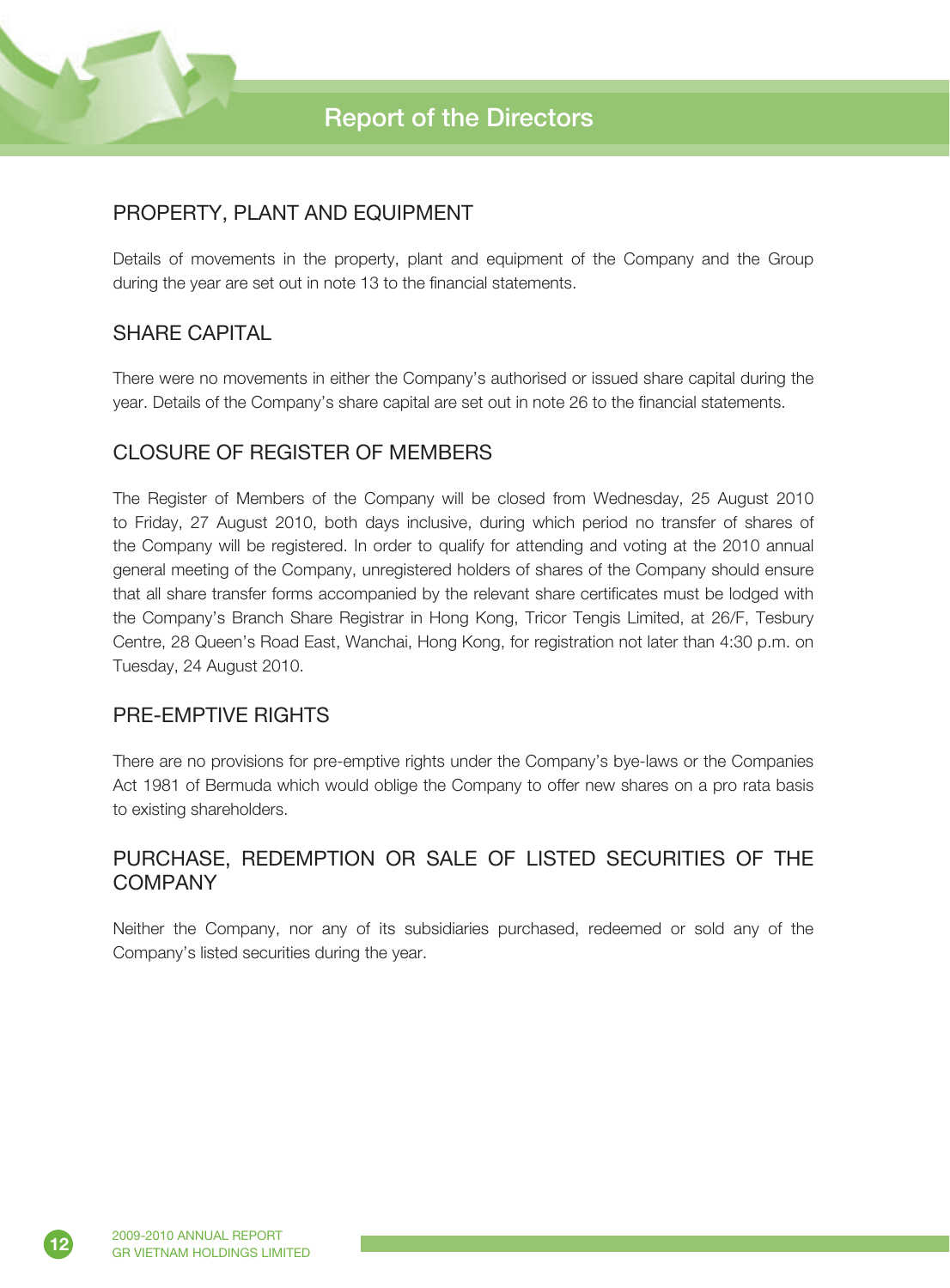### **RESERVES**

Details of movements in the reserves of the Company and the Group during the year are set out in note 27 to the financial statements and in the consolidated statement of changes in equity, respectively.

### DISTRIBUTABLE RESERVES

At 31 March 2010, the Company had no reserves available for distribution. The Company's share premium account and capital redemption reserve, with an aggregate balance of HK\$701,611,000, may be distributed in the form of fully paid bonus shares.

### MAJOR CUSTOMERS AND SUPPLIERS

In the year under review, sales of electronic products to the Group's five largest customers accounted for 97% of the sales from the electronic products segment for the year and sales to the largest customer included therein amounted to 82%. Purchases of electronic products from the Group's five largest suppliers accounted for 99% of the total purchases from the electronic products segment for the year and the largest supplier included therein amounted to 94%.

None of the directors of the Company or any of their associates or any shareholders (which, to the best knowledge of the directors, own more than 5% of the Company's issued share capital) had any beneficial interest in the Group's five largest customers and suppliers.

### **DIRECTORS**

The directors of the Company during the year were:

Executive directors: Mr. Wong Howard Mr. Wong Yat Fai Mr. Lam Sai Ho, Anthony

Independent non-executive directors: Mr. Tung Tat Chiu, Michael Mr. Li Chi Ming Mr. Wan Ngar Yin, David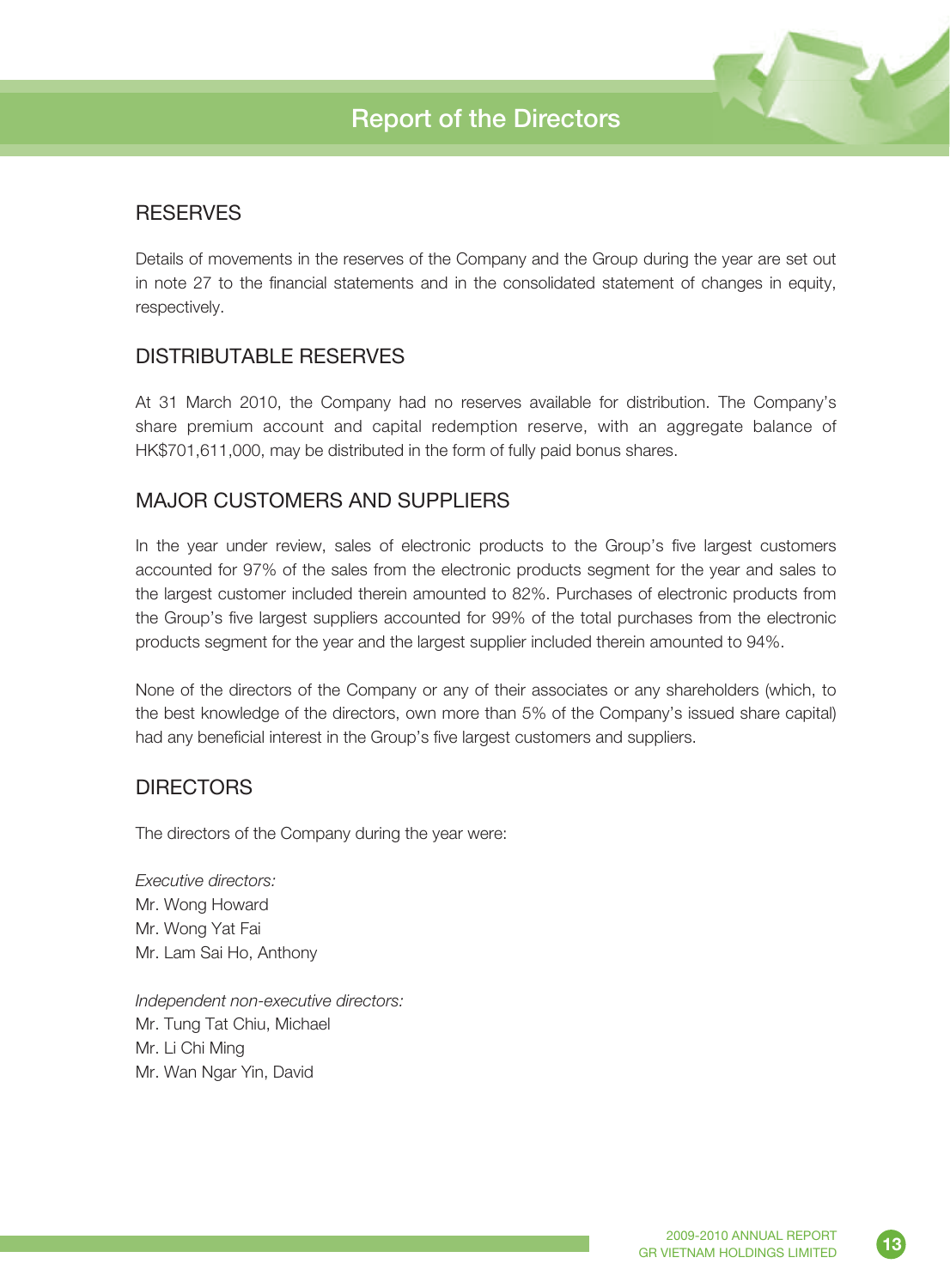

### DIRECTORS (continued)

In accordance with Clause 98 of the bye-laws of the Company, Mr. Wong Howard and Mr. Tung Tat Chiu, Michael, the existing directors of the Company, will retire from office by rotation at the forthcoming annual general meeting and, being eligible, will offer themselves for re-election at the said meeting.

The Company has received annual confirmations of independence from Mr. Tung Tat Chiu, Michael, Mr. Li Chi Ming and Mr. Wan Ngar Yin, David and as at the date of this report still considers them to be independent pursuant to Rule 3.13 of the Rules Governing the Listing of Securities on the Stock Exchange (the "Listing Rules").

### DIRECTORS' AND SENIOR MANAGEMENT'S BIOGRAPHIES

Biographical details of the directors of the Company and the senior management of the Group are set out on pages 8 and 9 of the annual report.

### DIRECTORS' SERVICE CONTRACTS

Each of Mr. Wong Howard, Mr. Wong Yat Fai and Mr. Lam Sai Ho, Anthony has a service contract with the Company for a term of two years commencing on 1 February 2009, 1 April 2009 and 21 November 2009 respectively.

All the independent non-executive directors of the Company have been appointed for a fixed term of one year commencing on 27 September 2009.

All directors are subject to retirement by rotation and re-election at the annual general meeting in accordance with the bye-laws of the Company.

Apart from the foregoing, no director proposed for re-election at the forthcoming annual general meeting has a service contract with the Company which is not determinable by the Company within one year without payment, other than statutory compensation.

### DIRECTORS' REMUNERATION

The directors' fees are subject to shareholders' approval at general meetings. Other emoluments are determined by the Company's board of directors with reference to directors' duties, responsibilities and performance and the results of the Group.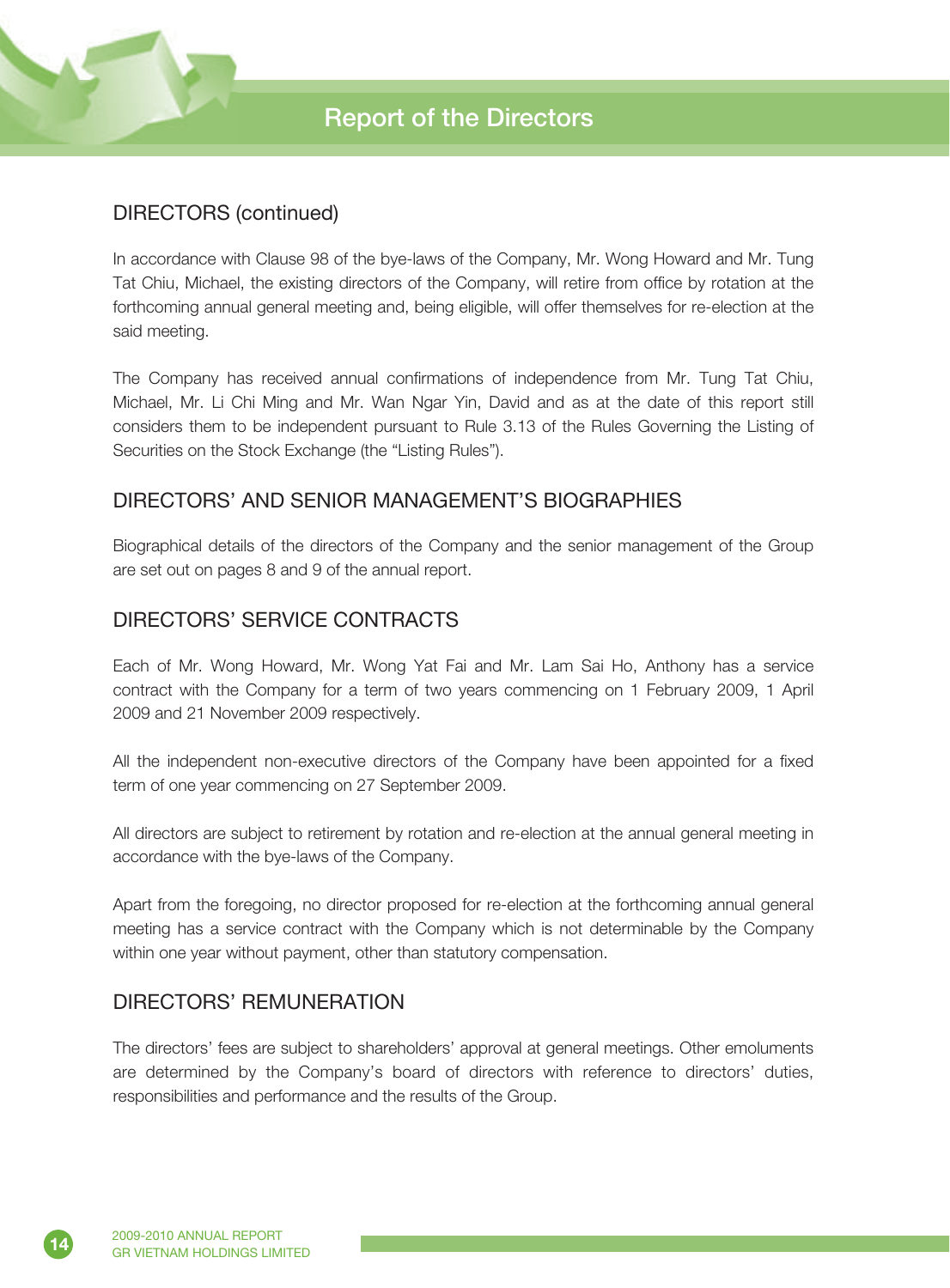## **Report of the Directors**

## DIRECTORS' INTERESTS IN CONTRACTS

Save as disclosed above, no director had a material interest, either directly or indirectly, in any contract of significance to the business of the Group to which the Company or any of its subsidiaries was a party during the year.

## SHARE OPTION SCHEME

The Company currently operates a share option scheme (the "Scheme") adopted on 27 August 2003 for the purpose of providing incentives and rewards to eligible participants (including but not limited to the directors and employees of the Group) who contribute to the success of the Group's operations. Details of the Scheme are set out in note 28 to the financial statements.

A summary of the movements of the share options granted under the Scheme during the year ended 31 March 2010 is set out as follows:–

| Name or category<br>of participant | At 1 April<br>2009       | Number of<br>share<br>options<br>granted<br>during the<br>year <sup>(3)</sup> | Number of<br>share<br>options<br>lapsed<br>during<br>the year | Number of<br>share<br>options<br>exercised/<br>cancelled<br>during<br>the year | At 31 March<br>2010 | Date of<br>grant<br>of share<br>options | <b>Exercise</b><br>period<br>of share<br>options <sup>(1)</sup> | <b>Exercise</b><br>price<br>of share<br>options <sup>(2)</sup><br>(HK\$ per<br>share) |
|------------------------------------|--------------------------|-------------------------------------------------------------------------------|---------------------------------------------------------------|--------------------------------------------------------------------------------|---------------------|-----------------------------------------|-----------------------------------------------------------------|---------------------------------------------------------------------------------------|
| <b>Director</b><br>Mr. Wong Howard | 16,300,000               |                                                                               | (16,300,000)                                                  |                                                                                |                     | 13/8/2007                               | 13/8/2007-                                                      | 0.357                                                                                 |
|                                    | $\overline{\phantom{0}}$ | 9,400,000                                                                     |                                                               | $\overline{\phantom{0}}$                                                       | 9,400,000           | 18/8/2009                               | 12/8/2009<br>1/1/2010-<br>30/6/2012                             | 0.1362                                                                                |
|                                    | $\overline{\phantom{0}}$ | 9,400,000                                                                     |                                                               | $\overline{\phantom{0}}$                                                       | 9,400,000           | 18/8/2009                               | 1/7/2010-<br>30/6/2012                                          | 0.1362                                                                                |
|                                    | $\overline{a}$           | 9,400,000                                                                     |                                                               | $\overline{\phantom{0}}$                                                       | 9,400,000           | 18/8/2009                               | $1/1/2011 -$<br>30/6/2012                                       | 0.1362                                                                                |
|                                    | 16,300,000               | 28,200,000                                                                    | (16,300,000)                                                  | -                                                                              | 28,200,000          |                                         |                                                                 |                                                                                       |
| Mr. Wong Yat Fai                   | 16,300,000               |                                                                               | (16,300,000)                                                  |                                                                                |                     | 13/8/2007                               | 13/8/2007-<br>12/8/2009                                         | 0.357                                                                                 |
|                                    | $\overline{\phantom{0}}$ | 9,400,000                                                                     |                                                               | ÷                                                                              | 9,400,000           | 18/8/2009                               | 1/1/2010-<br>30/6/2012                                          | 0.1362                                                                                |
|                                    | $\overline{\phantom{0}}$ | 9,400,000                                                                     |                                                               | $\overline{\phantom{0}}$                                                       | 9,400,000           | 18/8/2009                               | 1/7/2010-<br>30/6/2012                                          | 0.1362                                                                                |
|                                    | $\overline{\phantom{0}}$ | 9,400,000                                                                     |                                                               | $\qquad \qquad -$                                                              | 9,400,000           | 18/8/2009                               | $1/1/2011 -$<br>30/6/2012                                       | 0.1362                                                                                |
|                                    | 16,300,000               | 28,200,000                                                                    | (16,300,000)                                                  | -                                                                              | 28,200,000          |                                         |                                                                 |                                                                                       |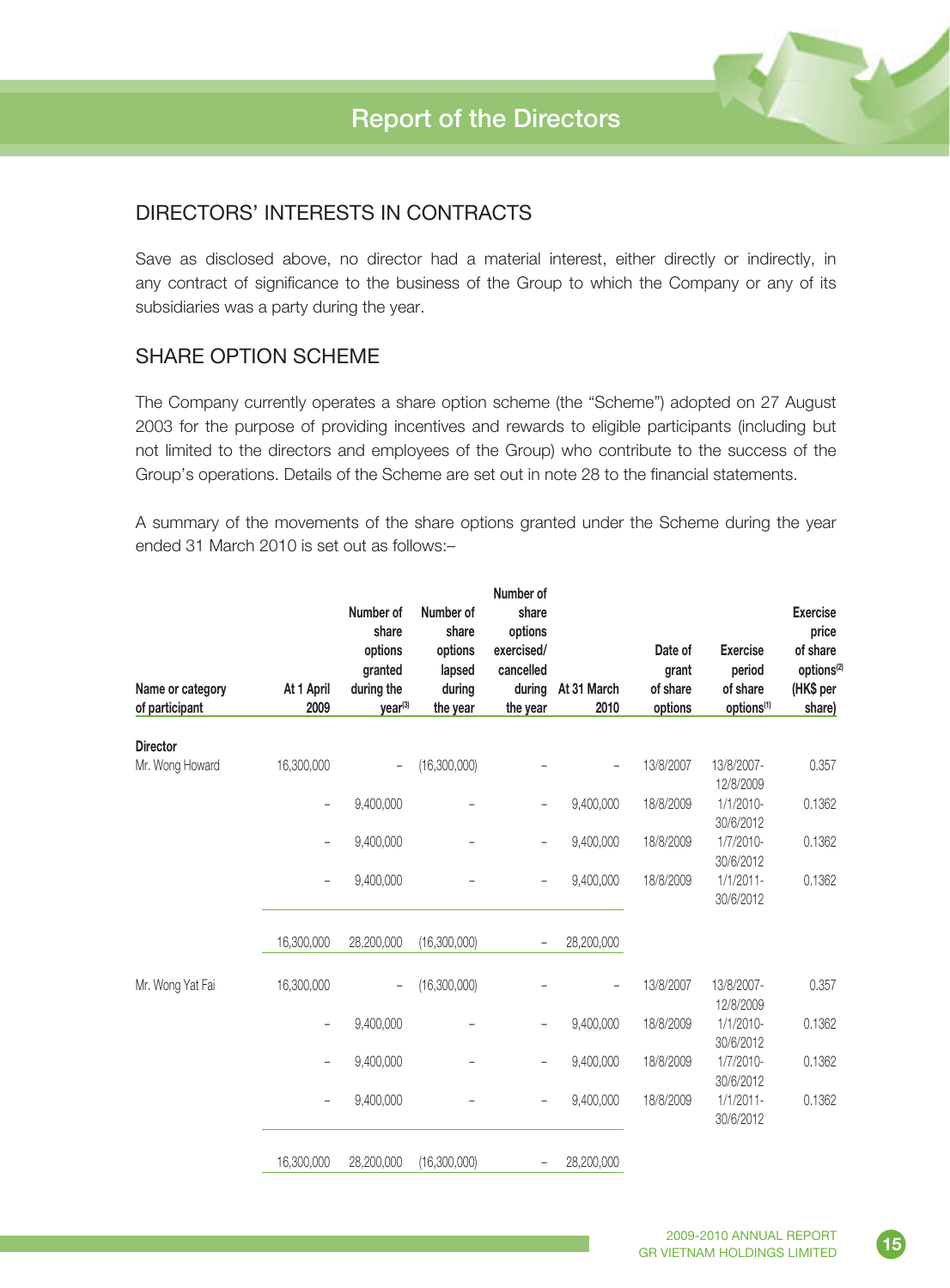

## SHARE OPTION SCHEME (continued)

| Name or category<br>of participant | At 1 April<br>2009 | Number of<br>share<br>options<br>granted<br>during the<br>year(3) | Number of<br>share<br>options<br>lapsed<br>during<br>the year | Number of<br>share<br>options<br>exercised/<br>cancelled<br>during<br>the year | At 31 March<br>2010 | Date of<br>grant<br>of share<br>options | <b>Exercise</b><br>period<br>of share<br>options <sup>(1)</sup> | <b>Exercise</b><br>price<br>of share<br>options <sup>(2)</sup><br>(HK\$ per<br>share) |
|------------------------------------|--------------------|-------------------------------------------------------------------|---------------------------------------------------------------|--------------------------------------------------------------------------------|---------------------|-----------------------------------------|-----------------------------------------------------------------|---------------------------------------------------------------------------------------|
| Other employees                    |                    |                                                                   |                                                               |                                                                                |                     |                                         |                                                                 |                                                                                       |
| In aggregate                       | 24,430,000         |                                                                   | (24, 430, 000)                                                |                                                                                |                     | 13/8/2007                               | 13/8/2007-<br>12/8/2009                                         | 0.357                                                                                 |
|                                    | $\overline{a}$     | 35,770,000                                                        |                                                               |                                                                                | 35,770,000          | 18/8/2009                               | 1/1/2010-<br>30/6/2012                                          | 0.1362                                                                                |
|                                    | $\overline{a}$     | 35,590,000                                                        |                                                               | ÷                                                                              | 35,590,000          | 18/8/2009                               | 1/7/2010-<br>30/6/2012                                          | 0.1362                                                                                |
|                                    | $\qquad \qquad -$  | 35,410,000                                                        |                                                               | $\overline{\phantom{0}}$                                                       | 35,410,000          | 18/8/2009                               | $1/1/2011$ -<br>30/6/2012                                       | 0.1362                                                                                |
|                                    | 24,430,000         | 106,770,000                                                       | (24, 430, 000)                                                | $\overline{\phantom{a}}$                                                       | 106,770,000         |                                         |                                                                 |                                                                                       |
| Other participant                  | 16,300,000         |                                                                   | (16,300,000)                                                  |                                                                                |                     | 13/8/2007                               | 13/8/2007-<br>12/8/2009                                         | 0.357                                                                                 |
|                                    | 73,330,000         | 163,170,000                                                       | (73, 330, 000)                                                | $\overline{\phantom{0}}$                                                       | 163,170,000         |                                         |                                                                 |                                                                                       |

Notes:

- (1) The vesting period of the share options is from the date of grant until the commencement of the exercise period.
- (2) The exercise price of the share options is subject to adjustment in case of rights or bonus issues, or other similar changes in the Company's share capital.
- (3) The closing prices of the Company's shares immediately before the date of offer and the date of grant were HK\$0.126 and HK\$0.138 respectively.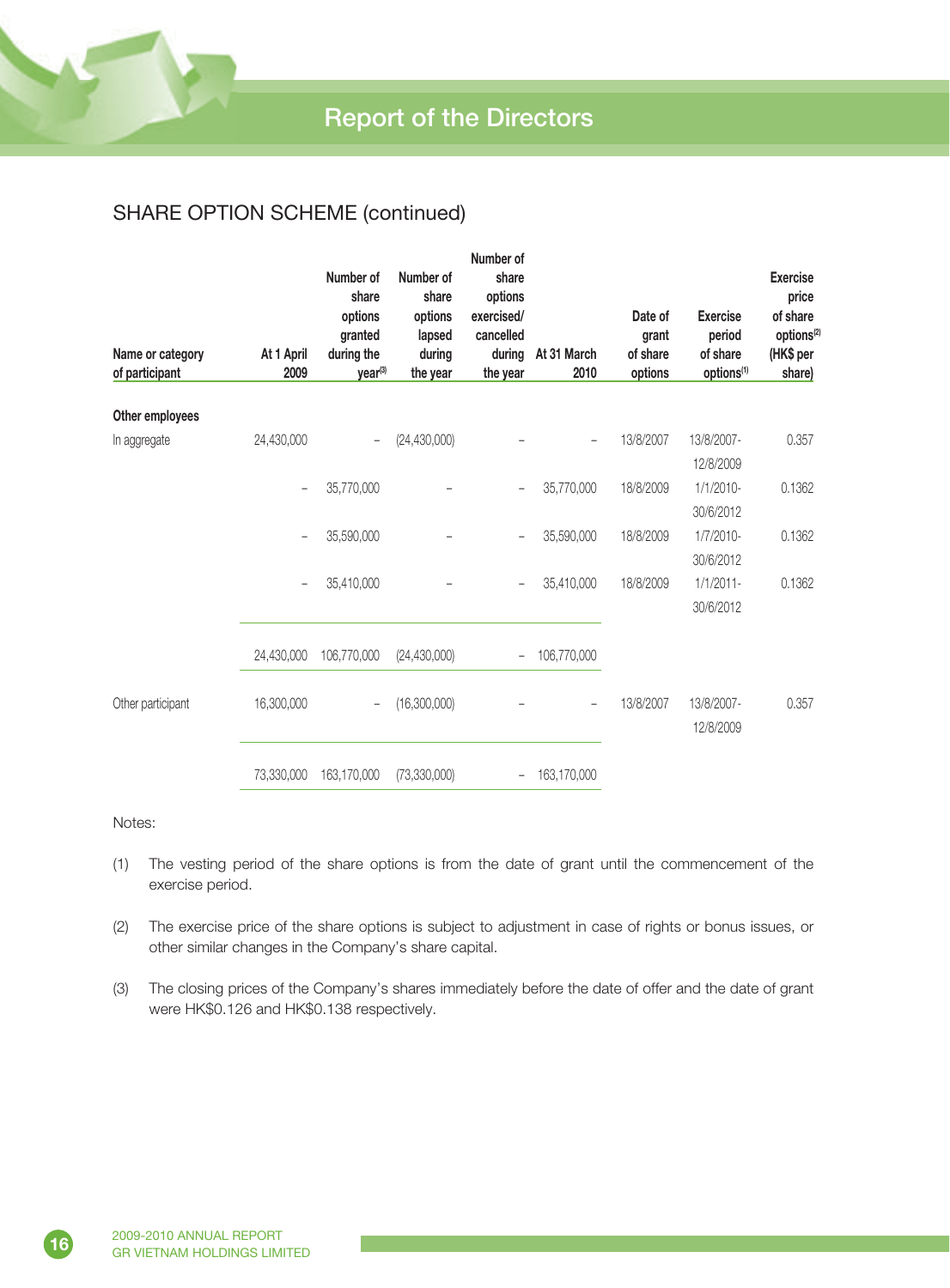

As at 31 March 2010, the interests of the directors of the Company in the shares and underlying shares of the Company as recorded in the register required to be kept by the Company pursuant to Section 352 of the SFO, or as otherwise notified to the Company and the Stock Exchange pursuant to the Model Code for Securities Transactions by Directors of Listed Issuers (the "Model Code") were as follows:–

#### **(1) Long position in ordinary shares of the Company**

|                  |                  | Number of<br>ordinary shares | Percentage* of<br>the Company's |
|------------------|------------------|------------------------------|---------------------------------|
| Name of director | <b>Capacity</b>  | held                         | issued share capital            |
| Mr. Wong Howard  | Beneficial owner | 21,299,000                   | 0.75%                           |
| Mr. Wong Yat Fai | Beneficial owner | 21,299,000                   | 0.75%                           |

The percentage represents the number of ordinary shares held divided by the number of the Company's issued shares as at 31 March 2010.

### **(2) Long position in underlying shares of the Company – physically settled unlisted equity derivatives**

|                  |                  | Number of<br>underlying shares<br>in respect of the<br>share options | Percentage** of the<br>underlying shares<br>over the<br><b>Company's issued</b> |
|------------------|------------------|----------------------------------------------------------------------|---------------------------------------------------------------------------------|
| Name of director | <b>Capacity</b>  | granted                                                              | share capital                                                                   |
| Mr. Wong Howard  | Beneficial owner | 28,200,000                                                           | 0.99%                                                                           |
| Mr. Wong Yat Fai | Beneficial owner | 28,200,000                                                           | 0.99%                                                                           |

The percentage represents the number of underlying shares held divided by the number of the Company's issued shares as at 31 March 2010.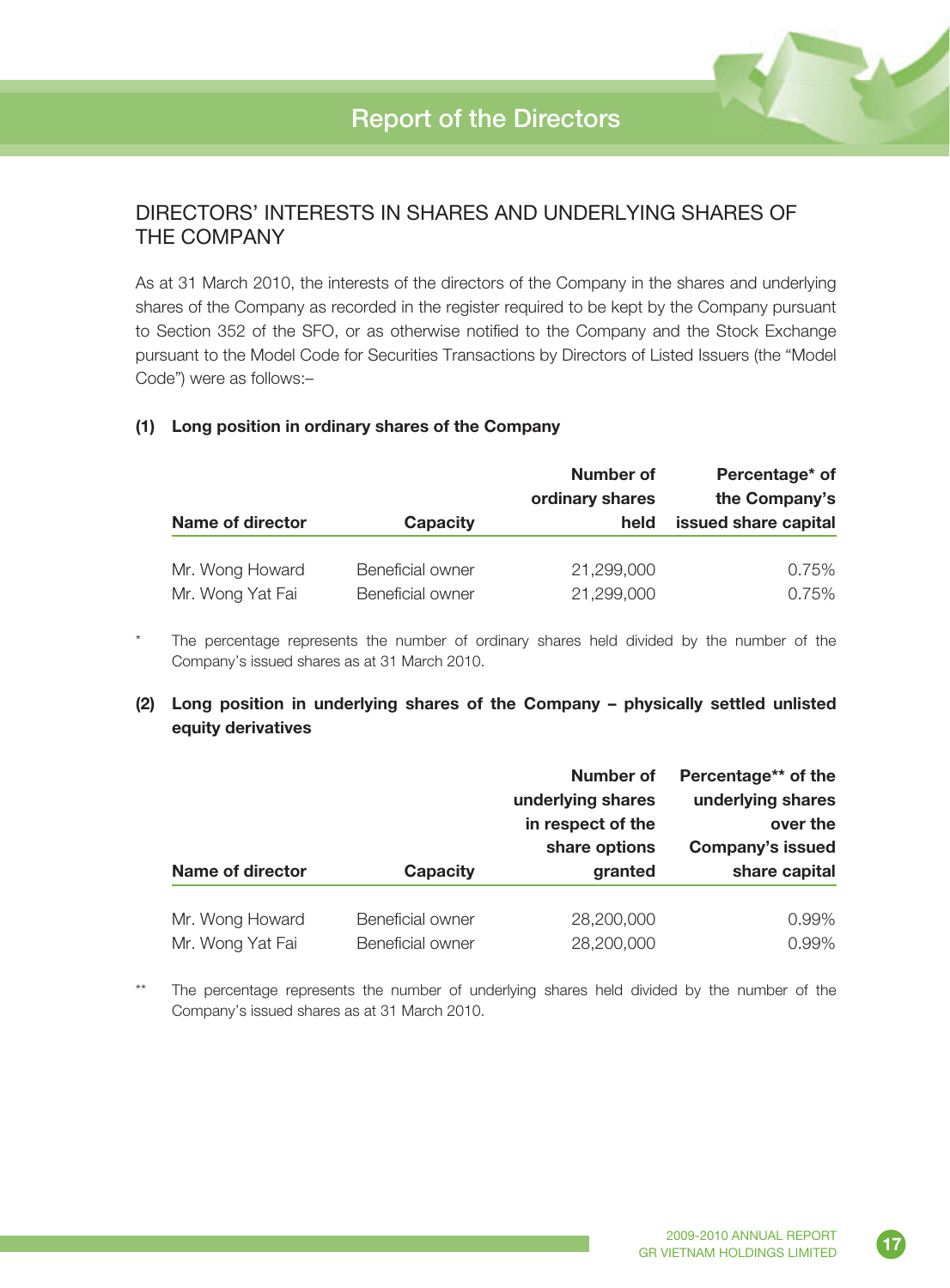

### DIRECTORS' INTERESTS IN SHARES AND UNDERLYING SHARES OF THE COMPANY (continued)

Details of the above share options granted by the Company are set out under the heading "Share Option Scheme" above and note 28 to the financial statements.

In addition to the above, as at 31 March 2010, certain directors of the Company held shares in certain subsidiaries of the Company in a non-beneficial capacity, solely for the purpose of complying with the previous requirement of a minimum of two shareholders.

Save as disclosed above, as at 31 March 2010, none of the directors or chief executive of the Company had any interests or short positions in the shares, underlying shares or debentures of the Company or any associated corporations (within the meaning of Part XV of the SFO) which were required to be notified to the Company and the Stock Exchange pursuant to Divisions 7 and 8 of Part XV of the SFO (including interests and short positions which he/she was deemed or taken to have under such provisions of the SFO) or which were required to be entered into the register kept by the Company pursuant to Section 352 of the SFO or which were required to be notified to the Company and the Stock Exchange pursuant to the Model Code.

### DIRECTORS' RIGHTS TO ACQUIRE SHARES OR DEBENTURES

Save as disclosed under the headings "Directors' interests in shares and underlying shares of the Company" and "Share Option Scheme" above and in the share option scheme disclosures in note 28 to the financial statements, at no time during the year were rights to acquire benefits by means of the acquisition of shares in or debentures of the Company granted to any director or their respective spouses or minor children, or were any such rights exercised by them; or was the Company, or any of its subsidiaries or fellow subsidiaries, a party to any arrangement to enable the directors to acquire such rights in any other body corporate.

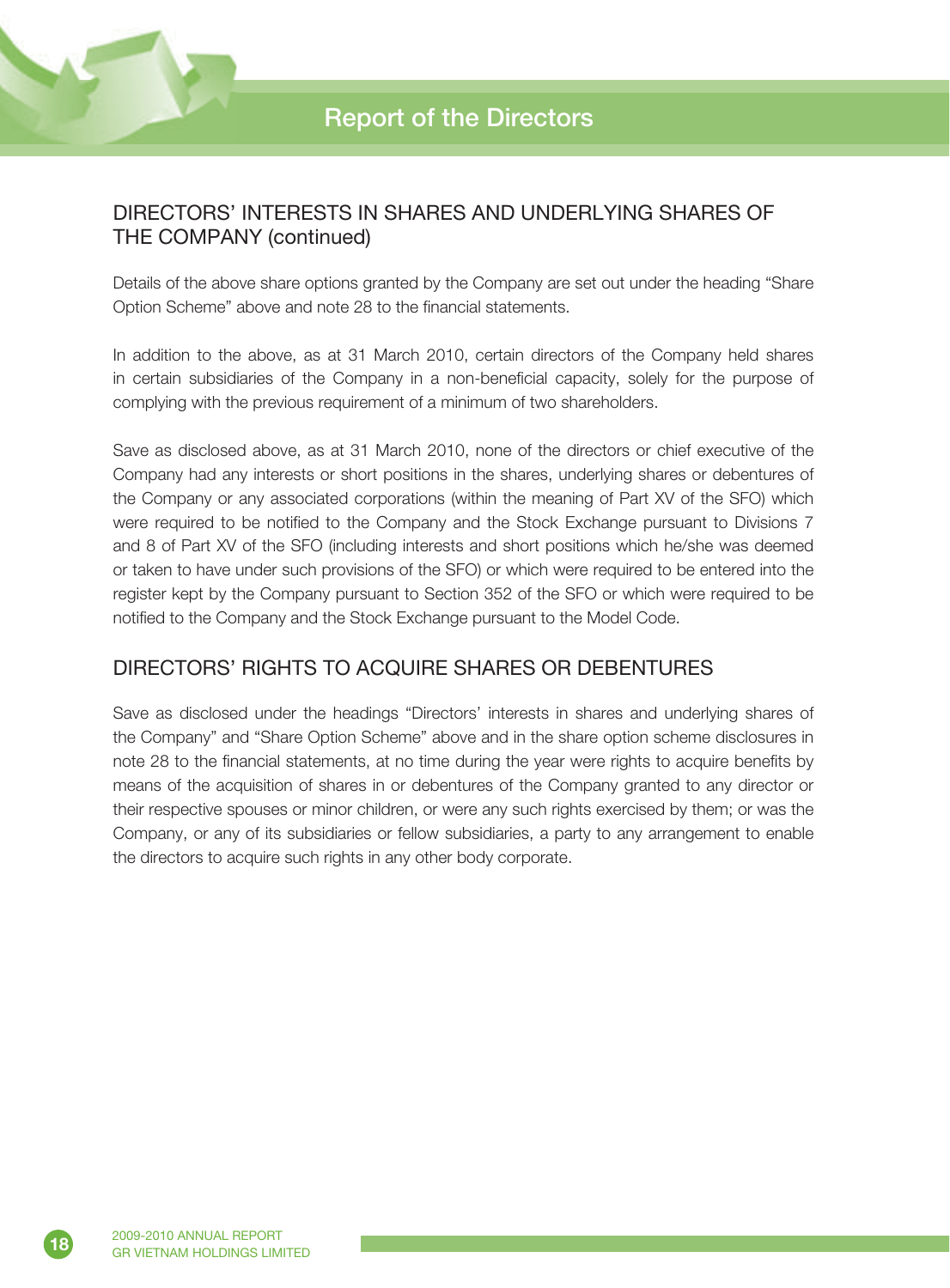

## SUBSTANTIAL SHAREHOLDERS' INTERESTS IN SHARES

At 31 March 2010, the following parties had interests of 5% or more in the Company's issued share capital as recorded in the register of interests required to be kept by the Company pursuant to Section 336 of the SFO:

### **Long position in ordinary shares of the Company**

|                                                       |                                                 |                              | Percentage*<br>of the |
|-------------------------------------------------------|-------------------------------------------------|------------------------------|-----------------------|
| Name of<br>substantial                                |                                                 | Number of<br>ordinary shares | Company's<br>issued   |
| shareholder                                           | <b>Capacity</b>                                 | held/interested              | share capital         |
| Golden Resources Development<br>International Limited | Interests held<br>by controlled<br>corporations | 680,000,000<br>(Note)        | 24.07%                |
| <b>High Super Enterprises Limited</b>                 | Beneficial owner                                | 680,000,000<br>(Note)        | 24.07%                |

- Note: Golden Resources Development International Limited was deemed to be interested in 680,000,000 shares of the Company reported by High Super Enterprises Limited, a corporation wholly controlled by Golden Resources Development International Limited indirectly.
- The percentage represents the number of ordinary shares held/interested divided by the number of the Company's issued shares as at 31 March 2010.

Save as disclosed above, as at 31 March 2010, no persons had an interest or a short position in the shares or underlying shares of the Company as recorded in the register required to be kept under Section 336 of the SFO.

## SUFFICIENCY OF PUBLIC FLOAT

Based on information that is publicly available to the Company and within the knowledge of the directors as at the latest practicable date prior to the issue of this report, the Company has maintained a sufficient public float.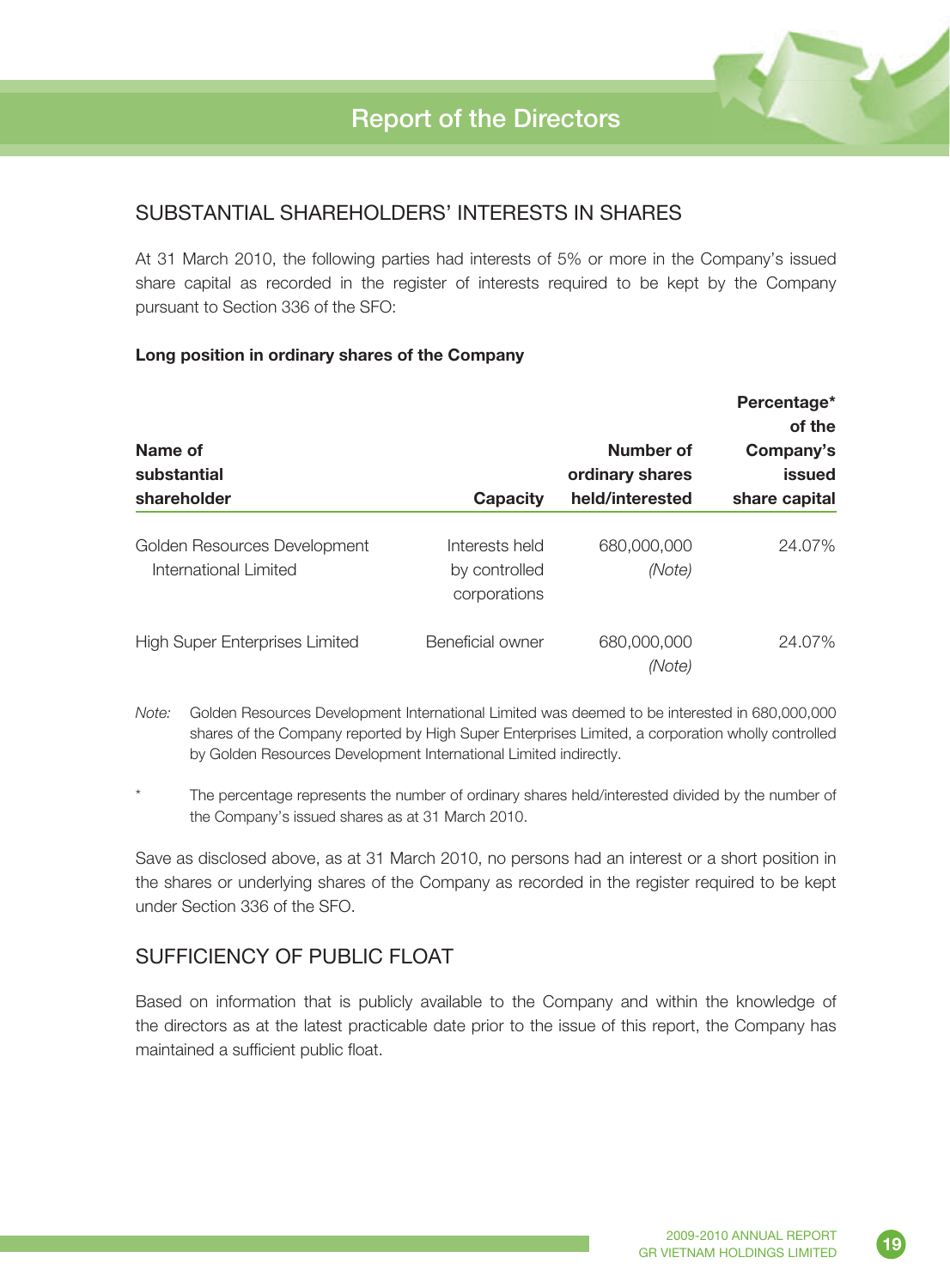

## DIRECTORS' INTERESTS IN A COMPETING BUSINESS

During the year and up to the date of this report, no director is considered to have interests in a business which competes or is likely to compete, either directly or indirectly, with the businesses of the Group, as defined in the Listing Rules.

### CORPORATE GOVERNANCE

Details of the corporate governance practices of the Company are set out in the section headed "Corporate Governance Report" in this annual report.

## AUDITORS

Ernst & Young will retire and a resolution for their re-appointment as auditors of the Company will be proposed at the forthcoming annual general meeting of the Company.

On Behalf of the Board

**Wong Howard** Chairman

Hong Kong 13 July 2010

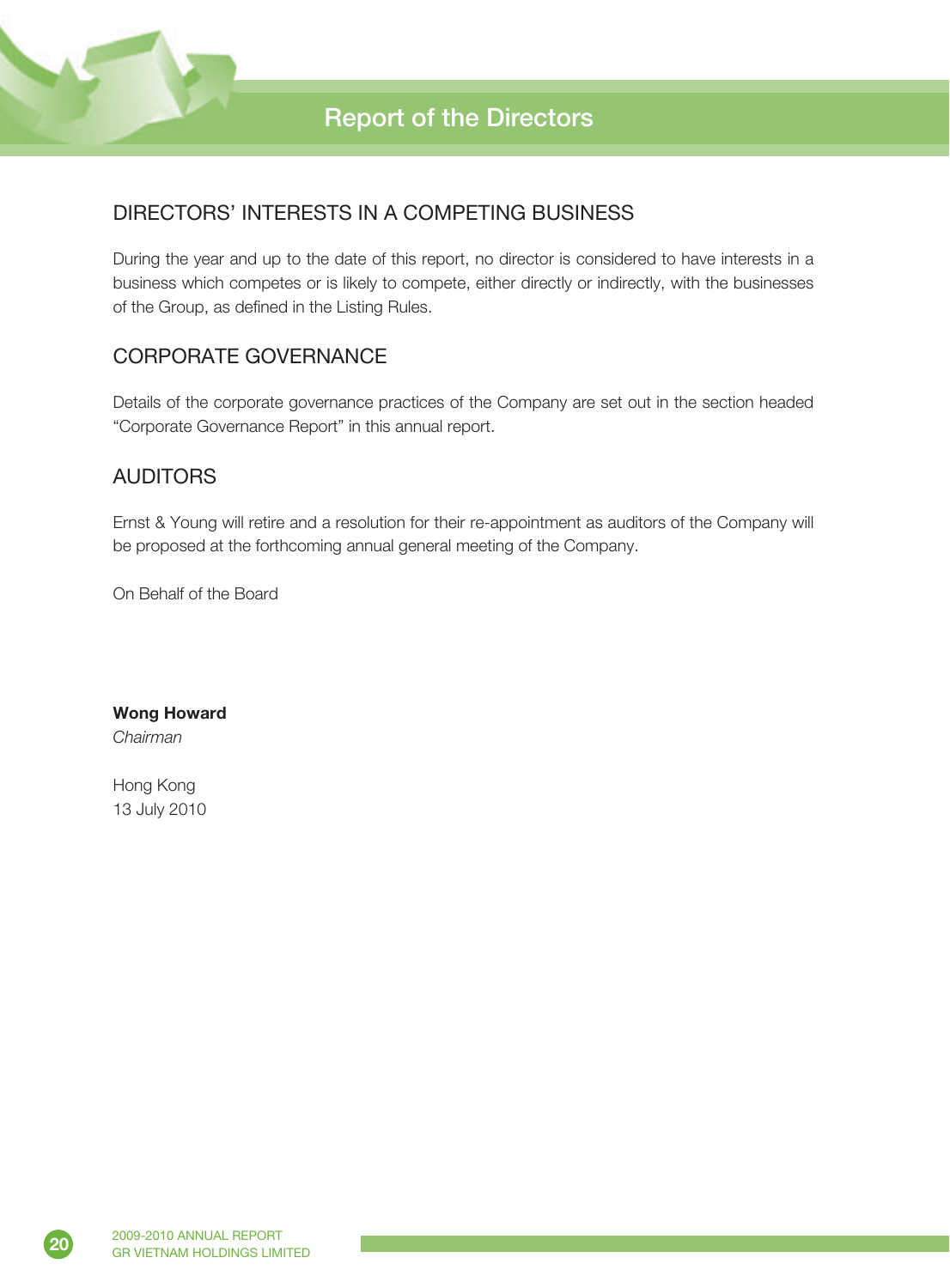The Board is pleased to present this Corporate Governance Report in the Company's annual report for the year ended 31 March 2010.

### CORPORATE GOVERNANCE PRACTICES

The Board recognizes the importance of good corporate governance to the Company's healthy growth and has devoted considerable efforts to identifying and formulating corporate governance practices appropriate to the Company's needs.

The Company has applied the principles set out in the Code on Corporate Governance Practices (the "CG Code") contained in Appendix 14 to the Listing Rules.

Throughout the year under review, the Company has complied with all the code provisions set out in the CG Code with the exception of the code provision A.2.1. Key corporate governance principles and practices of the Company as well as the details of the foregoing deviation are summarized below.

The Board periodically reviews and improves the corporate governance standards and practices of the Company to ensure that such practices continue to comply with statutory and regulatory updates and align with the latest business developments.

### A. THE BOARD

### **A.1 RESPONSIBILITIES AND DELEGATION**

Direction and control of Company business are vested in the Board. The Board establishes policies, strategies and plans for the development of Company business, and provides leadership in the creation of value for shareholders. All directors of the Board have carried out their duties in good faith, in compliance with applicable laws and regulations and in the interests of the Company and its shareholders at all times.

The Board takes responsibility for all major matters of the Company, including the approval and monitoring of all policy matters, overall strategies and budgets, internal control and risk management systems, material transactions (particularly those that may involve conflict of interests), financial information, appointment of directors and other significant financial and operational matters.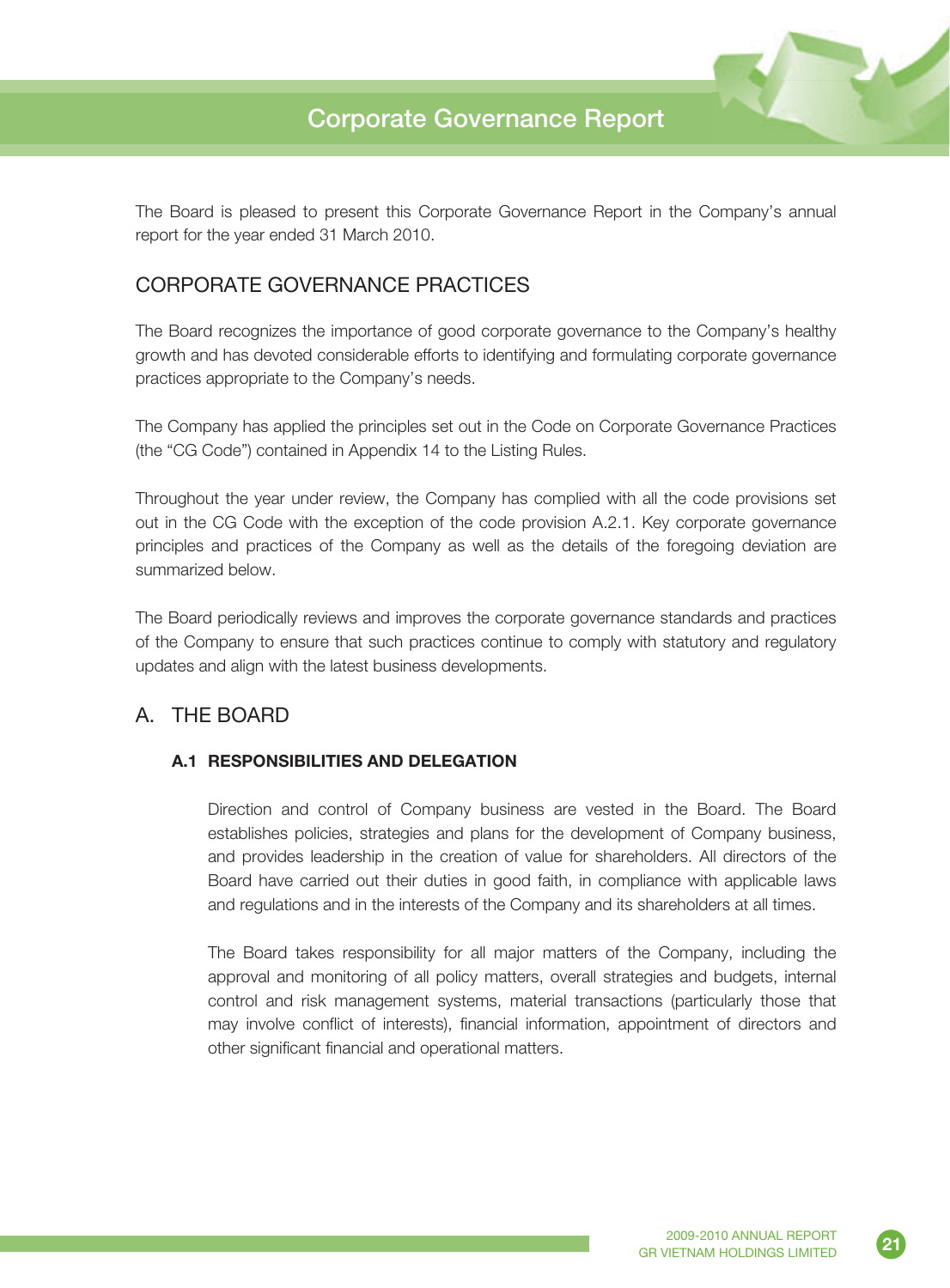All directors have full and timely access to all relevant information as well as the advice and services of the Company Secretary, with a view to ensuring that Board procedures and all applicable laws and regulations are followed. Each director is normally able to seek independent professional advice in appropriate circumstances at the Company's expense, upon making request to the Board.

The day-to-day management, administration and operation of the Company are led by the Executive Committee and senior management of the Company. The Board has delegated a schedule of responsibilities to these officers for the implementation of Board decisions. The Board reviews the delegated functions and work tasks regularly. Prior to entering any significant transactions, the aforesaid officers have to obtain Board approval.

### **A.2 BOARD COMPOSITION**

The following chart illustrates the structure and membership of the Board and Board Committees:

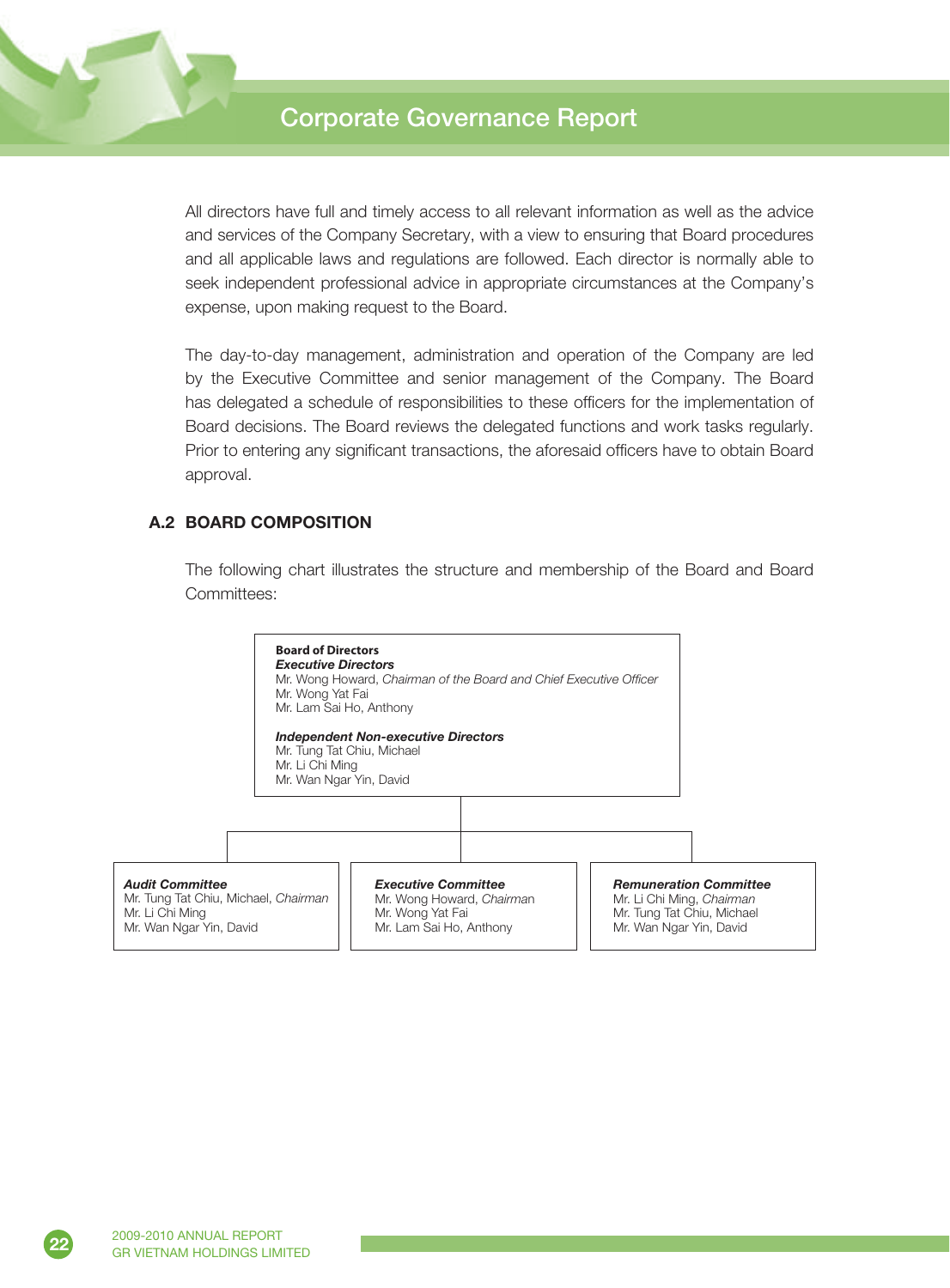During the year ended 31 March 2010, the Board at all times met the requirements of the Listing Rules relating to the appointment of at least 3 independent non-executive directors with at least one independent non-executive director possessing appropriate professional qualifications or accounting or related financial management expertise. The Company has also adopted the recommended best practice under the CG Code for having at least one-third of its Board members being independent non-executive directors.

The list of directors (by category) is disclosed in all corporate communications issued by the Company from time to time. The biographical details of the directors and the relationships among the members of the Board are disclosed under 'Directors and Senior Management Profile' in this annual report.

The composition of the Board reflects the necessary balance of skills and experience appropriate for the requirements of the business of the Group and for the exercise of independent judgement. Each executive director supervises specific areas of the Group's business in accordance with his expertise. Meanwhile, the independent nonexecutive directors are of sufficient calibre and number for their views to carry weight. Through participation at Board meetings, taking the lead in managing issues involving potential conflict of interests, and serving on Board committees, the independent non-executive directors bring a wide spectrum of business and financial experiences, professionalism and independent judgement to the Board for its efficient and effective functioning.

The Company has received written annual confirmation from each independent nonexecutive director of his independence pursuant to the requirements of the Listing Rules. The Company considers all independent non-executive directors to be independent in accordance with the independence guidelines as set out in the Listing Rules.

### **A.3 CHAIRMAN AND CHIEF EXECUTIVE OFFICER**

Code provision A.2.1 stipulates that the roles of Chairman and Chief Executive Officer should be separate and should not be performed by the same individual.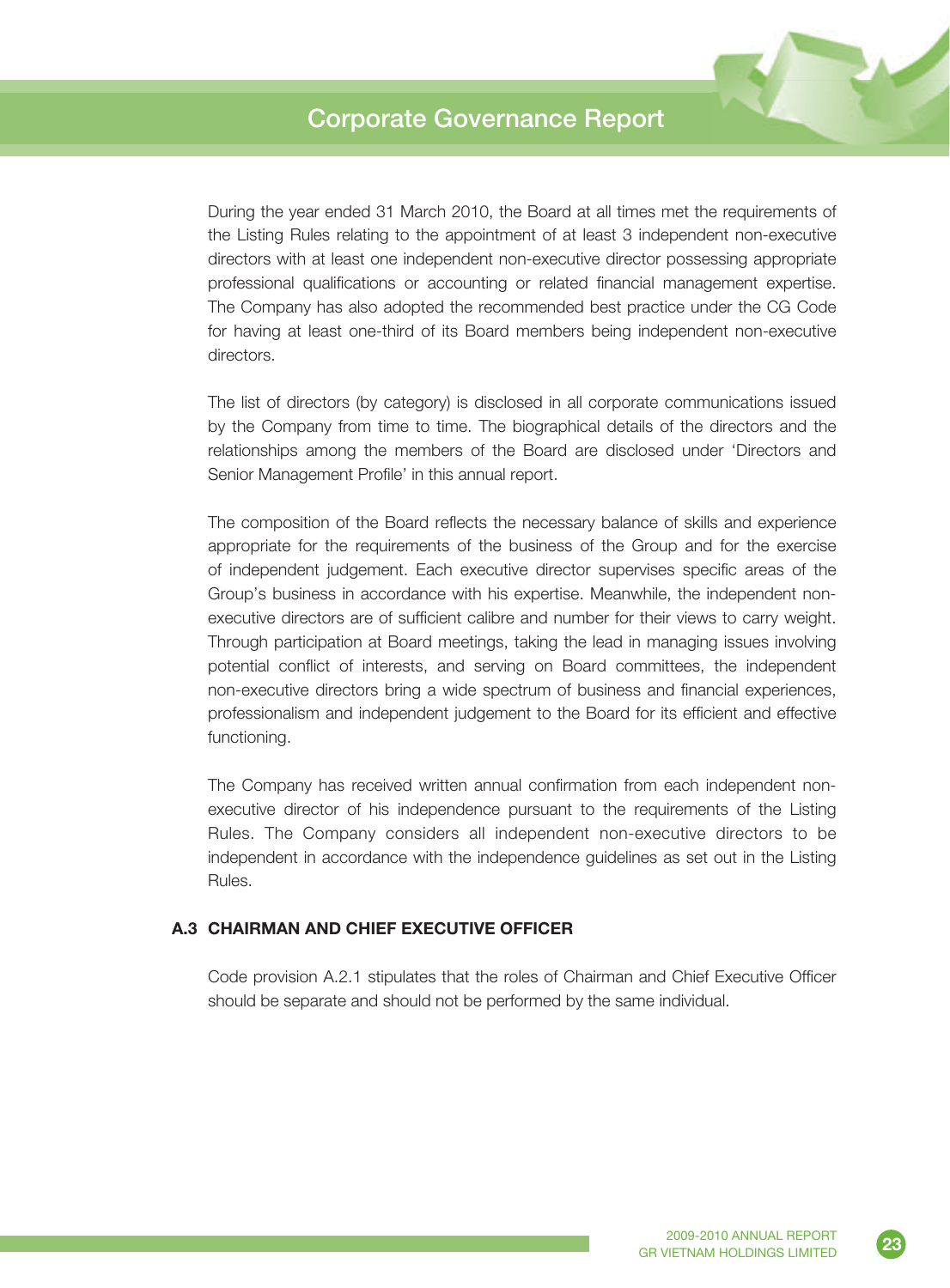Mr. Wong Howard is the Chairman of the Board and the Chief Executive Officer of the Company. The Board believes that vesting the roles of both Chairman and Chief Executive Officer in the same person provides the Company with strong and consistent leadership and allows for effective and efficient planning and implementation of business decisions and strategies.

The Board considers that the current structure of vesting the roles of Chairman and Chief Executive Officer in the same person will not impair the balance of power and authority between the Board and the management of the Company.

### **A.4 APPOINTMENT AND RE-ELECTION OF DIRECTORS**

All directors of the Company are appointed for a specific term. Each executive director is engaged on a service contract for a term of 2 years. Each of the independent nonexecutive directors of the Company is appointed for a term of 1 year.

Though the Company has not set up a nomination committee, the Board as a whole is responsible for reviewing the Board composition, developing and formulating the relevant procedures for nomination and appointment of directors, monitoring the appointment and succession planning of directors and assessing the independence of independent non-executive directors. In addition, the Company has adopted 'Directors Nomination Procedures' as written guidelines in providing formal, considered and transparent procedures to the Board for evaluating and selecting candidates for directorships. Where vacancies on the Board exist, the Board will carry out the selection process by making reference to the skills, experience, professional knowledge, personal integrity and time commitments of the proposed candidates, the Company's needs and other relevant statutory requirements and regulations.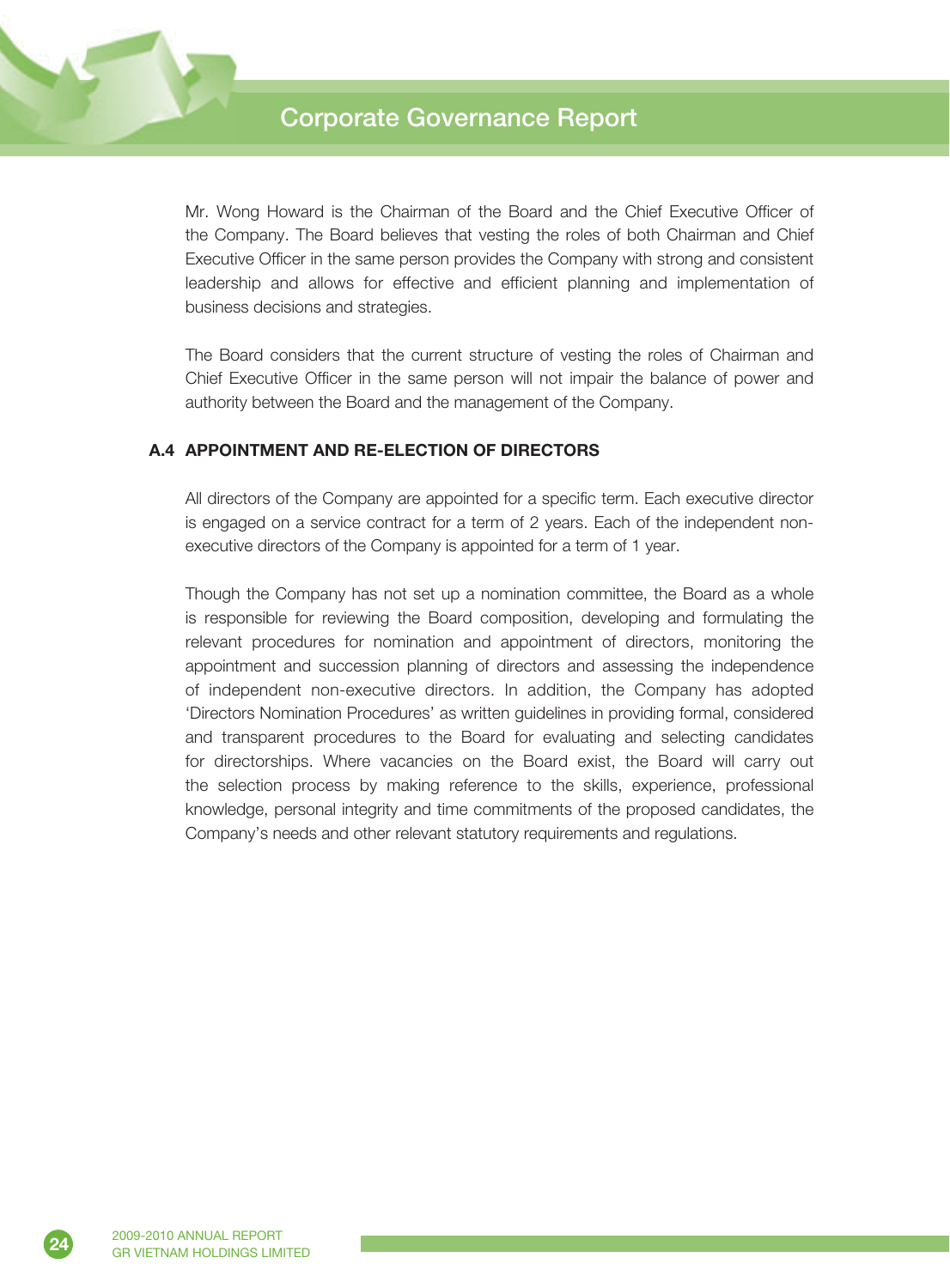In addition, the procedures and process of appointment, re-election and removal of directors are laid down in the Company's Bye-laws. According to the Company's Byelaws, all directors of the Company are subject to retirement by rotation at least once every 3 years and any new director appointed to fill a casual vacancy or as an addition to the Board shall submit himself/herself for re-election by shareholders at the first general meeting after his/her appointment.

Pursuant to the aforesaid, Mr. Wong Howard and Mr. Tung Tat Chiu, Michael shall retire by rotation and, being eligible, offer themselves for re-election at the forthcoming 2010 annual general meeting of the Company. The Board recommended the reappointment of both retiring directors standing for re-election at the forthcoming annual general meeting. The Company's circular, sent together with this annual report, contains detailed information of the above directors.

During the year ended 31 March 2010, the Board, through its meeting held on 13 July 2009 (with all the then directors of the Company present at such meeting), has reviewed the Board structure, size and composition, assessed the independence of the independent non-executive directors and recommended the re-election of the retiring directors standing for re-election at the 2009 annual general meeting of the Company.

### **A.5 INDUCTION AND CONTINUING DEVELOPMENT OF DIRECTORS**

All directors of the Company receive an induction on his appointment to ensure adequate understanding of the business and operations of the Group and full awareness of director's responsibilities and obligations under the Listing Rules and relevant statutory requirements. Such induction is normally supplemented with visits to the Group's key plant sites and/or meetings with the senior management of the Company.

Directors are continually updated on developments in the statutory and regulatory regime and the business environment to facilitate the discharge of their responsibilities. Additional briefing and professional development will be arranged for the Directors where necessary.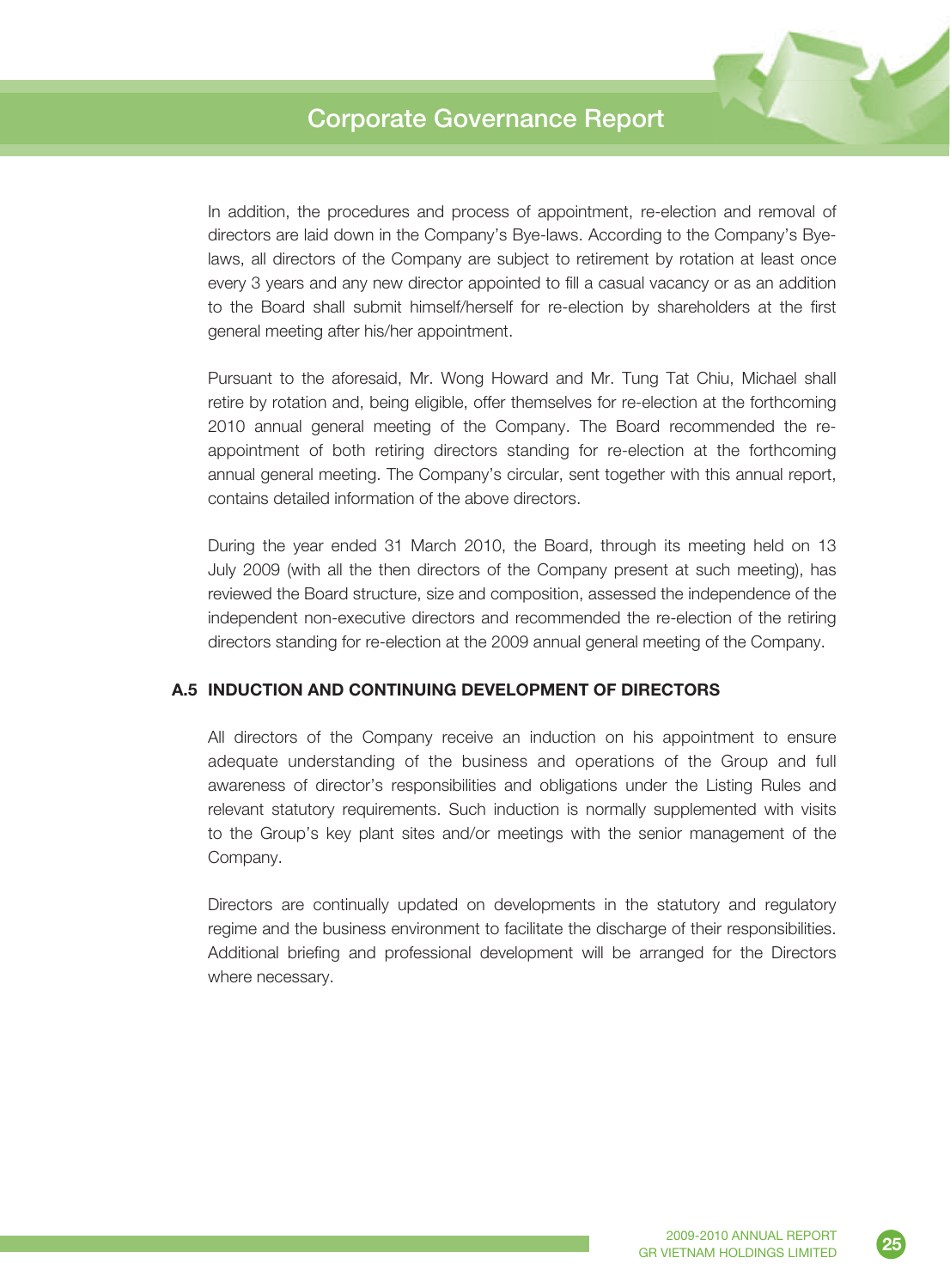

#### **A.6 BOARD MEETINGS**

#### *A.6.1 Board Practices and Conduct of Meetings*

Schedules for regular Board meetings are normally agreed with directors in advance to facilitate attendance. In addition, notice of at least 14 days is given of a regular Board meeting. For other Board meetings, reasonable notice is generally given.

Draft agenda of each Board meeting is usually sent to directors together with the notice of meeting in order to give them an opportunity to include any other matters for discussion in the meeting.

Board papers together with all appropriate, complete and reliable information are sent to directors at least 3 days before each Board meeting to keep the directors apprised of the latest developments and financial position of the Group and to enable them to make informed decisions. The Board and each director also have separate and independent access to the senior management whenever necessary.

The Chairman, Company Secretary and other relevant senior management normally attend regular Board meetings and, where necessary, other Board and committee meetings to advise on business developments, financial and accounting matters, statutory compliance, corporate governance and other major aspects of the Group.

The Company Secretary is responsible to take and keep minutes of all Board and committee meetings. Draft minutes are normally circulated to directors for comment within a reasonable time after each meeting and the final version is open for directors' inspection.

Any material transaction that involves a conflict of interests of a substantial shareholder or a director will be considered and dealt with by the Board at a duly convened Board meeting. The Company's Bye-laws contain provisions requiring directors to abstain from voting and not to be counted in the quorum at meetings for approving transactions in which such directors or any of their associates have a material interest.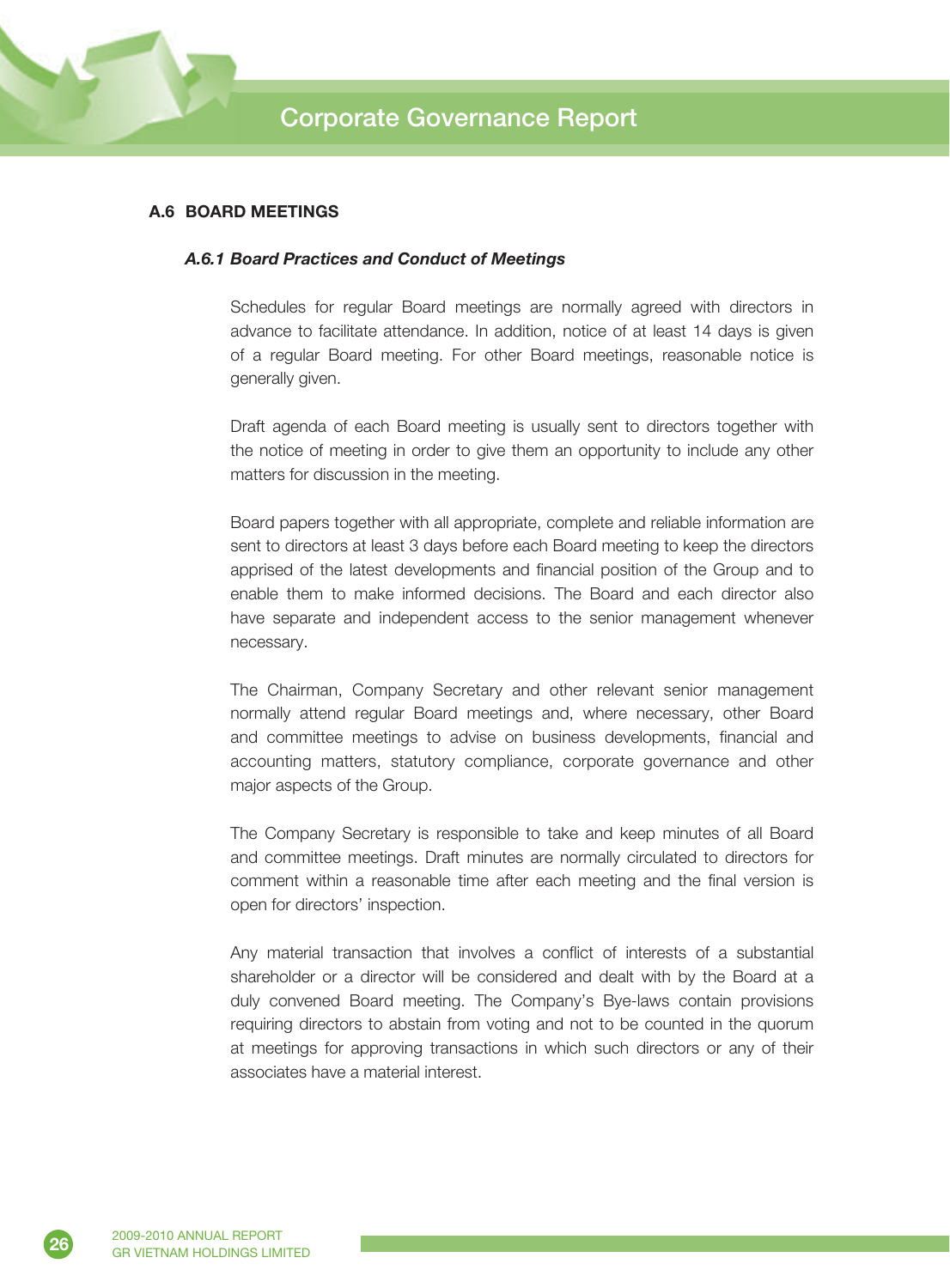### *A.6.2 Directors' Attendance Records at Board Meetings*

During the year ended 31 March 2010, 5 Board meetings were held, out of which 4 were regular meetings held at approximately quarterly intervals for reviewing and discussing the financial and operating performance and development of the Group, acquisitions and investments and other related matters. Attendance records of directors at these Board meetings are set out below:-

|                                            | Attendance/           |
|--------------------------------------------|-----------------------|
|                                            | Number of             |
| <b>Name of Director</b>                    | <b>Board Meetings</b> |
| <b>Executive Directors</b>                 |                       |
| Mr. Wong Howard                            | 5/5                   |
| Mr. Wong Yat Fai                           | 5/5                   |
| Mr. Lam Sai Ho, Anthony                    | 5/5                   |
| <b>Independent Non-executive Directors</b> |                       |
| Mr. Tung Tat Chiu, Michael                 | 5/5                   |
| Mr. Li Chi Ming                            | 5/5                   |
| Mr. Wan Ngar Yin, David                    | 5/5                   |

### **A.7 MODEL CODE FOR SECURITIES TRANSACTIONS**

The Company has adopted its own code of conduct regarding directors' dealings in the Company's securities (the "Own Code") on terms no less exacting than the Model Code as set out in Appendix 10 to the Listing Rules. Specific enquiry has been made of all the Company's directors and the directors have confirmed that they have complied with the required standards as set out in the Model Code and the Own Code throughout the period from 1 April 2009 to the date of this report.

The Company has also established written guidelines on no less exacting terms than the Model Code (the "Employees Written Guidelines") for securities transactions by employees who are likely to be in possession of unpublished price-sensitive information of the Company. No incident of non-compliance of the Employees Written Guidelines by the employees has been noted by the Company.

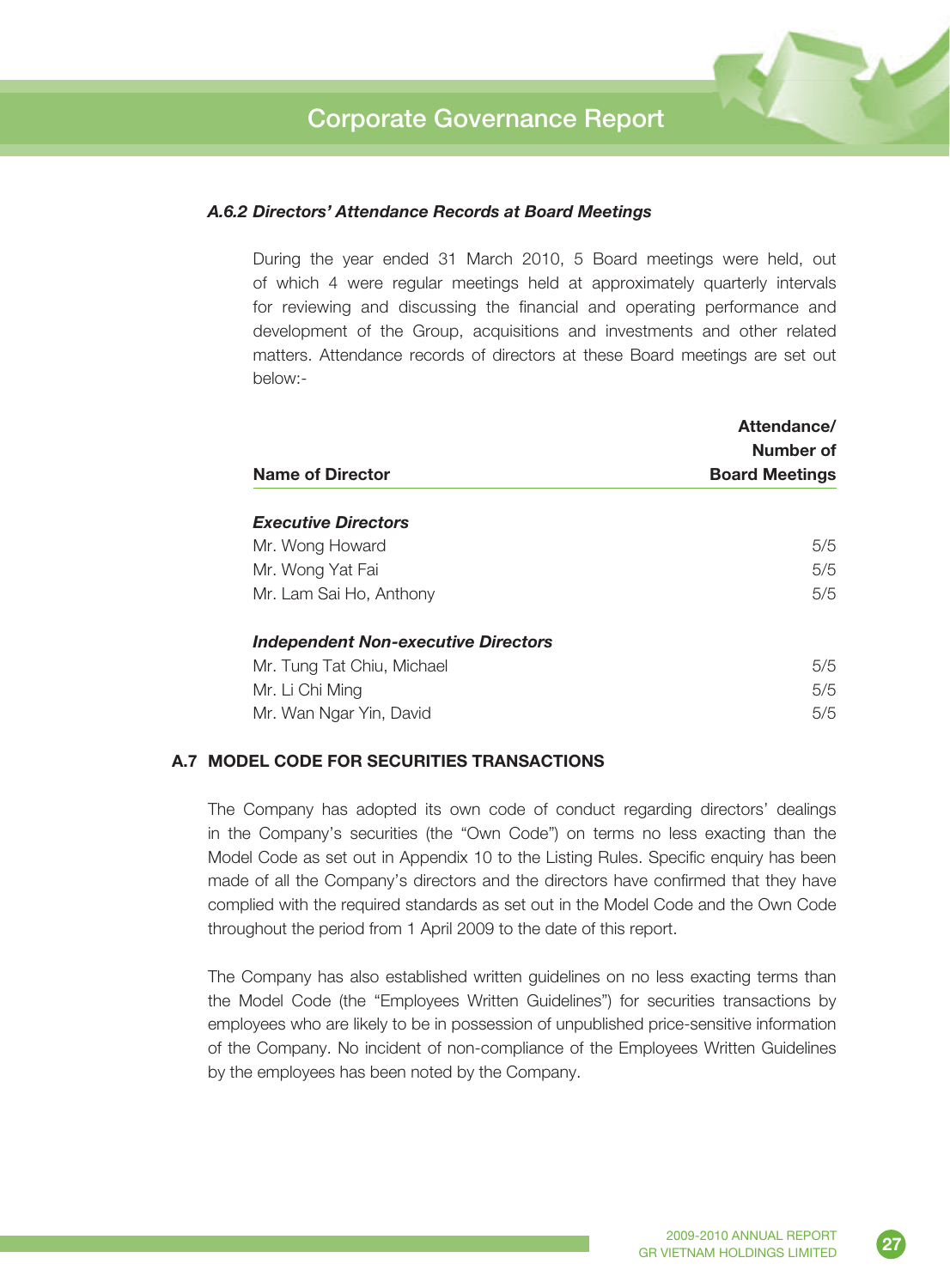

### B. BOARD COMMITTEES

The Board has established 3 Board committees, namely, the Remuneration Committee, the Audit Committee and the Executive Committee, for overseeing particular aspects of the Company's affairs. All Board committees are established with defined written terms of reference and are available to shareholders upon request. All the Board committees should report to the Board on their decisions or recommendations made.

All Board committees are provided with sufficient resources to discharge their duties and, upon reasonable request, are able to seek independent professional advice in appropriate circumstances at the Company's expense.

The practices, procedures and arrangements in conducting meetings of Board Committees follow in line with, so far as practicable, those of the Board meetings set out in section A.6.1 above.

### **B.1 REMUNERATION COMMITTEE**

The Remuneration Committee comprises of 3 members, namely, Mr. Li Chi Ming (Chairman), Mr. Tung Tat Chiu, Michael and Mr. Wan Ngar Yin, David. All of them are independent non-executive directors of the Company.

The primary responsibilities of the Remuneration Committee are to (i) make recommendations on the establishment of procedures for developing the remuneration policy and structure for the executive directors and the senior management, which policy shall ensure that no director or any of his associates will participate in deciding his own remuneration; (ii) make recommendations on the remuneration packages of the executive directors and the senior management; and (iii) review and approve the remuneration packages of the executive directors and the senior management by reference to the performance of the individual and the Company as well as market practice and conditions.

The Human Resources Department is responsible for collection and administration of the human resources data and making recommendations to the Remuneration Committee for consideration. The Remuneration Committee consults with the Chairman of the Board/Chief Executive Officer of the Company about these recommendations on remuneration policy and structure and remuneration packages.

During the year ended 31 March 2010, the Remuneration Committee, with the presence of all the committee members, met once and generally reviewed the remuneration policy and structure and the current remuneration packages of the directors and senior management of the Group. The Remuneration Committee has also reviewed and recommended the granting of share options of the Company during the year.

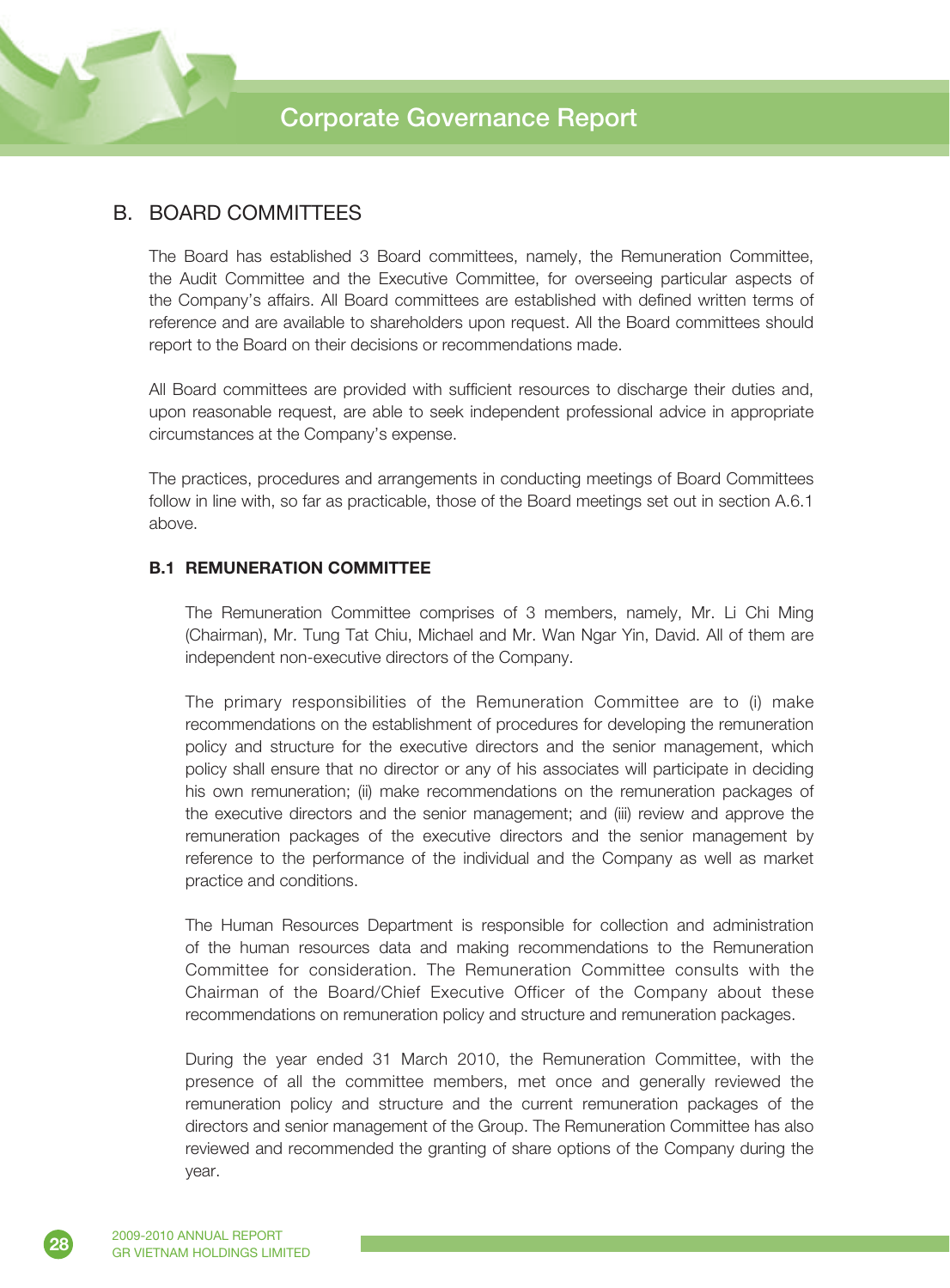Details of the remuneration of each director of the Company for the year ended 31 March 2010 are set out in note 8 to the financial statements contained in this annual report.

### **B.2 AUDIT COMMITTEE**

The Audit Committee comprises of 3 members, namely, Mr. Tung Tat Chiu, Michael, Mr. Li Chi Ming and Mr. Wan Ngar Yin, David, all of whom are independent nonexecutive directors. Mr. Tung Tat Chiu, Michael is the Chairman of the Audit Committee whilst Mr. Wan Ngar Yin, David possesses the appropriate accounting and financial management expertise as required under Rule 3.10(2) of the Listing Rules. None of the members of the Audit Committee is a former partner of the Company's existing external auditors.

The primary responsibilities of the Audit Committee are to (i) review the financial statements and reports and consider any significant or unusual items raised by the staff responsible for the accounting and financial reporting function or external auditors before submission to the Board; (ii) review the relationship with the external auditors by reference to the work performed by the auditors, their fees and terms of engagement, and make recommendations to the Board on the appointment, re-appointment and removal of external auditors; and (iii) review the adequacy and effectiveness of the Company's financial reporting system, internal control system and risk management system and associated procedures.

During the year ended 31 March 2010, the Audit Committee met twice with the presence of all the committee members. In the said meetings, the Audit Committee (i) discussed the audit plan of the Group; (ii) reviewed and discussed the financial statements, results announcements and reports for the year ended 31 March 2009 and for the six months ended 30 September 2009, the financial reporting and compliance procedures; (iii) discussed and reviewed the internal control and risk management of the Group; and (iv) considered the re-appointment of external auditors. The external auditors were invited to attend one of the meetings without the presence of executive directors to discuss with the Audit Committee issues arising from the audit and financial reporting matters.

The Company's annual results for the year ended 31 March 2010 have also been reviewed by the Audit Committee.

There is no disagreement between the Board and the Audit Committee regarding the re-appointment of external auditors.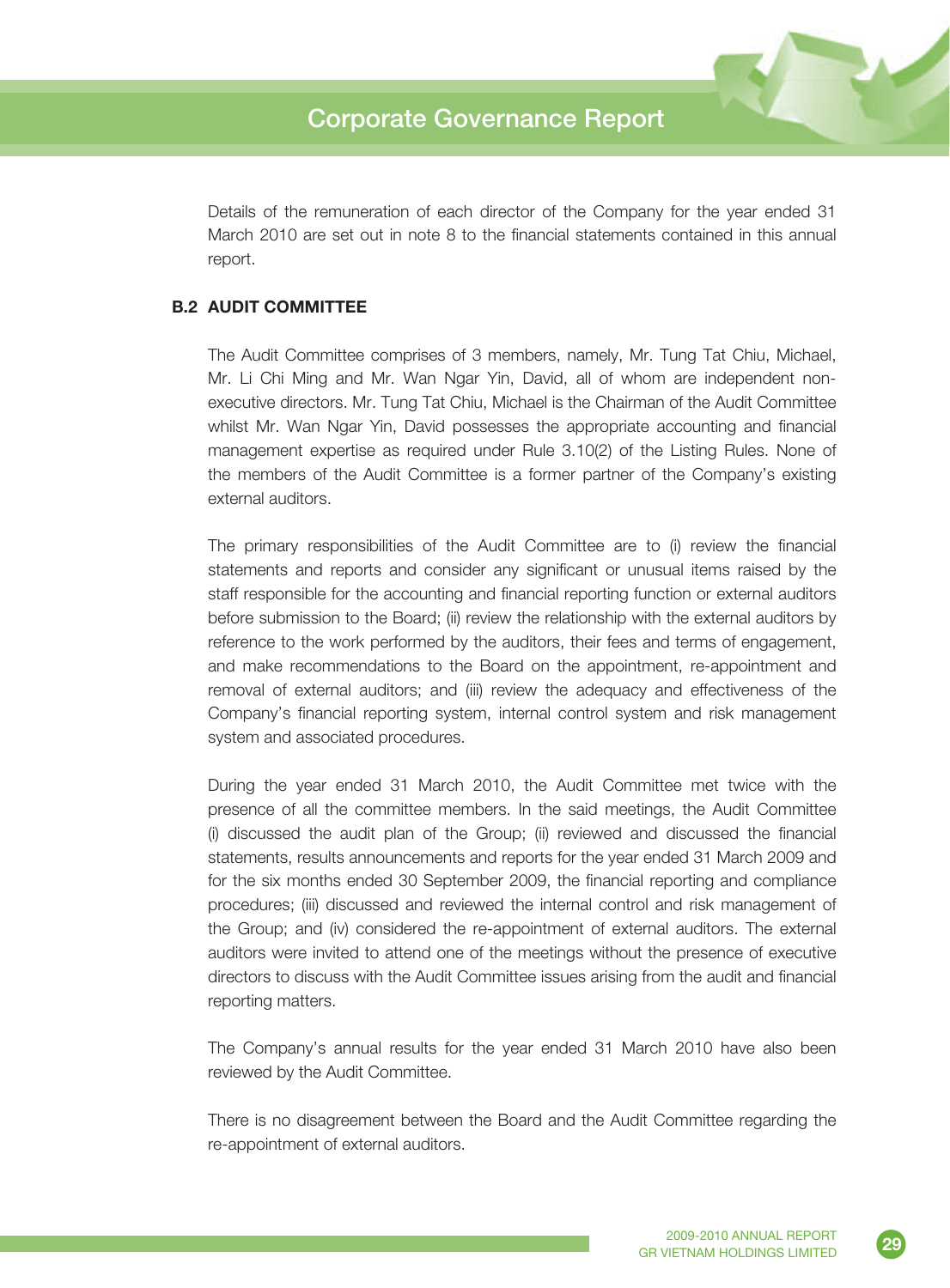

### **B.3 EXECUTIVE COMMITTEE**

The Executive Committee comprises all the executive directors of the Company with the Chairman of the Board, Mr. Wong Howard, acting as the Chairman of such Committee. The Executive Committee operates as a general management committee under the direct authority of the Board to increase the efficiency for the business decision. It monitors the execution of the Company's strategic plans and operations of all business units of the Group and discusses and makes decisions on matters relating to the management and day-to-day operations of the Group.

### C. DIRECTORS' RESPONSIBILITIES FOR FINANCIAL REPORTING IN RESPECT OF THE FINANCIAL STATEMENTS

The directors have acknowledged their responsibilities for preparing the financial statements of the Company for the year ended 31 March 2010.

The Board is responsible for presenting a balanced, clear and understandable assessment of annual and interim reports, price-sensitive announcements and other disclosures required under the Listing Rules and other statutory and regulatory requirements. The management has provided to the Board such explanation and information as are necessary to enable the Board to carry out an informed assessment of the Company's financial statements, which are put to the Board for approval.

There are no material uncertainties relating to events or conditions that may cast significant doubt on the Company's ability to continue as a going concern.

### D. INTERNAL CONTROLS

The Board has overall responsibility for the internal control system of the Company and for reviewing its effectiveness. The Board maintains an adequate internal control system to safeguard the interests of the shareholders and the assets of the Company. During the year under review, the Board, through the Audit Committee, has conducted a review of the effectiveness of the internal control system of the Group including the adequacy of resources, qualifications and experience of staff of the Company's accounting and financial reporting function, and their training programmes and budget.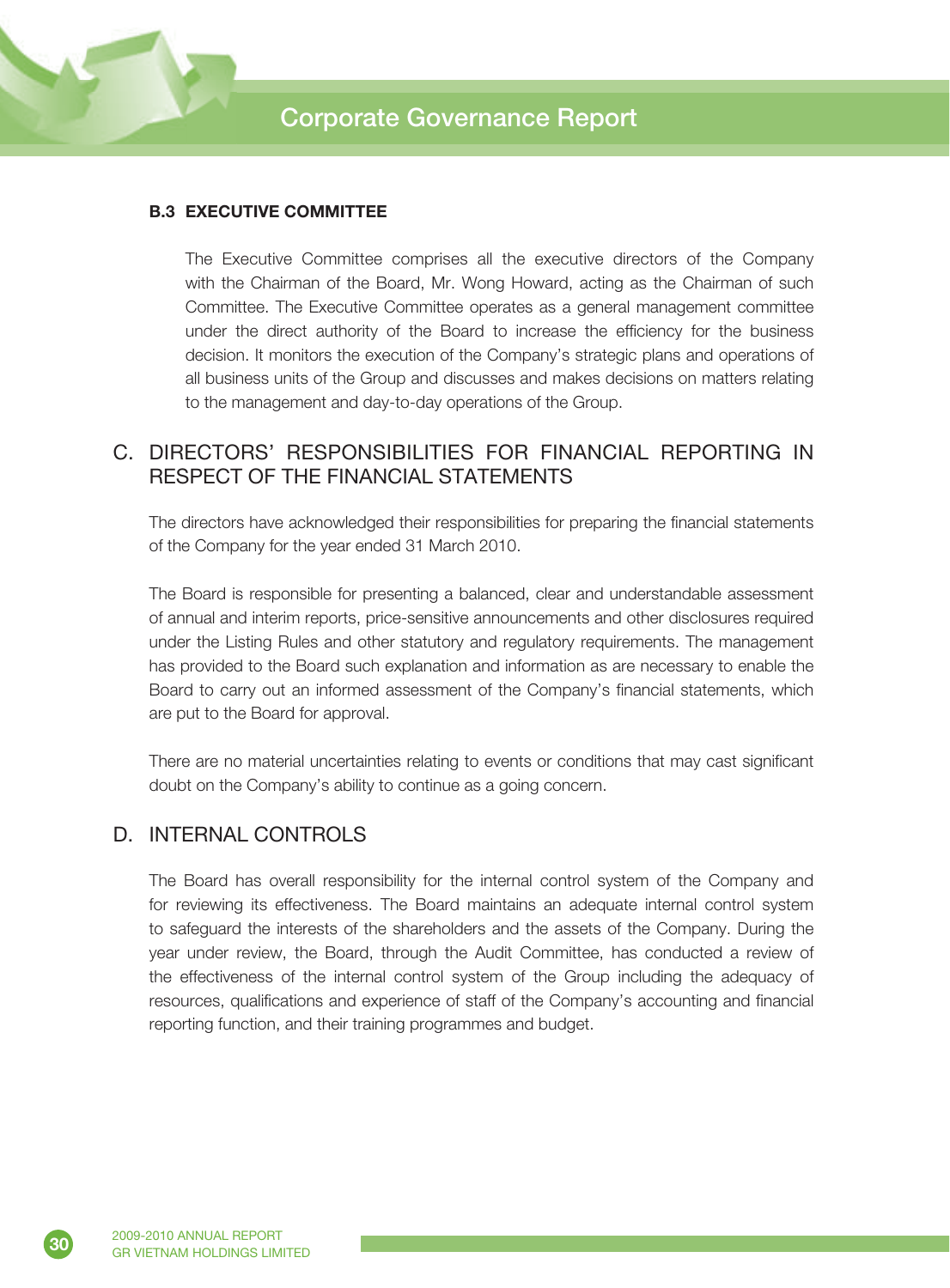## E. EXTERNAL AUDITORS AND AUDITORS' REMUNERATION

The statement of the external auditors of the Company about their reporting responsibilities for the Company's financial statements for the year ended 31 March 2010 is set out in the section headed 'Independent Auditors' Report' in this annual report.

During the year under ended 31 March 2010, the remuneration paid to the Company's external auditors, Ernst & Young, is set out below:

| <b>Nature of Services</b>           | <b>Remuneration (HK\$)</b> |  |  |  |
|-------------------------------------|----------------------------|--|--|--|
|                                     |                            |  |  |  |
| Audit services                      | 1.100.000                  |  |  |  |
| Non-audit services – tax compliance | 90.500                     |  |  |  |

### F. COMMUNICATIONS WITH SHAREHOLDERS AND INVESTORS

The Board believes that effective communication with shareholders is vital for enhancing investor relations and investor understanding of the Group's business performance and strategies. The Board also recognizes the importance of transparency and timely disclosure of corporate information, which will enable shareholders and investors to make the best investment decisions.

The Company maintains a website at "www.grvietnam.com" as a communication platform with shareholders and investors, where extensive information and updates on the Group's business operations, developments and financial information are available for public access. Shareholders and investors may also write directly to the Company's principal place of business in Hong Kong at Room 1603-05, 16/F, Harcourt House, 39 Gloucester Road, Wanchai, Hong Kong or via email to "info@grvietnam.com" for any enquiries which shall be dealt with in an informative and timely manner.

The Company keeps enhancing communication and relationship with its investors. Designated senior management maintains regular dialogue with institutional investors and analysts to keep them abreast of the Group's developments.

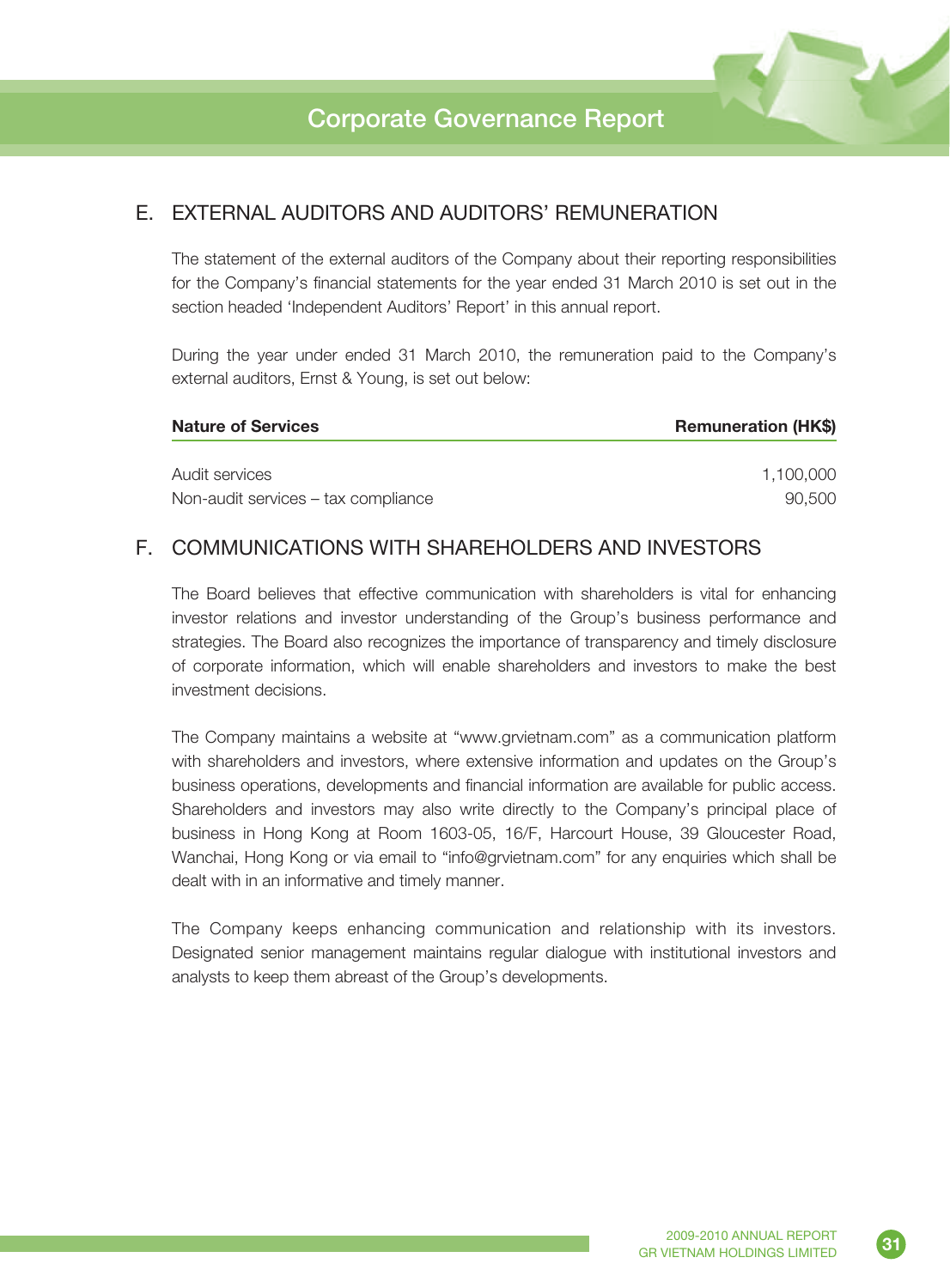

The general meetings of the Company provide the best opportunity for communication between the Board and the shareholders. The Chairman of the Board as well as chairmen of the Audit Committee and Remuneration Committee and, in their absence, other members of the respective committees and, where applicable, the chairman of the independent Board committee, normally attend the annual general meeting and other relevant shareholder meetings to answer questions. The 2009 annual general meeting of the Company was held on 25 August 2009 and the notice of such meeting was sent to shareholders at least 20 clear business days before the meeting.

### G. SHAREHOLDER RIGHTS

To safeguard shareholder interests and rights, a separate resolution is proposed for each substantially separate issue at shareholder meetings, including the election of individual directors.

All resolutions put forward at shareholder meetings will be voted by poll pursuant to the Listing Rules and poll results will be posted on the websites of the Company and of the Stock Exchange after each shareholder meeting.

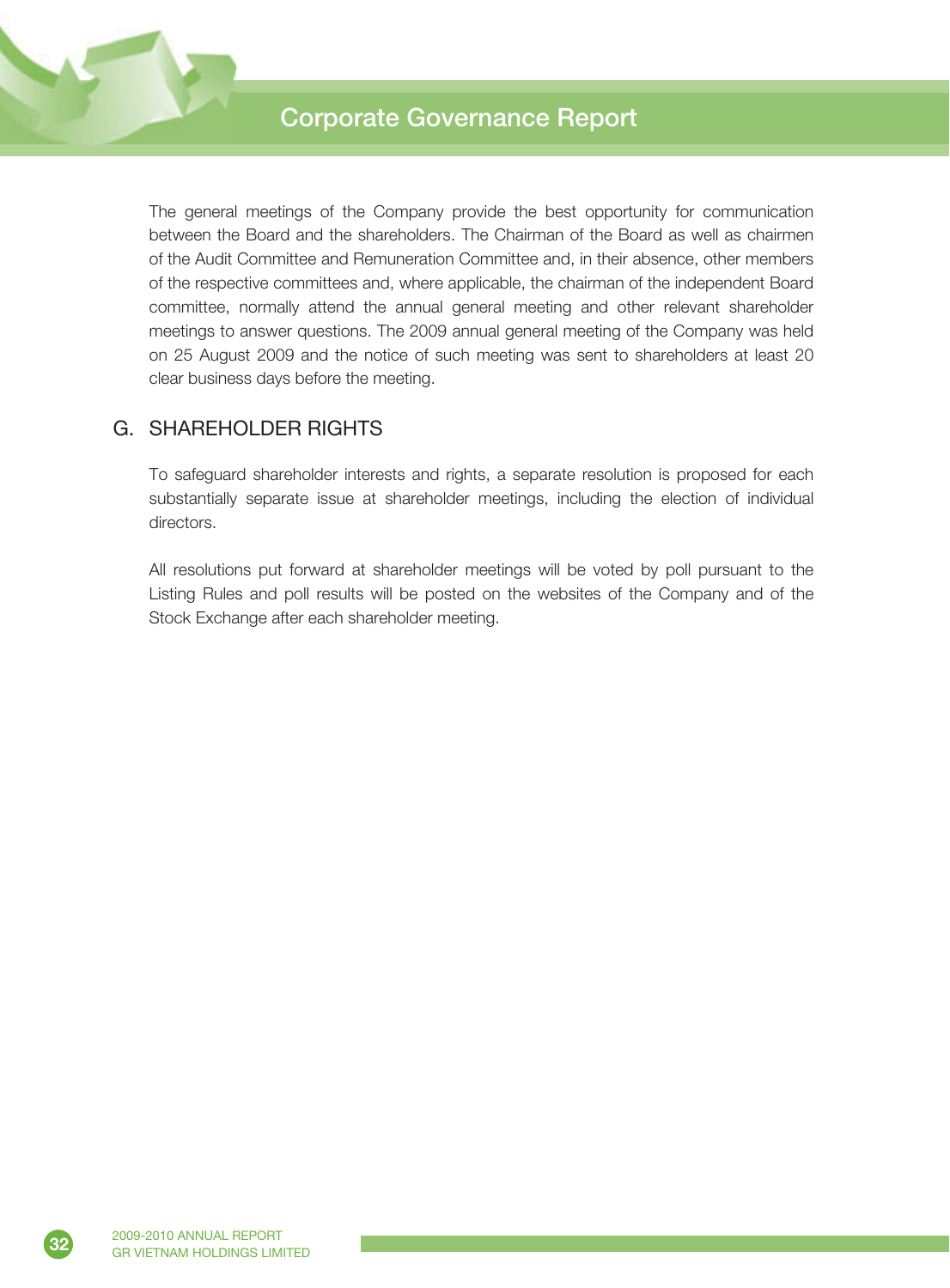



### TO THE SHAREHOLDERS OF GR VIETNAM HOLDINGS LIMITED (Incorporated in Bermuda with limited liability)

We have audited the financial statements of GR Vietnam Holdings Limited set out on pages 35 to 110, which comprise the consolidated and company statements of financial position as at 31 March 2010, and the consolidated income statement, the consolidated statement of comprehensive income, the consolidated statement of changes in equity and the consolidated statement of cash flows for the year then ended, and a summary of significant accounting policies and other explanatory notes.

### DIRECTORS' RESPONSIBILITY FOR THE FINANCIAL STATEMENTS

The directors of the Company are responsible for the preparation and the true and fair presentation of these financial statements in accordance with Hong Kong Financial Reporting Standards issued by the Hong Kong Institute of Certified Public Accountants and the disclosure requirements of the Hong Kong Companies Ordinance. This responsibility includes designing, implementing and maintaining internal control relevant to the preparation and the true and fair presentation of financial statements that are free from material misstatement, whether due to fraud or error; selecting and applying appropriate accounting policies; and making accounting estimates that are reasonable in the circumstances.

### AUDITORS' RESPONSIBILITY

Our responsibility is to express an opinion on these financial statements based on our audit. Our report is made solely to you, as a body, in accordance with Section 90 of the Bermuda Companies Act 1981, and for no other purpose. We do not assume responsibility towards or accept liability to any other person for the contents of this report.

We conducted our audit in accordance with Hong Kong Standards on Auditing issued by the Hong Kong Institute of Certified Public Accountants. Those standards require that we comply with ethical requirements and plan and perform the audit to obtain reasonable assurance as to whether the financial statements are free from material misstatement.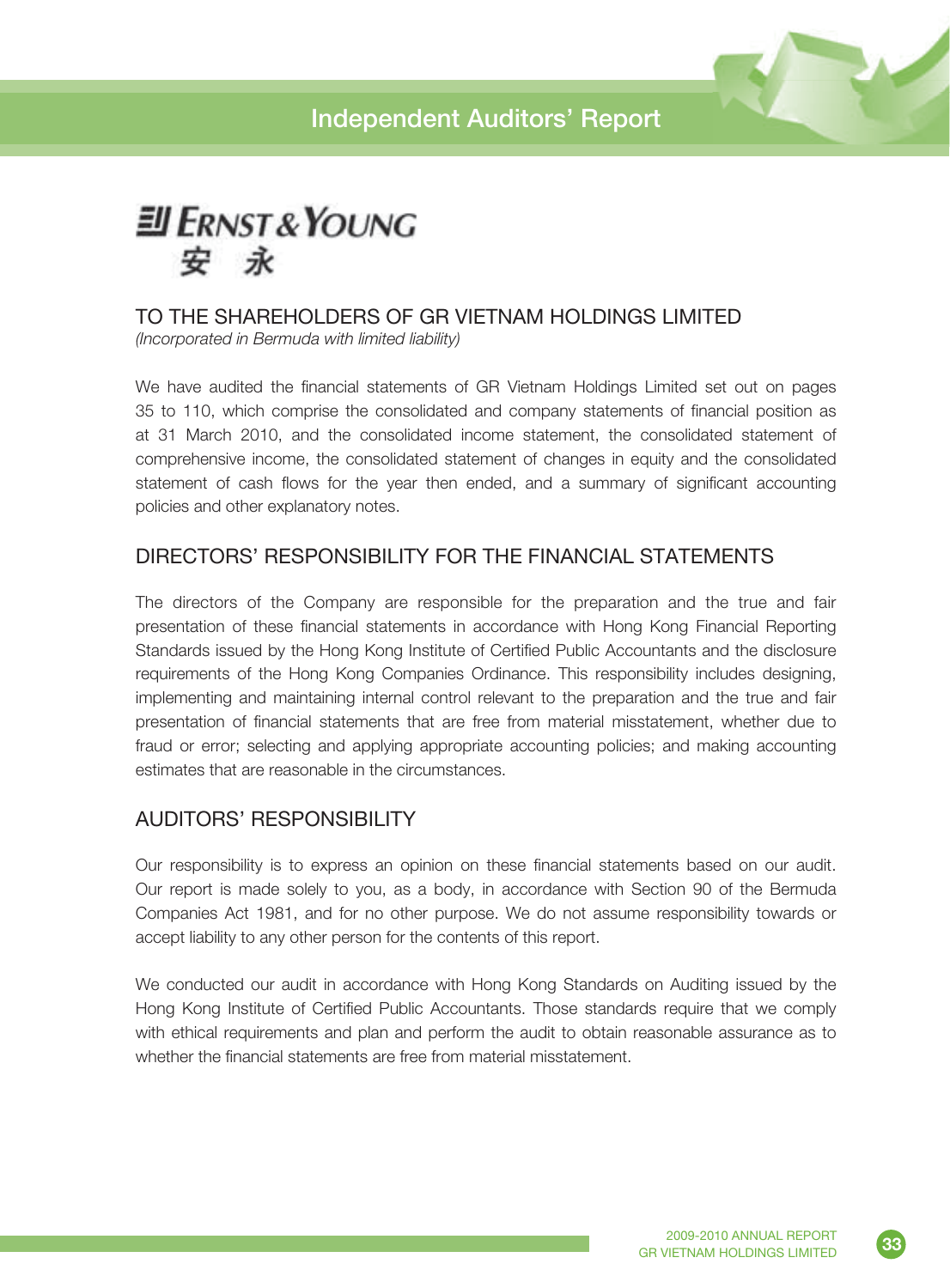

An audit involves performing procedures to obtain audit evidence about the amounts and disclosures in the financial statements. The procedures selected depend on the auditors' judgement, including the assessment of the risks of material misstatement of the financial statements, whether due to fraud or error. In making those risk assessments, the auditors consider internal control relevant to the entity's preparation and true and fair presentation of the financial statements in order to design audit procedures that are appropriate in the circumstances, but not for the purpose of expressing an opinion on the effectiveness of the entity's internal control. An audit also includes evaluating the appropriateness of accounting policies used and the reasonableness of accounting estimates made by the directors, as well as evaluating the overall presentation of the financial statements.

We believe that the audit evidence we have obtained is sufficient and appropriate to provide a basis for our audit opinion.

### OPINION

In our opinion, the financial statements give a true and fair view of the state of affairs of the Company and of the Group as at 31 March 2010 and of the Group's loss and cash flows for the year then ended in accordance with Hong Kong Financial Reporting Standards and have been properly prepared in accordance with the disclosure requirements of the Hong Kong Companies Ordinance.

**Ernst & Young** Certified Public Accountants 18th Floor Two International Finance Centre 8 Finance Street, Central Hong Kong

13 July 2010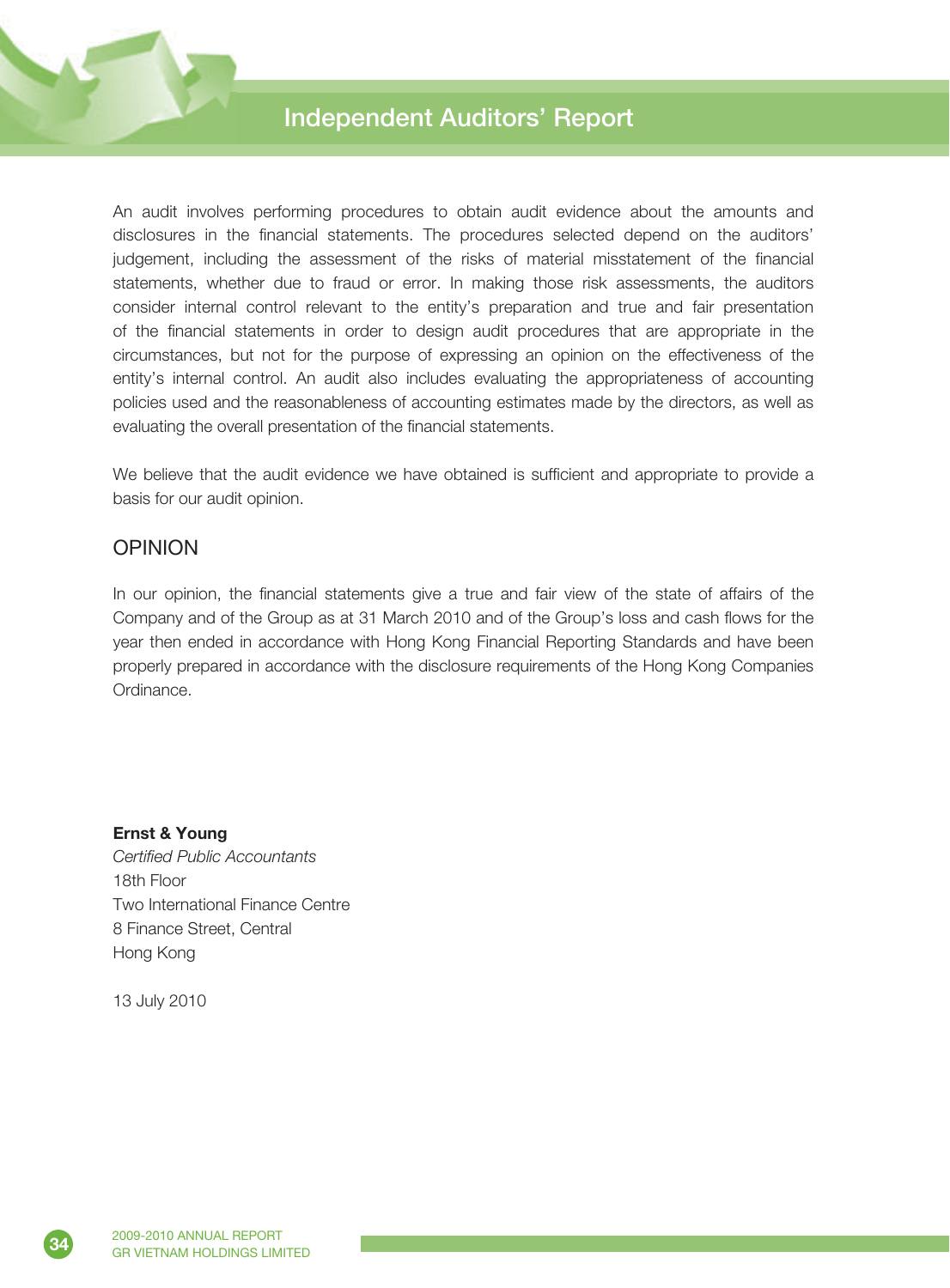## **Consolidated Income Statement**

|                                                                                                                                                                                                           | <b>Notes</b>   | 2010<br><b>HK\$'000</b>                | 2009<br>HK\$'000                                    |
|-----------------------------------------------------------------------------------------------------------------------------------------------------------------------------------------------------------|----------------|----------------------------------------|-----------------------------------------------------|
|                                                                                                                                                                                                           |                |                                        |                                                     |
| <b>Revenue</b><br>Electronic products<br>Treasury investments<br>Convenience stores and others                                                                                                            |                | 16,401<br>17,815<br>5,479              | 7,118<br>20,056<br>778                              |
|                                                                                                                                                                                                           | 5              | 39,695                                 | 27,952                                              |
| Cost of electronic products sold<br>Brokerage and commission expenses<br>Cost of goods sold and others                                                                                                    |                | (16,096)<br>(616)<br>(4, 179)          | (7,096)<br>(888)<br>(590)                           |
|                                                                                                                                                                                                           |                | (20, 891)                              | (8, 574)                                            |
|                                                                                                                                                                                                           |                | 18,804                                 | 19,378                                              |
| Other income and gains<br>Selling and distribution costs<br>Administrative expenses<br>Other operating expenses<br>Impairment of available-for-sale equity investments<br>Fair value gains/(losses), net: | 5              | 1,068<br>(2, 344)<br>(42, 878)<br>(69) | 2,549<br>(123)<br>(30, 944)<br>(9,587)<br>(14, 272) |
| Equity investments at fair value through profit or loss<br>Conversion option derivative<br>Finance costs                                                                                                  | 6              | (14, 386)<br>(491)<br>(17, 670)        | (230, 616)<br>(1,097)<br>(16, 017)                  |
| <b>LOSS BEFORE TAX</b>                                                                                                                                                                                    | $\overline{7}$ | (57, 966)                              | (280, 729)                                          |
| Income tax expense                                                                                                                                                                                        | 10             |                                        | 22                                                  |
| <b>LOSS FOR THE YEAR</b>                                                                                                                                                                                  | 11             | (57,966)                               | (280, 707)                                          |
| Attributable to:<br>Owners of the parent<br>Minority interest                                                                                                                                             | 11             | (57, 966)                              | (280, 707)                                          |
|                                                                                                                                                                                                           |                | (57, 966)                              | (280, 707)                                          |
| <b>LOSS PER SHARE ATTRIBUTABLE TO ORDINARY</b><br><b>EQUITY HOLDERS OF THE PARENT</b><br><b>Basic and diluted</b>                                                                                         | 12             | <b>HK(2.05 cents)</b>                  | <b>HK(9.94 cents)</b>                               |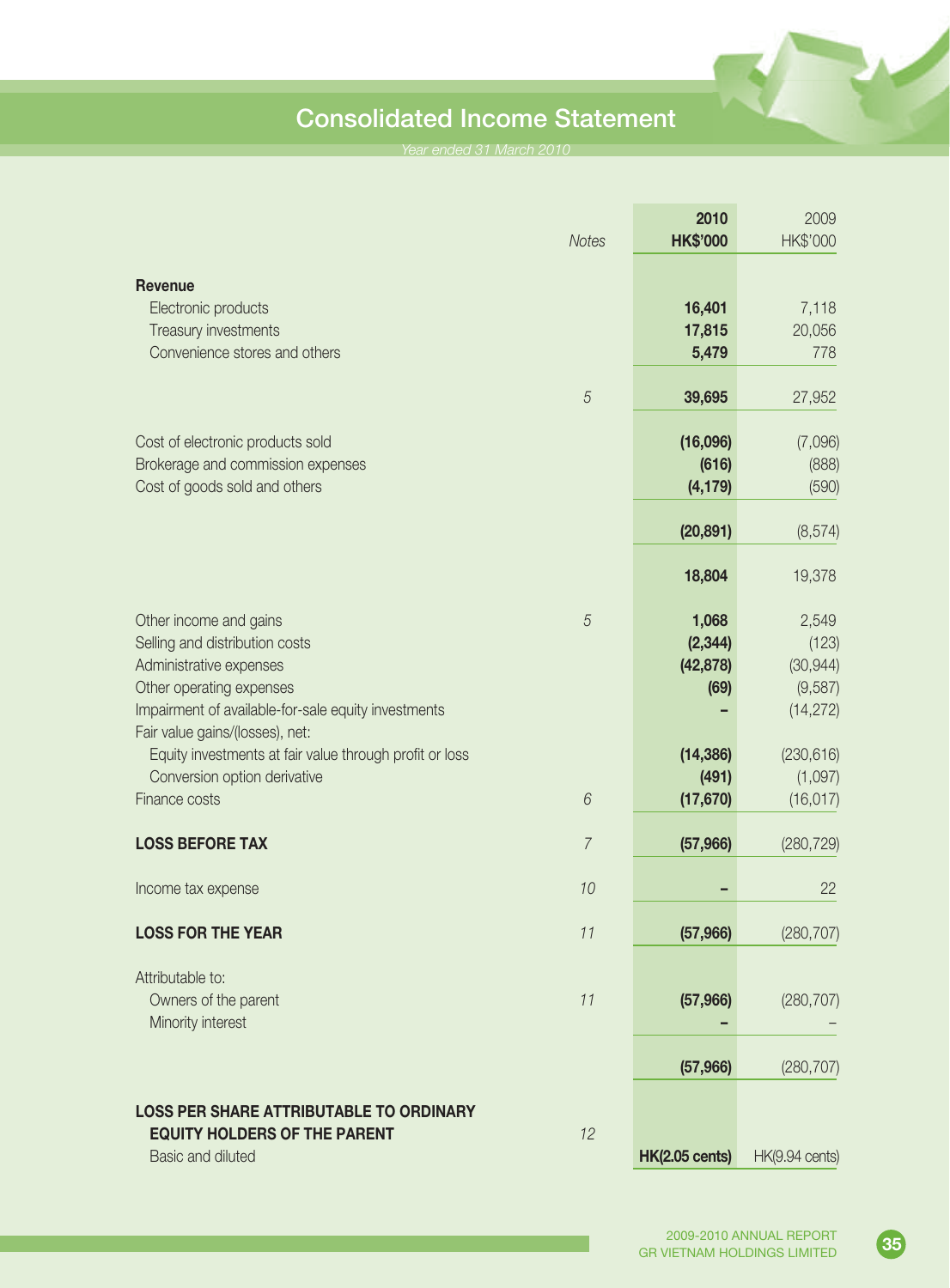**Consolidated Statement of Comprehensive Income**

|                                                                                                                         |      | 2010            | 2009            |
|-------------------------------------------------------------------------------------------------------------------------|------|-----------------|-----------------|
|                                                                                                                         | Note | <b>HK\$'000</b> | <b>HK\$'000</b> |
| <b>LOSS FOR THE YEAR</b>                                                                                                |      | (57, 966)       | (280, 707)      |
| OTHER COMPREHENSIVE INCOME                                                                                              |      |                 |                 |
| Available-for-sale equity investments:<br>Changes in fair value<br>Reclassification adjustments for the impairment loss |      | 3,503           | (14, 376)       |
| included in the consolidated income statement<br>Income tax effect                                                      |      | (578)           | 14,272          |
|                                                                                                                         |      | 2,925           | (104)           |
| Exchange differences on translation of foreign operations                                                               |      | (689)           | (475)           |
| OTHER COMPREHENSIVE INCOME/(LOSS) FOR<br>THE YEAR, NET OF TAX                                                           |      | 2,236           | (579)           |
| TOTAL COMPREHENSIVE LOSS FOR THE YEAR                                                                                   |      | (55, 730)       | (281, 286)      |
| Attributable to:<br>Owners of the parent<br>Minority interest                                                           | 11   | (55, 730)       | (281, 286)      |
|                                                                                                                         |      | (55, 730)       | (281, 286)      |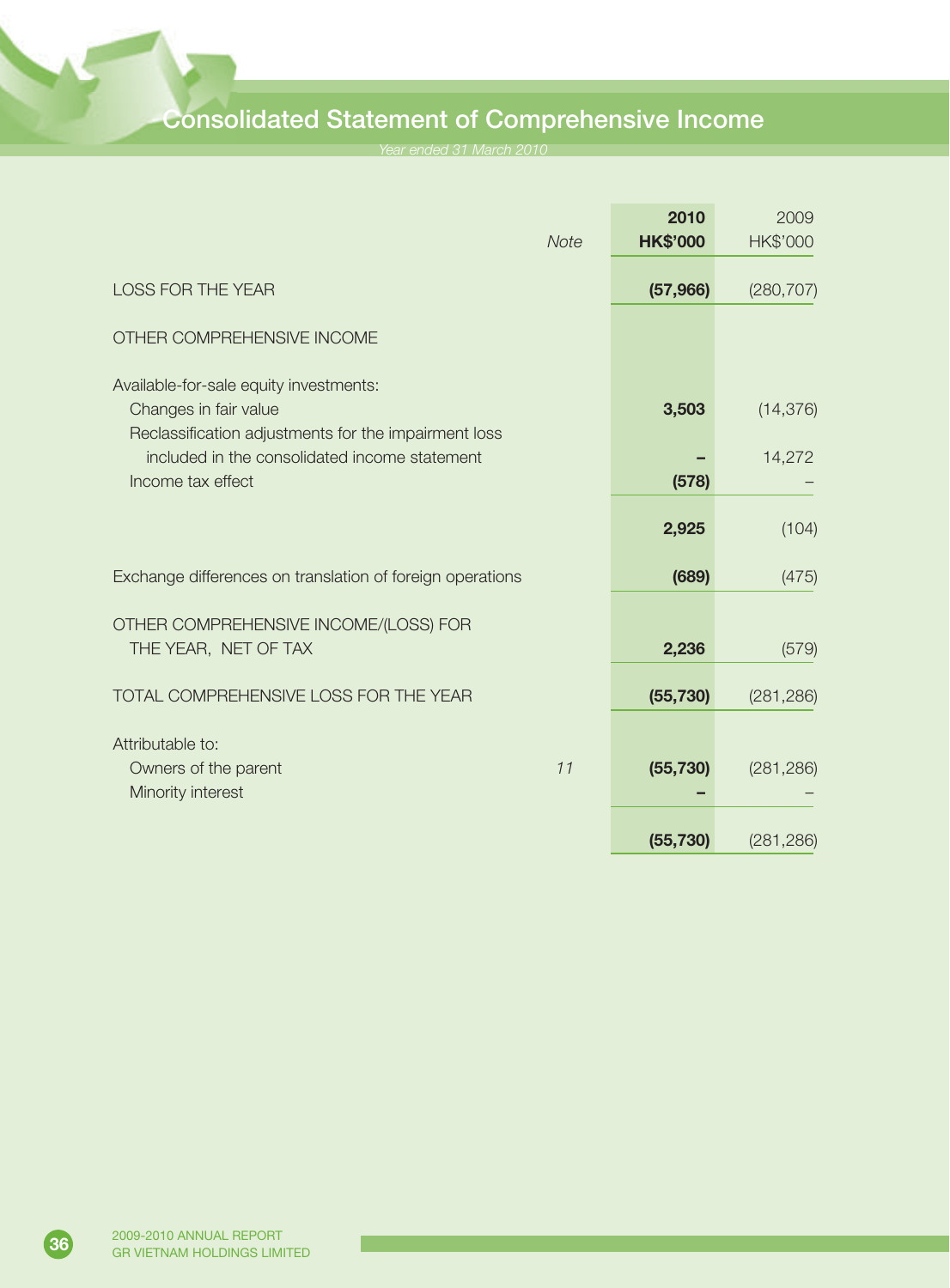# **Consolidated Statement of Financial Position**

|                                                         |              | 2010            | 2009            |
|---------------------------------------------------------|--------------|-----------------|-----------------|
|                                                         | <b>Notes</b> | <b>HK\$'000</b> | <b>HK\$'000</b> |
| <b>NON-CURRENT ASSETS</b>                               |              |                 |                 |
| Property, plant and equipment                           | 13           | 2,844           | 2,027           |
| Prepaid land lease payment                              | 14           |                 |                 |
| Convertible notes-loan portion                          | 16           | 50,913          | 46,663          |
| Available-for-sale equity investments                   | 17           | 16,895          | 13,392          |
| Total non-current assets                                |              | 70,652          | 62,082          |
|                                                         |              |                 |                 |
| <b>CURRENT ASSETS</b>                                   |              |                 |                 |
| Convertible notes-conversion option derivative          | 16           |                 | 491             |
| Equity investments at fair value through profit or loss | 18           | 147,526         | 163,369         |
| Inventories                                             | 19           | 1,064           | 437             |
| Trade receivables                                       | 20           | 1,407           | 688             |
| Prepayments, deposits and other receivables             | 21           | 4,412           | 6,123           |
| Pledged time deposits                                   | 22           | 7,330           | 7,323           |
| Cash and cash equivalents                               | 22           | 134,111         | 153,724         |
| <b>Total current assets</b>                             |              | 295,850         | 332,155         |
| <b>CURRENT LIABILITIES</b>                              |              |                 |                 |
| Trade payables                                          | 23           | 993             | 77              |
| Tax payable                                             |              | 11              | 11              |
| Other payables and accruals                             |              | 8,255           | 9,290           |
| Convertible bonds                                       | 24           | 187,991         |                 |
| <b>Total current liabilities</b>                        |              | 197,250         | 9,378           |
| <b>NET CURRENT ASSETS</b>                               |              | 98,600          | 322,777         |
| <b>TOTAL ASSETS LESS CURRENT LIABILITIES</b>            |              | 169,252         | 384,859         |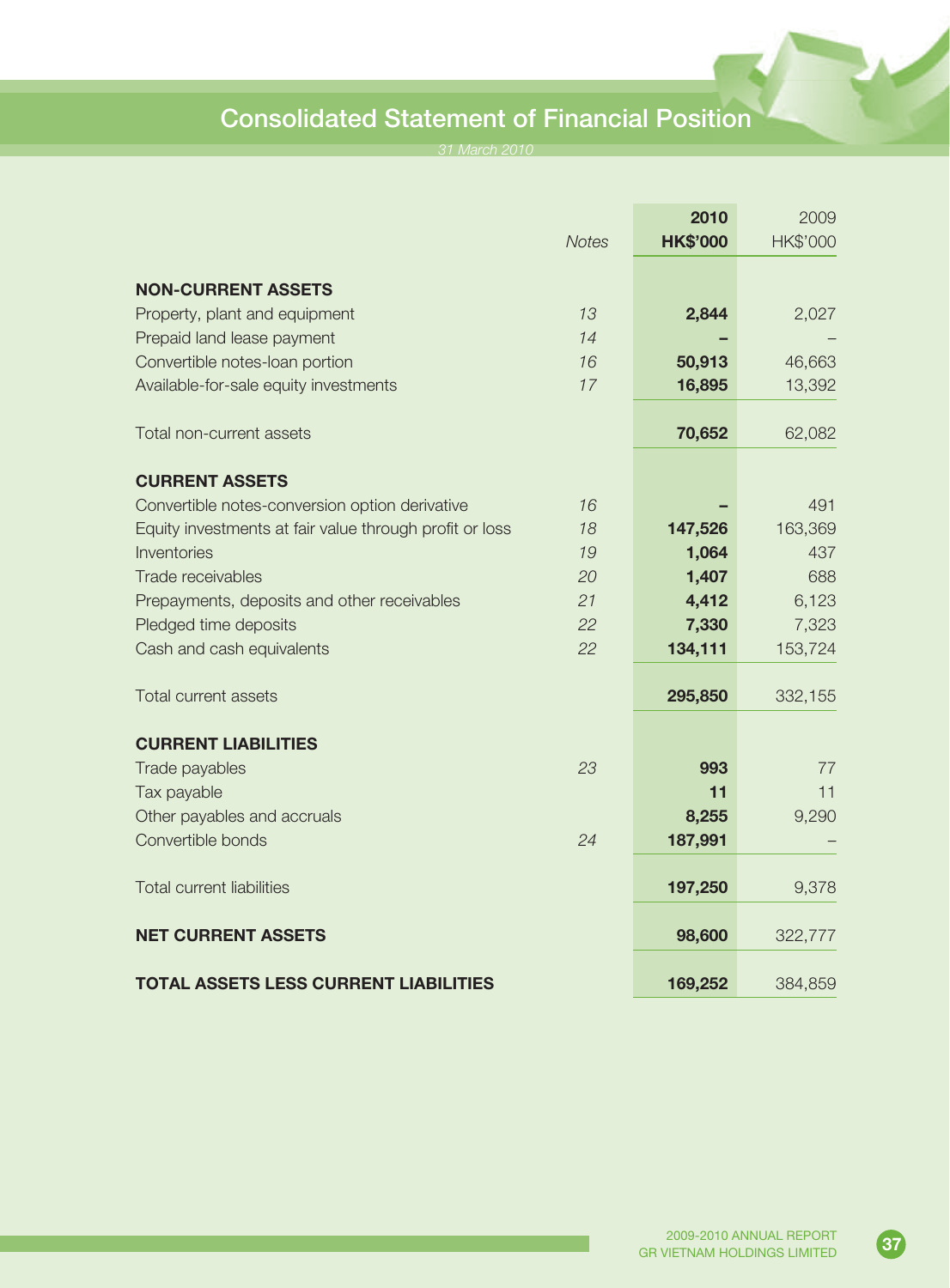**Consolidated Statement of Financial Position**

|                                             |              | 2010            | 2009            |
|---------------------------------------------|--------------|-----------------|-----------------|
|                                             | <b>Notes</b> | <b>HK\$'000</b> | <b>HK\$'000</b> |
|                                             |              |                 |                 |
| <b>NON-CURRENT LIABILITIES</b>              |              |                 |                 |
| Convertible bonds                           | 24           |                 | 170,323         |
| Deferred tax liabilities                    | 25           | 578             |                 |
|                                             |              |                 |                 |
| Total non-current liabilities               |              | 578             | 170,323         |
| <b>Net assets</b>                           |              | 168,674         | 214,536         |
|                                             |              |                 |                 |
| <b>EQUITY</b>                               |              |                 |                 |
| Equity attributable to owners of the parent |              |                 |                 |
| <b>Issued capital</b>                       | 26           | 28,247          | 28,247          |
| Equity component of convertible bonds       | 24           | 47,257          | 47,257          |
| Reserves                                    | 27(a)        | 93,170          | 139,032         |
|                                             |              |                 |                 |
|                                             |              | 168,674         | 214,536         |
| Minority interest                           |              |                 |                 |
|                                             |              |                 |                 |
| <b>Total equity</b>                         |              | 168,674         | 214,536         |

Director Director

**Wong Howard Wong Yat Fai**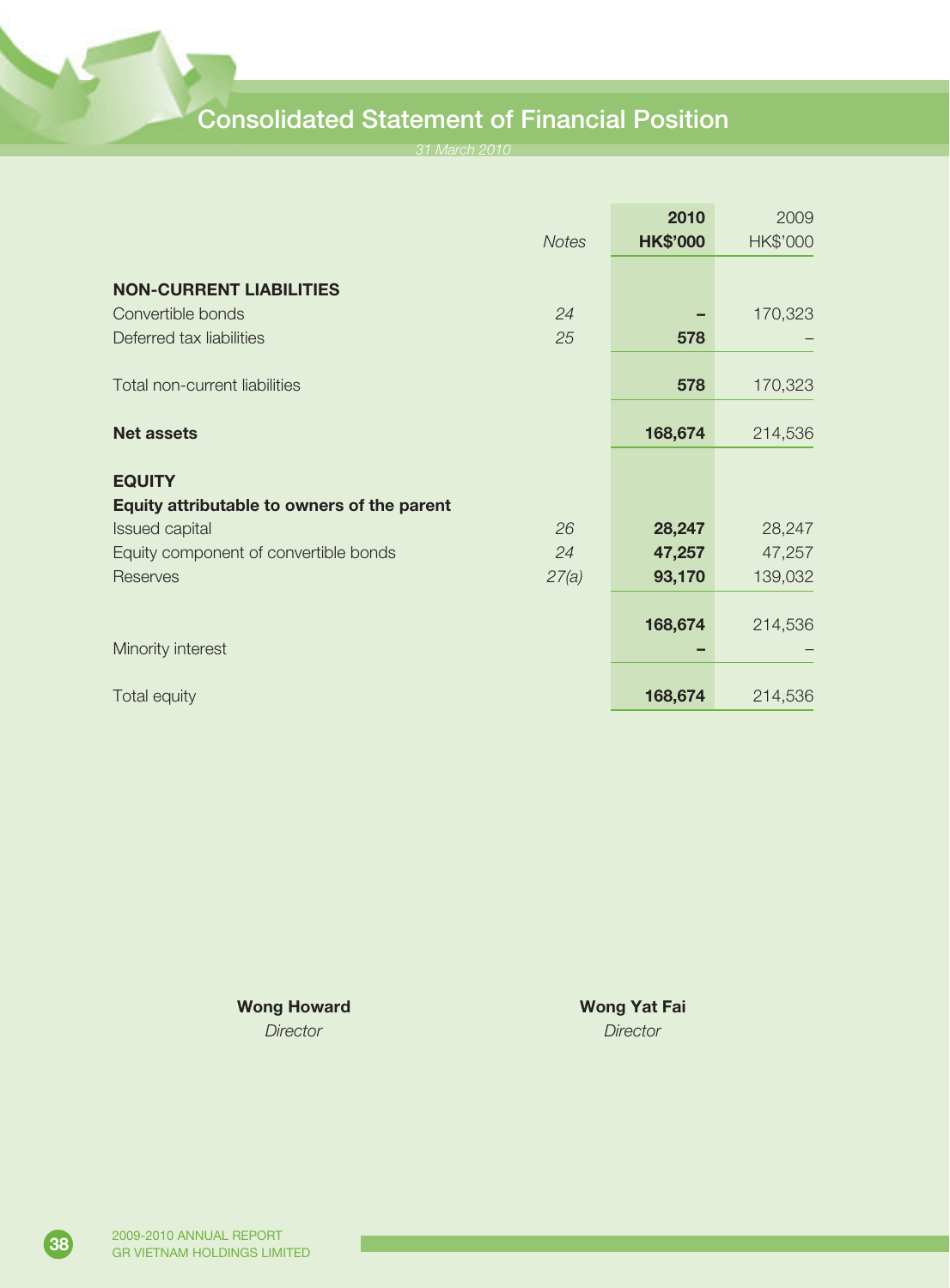# **Consolidated Statement of Changes In Equity**

|                            |                 | Attributable to owners of the parent |                 |                 |                 |                         |                 |                         |                 |                 |                 |                 |
|----------------------------|-----------------|--------------------------------------|-----------------|-----------------|-----------------|-------------------------|-----------------|-------------------------|-----------------|-----------------|-----------------|-----------------|
|                            |                 |                                      |                 |                 |                 |                         | Available-      |                         |                 |                 |                 |                 |
|                            |                 |                                      |                 |                 | <b>Equity</b>   |                         | for-sale        |                         |                 |                 |                 |                 |
|                            |                 |                                      |                 |                 | component       |                         | equity          |                         |                 |                 |                 |                 |
|                            |                 | <b>Share</b>                         | <b>Share</b>    |                 | <b>of</b>       |                         | investment      | <b>Exchange</b>         |                 |                 |                 |                 |
|                            | <b>Issued</b>   | premium                              | option          | Capital         |                 | convertible Contributed | revaluation     | fluctuation Accumulated |                 |                 | <b>Minority</b> | Total           |
| Note                       | capital         | account                              | reserve         | reserve         | bonds           | surplus                 | reserve         | reserve                 | losses          | Total           | interest        | equity          |
|                            | <b>HK\$'000</b> | <b>HK\$'000</b>                      | <b>HK\$'000</b> | <b>HK\$'000</b> | <b>HK\$'000</b> | <b>HK\$'000</b>         | <b>HK\$'000</b> | <b>HK\$'000</b>         | <b>HK\$'000</b> | <b>HK\$'000</b> | <b>HK\$'000</b> | <b>HK\$'000</b> |
|                            |                 |                                      |                 |                 |                 |                         |                 |                         |                 |                 |                 |                 |
| At 1 April 2009            | 28,247          | 701,055                              | 12,960          | 556             | 47,257          | 551,174                 | -               | (1,002)                 | (1, 125, 711)   | 214,536         | ۰               | 214,536         |
| Total comprehensive        |                 |                                      |                 |                 |                 |                         |                 |                         |                 |                 |                 |                 |
| income/(loss) for the year |                 |                                      |                 |                 |                 |                         | 2,925           | (689)                   | (57,966)        | (55, 730)       | ۰               | (55, 730)       |
| Equity-settled share       |                 |                                      |                 |                 |                 |                         |                 |                         |                 |                 |                 |                 |
| 28<br>option arrangements  |                 |                                      | 9,868           |                 |                 |                         |                 |                         | -               | 9,868           | ٠               | 9,868           |
|                            |                 |                                      |                 |                 |                 |                         |                 |                         |                 |                 |                 |                 |
| At 31 March 2010           | 28,247          | 701,055*                             | 22,828*         | 556*            | 47,257          | 551,174*                | 2,925*          | $(1,691)^*$             | $(1,183,677)^*$ | 168,674         | -               | 168,674         |

These reserve accounts comprise the consolidated reserves of HK\$93,170,000 (2009: 139,032,000) in the consolidated statement of financial position.

|                          | Attributable to owners of the parent |                 |                 |                 |                 |                 |                 |                 |                     |                 |
|--------------------------|--------------------------------------|-----------------|-----------------|-----------------|-----------------|-----------------|-----------------|-----------------|---------------------|-----------------|
|                          |                                      |                 |                 |                 |                 |                 | Available-      |                 |                     |                 |
|                          |                                      |                 |                 |                 | Equity          | for-sale        |                 |                 |                     |                 |
|                          |                                      |                 |                 |                 | component       |                 | equity          |                 |                     |                 |
|                          |                                      | Share           | Share           |                 | <sub>of</sub>   |                 | investment      | Exchange        |                     |                 |
|                          | <b>Issued</b>                        | premium         | option          | Capital         | convertible     | Contributed     | revaluation     | fluctuation     | Accumulated         | Total           |
|                          | capital                              | account         | reserve         | reserve         | bonds           | surplus         | reserve         | reserve         | losses              | equity          |
|                          | <b>HK\$'000</b>                      | <b>HK\$'000</b> | <b>HK\$'000</b> | <b>HK\$'000</b> | <b>HK\$'000</b> | <b>HK\$'000</b> | <b>HK\$'000</b> | <b>HK\$'000</b> | <b>HK\$'000</b>     | <b>HK\$'000</b> |
|                          |                                      |                 |                 |                 |                 |                 |                 |                 |                     |                 |
| At 1 April 2008          | 28,247                               | 701,055         | 12,960          | 556             | 47,257          | 551,174         | 104             | (527)           | (845,004)           | 495,822         |
|                          |                                      |                 |                 |                 |                 |                 |                 |                 |                     |                 |
| Total comprehensive loss |                                      |                 |                 |                 |                 |                 |                 |                 |                     |                 |
| for the year             |                                      |                 |                 |                 |                 |                 | (104)           | (475)           | (280, 707)          | (281, 286)      |
|                          |                                      |                 |                 |                 |                 |                 |                 |                 |                     |                 |
| At 31 March 2009         | 28,247                               | 701,055*        | 12,960*         | $556*$          | 47,257          | 551,174*        | $-$ *           | $(1,002)^{*}$   | $(1, 125, 711)^{*}$ | 214,536         |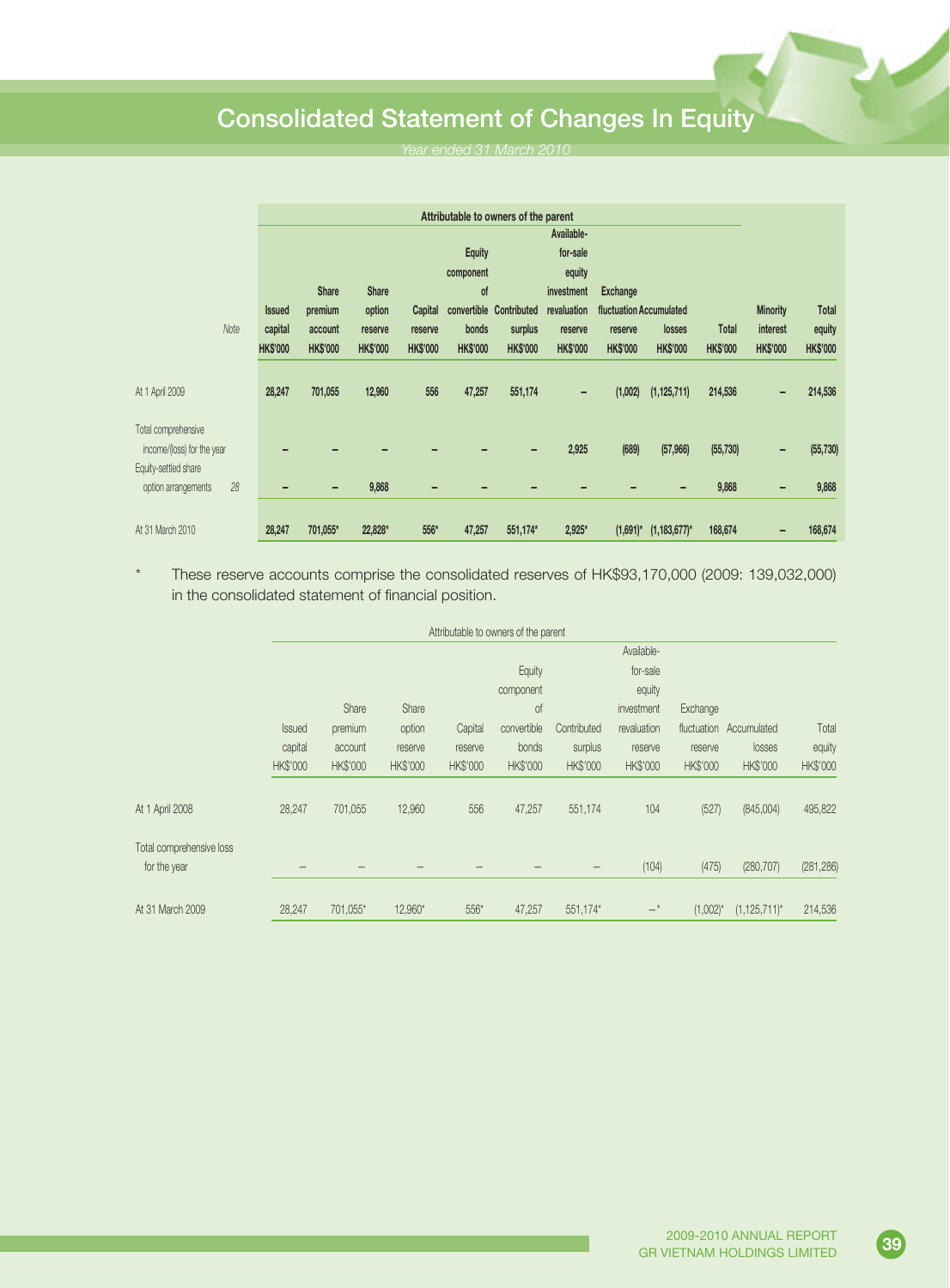

# **Consolidated Statement of Cash Flows**

Year ended 31 March 2010

|                                                                             | <b>Notes</b> | 2010<br><b>HK\$'000</b> | 2009<br><b>HK\$'000</b> |
|-----------------------------------------------------------------------------|--------------|-------------------------|-------------------------|
|                                                                             |              |                         |                         |
| CASH FLOWS FROM OPERATING ACTIVITIES<br>Loss before tax<br>Adjustments for: |              | (57, 966)               | (280, 729)              |
| Bank interest income                                                        | 5            | (79)                    | (2,402)                 |
| Finance costs                                                               | 6            | 17,670                  | 16,017                  |
| Depreciation                                                                | 7            | 881                     | 293                     |
| Impairment of available-for-sale equity investments                         |              |                         | 14,272                  |
| Impairment of other receivable                                              |              |                         | 6,258                   |
| Fair value losses/(gains), net:                                             |              |                         |                         |
| Equity investments at fair value through profit or loss                     |              | 14,386                  | 230,616                 |
| Conversion option derivative                                                |              | 491                     | 1,097                   |
| Equity-settled share option arrangements                                    | 28           | 9,868                   |                         |
|                                                                             |              |                         |                         |
|                                                                             |              | (14, 749)               | (14, 578)               |
| Increase in convertible notes-loan portion                                  |              | (4,250)                 | (3,378)                 |
| Decrease/(increase) in equity investments at fair value                     |              |                         |                         |
| through profit or loss<br>Increase in inventories                           |              | 1,457                   | (70, 192)               |
| Decrease/(increase) in trade receivables                                    |              | (627)<br>(719)          | (275)<br>23,954         |
| Decrease/(increase) in prepayments, deposits                                |              |                         |                         |
| and other receivables                                                       |              | 1,711                   | (10, 994)               |
| Increase/(decrease) in trade payables                                       |              | 916                     | (16, 336)               |
| Increase/(decrease) in other payables and accruals                          |              | (1,035)                 | 1,601                   |
| Exchange realignment                                                        |              | (499)                   | (480)                   |
|                                                                             |              |                         |                         |
| Cash used in operations                                                     |              | (17, 795)               | (90, 678)               |
| Interest paid                                                               | 6            | (2)                     | (9)                     |
|                                                                             |              |                         |                         |
| Net cash flows used in operating activities                                 |              | (17, 797)               | (90, 687)               |
|                                                                             |              |                         |                         |
| CASH FLOWS FROM INVESTING ACTIVITIES                                        | 13           |                         |                         |
| Purchases of items of property, plant and equipment<br>Interest received    |              | (1, 813)<br>79          | (1,959)<br>2,402        |
|                                                                             |              |                         |                         |
| Net cash flows from/(used in) investing activities                          |              | (1,734)                 | 443                     |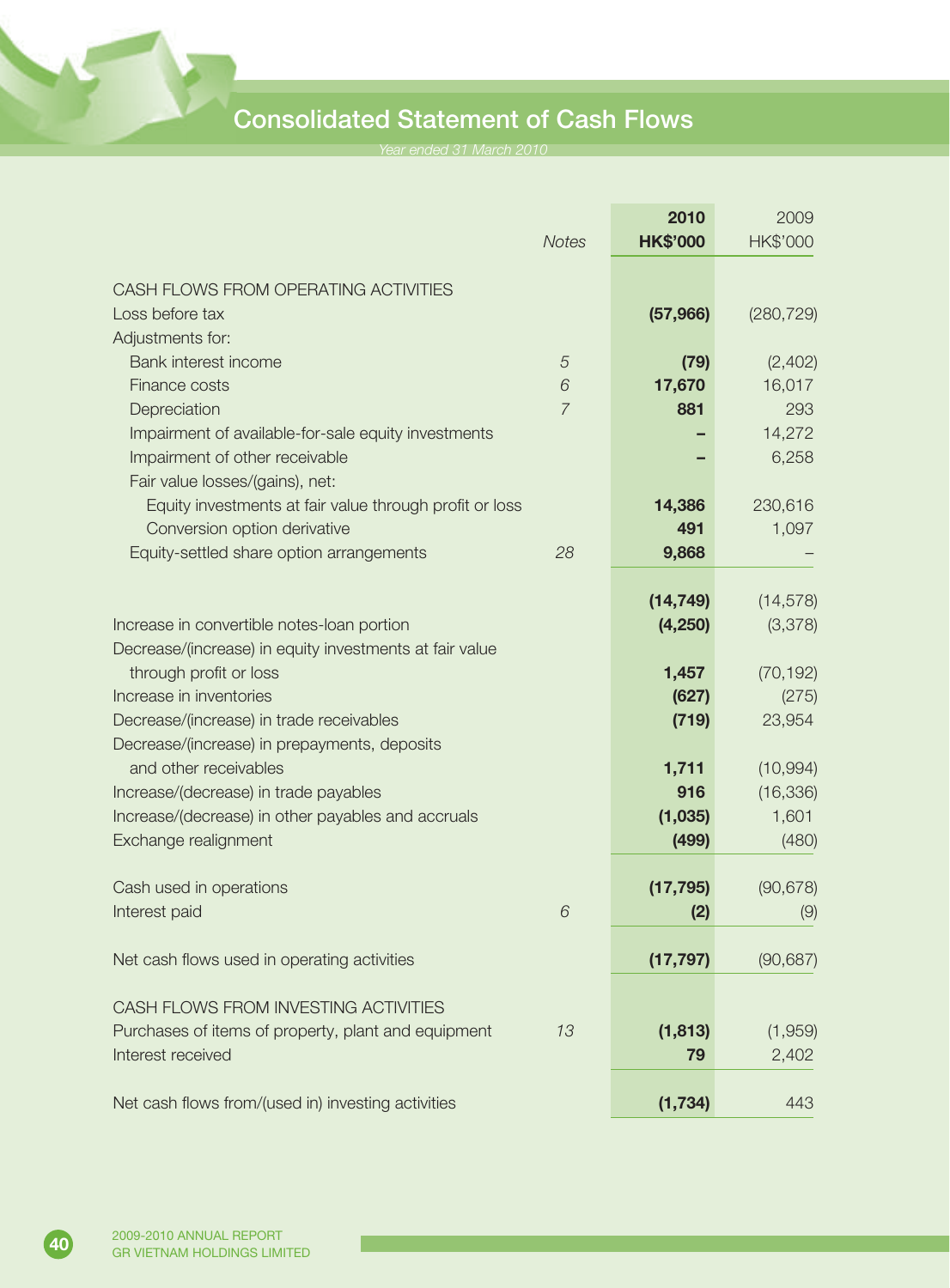# **Consolidated Statement of Cash Flows**

Year ended 31 March 2010

|                                                         |              | 2010            | 2009            |
|---------------------------------------------------------|--------------|-----------------|-----------------|
|                                                         | <b>Notes</b> | <b>HK\$'000</b> | <b>HK\$'000</b> |
|                                                         |              |                 |                 |
| NET DECREASE IN CASH AND CASH EQUIVALENTS               |              | (19, 531)       | (90, 244)       |
| Cash and cash equivalents at beginning of year          |              | 161,047         | 251,286         |
| Effect of foreign exchange rate changes, net            |              | (75)            | 5               |
|                                                         |              |                 |                 |
| CASH AND CASH EQUIVALENTS AT END OF YEAR                |              | 141,441         | 161,047         |
| ANALYSIS OF BALANCES OF CASH AND                        |              |                 |                 |
| <b>CASH EQUIVALENTS</b>                                 |              |                 |                 |
| Cash and bank balances                                  | 22           | 134,111         | 137,332         |
| Non-pledged time deposits with original maturity of     |              |                 |                 |
| less than three months when acquired                    | 22           |                 | 16,392          |
|                                                         |              |                 |                 |
| Cash and cash equivalents as stated in the consolidated |              |                 |                 |
| statement of financial position                         |              | 134,111         | 153,724         |
| Time deposits with original maturity of less than       |              |                 |                 |
| three months when acquired, pledged as a security       |              |                 |                 |
| for bank overdraft facilities                           | 22           | 7,330           | 7,323           |
|                                                         |              |                 |                 |
| Cash and cash equivalents as stated in the consolidated |              |                 |                 |
| statement of cash flows                                 |              | 141,441         | 161,047         |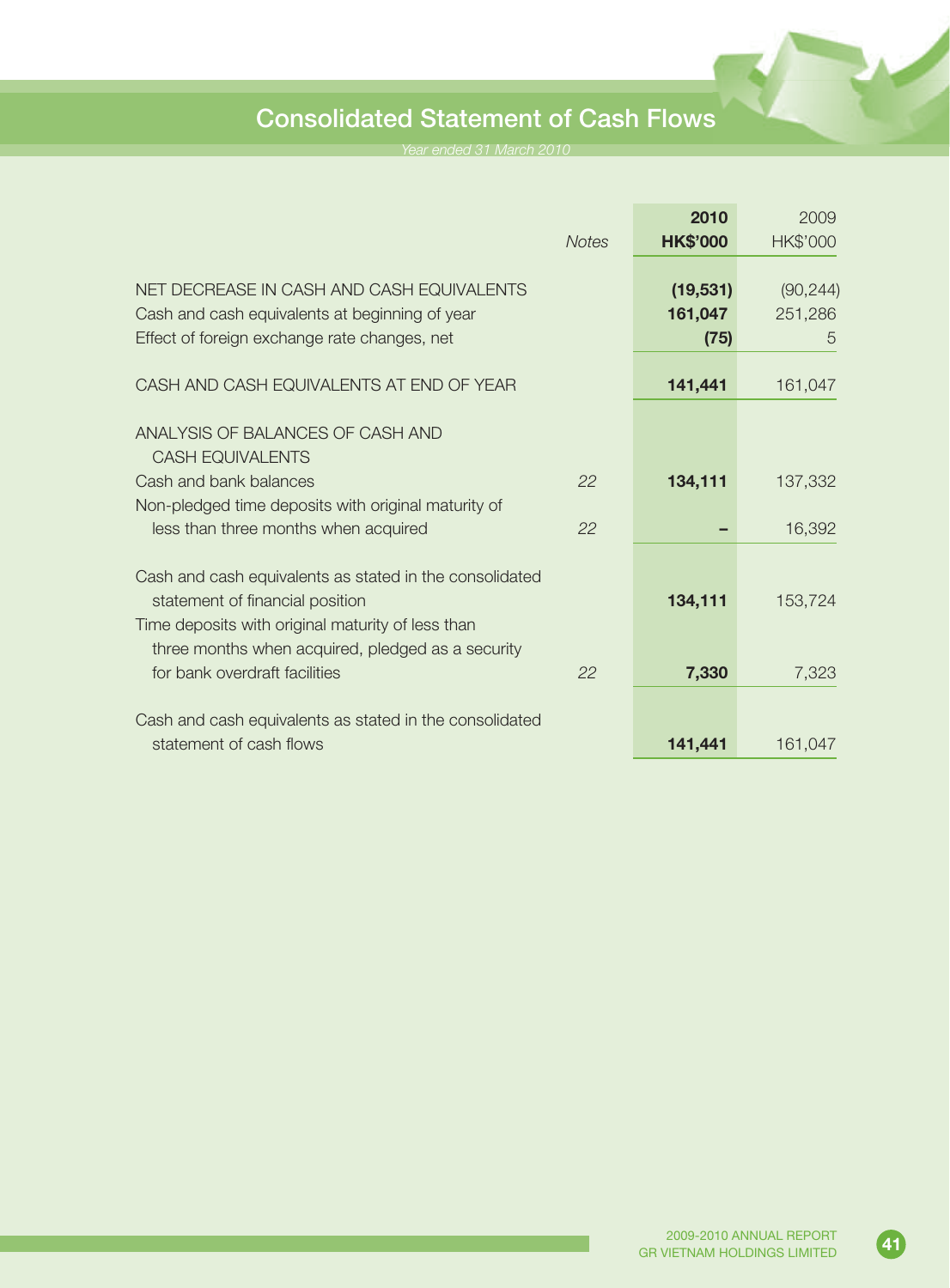

# **Statement of Financial Position**

|                                                                          | <b>Notes</b> | 2010<br><b>HK\$'000</b> | 2009<br><b>HK\$'000</b> |
|--------------------------------------------------------------------------|--------------|-------------------------|-------------------------|
| NON-CURRENT ASSETS                                                       |              |                         |                         |
| Property, plant and equipment<br>Investments in subsidiaries             | 13<br>15     | 107<br>484              | 113                     |
| Total non-current assets                                                 |              | 591                     | 113                     |
| <b>CURRENT ASSETS</b>                                                    |              |                         |                         |
| Due from subsidiaries                                                    | 15           | 222,520                 | 371,397                 |
| Prepayments, deposits and other receivables<br>Cash and cash equivalents | 22           | 361<br>114,549          | 140<br>363              |
| <b>Total current assets</b>                                              |              | 337,430                 | 371,900                 |
| <b>CURRENT LIABILITIES</b>                                               |              |                         |                         |
| Convertible bonds                                                        | 24           | 187,991                 |                         |
| <b>Accruals</b><br>Due to subsidiaries                                   | 15           | 933<br>7,498            | 984<br>7,498            |
| <b>Total current liabilities</b>                                         |              | 196,422                 | 8,482                   |
| NET CURRENT ASSETS                                                       |              | 141,008                 | 363,418                 |
| <b>TOTAL ASSETS LESS CURRENT LIABILITIES</b>                             |              | 141,599                 | 363,531                 |
| NON-CURRENT LIABILITIES                                                  |              |                         |                         |
| Convertible bonds                                                        | 24           |                         | 170,323                 |
| Total non-current liabilities                                            |              |                         | 170,323                 |
| Net assets                                                               |              | 141,599                 | 193,208                 |
| <b>EQUITY</b>                                                            |              |                         |                         |
| <b>Issued capital</b>                                                    | 26           | 28,247                  | 28,247                  |
| Equity component of convertible bonds<br>Reserves                        | 24<br>27(b)  | 47,257<br>66,095        | 47,257<br>117,704       |
| Total equity                                                             |              | 141,599                 | 193,208                 |

### **Wong Howard Wong Yat Fai**

Director **Director** Director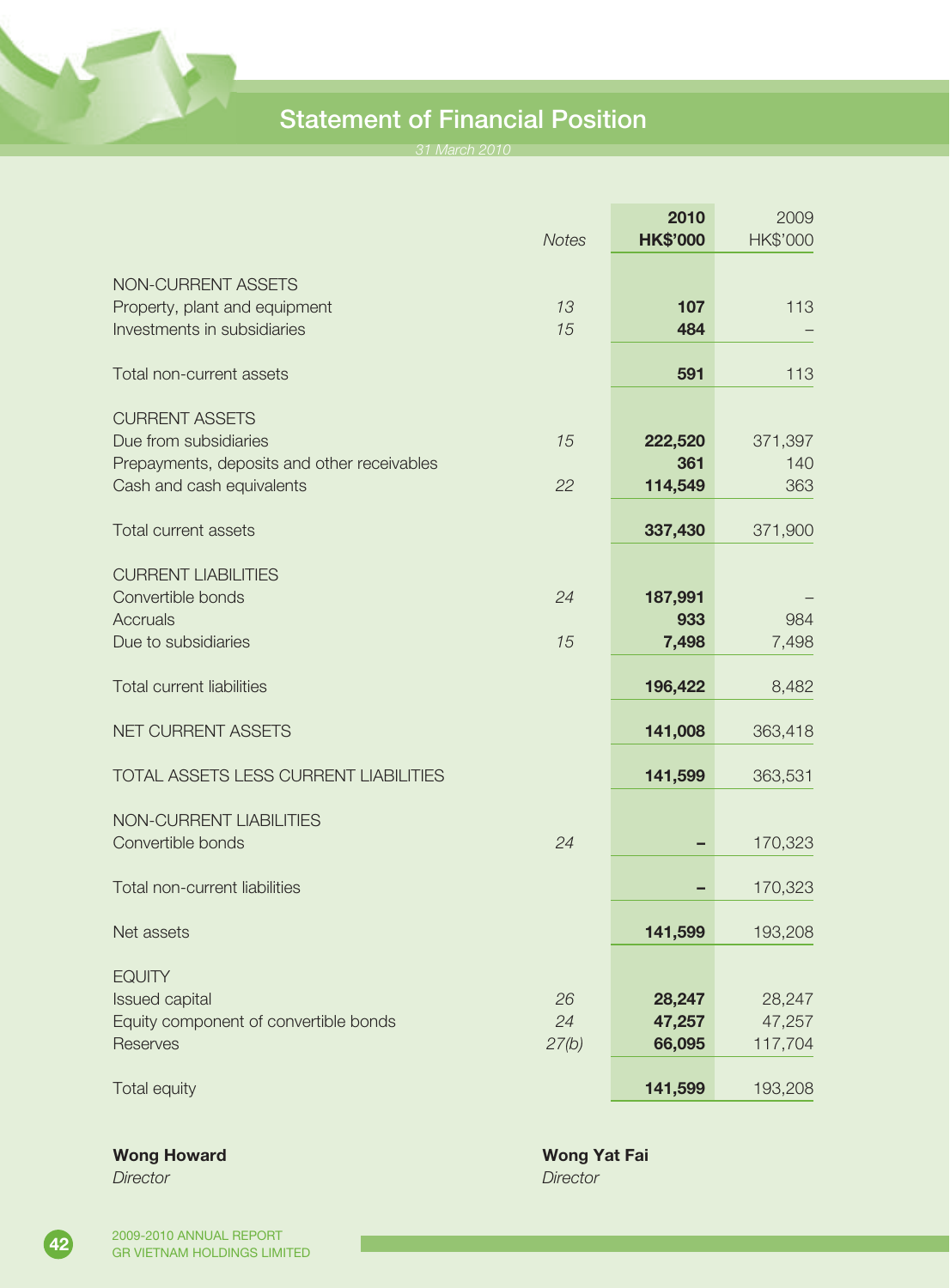

31 March 2010

### 1. CORPORATE INFORMATION

GR Vietnam Holdings Limited (the "Company") is a limited liability company incorporated in Bermuda. The principal place of business of the Company is located at Rooms 1603-5, 16/F., Harcourt House, 39 Gloucester Road, Wanchai, Hong Kong.

The principal activity of the Company is investment holding. The principal activities of the subsidiaries consisted of the trading and distribution of electronic products and other merchandise, securities investment and trading, and the operation of convenience stores business in Vietnam.

### 2.1. BASIS OF PREPARATION

These financial statements have been prepared in accordance with Hong Kong Financial Reporting Standards ("HKFRSs") (which include all Hong Kong Financial Reporting Standards, Hong Kong Accounting Standards ("HKASs") and Interpretations) issued by the Hong Kong Institute of Certified Public Accountants, accounting principles generally accepted in Hong Kong and the disclosure requirements of the Hong Kong Companies Ordinance. They have been prepared under the historical cost convention, except for equity investments and a conversion option derivative, which have been measured at fair value. These financial statements are presented in Hong Kong dollars ("HK\$") and all values are rounded to the nearest thousand except when otherwise indicated.

#### **Basis of consolidation**

The consolidated financial statements include the financial statements of the Company and its subsidiaries (collectively referred to as the "Group") for the year ended 31 March 2010. The results of subsidiaries are consolidated from the date of acquisition, being the date on which the Group obtains control, and continue to be consolidated until the date that such control ceases. All income and expenses resulting from intercompany transactions and intercompany balances within the Group are eliminated on consolidation in full.

Minority interest represents the interests of outside shareholders not held by the Group in the results and net assets of the Company's subsidiaries.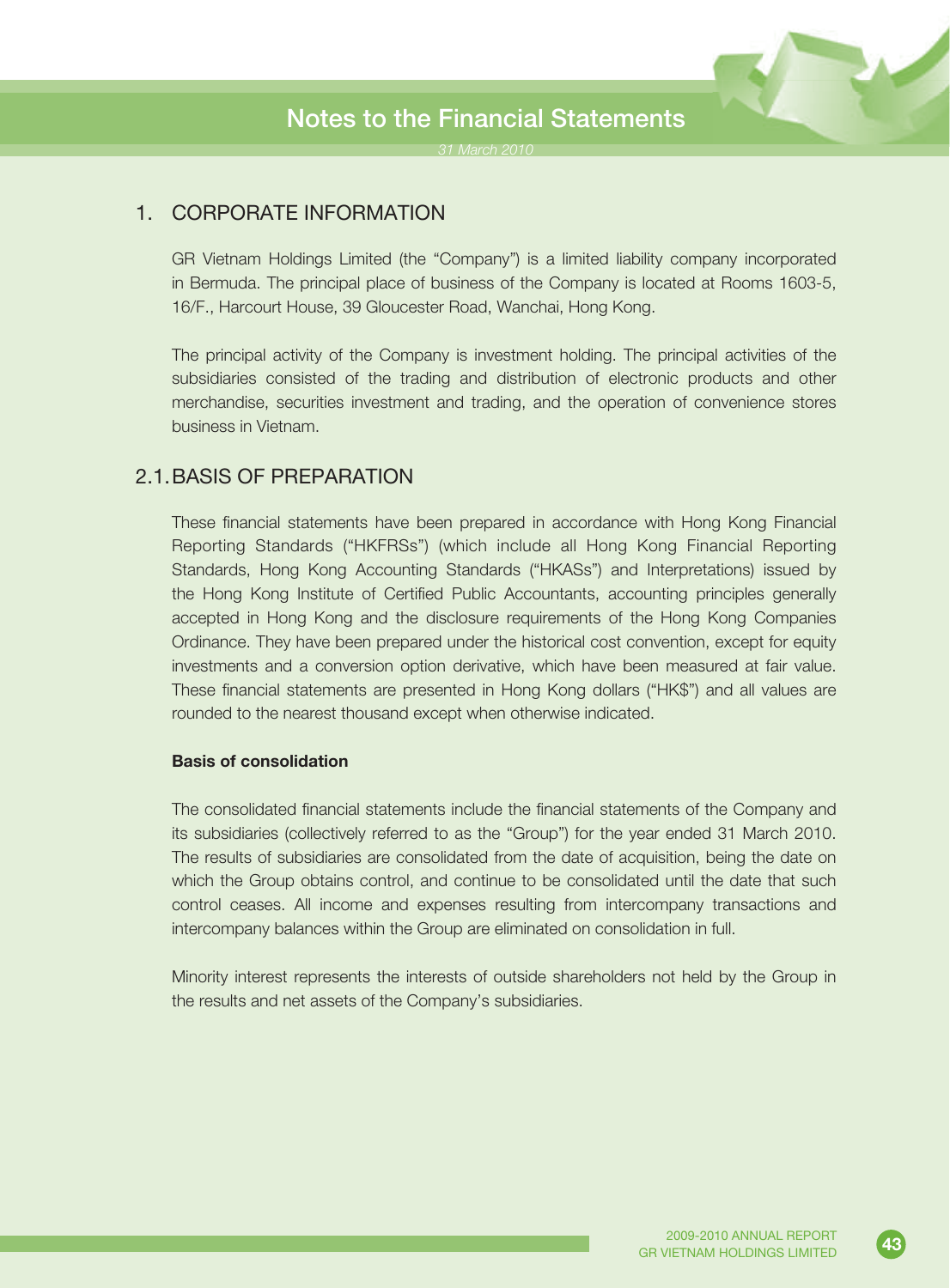

## 2.2. CHANGES IN ACCOUNTING POLICY AND DISCLOSURES

The Group has adopted the following new and revised HKFRSs for the first time for the current year's financial statements.

| <b>HKFRS 1 and HKAS 27 Amendments</b>            | Amendments to HKFRS 1 First-time Adoption<br>of HKFRSs and HKAS 27 Consolidated and<br>Separate Financial Statements - Cost of an<br>Investment in a Subsidiary, Jointly Controlled<br><b>Entity or Associate</b> |
|--------------------------------------------------|-------------------------------------------------------------------------------------------------------------------------------------------------------------------------------------------------------------------|
| <b>HKFRS 2 Amendments</b>                        | Amendments to HKFRS 2 Share-based Payment -<br><b>Vesting Conditions and Cancellations</b>                                                                                                                        |
| <b>HKFRS 7 Amendments</b>                        | Amendments to HKFRS 7 Financial Instruments:<br>Disclosures - Improving Disclosures about<br><b>Financial Instruments</b>                                                                                         |
| <b>HKFRS 8</b>                                   | <b>Operating Segments</b>                                                                                                                                                                                         |
| <b>HKAS 1 (Revised)</b>                          | <b>Presentation of Financial Statements</b>                                                                                                                                                                       |
| HKAS 18 Amendment*                               | Amendment to Appendix to HKAS 18 Revenue<br>- Determining whether an entity is acting as a<br>principal or as an agent                                                                                            |
| HKAS 23 (Revised)                                | <b>Borrowing Costs</b>                                                                                                                                                                                            |
| HKAS 32 and HKAS 1 Amendments                    | Amendments to HKAS 32 Financial Instruments:<br>Presentation and HKAS 1 Presentation of<br>Financial Statements - Puttable Financial<br>Instruments and Obligations Arising on<br>Liquidation                     |
| HK(IFRIC)-Int 9 and<br><b>HKAS 39 Amendments</b> | Amendments to HK(IFRIC)-Int 9 Reassessment of<br>Embedded Derivatives and HKAS 39 Financial<br>Instruments: Recognition and Measurement-<br><b>Embedded Derivatives</b>                                           |
| HK(IFRIC)-Int 13                                 | <b>Customer Loyalty Programmes</b>                                                                                                                                                                                |
| HK(IFRIC)-Int 15                                 | Agreements for the Construction of Real Estate                                                                                                                                                                    |
| HK(IFRIC)-Int 16                                 | Hedges of a Net Investment in a Foreign Operation                                                                                                                                                                 |
| HK(IFRIC)-Int 18                                 | Transfers of Assets from Customers (adopted from<br>1 July 2009)                                                                                                                                                  |
| Improvements to HKFRSs<br>(October 2008)**       | Amendments to a number of HKFRSs                                                                                                                                                                                  |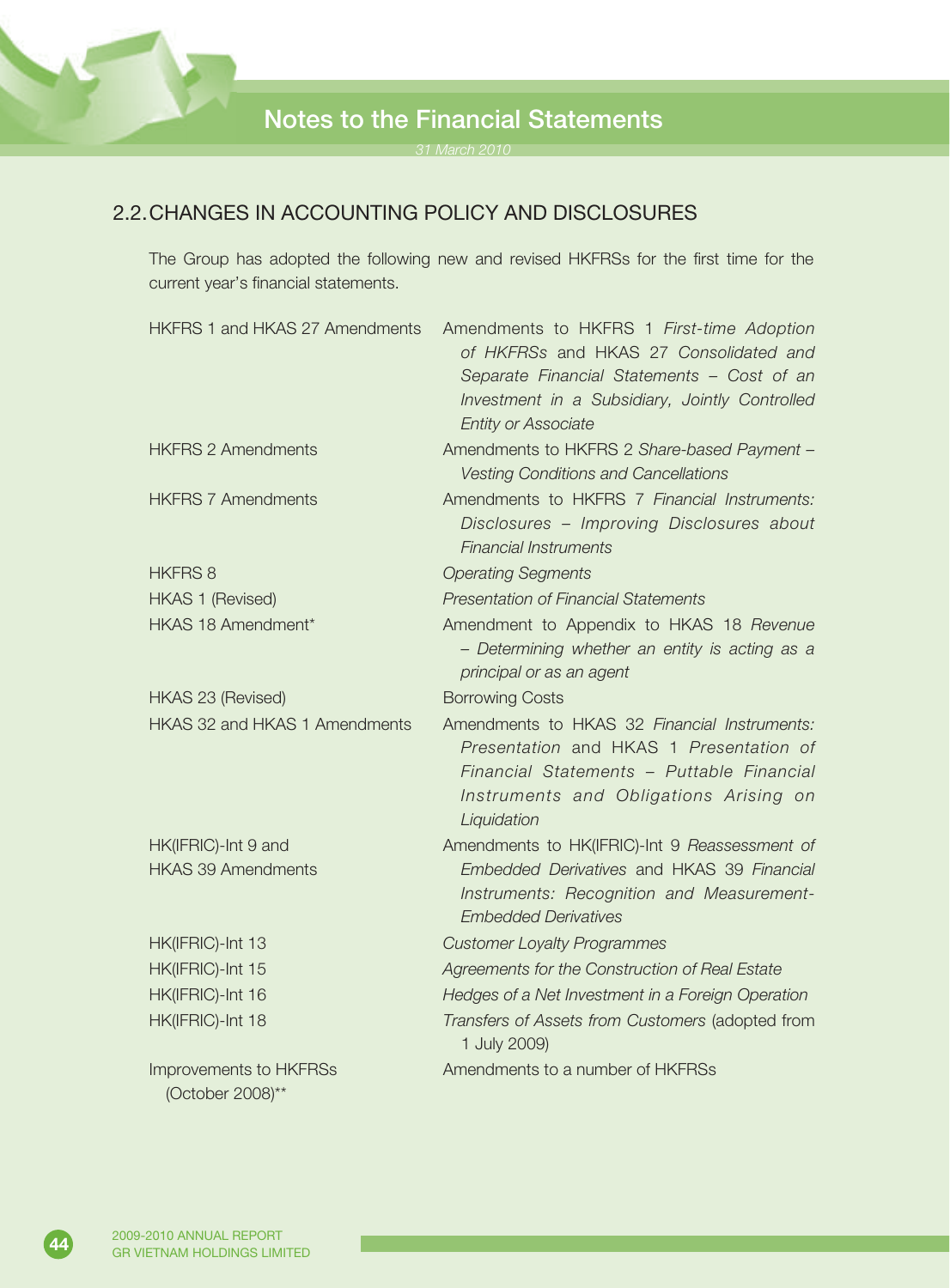

### 2.2. CHANGES IN ACCOUNTING POLICY AND DISCLOSURES (continued)

- Included in Improvements to HKFRSs 2009 (as issued in May 2009)
- The Group adopted all the improvements to HKFRSs issued in October 2008 except for the amendments to HKFRS 5 Non-current assets Held for Sale and Discontinued Operations – Plan to sell the controlling interest in a subsidiary which are effective for annual periods beginning on or after 1 July 2009.

Other than as further explained below regarding the impact of HKAS 1 (Revised), HKFRS 2, HKFRS 7, HKFRS 8, HKAS 18 amendment and Improvements to HKFRSs, the adoption of these new and revised HKFRSs has had no significant financial effect on these financial statements and there have been no significant changes to the accounting policies applied in these financial statements.

The principal effects of adopting these new interpretations and amendments to HKFRSs are as follows:

#### (a) HKAS 1 (Revised) Presentation of Financial Statements

HKAS 1 (Revised) introduces changes in the presentation and disclosures of financial statements. The revised standard separates owner and non-owner changes in equity. The statement of changes in equity includes only details of transactions with owners, with all non-owner changes in equity presented as a single line. In addition, this standard introduces the statement of comprehensive income, with all items of income and expense recognised in the income statement, together with all other items of recognised income and expense recognised directly in equity, either in one single statement, or in two linked statements. The Group has elected to present two statements.

#### (b) Amendments to HKFRS 2 Share-based Payment – Vesting Conditions and **Cancellations**

The HKFRS 2 Amendments clarify that vesting conditions are service conditions and performance conditions only. Any other conditions are non-vesting conditions. Where an award does not vest as a result of a failure to meet a non-vesting condition that is within the control of either the entity or the counterparty, this is accounted for as a cancellation. As the Group has not entered into share-based payment scheme with non-vesting condition attached, the amendments have had no impact on the financial position or result of operation of the Group.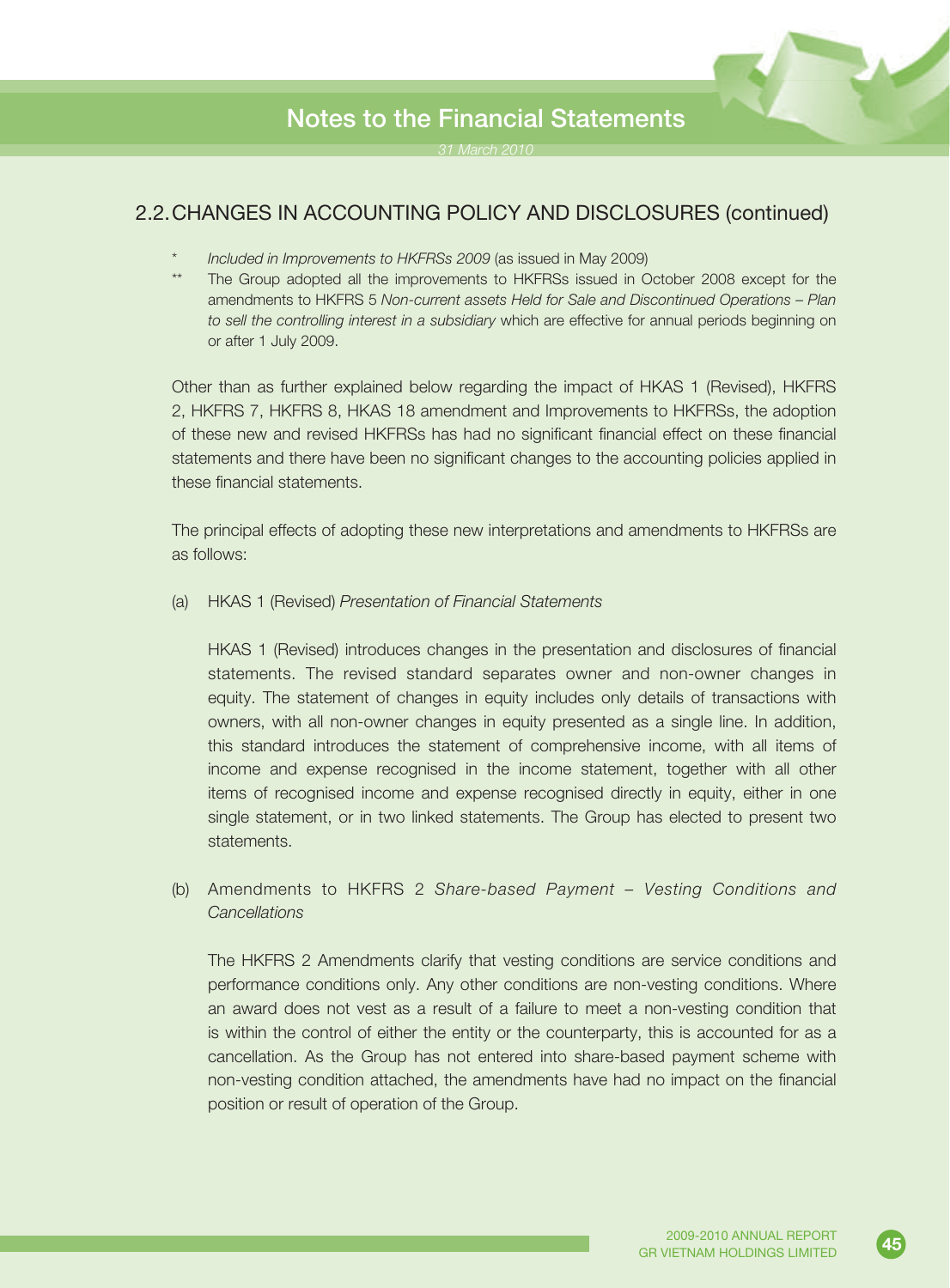

31 March 2010

### 2.2. CHANGES IN ACCOUNTING POLICY AND DISCLOSURES (continued)

(c) HKFRS 7 Amendments Financial Instruments: Disclosures – Improving Disclosures about Financial Instruments

The HKFRS 7 Amendments require additional disclosures about fair value measurement and liquidity risk. Fair value measurements related to items recorded at fair value are to be disclosed by sources of inputs using a three-level fair value hierarchy, by class, for all financial instruments recognised at fair value. In addition, a reconciliation between the beginning and ending balance is now required for level 3 fair value measurements, as well as significant transfers between levels in the fair value hierarchy. The amendments also clarify the requirements for liquidity risk disclosures with respect to derivative transactions and assets used for liquidity management. The fair value measurement disclosures are presented in note 34 to the financial statements while the revised liquidity risk disclosures are presented in note 35 to the financial statements.

#### (d) HKFRS 8 Operating Segments

HKFRS 8, which replaces HKAS 14 Segment Reporting, specifies how an entity should report information about its operating segments, based on information about the components of the entity that is available to the chief operating decision maker for the purposes of allocating resources to the segments and assessing their performance. The standard also requires the disclosure of information about the products and services provided by the segments, the geographical areas in which the Group operates, and revenue from the Group's major customers. The Group concluded that the operating segments determined in accordance with HKFRS 8 are the same as the business segments previously identified under HKAS 14. These revised disclosures, including the related revised comparative information, are shown in note 4 to the financial statements.

(e) Amendment to Appendix to HKAS 18 Revenue – Determining whether an entity is acting as a principal or as an agent

Guidance has been added to the appendix (which accompanies the standard) to determine whether the Group is acting as a principal or as an agent. The features to consider are whether the Group (i) has the primary responsibility for providing the goods or services, (ii) has inventory risk, (iii) has the discretion to establish prices and (iv) bears credit risk. The Group has assessed its revenue arrangements against these criteria and concluded that it is acting as a principal in all arrangements. The amendment has had no impact on the financial position or results of operations of the Group.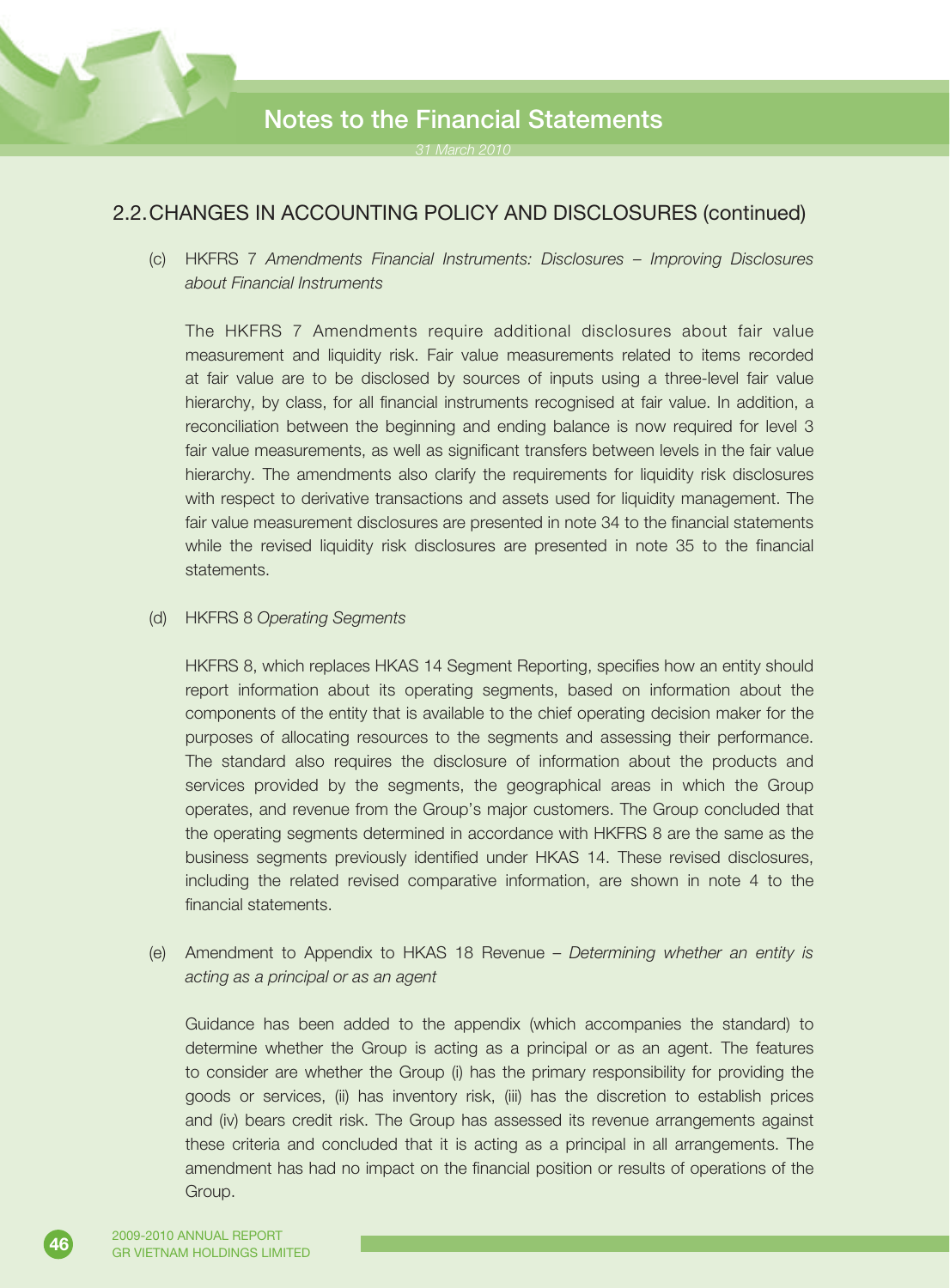

## 2.3. ISSUED BUT NOT YET EFFECTIVE HONG KONG FINANCIAL REPORTING STANDARDS

The Group has not applied the following new and revised HKFRSs, that have been issued but are not yet effective, in these financial statements.

| <b>HKFRS 1 (Revised)</b>                                                                        | First-time Adoption of Hong Kong Financial Reporting<br>Standards <sup>1</sup>                                                                                |
|-------------------------------------------------------------------------------------------------|---------------------------------------------------------------------------------------------------------------------------------------------------------------|
| <b>HKFRS 1 Amendments</b>                                                                       | Amendments to HKFRS 1 First-time Adoption of Hong<br>Kong Financial Reporting Standards - Additional<br>Exemptions for First-time Adopters <sup>2</sup>       |
| <b>HKFRS 2 Amendments</b>                                                                       | Amendments to HKFRS 2 Share-based Payment<br>- Group Cash-settled Share-based Payment<br>Transactions <sup>2</sup>                                            |
| <b>HKFRS 3 (Revised)</b>                                                                        | Business Combinations <sup>1</sup>                                                                                                                            |
| <b>HKFRS 9</b>                                                                                  | Financial Instruments <sup>6</sup>                                                                                                                            |
| <b>HKAS 24 (Revised)</b>                                                                        | Related Party Disclosures <sup>5</sup>                                                                                                                        |
| HKAS 27 (Revised)                                                                               | Consolidated and Separate Financial Statements <sup>1</sup>                                                                                                   |
| <b>HKAS 32 Amendment</b>                                                                        | Amendment to HKAS 32 Financial Instruments:<br>Presentation - Classification of Rights Issues 3                                                               |
| <b>HKAS 39 Amendment</b>                                                                        | Amendment to HKAS 39 Financial Instruments:<br>Recognition and Measurement - Eligible Hedged Items <sup>1</sup>                                               |
| HK(IFRIC)-Int 14 Amendments                                                                     | Amendments to HK(IFRIC)-Int 14 Prepayments of a<br>Minimum Funding Requirement <sup>5</sup>                                                                   |
| HK(IFRIC)-Int 17                                                                                | Distributions of Non-cash Assets to Owners <sup>1</sup>                                                                                                       |
| HK(IFRIC)-Int 19                                                                                | Extinguishing Financial Liabilities with Equity Instruments <sup>4</sup>                                                                                      |
| Amendments to HKFRS 5<br>included in Improvements to<br><b>HKFRSs issued in October</b><br>2008 | Amendments to HKFRS 5 Non-current Assets Held for<br>Sale and Discontinued Operations - Plan to Sell the<br>Controlling Interest in a Subsidiary <sup>1</sup> |
| HK Interpretation 4 (Revised in<br>December 2009)                                               | Leases - Determination of the Length of Lease Term in<br>respect of Hong Kong Land Leases <sup>2</sup>                                                        |

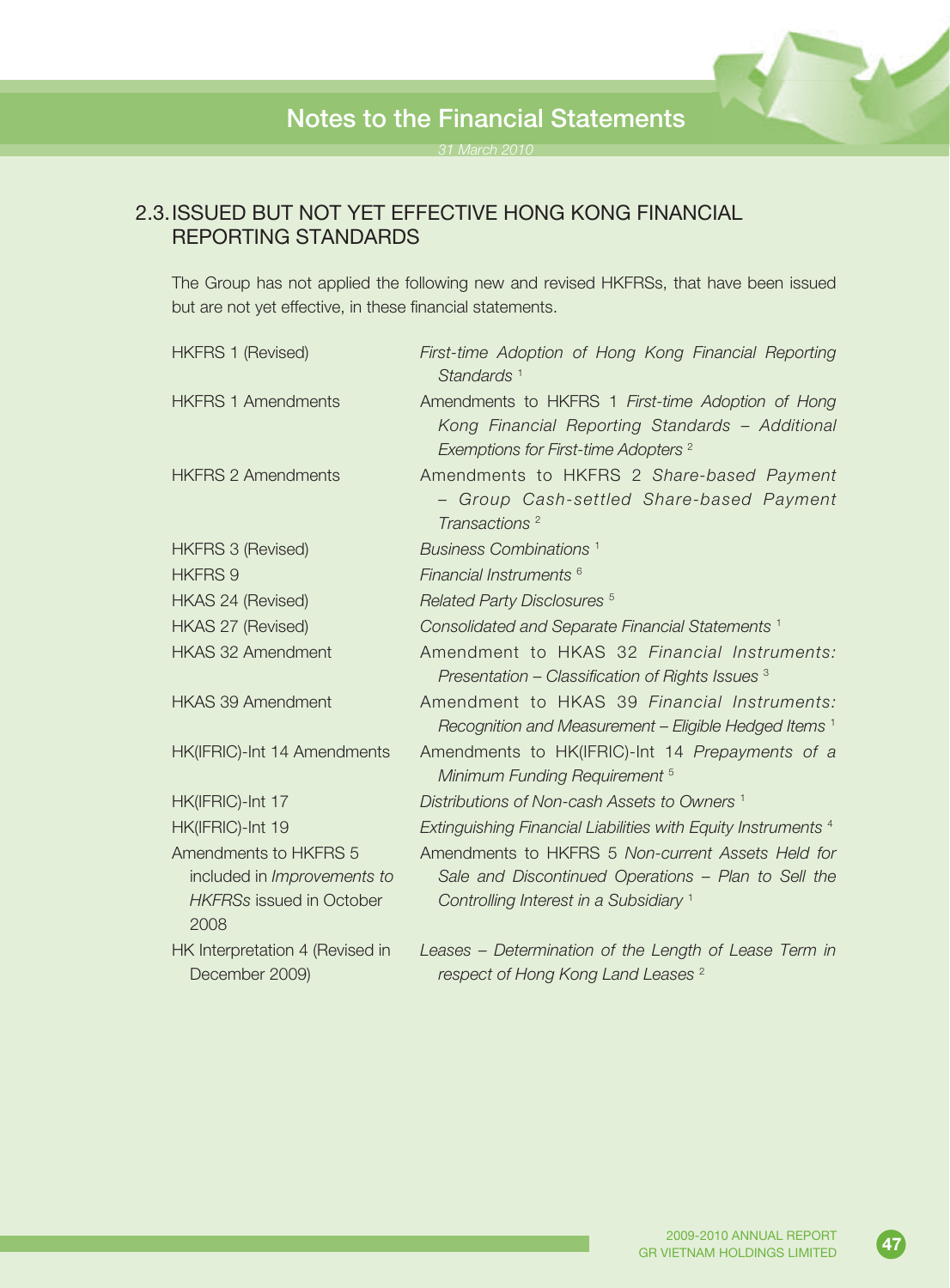

### 2.3. ISSUED BUT NOT YET EFFECTIVE HONG KONG FINANCIAL REPORTING STANDARDS (continued)

Apart from the above, the HKICPA has issued *Improvements to HKFRSs 2009* and Improvements to HKFRSs 2010 which sets out amendments and transition requirements for amendments to a number of HKFRSs. For Improvements to HKFRSs 2009, the amendments to HKFRS 2, HKAS 38, HK(IFRIC)-Int 9 and HK(IFRIC)-Int 16 are effective for annual periods beginning on or after 1 July 2009 while the amendments to HKFRS 5, HKFRS 8, HKAS 1, HKAS 7, HKAS 17, HKAS 36 and HKAS 39 are effective for annual periods beginning on or after 1 January 2010. For Improvements to HKFRSs 2010, the amendments to HKFRS 3 and transition requirements for amendments arising as a result of HKAS 27 are effective for annual periods beginning on or after 1 July 2010 while the amendments to HKFRS 1, HKFRS 7, HKAS 1, HKAS 34 and HK(IFRIC)-Int 13 are effective for annual periods beginning on or after 1 January 2011 although there are separate transitional provisions for each standard or interpretation.

- 1 Effective for annual periods beginning on or after 1 July 2009
- $\overline{2}$ Effective for annual periods beginning on or after 1 January 2010
- 3 Effective for annual periods beginning on or after 1 February 2010
- 4 Effective for annual periods beginning on or after 1 July 2010
- 5 Effective for annual periods beginning on or after 1 January 2011
- 6 Effective for annual periods beginning on or after 1 January 2013

The Group is in the process of making an assessment of the impact of these new and revised HKFRSs upon initial application. So far, the Group considers that these new and revised HKFRSs are unlikely to have a significant impact on the Group's results of operations and financial position.

### 2.4. SUMMARY OF SIGNIFICANT ACCOUNTING POLICIES

#### **Subsidiaries**

A subsidiary is an entity whose financial and operating policies the Company controls, directly or indirectly, so as to obtain benefits from its activities.

The results of subsidiaries are included in the Company's income statement to the extent of dividends received and receivable. The Company's investment in a subsidiary is stated at cost less any impairment losses.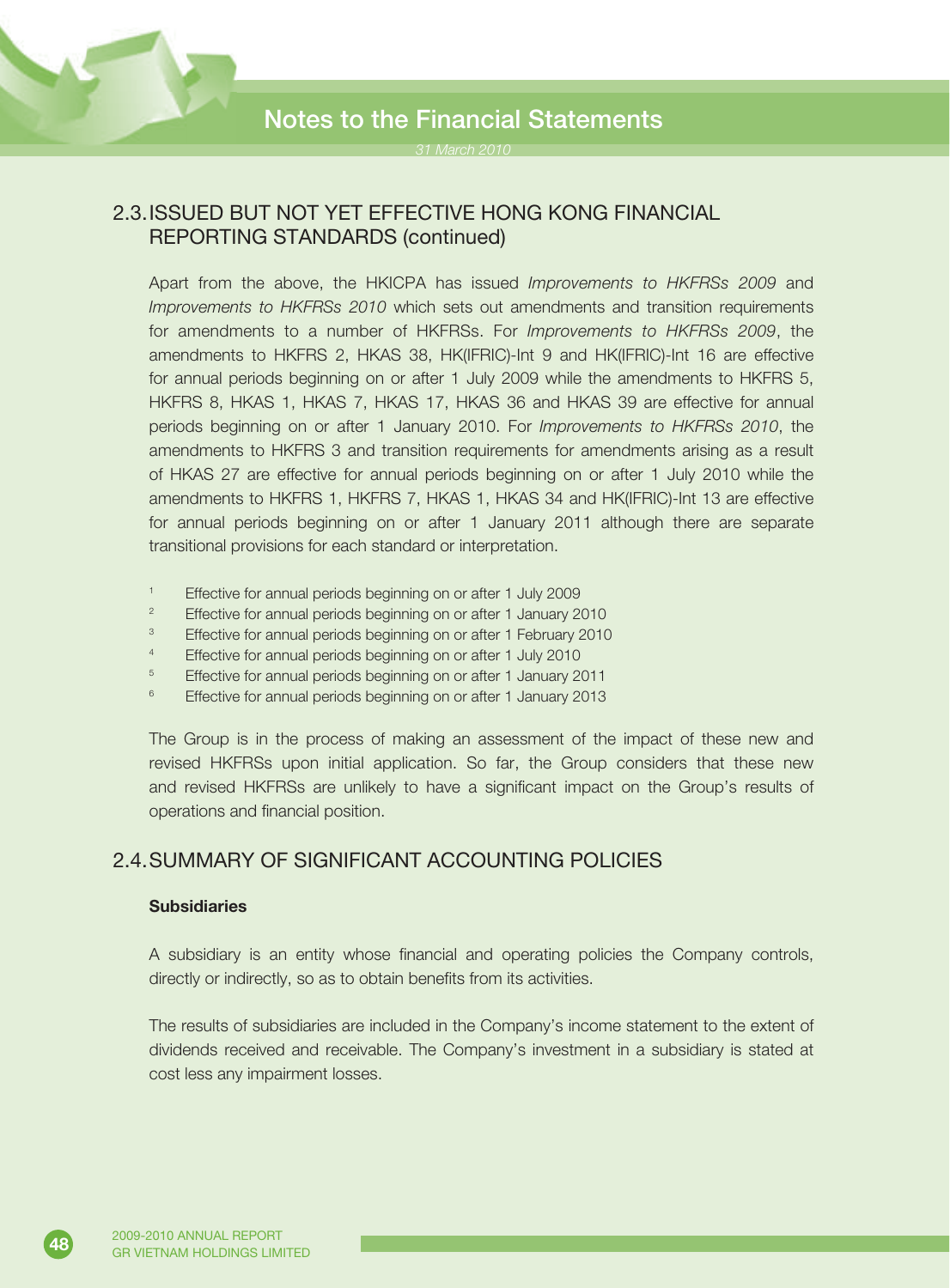

31 March 2010

### 2.4. SUMMARY OF SIGNIFICANT ACCOUNTING POLICIES (continued)

#### **Joint ventures**

A joint venture is an entity set up by contractual arrangement, whereby the Group and other parties undertake an economic activity. The joint venture operates as a separate entity in which the Group and the other parties have an interest.

The joint venture agreement between the venturers stipulates the capital contributions of the joint venture parties, the duration of the joint venture entity and the basis on which the assets are to be realised upon its dissolution. The profits and losses from the joint venture's operations and any distributions of surplus assets are shared by the venturers, either in proportion to their respective capital contributions, or in accordance with the terms of the joint venture agreement.

A joint venture is treated as:

- (a) a subsidiary, if the Group has unilateral control, directly or indirectly, over the joint venture;
- (b) a jointly-controlled entity, if the Group does not have unilateral control, but has joint control, directly or indirectly, over the joint venture;
- (c) an associate, if the Group does not have unilateral or joint control, but holds, directly or indirectly, generally not less than 20% of the joint venture's registered capital and is in a position to exercise significant influence over the joint venture; or
- (d) an equity investment accounted for in accordance with HKAS 39 Financial Instruments: Recognition and Measurement, if the Group holds, directly or indirectly, less than 20% of the joint venture's registered capital and has neither joint control of, nor is in a position to exercise significant influence over, the joint venture.

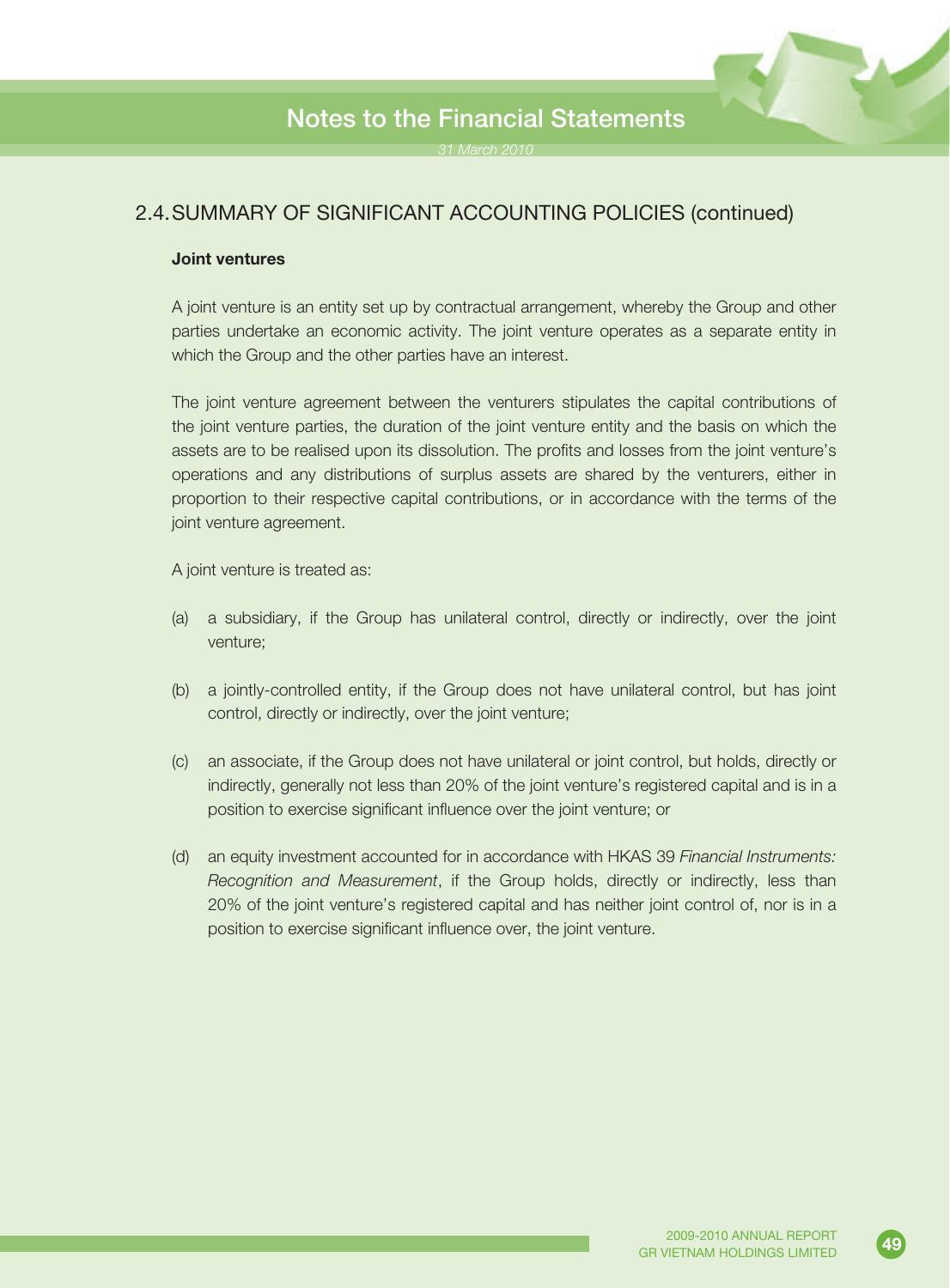

### 2.4. SUMMARY OF SIGNIFICANT ACCOUNTING POLICIES (continued)

#### **Impairment of non-financial assets**

Where an indication of impairment exists, or when annual impairment testing for an asset is required (other than inventories and financial assets), the asset's recoverable amount is estimated. An asset's recoverable amount is the higher of the asset's or cash-generating unit's value in use and its fair value less costs to sell, and is determined for an individual asset, unless the asset does not generate cash inflows that are largely independent of those from other assets or groups of assets, in which case the recoverable amount is determined for the cash-generating unit to which the asset belongs.

An impairment loss is recognised only if the carrying amount of an asset exceeds its recoverable amount. In assessing value in use, the estimated future cash flows are discounted to their present value using a pre-tax discount rate that reflects current market assessments of the time value of money and the risks specific to the asset. An impairment loss is charged to the income statement in the period in which it arises.

An assessment is made at the end of each reporting period as to whether there is any indication that previously recognised impairment losses may no longer exist or may have decreased. If such an indication exists, the recoverable amount is estimated. A previously recognised impairment loss of an asset is reversed only if there has been a change in the estimates used to determine the recoverable amount of that asset, but not to an amount higher than the carrying amount that would have been determined (net of any depreciation/ amortisation) had no impairment loss been recognised for the asset in prior years.

#### **Related parties**

A party is considered to be related to the Group if:

- (a) the party, directly or indirectly through one or more intermediaries, (i) controls, is controlled by, or is under common control with, the Group; (ii) has an interest in the Group that gives it significant influence over the Group; or (iii) has joint control over the Group;
- (b) the party is a member of the key management personnel of the Group;
- (c) the party is a close member of the family of any individual referred to in (a) or (b);

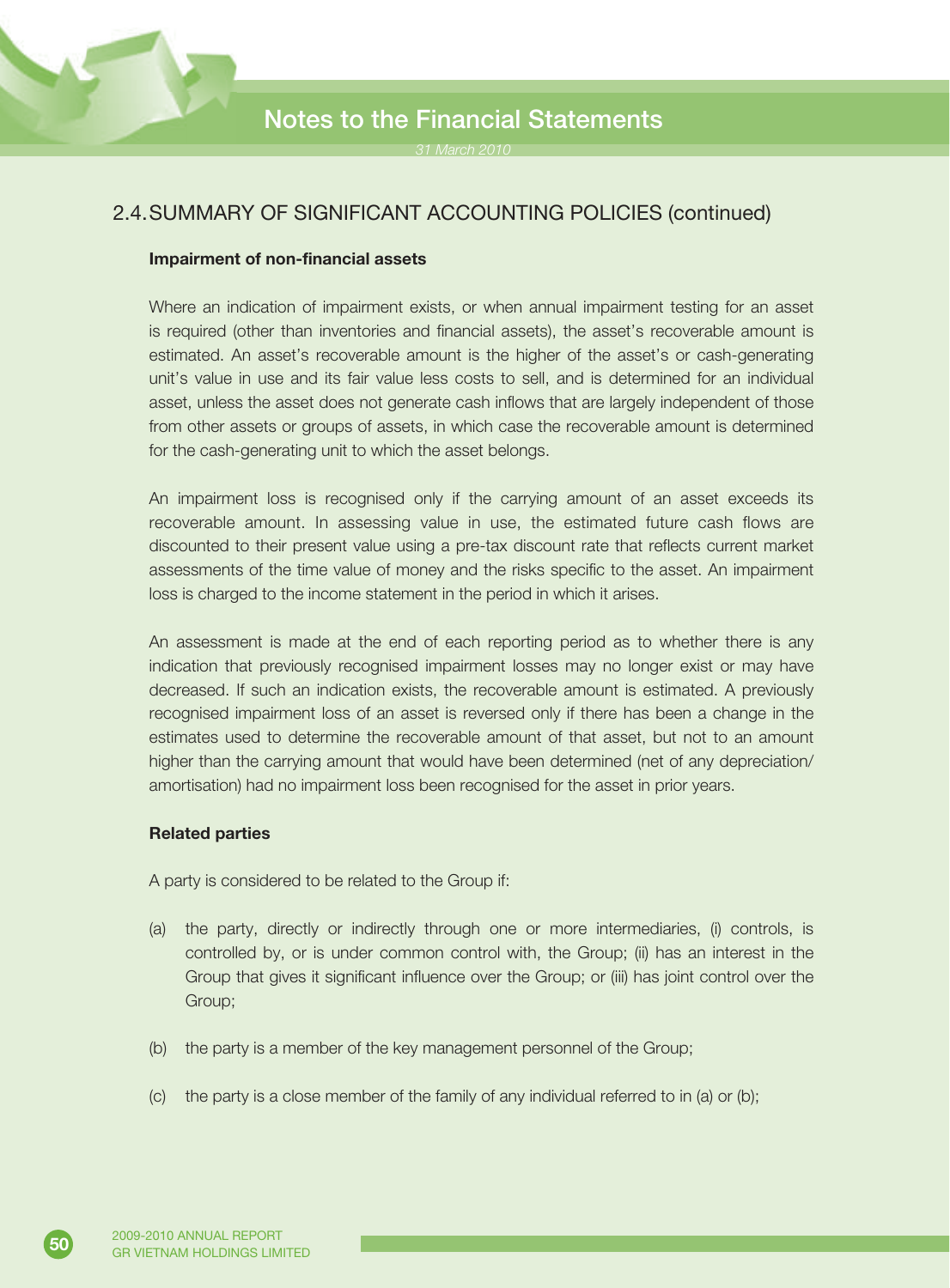### 2.4. SUMMARY OF SIGNIFICANT ACCOUNTING POLICIES (continued)

#### **Related parties (continued)**

- (d) the party is an entity that is controlled, jointly controlled or significantly influenced by or for which significant voting power in such entity resides with, directly or indirectly, any individual referred to in (b) or (c); or
- (e) the party is a post-employment benefit plan for the benefit of the employees of the Group, or of any entity that is a related party of the Group.

#### **Property, plant and equipment and depreciation**

Property, plant and equipment are stated at cost less accumulated depreciation and any impairment losses. The cost of an item of property, plant and equipment comprises its purchase price and any directly attributable costs of bringing the asset to its working condition and location for its intended use. Expenditure incurred after items of property, plant and equipment have been put into operation, such as repairs and maintenance, is normally charged to the income statement in the period in which it is incurred. In situations where the recognition criteria are satisfied, the expenditure for a major inspection is capitalised in the carrying amount of the asset as a replacement. Where significant parts of property, plant and equipment are required to be replaced at intervals, the Group recognises such parts as individual assets with specific useful lives and depreciation.

Depreciation is calculated on the straight-line basis to write off the cost of each item of property, plant and equipment to its residual value over the following estimated useful life.

| <b>Buildings</b>                    | 50 years or over the lease terms, whichever is shorter |
|-------------------------------------|--------------------------------------------------------|
| Leasehold improvements              | Over the remaining lease terms or 3 years, whichever   |
|                                     | is shorter                                             |
| Plant and machinery                 | 7 to 10 years                                          |
| Motor vehicles, furniture, fixtures | 3 to 5 years                                           |
| and equipment                       |                                                        |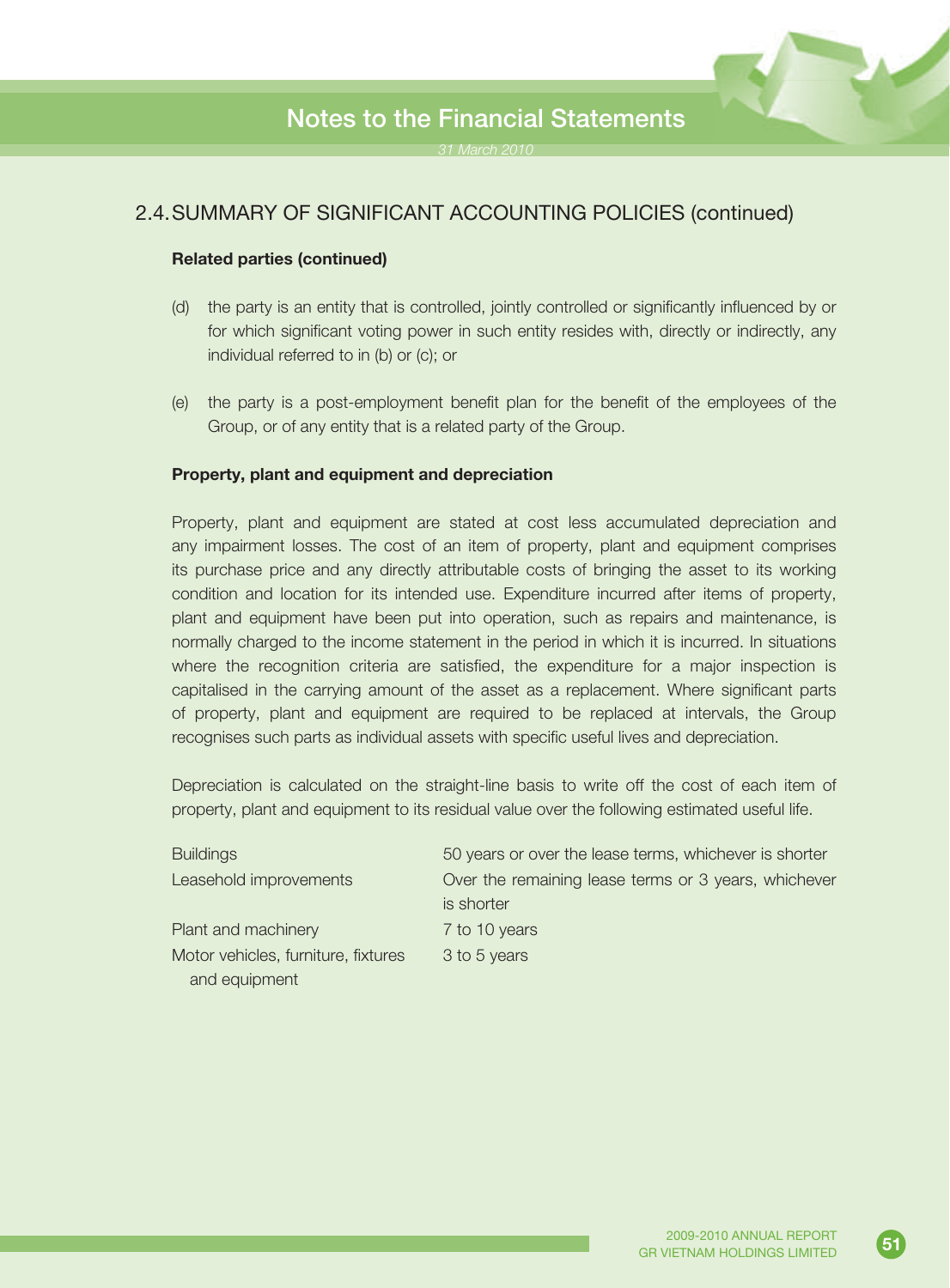

### 2.4. SUMMARY OF SIGNIFICANT ACCOUNTING POLICIES (continued)

#### **Property, plant and equipment and depreciation (continued)**

Where parts of an item of property, plant and equipment have different useful lives, the cost of that item is allocated on a reasonable basis among the parts and each part is depreciated separately.

Residual values, useful lives and the depreciation method are reviewed, and adjusted if appropriate, at least at each financial year end.

An item of property, plant and equipment and any significant part initially recognised is derecognised upon disposal or when no future economic benefits are expected from its use or disposal. Any gain or loss on disposal or retirement recognised in the income statement in the year the asset is derecognised is the difference between the net sales proceeds and the carrying amount of the relevant asset.

#### **Leases**

Leases that transfer substantially all the rewards and risks of ownership of assets to the Group, other than legal title, are accounted for as finance leases. At the inception of a finance lease, the cost of the leased asset is capitalised at the present value of the minimum lease payments and recorded together with the obligation, excluding the interest element, to reflect the purchase and financing. Assets held under capitalised finance leases are included in property, plant and equipment, and depreciated over the shorter of the lease terms and the estimated useful lives of the assets. The finance costs of such leases are charged to the income statement so as to provide a constant periodic rate of charge over the lease terms.

Leases where substantially all the rewards and risks of ownership of assets remain with the lessor are accounted for as operating leases. Where the Group is the lessee, rentals payable under the operating leases are charged to the income statement on the straight-line basis over the lease terms.

Prepaid land lease payments under operating leases are initially stated at cost and subsequently recognised on the straight-line basis over the lease terms.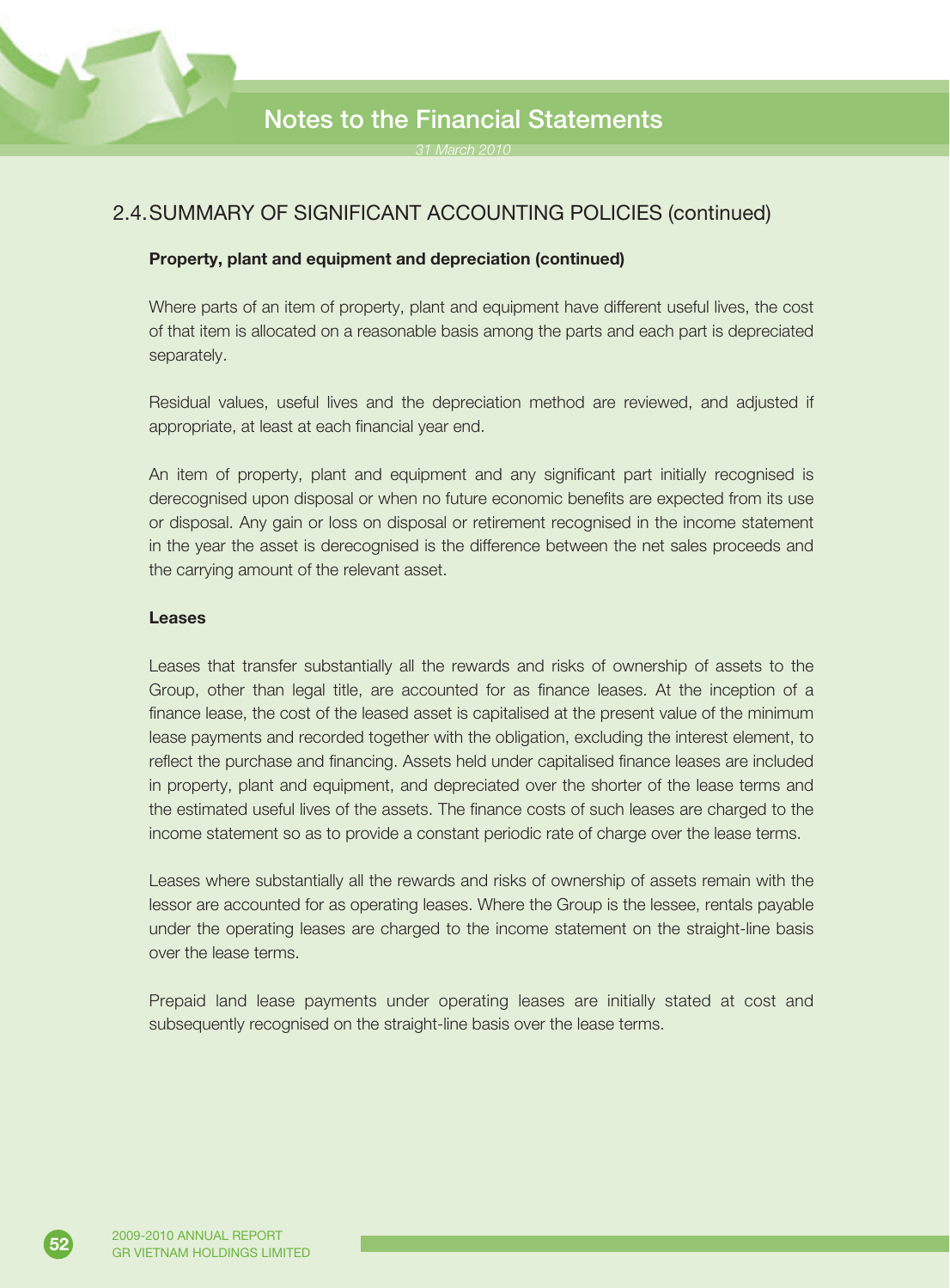

### 2.4. SUMMARY OF SIGNIFICANT ACCOUNTING POLICIES (continued)

#### **Investments and other financial assets**

#### Initial recognition and measurement

Financial assets within the scope of HKAS 39 Financial Instruments: Recognition and Measurement are classified as financial assets at fair value through profit or loss, loans and receivables, and available-for-sale financial assets, as appropriate. The Group determines the classification of its financial assets at initial recognition. When financial assets are recognised initially, they are measured at fair value, plus, in the case of investments not at fair value through profit or loss, directly attributable transaction costs.

All regular way purchases and sales of financial assets are recognised on the trade date, that is, the date that the Group commits to purchase or sell the asset. Regular way purchases or sales are purchases or sales of financial assets that require delivery of assets within the period generally established by regulation or convention in the marketplace.

The Group's financial assets include cash and bank balances, trade and other receivables, loans receivable, and quoted and unquoted financial instruments.

#### Subsequent measurement

The subsequent measurement of financial assets depends on their classification as follows:

#### Financial assets at fair value through profit or loss

Financial assets at fair value through profit or loss include financial assets held for trading. Financial assets are classified as held for trading if they are acquired for the purpose of sale in the near term. This category includes derivate financial instruments entered by the Group that are not designated as hedging instruments in hedge relationships as defined by HKA S39. Derivatives, including separated embedded derivatives, are also classified as held for trading unless they are designated as effective hedging instruments. Financial asset at fair value through profit or loss are carried in the statement of financial position at fair value with changes in fair value recognised in the income statement. These net fair value change do not include any dividends on these financial assets, which are recognised in accordance with the policies set out for "Revenue recognition" below.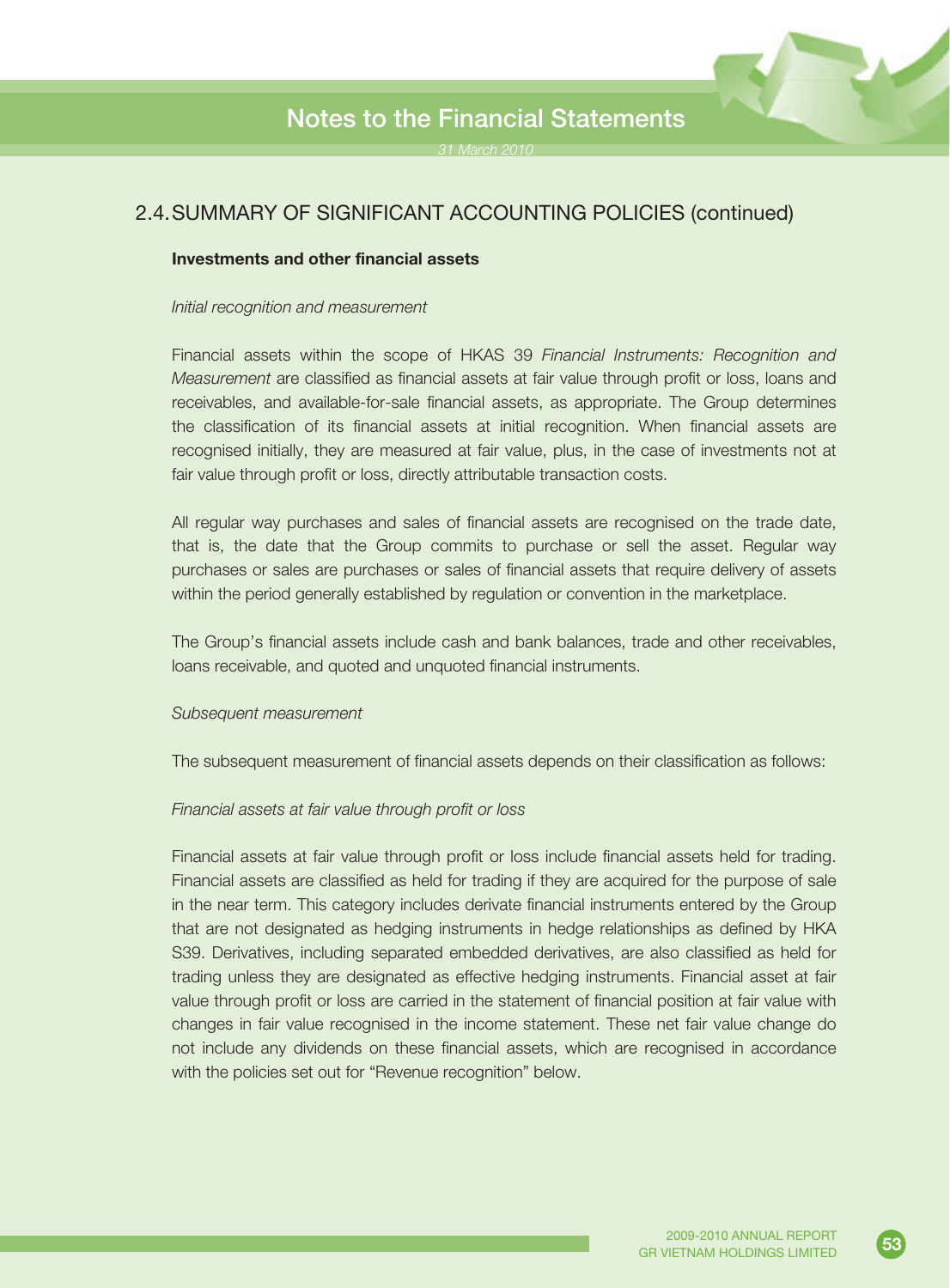

### 2.4. SUMMARY OF SIGNIFICANT ACCOUNTING POLICIES (continued)

#### **Investments and other financial assets (continued)**

Financial assets at fair value through profit or loss (continued)

The Group evaluates its financial assets at fair value through profit or loss (held for trading) to assess whether the intent to sell them in the near term is still appropriate. When the Group is unable to trade these financial assets due to inactive markets and management's intent to sell them in the foreseeable future significantly changes, the Group may elect to reclassify these financial assets in rare circumstances. The reclassification from financial assets at fair value through profit or loss to loans and receivables, available-for-sale financial assets or held-to-maturity investments depends on the nature of the assets. This evaluation does not affect any financial assets designated at fair value through profit or loss using the fair value option at designation.

#### Loans and receivables

Loans and receivables are non-derivative financial assets with fixed or determinable payments that are not quoted in an active market. After initial measurement, such assets are subsequently measured at amortised cost using the effective interest rate method less any allowance for impairment. Amortised cost is calculated taking into account any discount or premium on acquisition and includes fees or costs that are an integral part of the effective interest rate. The effective interest rate amortisation is included in finance income in the income statement. The loss arising from impairment is recognised in the income statement in other operating expenses.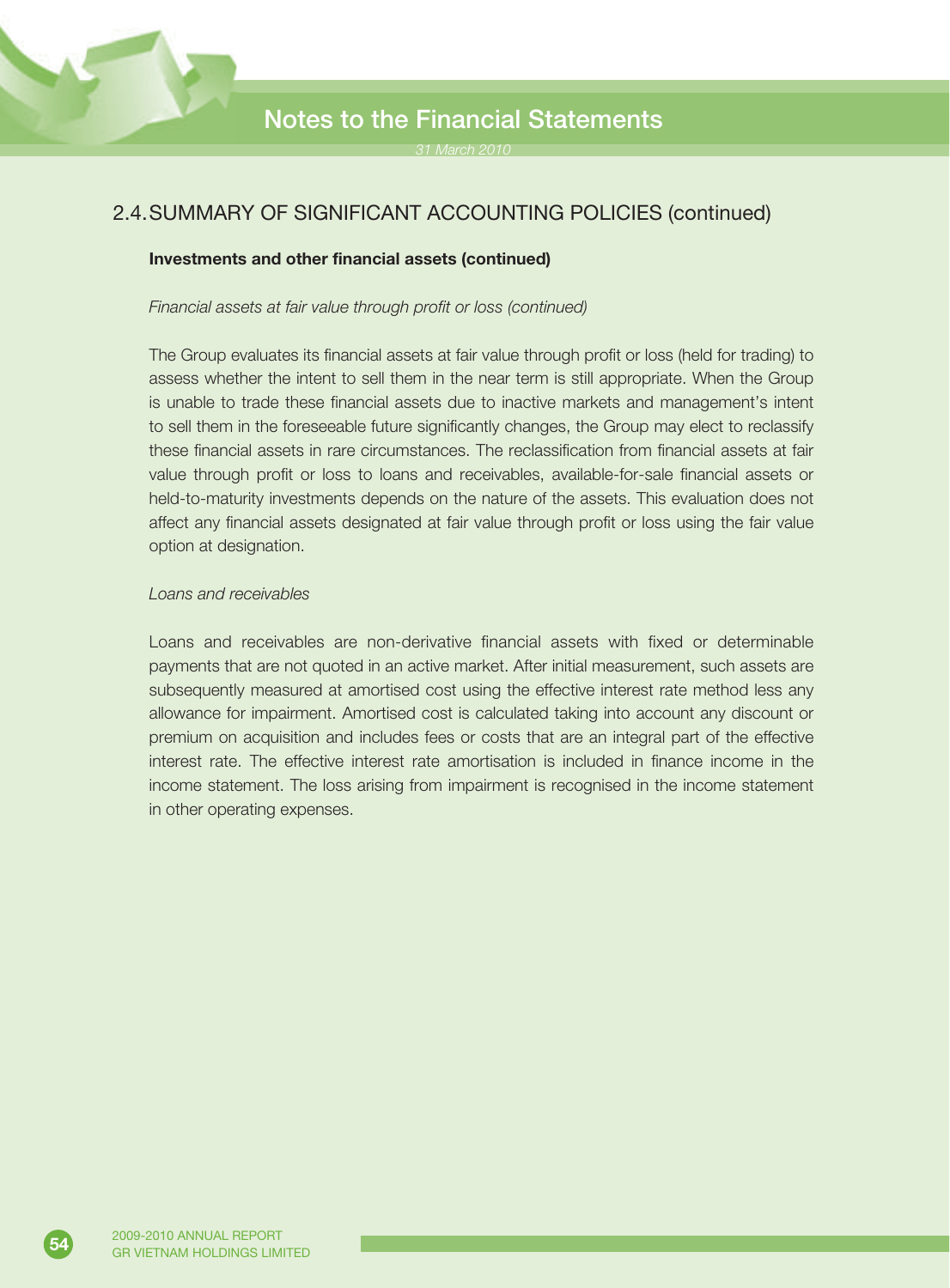

## 2.4. SUMMARY OF SIGNIFICANT ACCOUNTING POLICIES (continued)

#### **Investments and other financial assets (continued)**

#### Available-for-sale financial investments

Available-for-sale financial investments are non-derivative financial assets in listed equity securities. Equity investments classified as available for sale are those which are neither classified as held for trading nor designated at fair value through profit or loss.

After initial recognition, available-for-sale financial investments are subsequently measured at fair value, with unrealised gains or losses recognised as other comprehensive income in the available-for-sale equity investment revaluation reserve until the investment is derecognised, at which time the cumulative gain or loss is recognised in the income statement in other income, or until the investment is determined to be impaired, at which time the cumulative gain or loss is recognised in the income statement and removed from the available-for-sale equity investment revaluation reserve. Interest and dividends earned are reported as interest income and dividend income, respectively and are recognised in the income statement as "Revenue-Treasury investment" in accordance with the policies set out for "Revenue recognition" below.

#### Fair value

The fair value of investments that are actively traded in organised financial markets is determined by reference to quoted market bid prices at the close of business at the end of the reporting period. For investments where there is no active market, fair value is determined using valuation techniques. Such techniques include using recent arm's length market transactions; reference to the current market value of another instrument which is substantially the same; a discounted cash flow analysis; and option pricing models.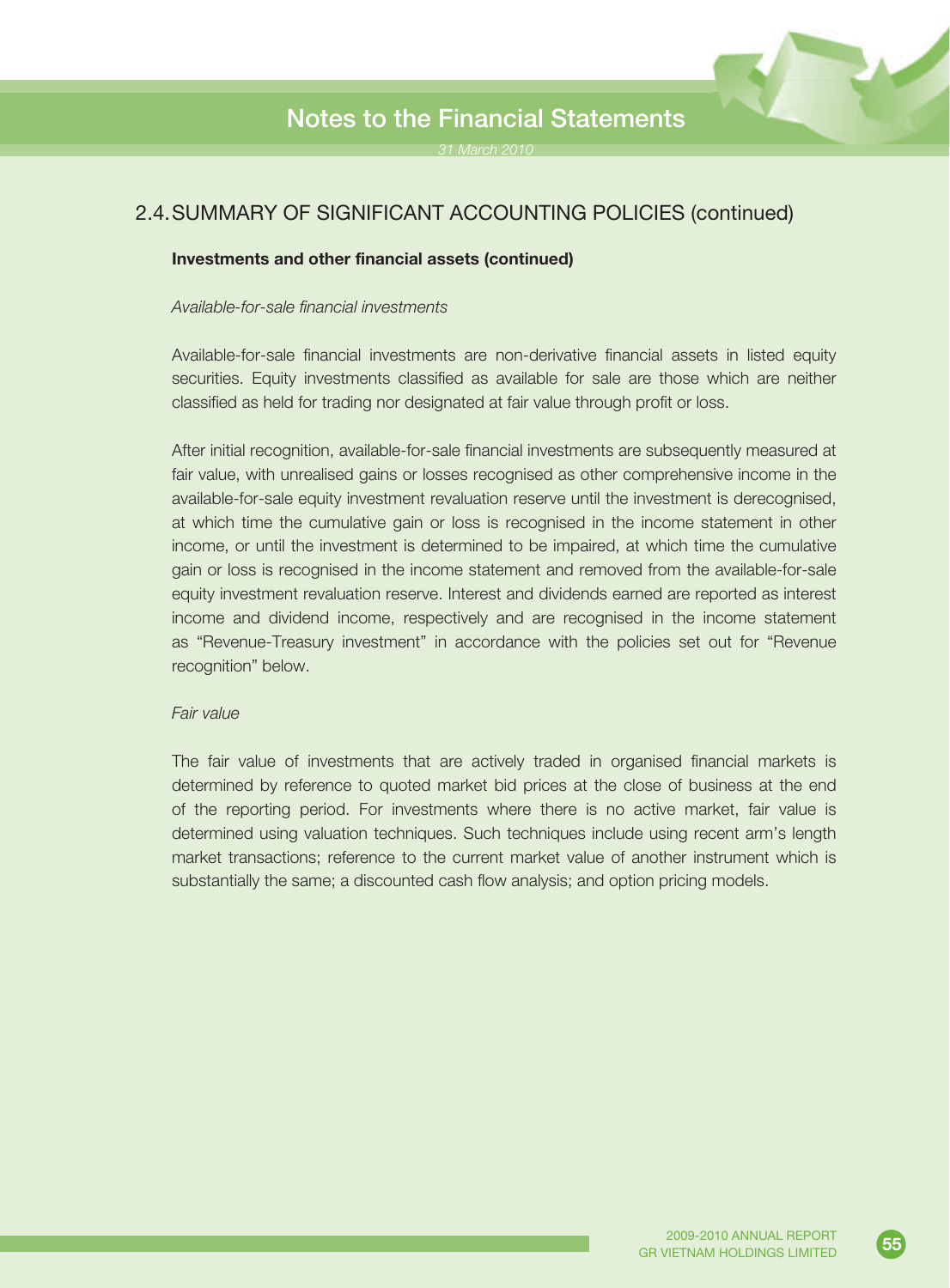

### 2.4. SUMMARY OF SIGNIFICANT ACCOUNTING POLICIES (continued)

#### **Impairment of financial assets**

The Group assesses at the end of each reporting period whether there is any objective evidence that a financial asset or a group of financial assets is impaired. A financial asset or a group of financial assets is deemed to be impaired if, and only if, there is objective evidence of impairment as a result of one or more events that has occurred after the initial recognition of the asset (an incurred "loss event") and that loss event has an impact on the estimated future cash flows of the financial asset or the group of financial assets that can be reliably estimated. Evidence of impairment may include indications that a debtor or a group of debtors is experiencing significant financial difficulty, default or delinquency in interest or principal payments, the probability that they will enter bankruptcy or other financial reorganisation and observable data indicating that there is a measurable decrease in the estimated future cash flows, such as changes in arrears or economic conditions that correlate with defaults.

#### Financial assets carried at amortised cost

For financial assets carried at amortised cost, the Group first assesses individually whether objective evidence of impairment exists for financial assets that are individually significant, or collectively for financial assets that are not individually significant. If the Group determines that no objective evidence of impairment exists for an individually assessed financial asset, whether significant or not, it includes the asset in a group of financial assets with similar credit risk characteristics and collectively assesses them for impairment. Assets that are individually assessed for impairment and for which an impairment loss is, or continues to be, recognised are not included in a collective assessment of impairment.

If there is objective evidence that an impairment loss has been incurred, the amount of the loss is measured as the difference between the asset's carrying amount and the present value of estimated future cash flows (excluding future credit losses that have not been incurred). The present value of the estimated future cash flows is discounted at the financial asset's original effective interest rate (i.e., the effective interest rate computed at initial recognition). If a loan has a variable interest rate, the discount rate for measuring any impairment loss is the current effective interest rate.

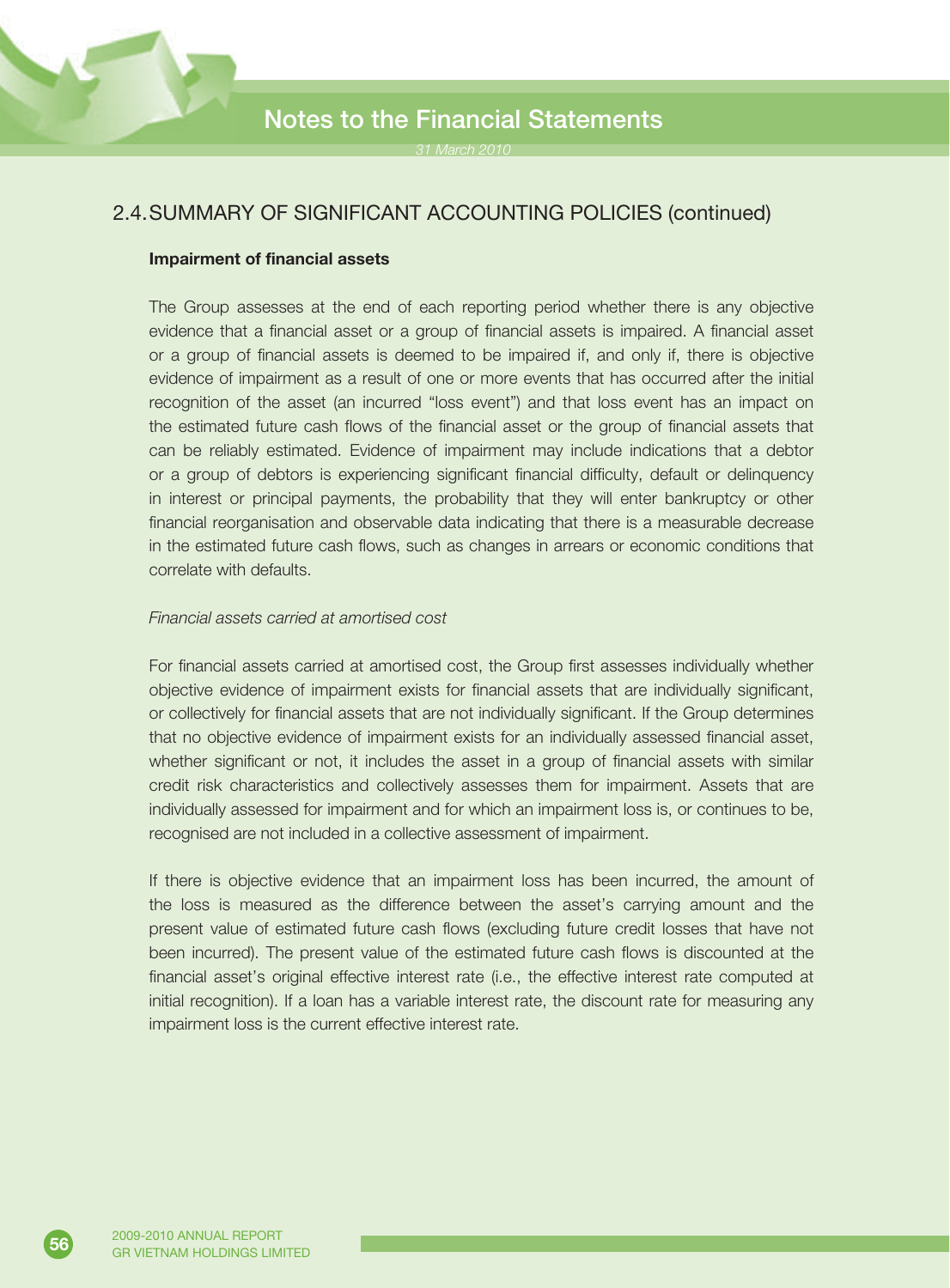

### 2.4. SUMMARY OF SIGNIFICANT ACCOUNTING POLICIES (continued)

#### **Impairment of financial assets (continued)**

#### Financial assets carried at amortised cost (continued)

The carrying amount of the asset is reduced through the use of an allowance account and the amount of the loss is recognised in the income statement. Interest income continues to be accrued on the reduced carrying amount and is accrued using the rate of interest used to discount the future cash flows for the purpose of measuring the impairment loss. Loans and receivables together with any associated allowance are written off when there is no realistic prospect future recovery.

If, in a subsequent period, the amount of the estimated impairment loss increase or decreases because of an event occurring after the impairment was recognised, the previously recognised impairment loss is increased or reduced by adjusting the allowance amount. If a future write-off is later recovered, the recovery is credited to the income statement.

#### Available-for-sale financial investments

For available-for-sale financial investments, the Group assesses at the end of each reporting period whether there is objective evidence that an investment or a group of investments is impaired.

If an available-for-sale asset is impaired, an amount comprising the difference between its cost (net of any principal payment and amortisation) and its current fair value, less any impairment loss previously recognised in the income statement, is removed from other comprehensive income and recognised in the income statement.

In the case of equity investments classified as available for sale, objective evidence would include a significant or prolonged decline in the fair value of an investment below its cost. The determination of what is "significant" or "prolonged" requires judgement. "Significant" is evaluated against the original cost of the investment and "prolonged" against the period in which the fair value has been below its original cost. Where there is evidence of impairment, the cumulative loss – measured as the difference between the acquisition cost and the current fair value, less any impairment loss on that investment previously recognised in the income statement – is removed from other comprehensive income and recognised in the income statement. Impairment losses on equity instruments classified as available for sale are not reversed through the income statement. Increases in their fair value after impairment are recognised directly in other comprehensive income.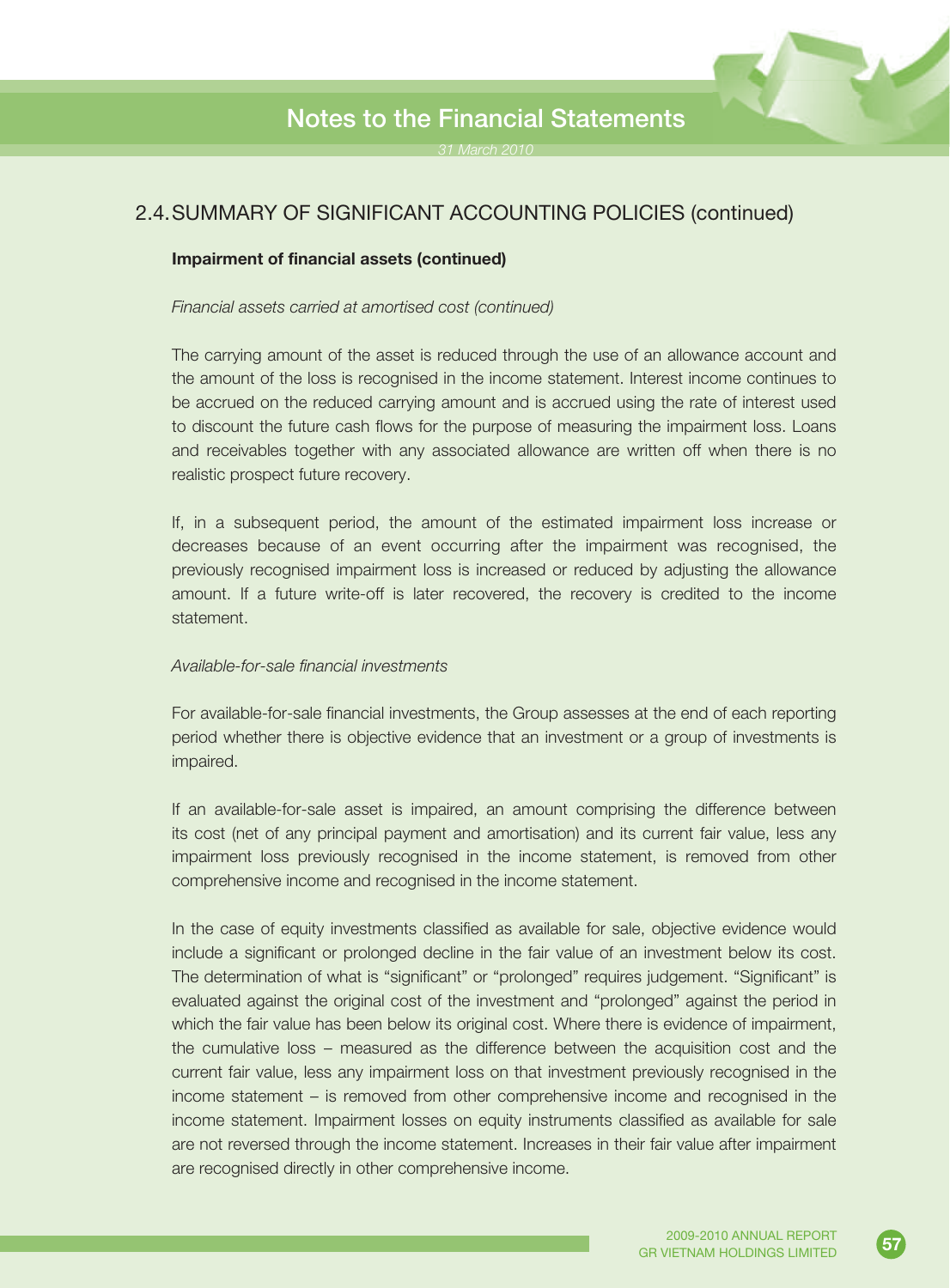

### 2.4. SUMMARY OF SIGNIFICANT ACCOUNTING POLICIES (continued)

#### **Derecognition of financial assets**

A financial asset (or, where applicable, a part of a financial asset or part of a group of similar financial assets) is derecognised when:

- the rights to receive cash flows from the asset have expired;
- the Group has transferred its rights to receive cash flows from the asset, or has assumed an obligation to pay the received cash flows in full without material delay to a third party under a "pass-through" arrangement; or
- and either (a) the Group has transferred substantially all the risks and rewards of the asset, or (b) the Group has neither transferred nor retained substantially all the risks and rewards of the asset, but has transferred control of the asset.

When the Group has transferred its rights to receive cash flows from an asset or has entered into a pass-through arrangement, and has neither transferred nor retained substantially all the risks and rewards of the asset nor transferred control of the asset, the asset is recognised to the extent of the Group's continuing involvement in the asset. In that case, the Group also recognise an associated liability. The transferred asset and the associated liability are measured on a basis that reflects the rights and obligations that the Group has retained.

Continuing involvement that takes the form of a guarantee over the transferred asset is measured at the lower of the original carrying amount of the asset and the maximum amount of consideration that the Group could be required to repay.

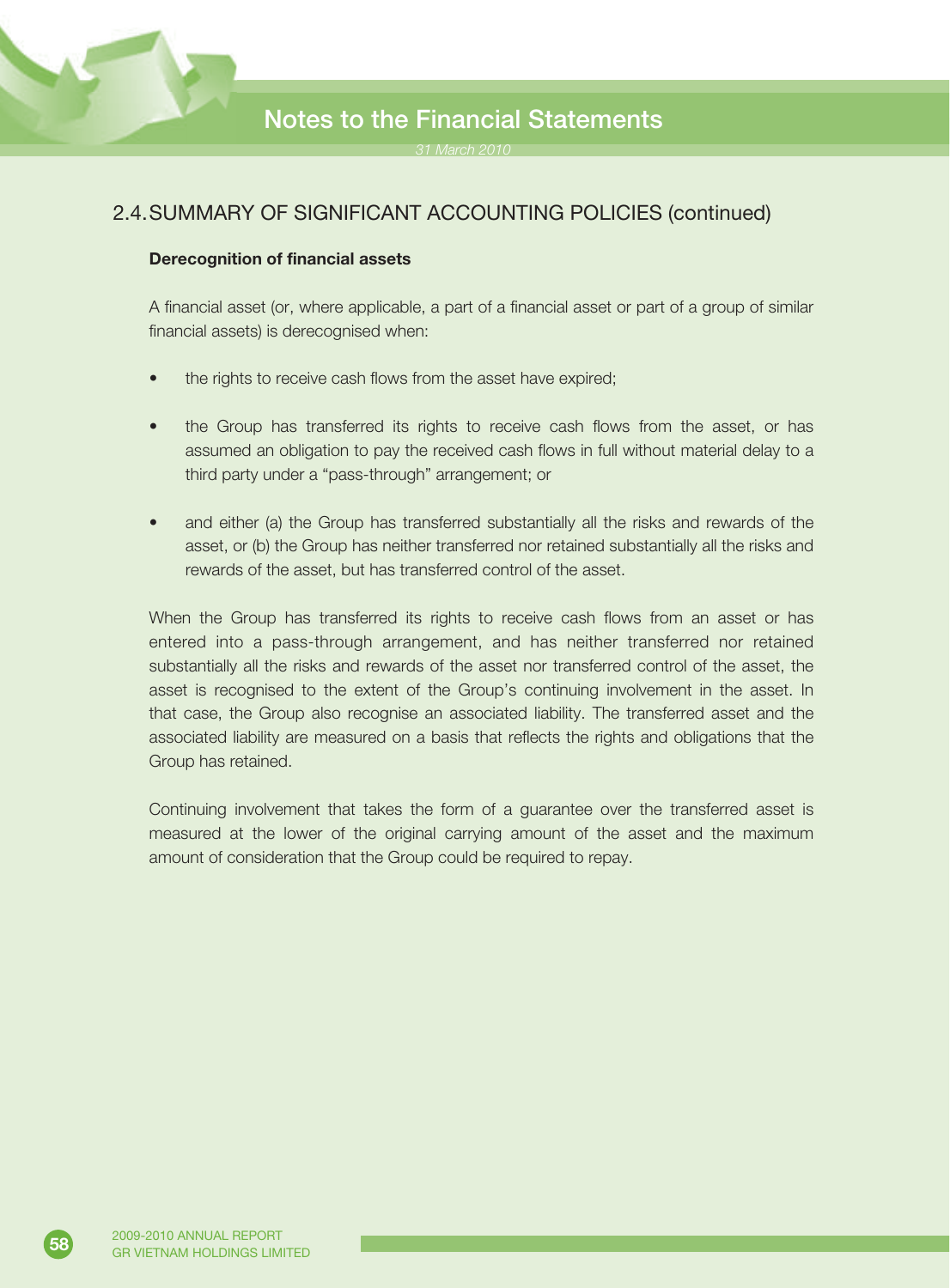

31 March 2010

### 2.4. SUMMARY OF SIGNIFICANT ACCOUNTING POLICIES (continued)

#### **Financial liabilities**

#### Initial recognition and measurement

Financial liabilities within the scope of HKAS 39 are classified as financial liabilities at fair value through profit or loss, loans and borrowings, or as derivatives designated as hedging instruments in an effective hedge, as appropriate. The Group determines the classification of its financial liabilities at initial recognition.

All financial liabilities are recognised initially at fair value and in the case of loans and borrowings, plus directly attributable transaction costs.

The Group's financial liabilities include trade payables and other payables.

#### Subsequent measurement

The measurement of financial liabilities depends on their classification as follows:

#### Loan and borrowings

After initial recognition, interest-bearing loans and borrowings are subsequently measured at amortised cost, using the effective interest method unless the effect of discounting would be immaterial, in which case they are stated at cost. Gains and losses are recognised in the income statement when the liabilities are derecognised as well as through the effective interest rate method amortisation process.

Amortised cost is calculated by taking into account any discount or premium on acquisition and fees or costs that are an integral part of the effective interest rate. The effective interest rate amortisation is included in finance costs in the income statement.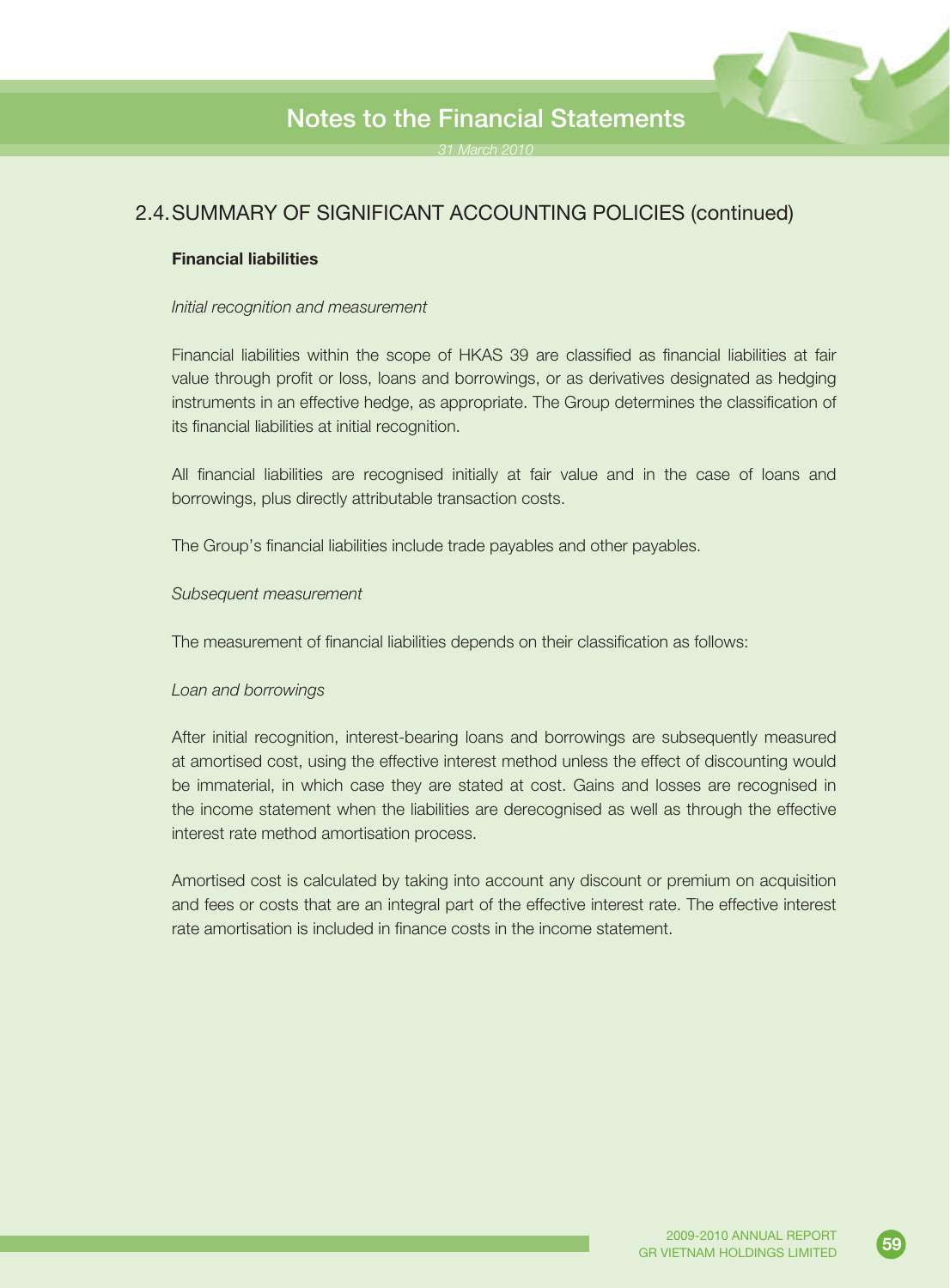

### 2.4. SUMMARY OF SIGNIFICANT ACCOUNTING POLICIES (continued)

#### **Financial liabilities (continued)**

#### Convertible bonds

The component of convertible bonds that exhibits characteristics of a liability is recognised as a liability in the statement of financial position, net of transaction costs. On issuance of convertible bonds, the fair value of the liability component is determined using a market rate for an equivalent non-convertible bond and this amount is carried as a long term liability on the amortised cost basis until extinguished on conversion or redemption. The remainder of the proceeds is allocated to the conversion option that is recognised and included in shareholders' equity, net of transaction costs. The carrying amount of the conversion option is not remeasured in subsequent years. Transaction costs are apportioned between the liability and equity components of the convertible bonds based on the allocation of proceeds to the liability and equity components when the instruments are first recognised.

#### **Derecognition of financial liabilities**

A financial liability is derecognised when the obligation under the liability is discharged or cancelled or expires.

When an existing financial liability is replaced by another from the same lender on substantially different terms, or the terms of an existing liability are substantially modified, such an exchange or modification is treated as a derecognition of the original liability and a recognition of a new liability, and the difference between the respective carrying amounts is recognised in the income statement.

#### **Offsetting of financial instruments**

Financial assets and financial liabilities are offset and the net amount is reported in the statement of financial position if, and only if, there is currently enforceable legal right to offset the recognised amounts and there is an intention to settle on a net basis, or to realise the assets and settle the liabilities simultaneously.

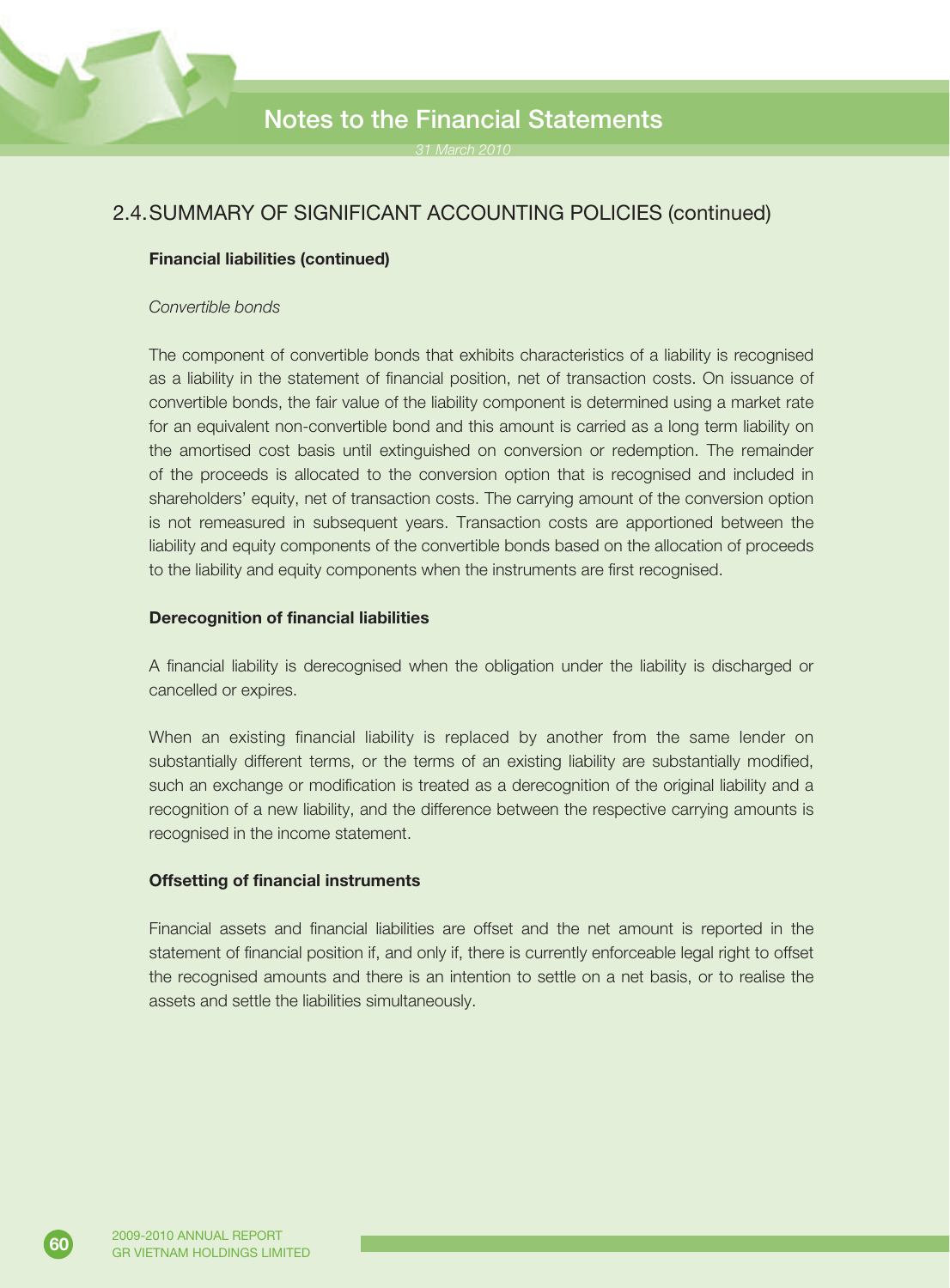

### 2.4. SUMMARY OF SIGNIFICANT ACCOUNTING POLICIES (continued)

#### **Inventories**

Inventories represented finished goods for trading and are stated at the lower of cost and net realisable value. Cost is determined on the first-in, first-out basis. Net realisable value is based on estimated selling prices less any estimated costs to be incurred to completion and disposal.

#### **Cash and cash equivalents**

For the purpose of the consolidated statement of cash flows, cash and cash equivalents comprise cash on hand and demand deposits, and short term highly liquid investments that are readily convertible into known amounts of cash, are subject to an insignificant risk of changes in value, and have a short maturity of generally within three months when acquired, less bank overdrafts which are repayable on demand and form an integral part of the Group's cash management.

For the purpose of the statement of financial position, cash and cash equivalents comprise cash on hand and at banks, including term deposits, which are not restricted as to use.

#### **Provisions**

A provision is recognised when a present obligation (legal or constructive) has arisen as a result of a past event and it is probable that a future outflow of resources will be required to settle the obligation, provided that a reliable estimate can be made of the amount of the obligation.

When the effect of discounting is material, the amount recognised for a provision is the present value at the end of the reporting period of the future expenditures expected to be required to settle the obligation. The increase in the discounted present value amount arising from the passage of time is included in finance costs in the income statement.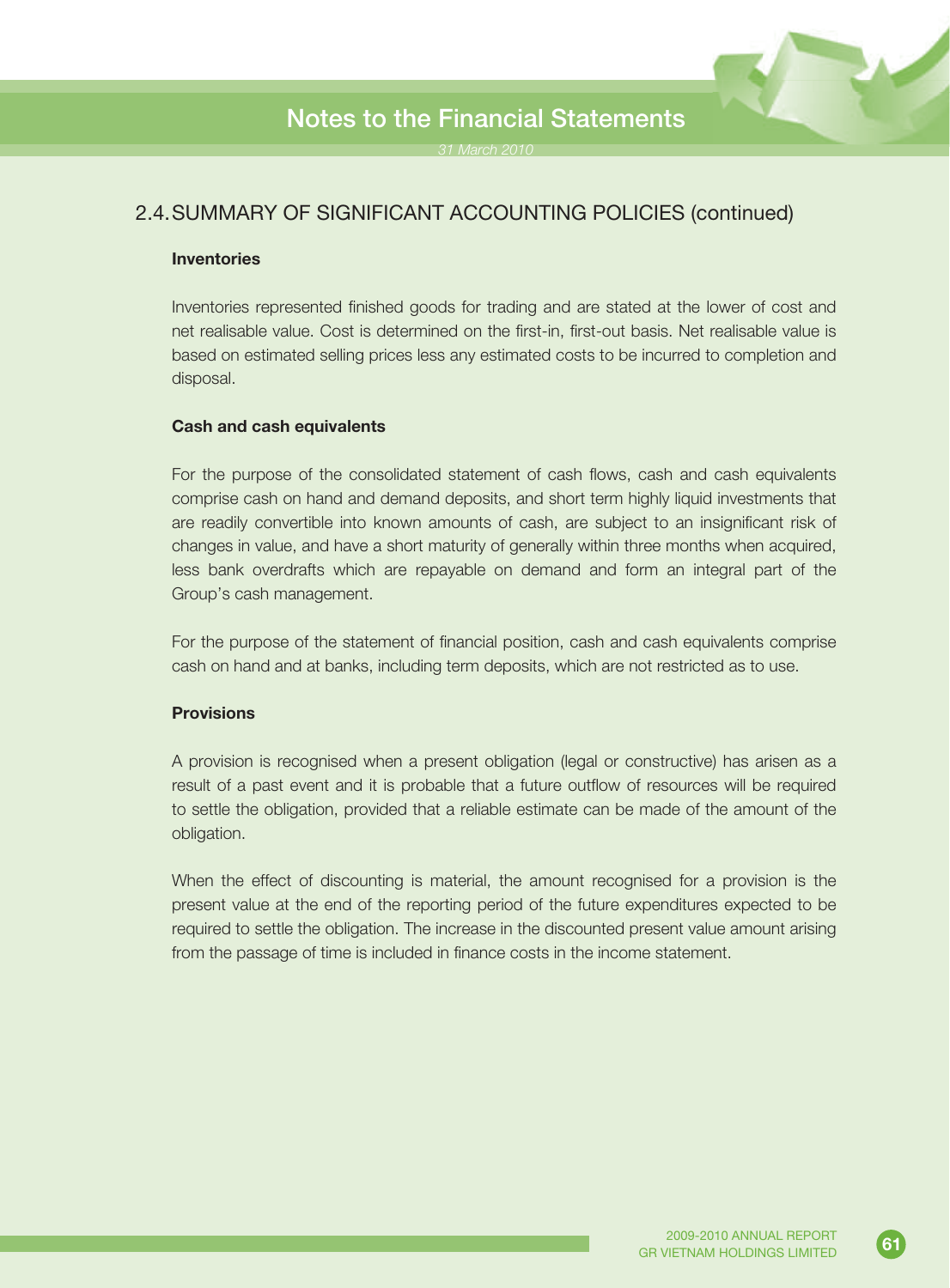

31 March 2010

### 2.4. SUMMARY OF SIGNIFICANT ACCOUNTING POLICIES (continued)

#### **Income tax**

Income tax comprises current and deferred tax. Income tax relating to items recognised outside profit or loss is recognised outside profit or loss, either in other comprehensive income or directly in equity.

Current tax assets and liabilities for the current and prior periods are measured at the amount expected to be recovered from or paid to the tax authorities, based on tax rates (and tax laws) that have been enacted or substantively enacted by the end of the reporting period, taking into consideration interpretations and practices prevailing in the countries in which the Group operates.

Deferred tax is provided, using the liability method, on all temporary differences at the end of the reporting period between the tax bases of assets and liabilities and their carrying amounts for financial reporting purposes.

Deferred tax liabilities are recognised for all taxable temporary differences, except:

- where the deferred tax liability arises from goodwill or the initial recognition of an asset or liability in a transaction that is not a business combination and, at the time of the transaction, affects neither the accounting profit nor taxable profit or loss; and
- in respect of taxable temporary differences associated with investments in subsidiaries, where the timing of the reversal of the temporary differences can be controlled and it is probable that the temporary differences will not reverse in the foreseeable future.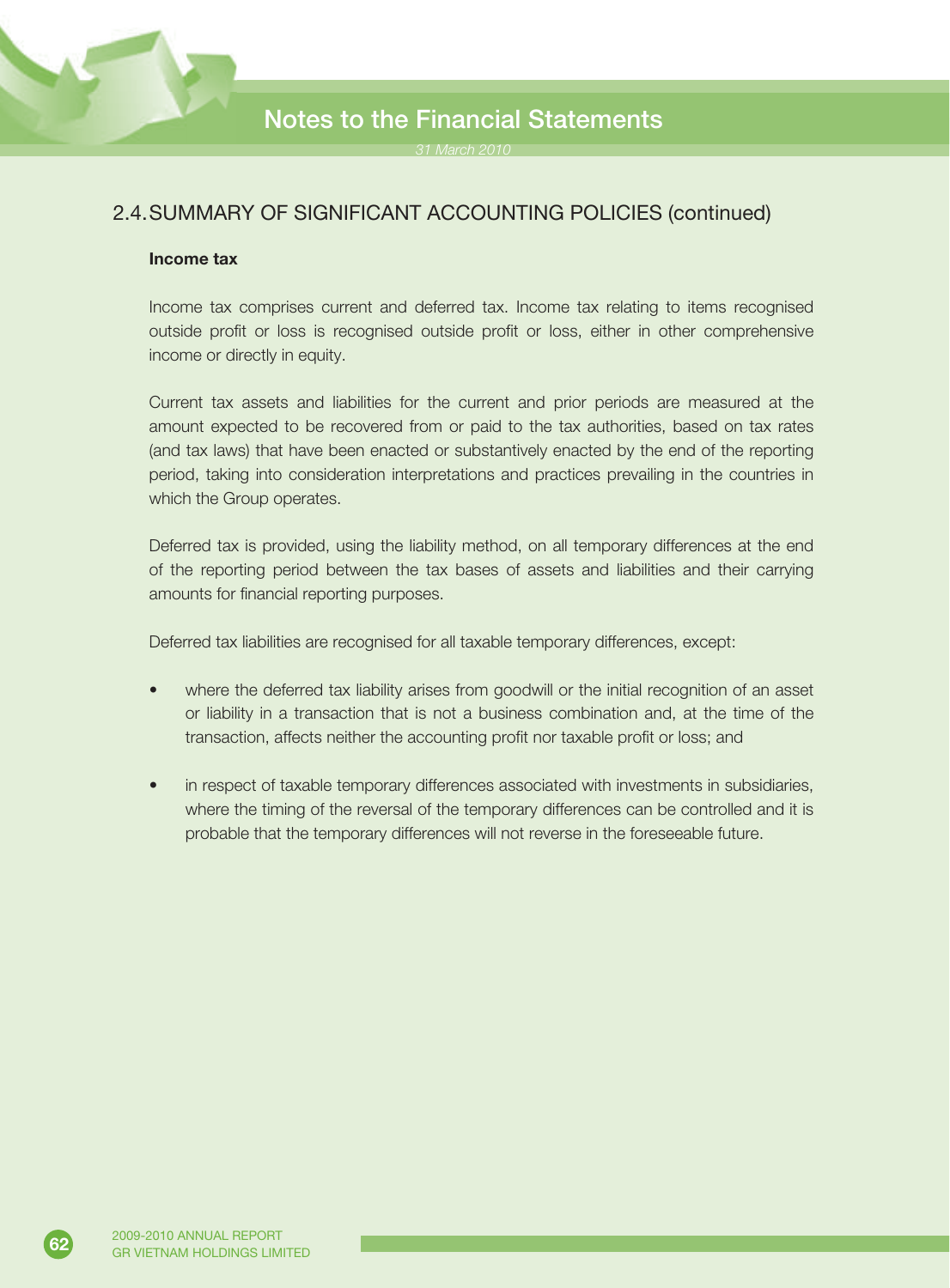

### 2.4. SUMMARY OF SIGNIFICANT ACCOUNTING POLICIES (continued)

#### **Income tax (continued)**

Deferred tax assets are recognised for all deductible temporary differences, carryforward of unused tax credits and unused tax losses, to the extent that it is probable that taxable profit will be available against which the deductible temporary differences, and the carryforward of unused tax credits and unused tax losses can be utilised, except:

- where the deferred tax asset relating to the deductible temporary differences arises from the initial recognition of an asset or liability in a transaction that is not a business combination and, at the time of the transaction, affects neither the accounting profit nor taxable profit or loss; and
- in respect of deductible temporary differences associated with investments in subsidiaries, deferred tax assets are only recognised to the extent that it is probable that the temporary differences will reverse in the foreseeable future and taxable profit will be available against which the temporary differences can be utilised.

The carrying amount of deferred tax assets is reviewed at the end of each reporting period and reduced to the extent that it is no longer probable that sufficient taxable profit will be available to allow all or part of the deferred tax asset to be utilised. Unrecognised deferred tax assets are reassessed at the end of each reporting period and are recognised to the extent that it is probable that it has become probable that sufficient taxable profit will be available to allow all or part of the deferred tax asset to be recovered.

Deferred tax assets and liabilities are measured at the tax rates that are expected to apply to the period when the asset is realised or the liability is settled, based on tax rates (and tax laws) that have been enacted or substantively enacted by the end of the reporting period.

Deferred tax assets and deferred tax liabilities are offset if a legally enforceable right exists to set off current tax assets against current tax liabilities and the deferred taxes relate to the same taxable entity and the same tax authority.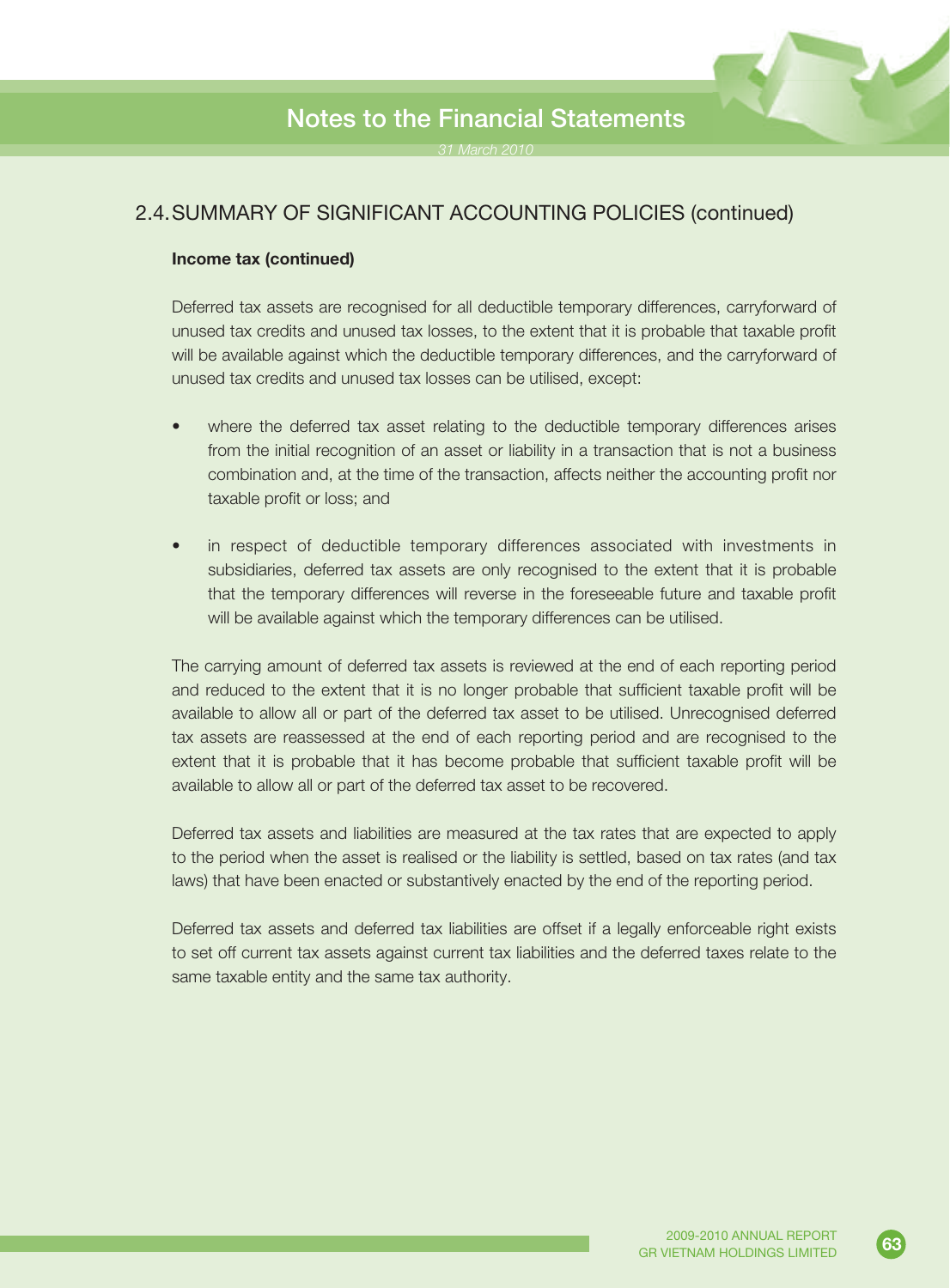

### 2.4. SUMMARY OF SIGNIFICANT ACCOUNTING POLICIES (continued)

#### **Revenue recognition**

Revenue is recognised when it is probable that the economic benefits will flow to the Group and when the revenue can be measured reliably, on the following bases:

- (a) from the sale of goods, when the significant risks and rewards of ownership have been transferred to the buyer, provided that the Group maintains neither managerial involvement to the degree usually associated with ownership, nor effective control over the goods sold;
- (b) the profit or loss on the trading of equity investments at fair value through profit or loss on the transaction dates when the relevant contract notes are executed;
- (c) interest income, on an accrual basis using the effective interest method by applying the rate that discounts the estimated future cash receipts through the expected life of the financial instrument to the net carrying amount of the financial asset; and
- (d) dividend income, when the shareholder's right to receive payment has been established.

#### **Share-based payment transactions**

The Company operates a share option scheme for the purpose of providing incentives and rewards to eligible participants who contribute to the success of the Group's operations. Employees (including directors) of the Group receive remuneration in the form of sharebased payment transactions, whereby employees render services as consideration for equity instruments ("equity-settled transactions").

The cost of equity-settled transactions with employees for grants after 7 November 2002 is measured by reference to the fair value at the date at which they are granted. The fair value is determined by an external valuer using a black-scholes option pricing model, further details of which are set out in note 28 to the financial statements.

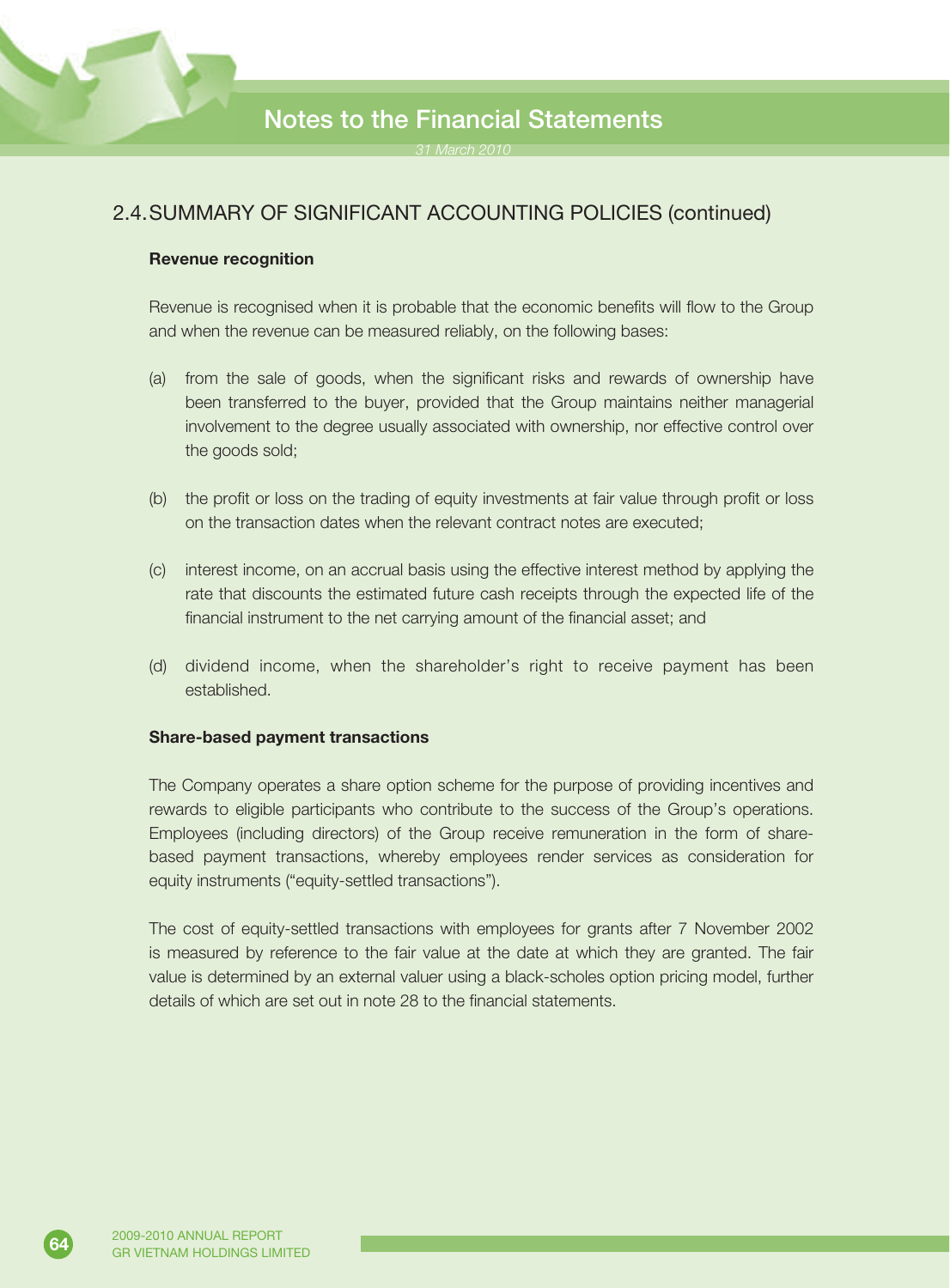

### 2.4. SUMMARY OF SIGNIFICANT ACCOUNTING POLICIES (continued)

#### **Share-based payment transactions (continued)**

The cost of equity-settled transactions is recognised, together with a corresponding increase in equity, over the period in which the performance and/or service conditions are fulfilled. The cumulative expense recognised for equity-settled transactions at the end of each reporting period until the vesting date reflects the extent to which the vesting period has expired and the Group's best estimate of the number of equity instruments that will ultimately vest. The charge or credit to the income statement for a period represents the movement in the cumulative expense recognised as at the beginning and end of that period.

No expense is recognised for awards that do not ultimately vest, except for equity-settled transactions where vesting is conditional upon a market or non-vesting condition, which are treated as vesting irrespective of whether or not the market or non-vesting condition is satisfied, provided that all other performance and/or service conditions are satisfied.

Where the terms of an equity-settled award are modified, as a minimum an expense is recognised as if the terms had not been modified, if the original terms of the award are met. In addition, an expense is recognised for any modification, that increases the total fair value of the share-based payment transaction, or is otherwise beneficial to the employee as measured at the date of modification.

Where an equity-settled award is cancelled, it is treated as if it had vested on the date of cancellation, and any expense not yet recognised for the award is recognised immediately. This includes any award where non-vesting conditions within the control of either the Group or the employee are not met. However, if a new award is substituted for the cancelled award, and is designated as a replacement award on the date that it is granted, the cancelled and new awards are treated as if they were a modification of the original award, as described in the previous paragraph. All cancellations of equity-settled transaction swards are treated equally.

The dilutive effect of outstanding options is reflected as additional share dilution in the computation of loss per share.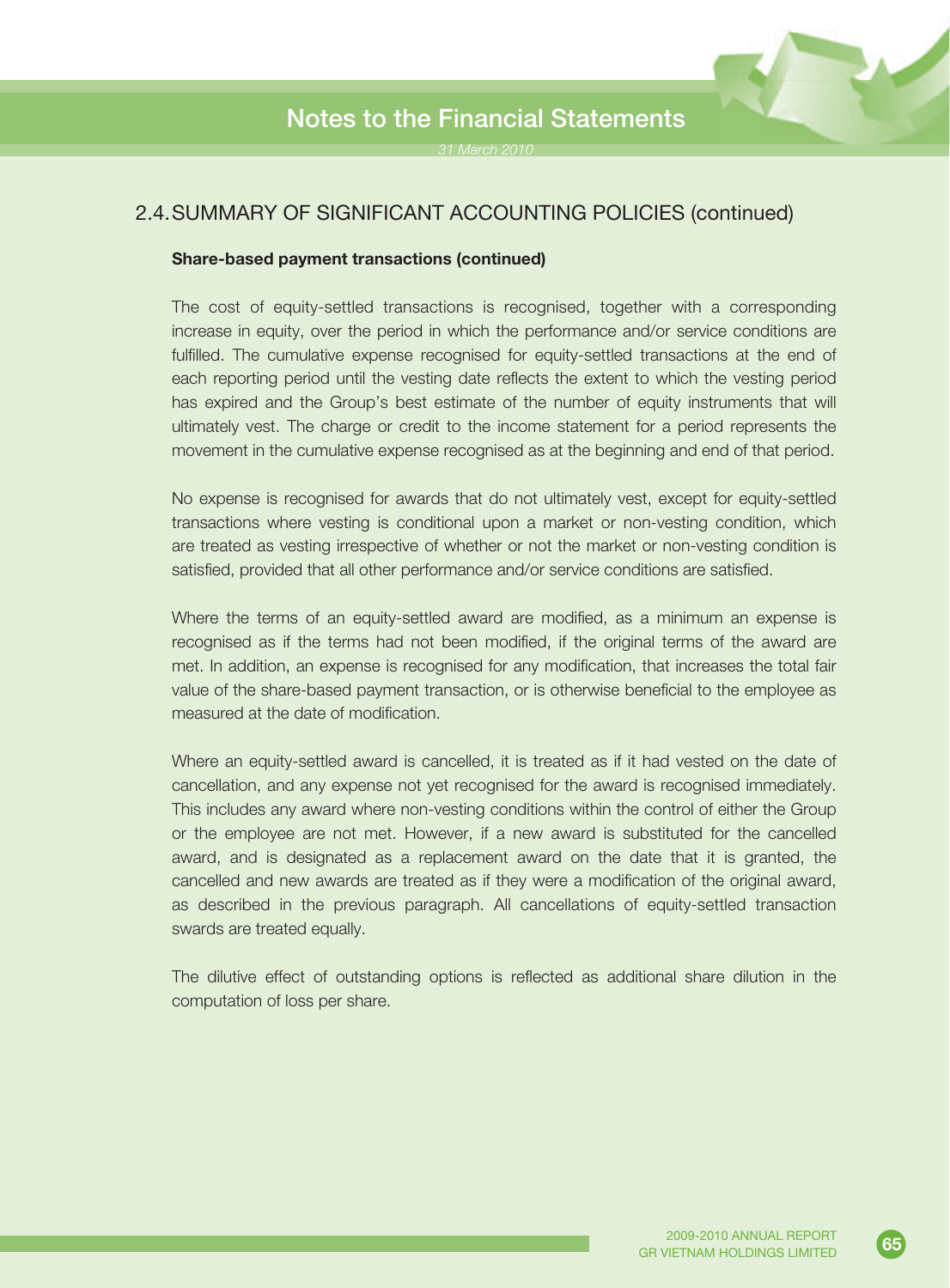

### 2.4. SUMMARY OF SIGNIFICANT ACCOUNTING POLICIES (continued)

#### **Other employee benefits**

#### Retirement benefits schemes

The Group operates a defined contribution Mandatory Provident Fund retirement benefits scheme (the "MPF Scheme") under the Mandatory Provident Fund Schemes Ordinance for all of its employees. Contributions are made based on a percentage of the employees' basic salaries and are charged to the income statement as they become payable in accordance with the rules of the MPF Scheme. The assets of the MPF Scheme are held separately from those of the Group in an independently administered fund. The Group's employer contributions vest fully with the employees when contributed into the MPF Scheme, except for the Group's employer voluntary contributions, which are refunded to the Group when the employee leaves employment prior to the contributions vesting fully, in accordance with the rules of the MPF Scheme.

Pursuant to the relevant regulations of Mainland China, subsidiaries of the Company operating in Mainland China participate in a local municipal government retirement benefits scheme (the "Mainland Scheme") whereby the subsidiaries are required to contribute a percentage of the basic salaries of their employees to the Mainland Scheme to fund their retirement benefits obligations of all existing and future retired employees of the subsidiaries. The only obligation of the Group with respect to the Mainland Scheme is to pay the ongoing required contributions under the Mainland Scheme mentioned above. Contributions under the Mainland Scheme are charged to the income statement as incurred. There are no provisions under the Mainland Scheme whereby forfeited contributions may be used to reduce future contributions.

#### **Foreign currencies**

These financial statements are presented in Hong Kong dollars, which is the Company's functional and presentation currency. Each entity in the Group determines its own functional currency and items included in the financial statements of each entity are measured using that functional currency. Foreign currency transactions recorded by the entities in the Group are initially recorded using their respective functional currency rates of exchange ruling at the dates of the transactions. Monetary assets and liabilities denominated in foreign currencies are retranslated at the functional currency rates of exchange ruling at the end of the reporting period. All differences are taken to the income statement. Non-monetary items that are measured in terms of historical cost in a foreign currency are translated using the exchange rates at the dates of the initial transactions. Non-monetary items measured at fair value in a foreign currency are translated using the exchange rates at the date when the fair value was determined.

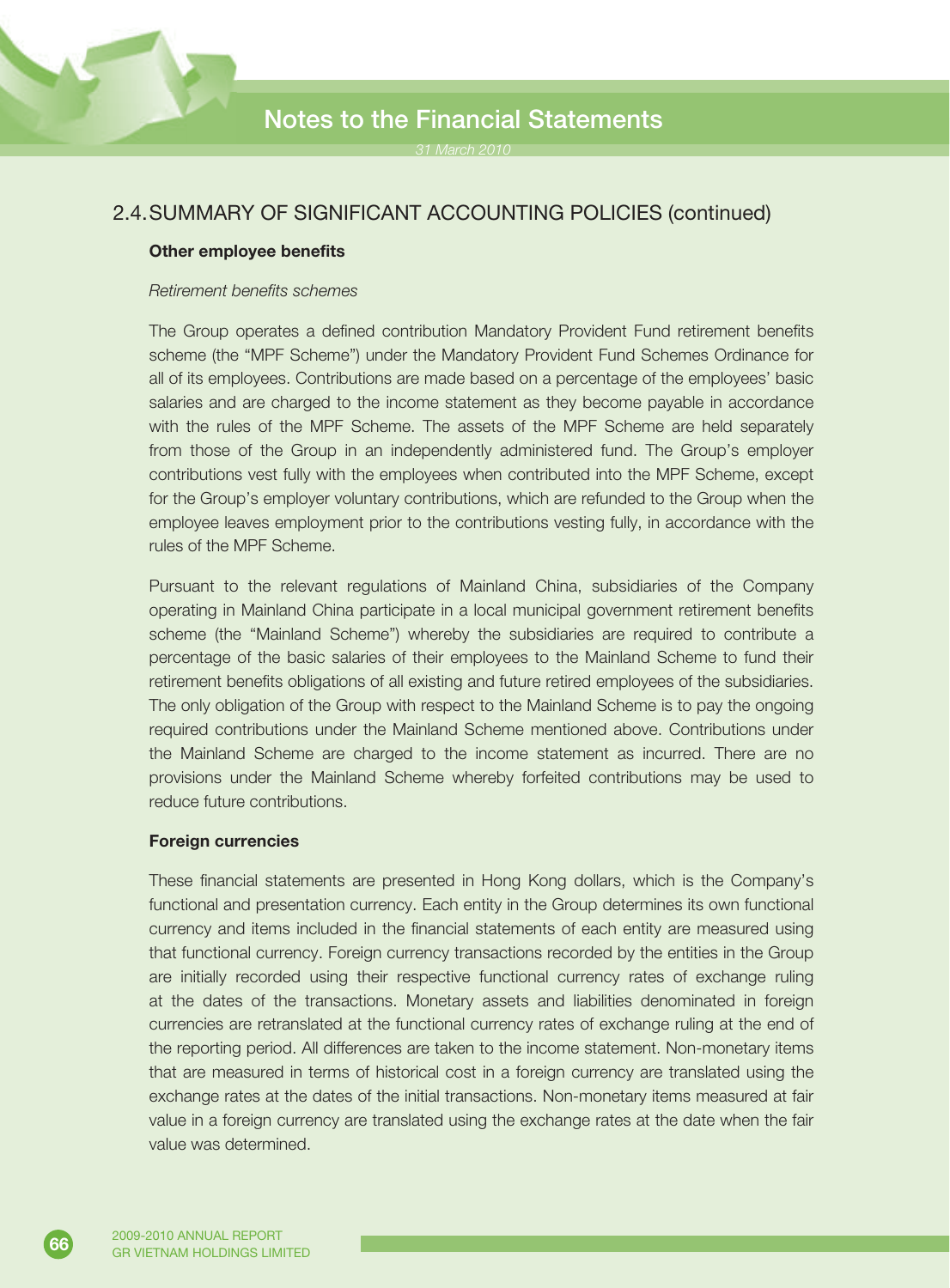

31 March 2010

### 2.4. SUMMARY OF SIGNIFICANT ACCOUNTING POLICIES (continued)

#### **Foreign currencies (continued)**

The functional currencies of certain overseas subsidiaries are currencies other than the Hong Kong dollar. As at the end of the reporting period, the assets and liabilities of these entities are translated into the presentation currency of the Company at the exchange rates ruling at the end of the reporting period and their income statements are translated into Hong Kong dollars at the weighted average exchange rates for the year. The resulting exchange differences are recognised in other comprehensive income and accumulated in the exchange fluctuation reserve. On disposal of a foreign operation, the component of other comprehensive income relating to that particular foreign operation is recognised in the income statement.

For the purpose of the consolidated statement of cash flows, cash flows of overseas subsidiaries are translated into Hong Kong dollars at the exchange rates ruling at the dates of the cash flows. Frequently recurring cash flows of overseas subsidiaries which arise throughout the year are translated into Hong Kong dollars at the weighted average exchange rates for the year.

### 3. SIGNIFICANT ACCOUNTING JUDGEMENT AND ESTIMATES

The preparation of the Group's financial statements requires management to make judgements, estimates and assumptions that affect the reported amounts of revenues, expenses, assets and liabilities, and the disclosure of contingent liabilities, at the end of the reporting period. However, uncertainty about these assumptions and estimates could result in outcomes that could require a material adjustment to the carrying amounts of the assets or liabilities affected in the future.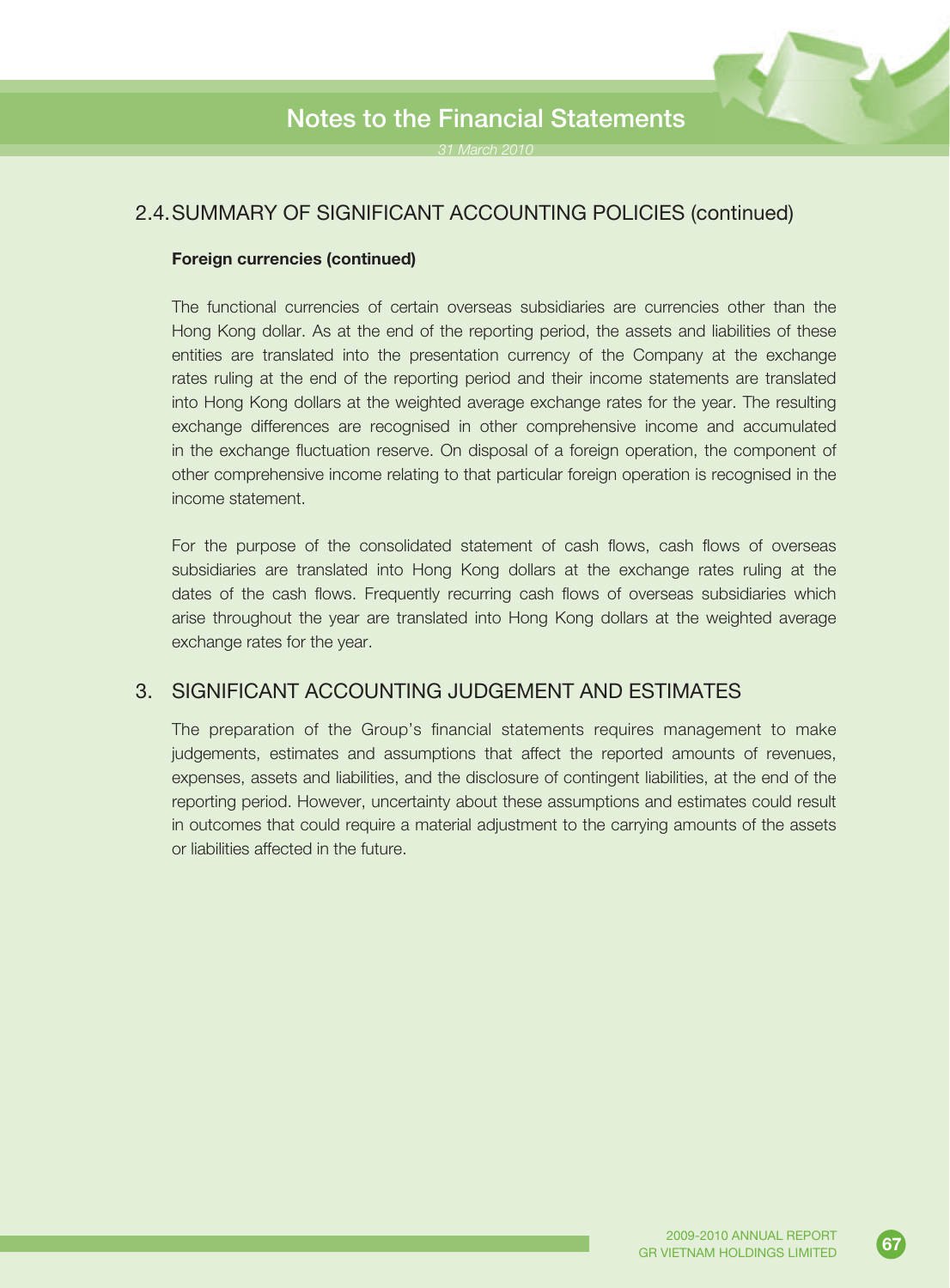

### 3. SIGNIFICANT ACCOUNTING JUDGEMENT AND ESTIMATES (continued)

#### **Judgement**

In the process of applying the Group's accounting policies, management has made the following judgement, which has the most significant effect on the amounts recognised in the financial statements:

#### Income tax

Deferred tax is provided using the liability method, on all temporary differences at the end of the reporting period between the tax bases of assets and liabilities and their carrying amounts for financial reporting purposes.

Deferred tax assets are recognised for unused tax losses carried forward to the extent that it is probable (i.e., more likely than not) that future taxable profits will be available against which the unused tax losses can be utilised, based on all available evidence. Recognition primarily involves judgement regarding the future performance of the particular legal entity or tax group in which the deferred tax asset has been recognised. A variety of other factors are also evaluated in considering whether there is convincing evidence that it is probable that some portion or all of the deferred tax assets will ultimately be realised, such as the existence of taxable temporary differences, tax planning strategies and the periods in which estimated tax losses can be utilised. The carrying amount of deferred tax assets and related financial models and budgets are reviewed at each of the reporting period and to the extent that there is insufficient convincing evidence that sufficient taxable profits will be available within the utilisation periods to allow utilisation of the carried forward tax losses, the asset balance will be reduced and charged to the income statement.

#### Impairment of available-for-sale financial assets

The Group classifies certain assets as available-for-sale and recognises movements of their fair values in equity. An impairment allowance is made for available-for-sale equity investments when there has been a significant or prolonged decline in the fair value below its cost or where other objective evidence of impairment exists. The determination of what is "significant" or ''prolonged" requires judgement by management who also evaluates other relevant factors, such as the share price volatility of the underlying equity investments. At 31 March 2010, no impairment (2009: loss of HK\$14,272,000) was recognised as a charge to the income statement for the Group's available-for-sale equity investments. The carrying amount of the Group's available-for-sale equity investments was HK\$16,895,000 (2009: HK\$13,392,000) as at 31 March 2010.

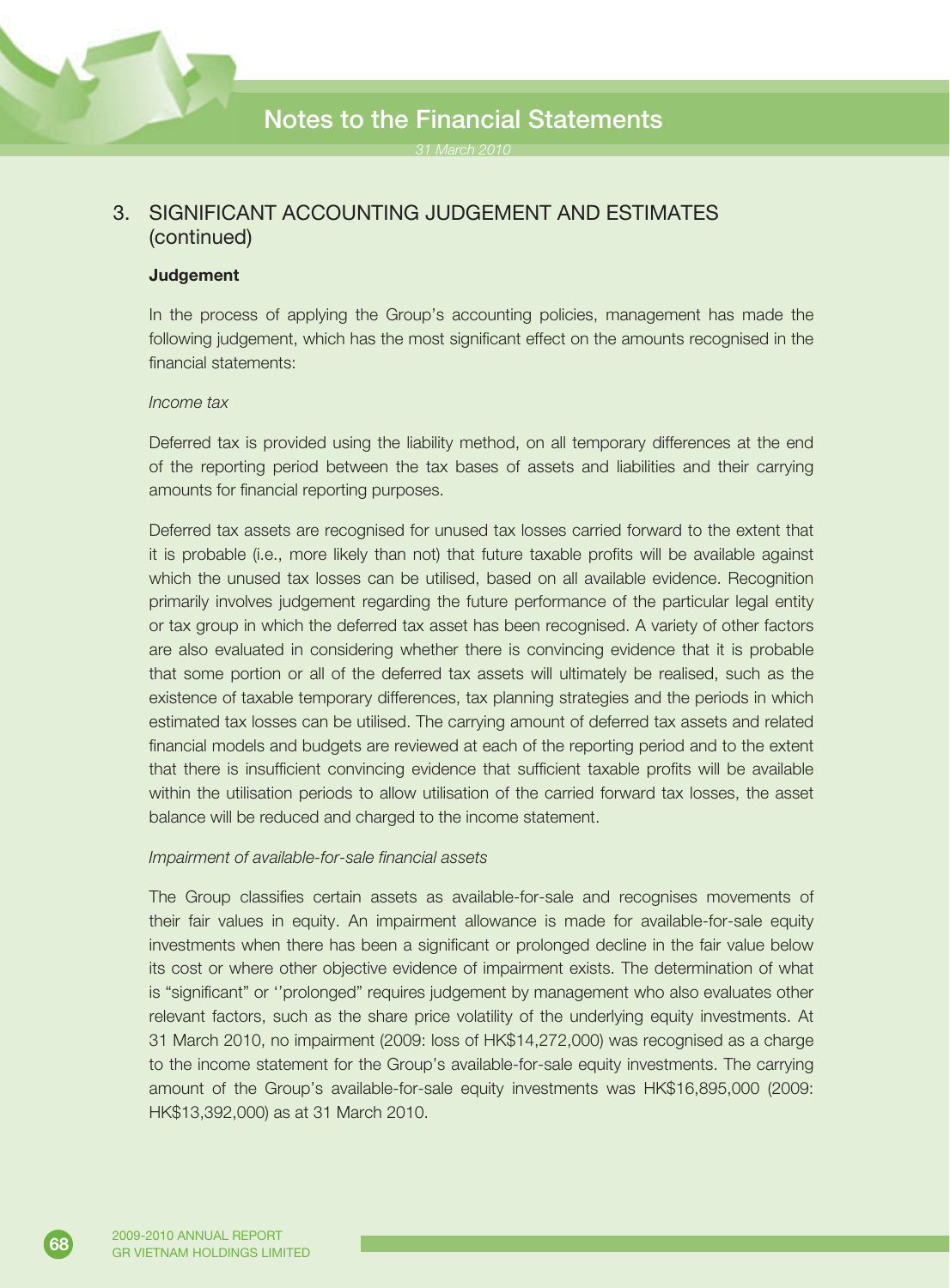

### 3. SIGNIFICANT ACCOUNTING JUDGEMENT AND ESTIMATES (continued)

#### **Estimation uncertainty**

The key assumptions concerning the future and other key sources of estimation uncertainty at the end of the reporting period, that have a significant risk of causing a material adjustment to the carrying amounts of assets and liabilities within the next financial year, are discussed below.

As described in note 16 to the financial statements, the convertible notes include an embedded derivative that is measured at fair value through profit or loss. The fair value of the embedded derivative of the convertible notes is determined by the directors using the binomial option pricing model. The significant inputs into the model were share price at year end date, risk-free interest rate, exercise price, expected volatility of the underlying shares and term of maturity. When the actual results of the inputs differ from management's estimate, it will have an impact on the fair value gain or loss and the fair value of the derivative component of the convertible notes.

As at 31 March 2010, the fair value of the embedded financial derivative was HK\$Nil (2009: HK\$491,000).

#### Valuation of share options

As described in note 28 to the financial statements, the Company engaged an independent firm of professionally qualified valuers to assist in the valuation of the share options granted during the year ended 31 March 2010. The fair value of options granted under the share option scheme was determined using the black-scholes option pricing model. The significant inputs into the model were share price at year end date, risk-free interest rate, exercise price and expected volatility of the underlying shares. When the actual result of the inputs differ from management's estimate, it will have an impact on share option expenses and the related share option reserve of the Company. As at 31 March 2010, the fair value of the share options granted by the Company was HK\$13,781,000, of which a share option expense of HK\$9,868,000 was recognised during the year ended 31 March 2010.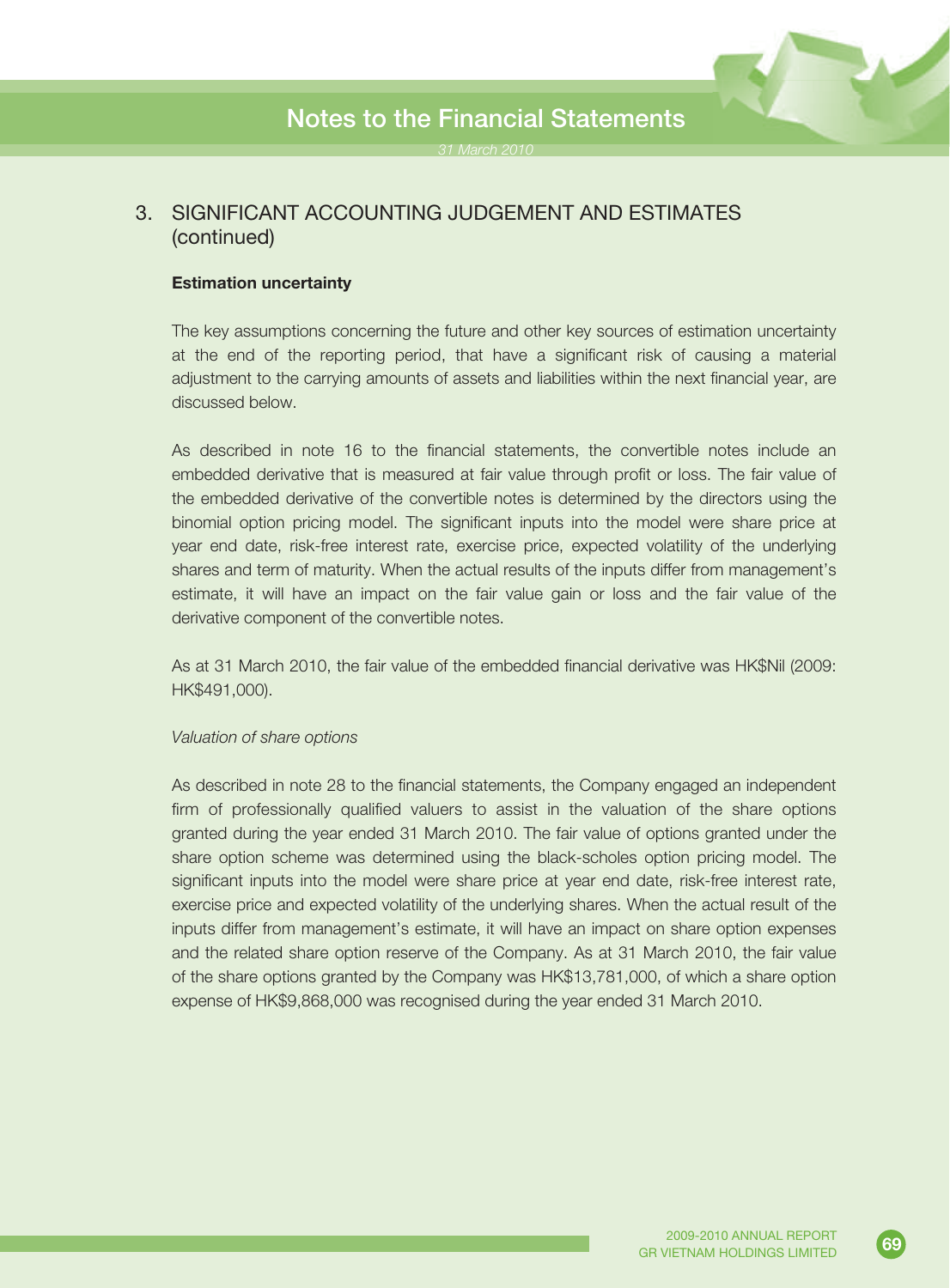

31 March 2010

## 4. OPERATING SEGMENT INFORMATION

The Group's operating businesses are structured and managed separately according to the nature of their operations and the products and services they provide. Each of the Group's operating segments represents a strategic business unit that offers products and services which are subject to risks and returns that are different from those of the other business segments. Summary details of the operating segments are as follows:

- (a) the electronic products segment trades electronic products;
- (b) the treasury investments segment comprises securities investment and trading; and
- (c) the corporate and others segment comprises corporate income and expenses items, operation of convenience stores in Vietnam and research and development of information technology in Mainland China.

Management monitors the results of its operating segments separately for the purpose of making decisions about resources allocation and performance assessment. Segment performance is evaluated based on reportable segment profit/(loss), which is measured consistently with the Group's profit/(loss) before tax except that interest income, finance costs relating to the Group's treasury function, head office and corporate expenses are excluded from such measurement.

Segment assets exclude pledged deposits, cash and cash equivalents and other unallocated head office and corporate assets as these assets are managed on a group basis.

Segment liabilities exclude convertible bonds, deferred tax liabilities and other unallocated head office and corporate liabilities as these liabilities are managed on a group basis.

There are no intersegment sales and transfers between the segments.

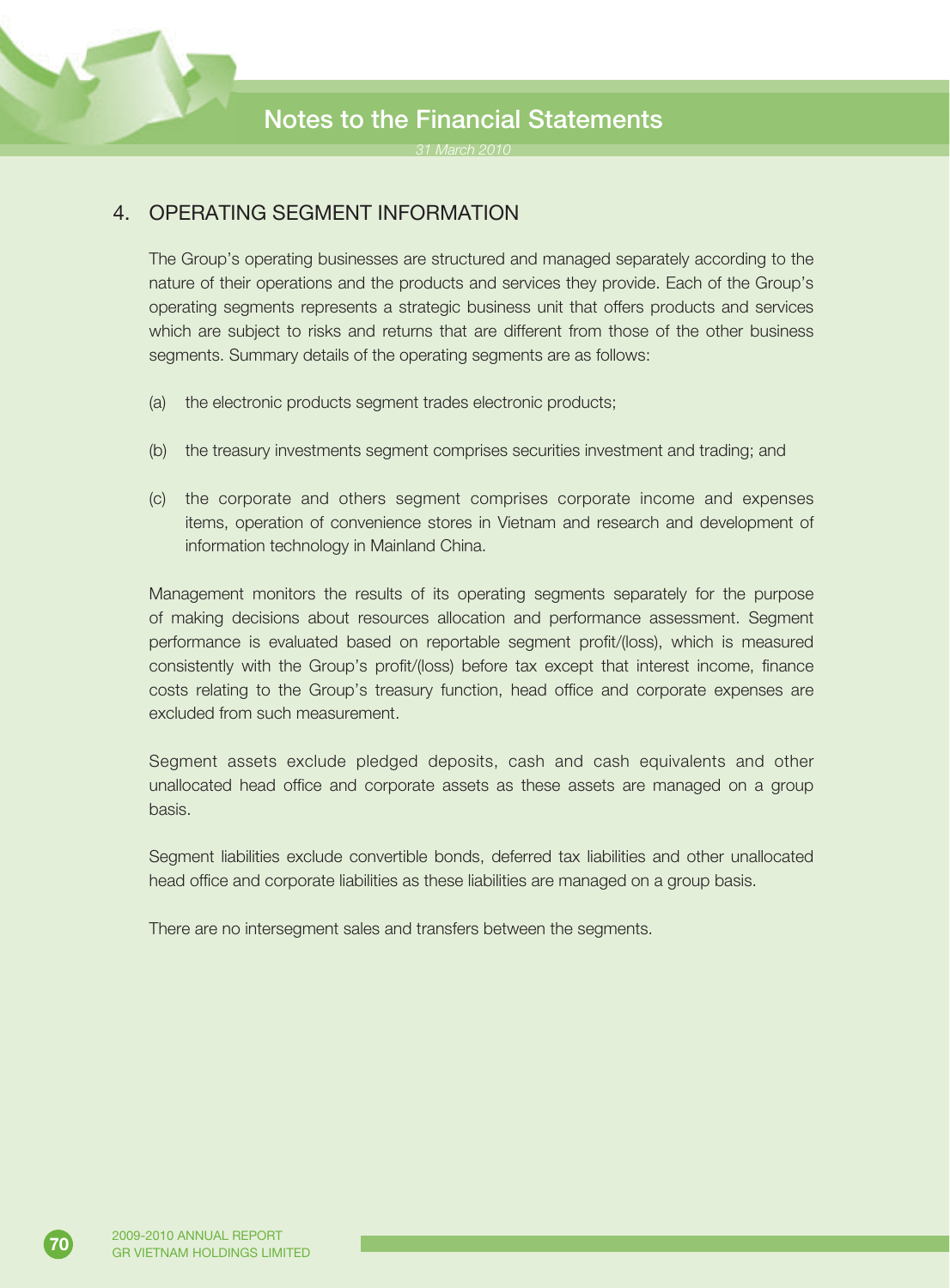

## 4. OPERATING SEGMENT INFORMATION (continued)

The following tables present revenue, loss and certain asset, liability and capital expenditure information for the Group's business segments for the years ended 31 March 2010 and 2009.

#### **Group**

|                                                                                                     | <b>Electronic products</b> |                          |                 | <b>Treasury investments</b> | Corporate & others |                 | <b>Consolidated</b>     |                             |  |
|-----------------------------------------------------------------------------------------------------|----------------------------|--------------------------|-----------------|-----------------------------|--------------------|-----------------|-------------------------|-----------------------------|--|
|                                                                                                     | 2010                       | 2009                     | 2010            | 2009<br>HK\$'000            | 2010               | 2009            | 2010<br><b>HK\$'000</b> | 2009                        |  |
|                                                                                                     | <b>HK\$'000</b>            | HK\$'000                 | <b>HK\$'000</b> |                             | <b>HK\$'000</b>    | <b>HK\$'000</b> |                         | <b>HK\$'000</b>             |  |
| Segment revenue:<br>Sales to external customers<br>Gains from treasury investments                  | 16,401                     | 7,118                    | 17,815          | 20,056                      | 5,479              | 778             | 21,880<br>17,815        | 7,896<br>20,056             |  |
| <b>Total</b>                                                                                        | 16,401                     | 7,118                    | 17,815          | 20,056                      | 5,479              | 778             | 39,695                  | 27,952                      |  |
| <b>Segment results</b>                                                                              | (2, 491)                   | (9,320)                  | (6, 923)        | (239, 752)                  | (30, 838)          | (17, 503)       | (40, 252)               | (266, 575)                  |  |
| Reconciliation<br>Interest income and<br>unallocated gains<br>Unallocated expenses<br>Finance costs |                            |                          |                 |                             |                    |                 | 79<br>(123)<br>(17,670) | 2,414<br>(551)<br>(16, 017) |  |
| Loss before tax<br>Income tax                                                                       |                            |                          |                 |                             |                    |                 | (57, 966)               | (280, 729)<br>22            |  |
| Loss for the year                                                                                   |                            |                          |                 |                             |                    |                 | (57, 966)               | (280, 707)                  |  |
| <b>Assets and liabilities</b><br>Segment assets<br>Reconciliation<br>Unallocated assets             | 2,268                      | 1,158                    | 215,362         | 224,362                     | 6,574              | 6,831           | 224,204<br>142,298      | 232,351<br>161,886          |  |
| <b>Total assets</b>                                                                                 |                            |                          |                 |                             |                    |                 | 366,502                 | 394,237                     |  |
| Segment liabilities<br>Reconciliation<br><b>Unallocated liabilities</b>                             | 6,726                      | 5,596                    | 120             | 120                         | 2,363              | 3,577           | 9,209<br>188,619        | 9,293<br>170,408            |  |
| <b>Total liabilities</b>                                                                            |                            |                          |                 |                             |                    |                 | 197,828                 | 179,701                     |  |
| Other segment information:<br>Depreciation                                                          | 10                         | $\overline{7}$           |                 |                             | 871                | 286             | 881                     | 293                         |  |
| Capital expenditure                                                                                 | 27                         | $\overline{\phantom{0}}$ |                 | $\overline{a}$              | 1,786              | 1,959           | 1,813                   | 1,959                       |  |
| Impairment of available-for-sale<br>equity investments                                              |                            |                          |                 | 14,272                      |                    |                 |                         | 14,272                      |  |
| Equity-settled share option<br>arrangements                                                         |                            |                          |                 |                             | 9,868              |                 | 9,868                   |                             |  |
| Fair value losses on equity<br>investments at fair value through<br>profit or loss                  |                            |                          | 14,386          | 230,616                     |                    |                 | 14,386                  | 230,616                     |  |
| Impairment of other receivable                                                                      |                            | 6,258                    |                 |                             |                    |                 |                         | 6,258                       |  |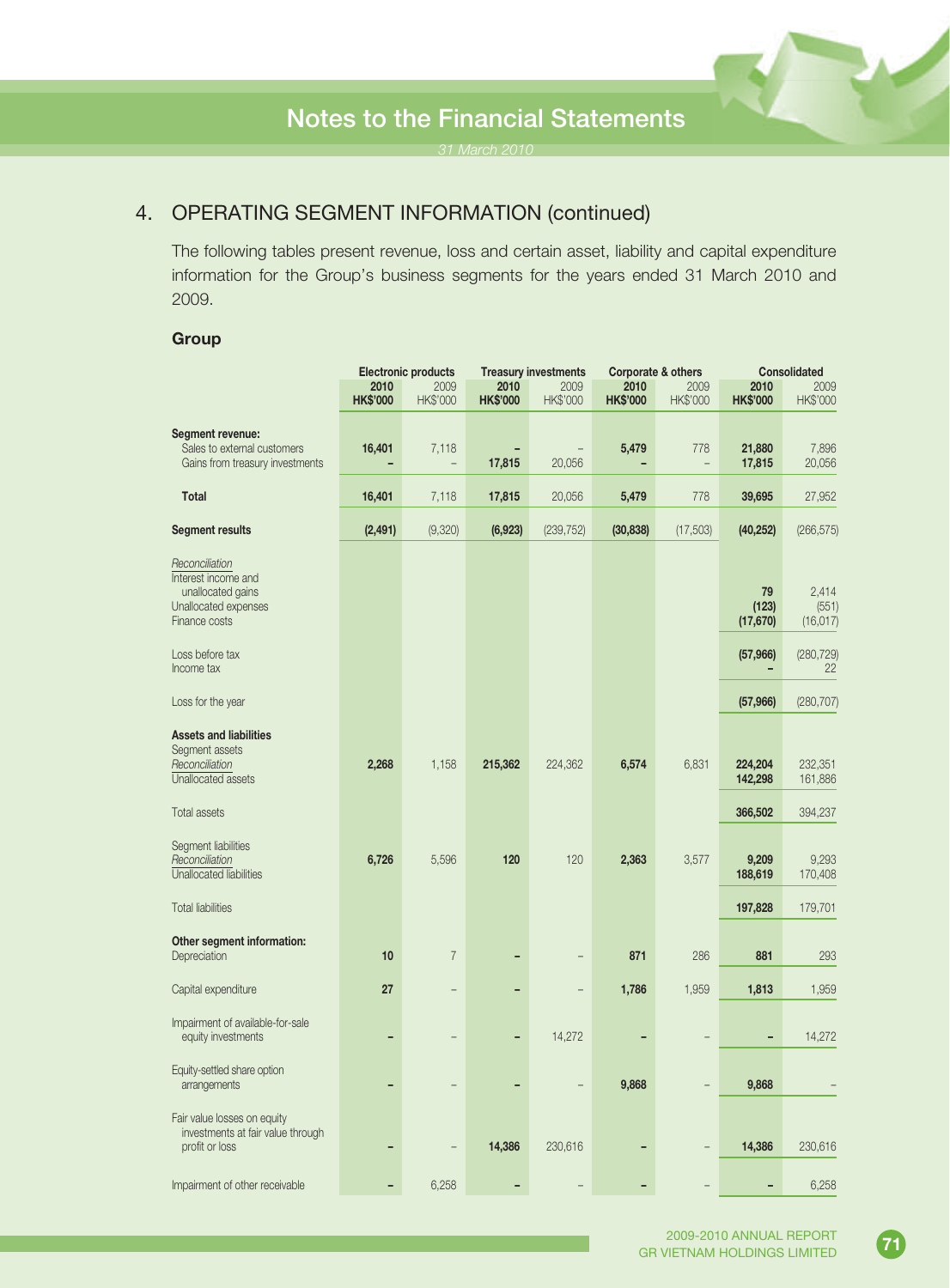

# 4. OPERATING SEGMENT INFORMATION (continued)

#### **Geographical information**

The following table presents revenue and certain asset and capital expenditure information for the Group's geographical information for the years ended 31 March 2010 and 2009.

|                               |                 | People's                 |                        |                   |                 |                   |                     |                 |
|-------------------------------|-----------------|--------------------------|------------------------|-------------------|-----------------|-------------------|---------------------|-----------------|
|                               |                 | <b>Republic of China</b> |                        | <b>Europe and</b> |                 |                   |                     |                 |
|                               |                 | (including Hong Kong)    | <b>South East Asia</b> |                   | Vietnam         |                   | <b>Consolidated</b> |                 |
|                               | 2010            | 2009                     | 2010                   | 2009              | 2010            | 2009              | 2010                | 2009            |
|                               | <b>HK\$'000</b> | <b>HK\$'000</b>          | <b>HK\$'000</b>        | <b>HK\$'000</b>   | <b>HK\$'000</b> | <b>HK\$'000</b>   | <b>HK\$'000</b>     | <b>HK\$'000</b> |
| Segment revenue:              |                 |                          |                        |                   |                 |                   |                     |                 |
| Electronic products           | 15,865          | 6.474                    | 536                    | 644               |                 | -                 | 16,401              | 7,118           |
| <b>Treasury investments</b>   | 17,815          | 20,056                   |                        | -                 |                 | $\qquad \qquad -$ | 17,815              | 20,056          |
| Convenience stores and others |                 |                          |                        | $\qquad \qquad -$ | 5,479           | 778               | 5,479               | 778             |
|                               | 33,680          | 26,530                   | 536                    | 644               | 5,479           | 778               | 39,695              | 27,952          |
|                               |                 |                          |                        |                   |                 |                   |                     |                 |
| Other segment information:    |                 |                          |                        |                   |                 |                   |                     |                 |
| Segment assets                | 361,477         | 383,202                  |                        | $\qquad \qquad -$ | 5,025           | 11,035            | 366,502             | 394,237         |
| Capital expenditure           | 730             |                          |                        |                   | 1,083           | 1,959             | 1,813               | 1,959           |

#### **Information about a major customer**

Revenue of approximately HK\$13,454,000 (2009: HK\$5,120,000) was derived from sales by the electronic products segment to a single customer.

### 5. REVENUE, OTHER INCOME AND GAINS

Revenue, which is also the Group's turnover, represents the aggregate of the net invoiced value of goods sold, after allowances for returns and trade discounts, and gains/(losses) on disposal of equity investments at fair value through profit or loss, dividend income arising from equity investments and interest income from convertible notes during the year.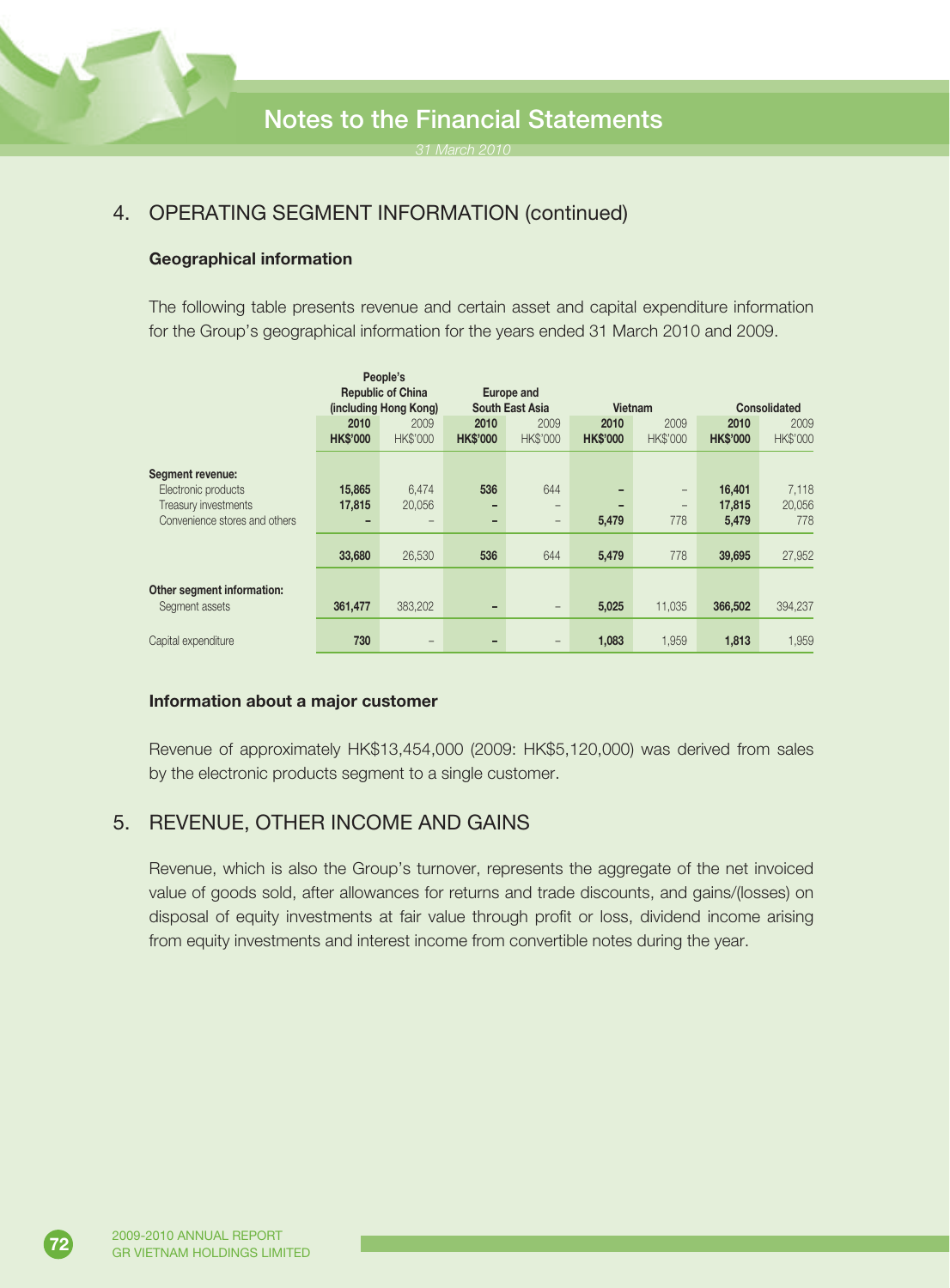

# 5. REVENUE, OTHER INCOME AND GAINS (continued)

An analysis of revenue, other income and gains is as follows:

|                                                  | 2010            | 2009            |
|--------------------------------------------------|-----------------|-----------------|
|                                                  | <b>HK\$'000</b> | <b>HK\$'000</b> |
|                                                  |                 |                 |
| <b>Revenue</b>                                   |                 |                 |
| Sales of goods                                   | 16,401          | 7,118           |
| Gains/(losses) on disposal of equity investments |                 |                 |
| at fair value through profit or loss             | (6, 429)        | 12,542          |
| Dividend income from listed equity investments   | 18,752          | 2,894           |
| Interest income from convertible notes           | 5,492           | 4,620           |
| Convenience stores and others                    | 5,479           | 778             |
|                                                  |                 |                 |
|                                                  | 39,695          | 27,952          |
|                                                  |                 |                 |
| Other income and gains                           |                 |                 |
| Bank interest income                             | 79              | 2,402           |
| <b>Others</b>                                    | 989             | 147             |
|                                                  |                 |                 |
|                                                  | 1,068           | 2,549           |

# 6. FINANCE COSTS

|                                                                                                                   |                 | Group           |  |  |
|-------------------------------------------------------------------------------------------------------------------|-----------------|-----------------|--|--|
|                                                                                                                   | 2010            | 2009            |  |  |
|                                                                                                                   | <b>HK\$'000</b> | <b>HK\$'000</b> |  |  |
| Interest on bank overdrafts wholly repayable within five years<br>Imputed interest on convertible bonds (note 24) | 17,668          | 16,008          |  |  |
|                                                                                                                   | 17,670          | 16.017          |  |  |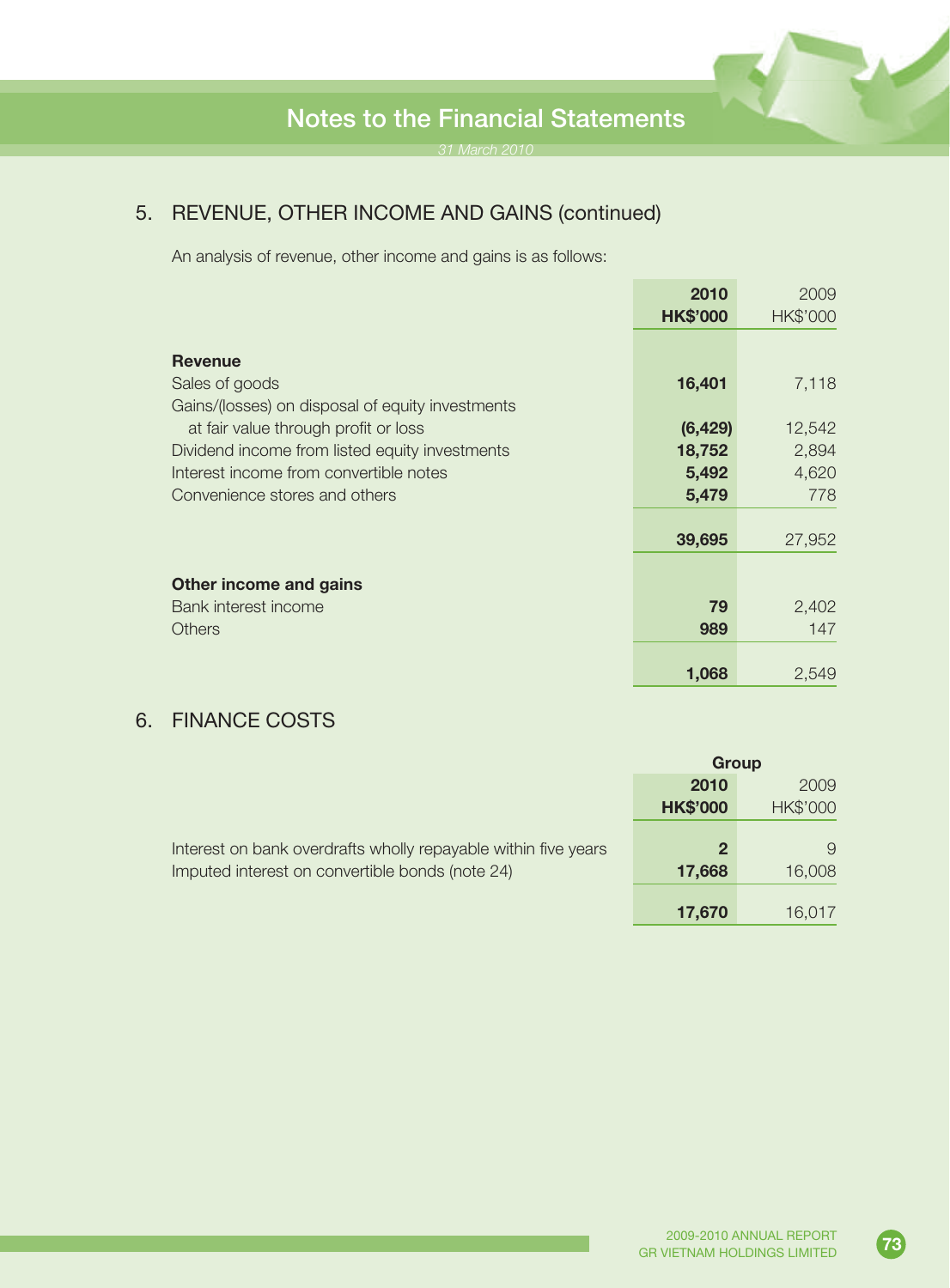

# 7. LOSS BEFORE TAX

The Group's loss before tax is arrived at after charging:

|                                                 | 2010            | 2009            |
|-------------------------------------------------|-----------------|-----------------|
|                                                 | <b>HK\$'000</b> | <b>HK\$'000</b> |
|                                                 |                 |                 |
| Cost of inventories sold                        | 20,275          | 7,686           |
| Depreciation                                    | 881             | 293             |
| Research costs*                                 | 1,617           |                 |
| Employee benefit expenses (including directors' |                 |                 |
| remuneration (note 8)):                         |                 |                 |
| Wages and salaries                              | 18,849          | 14,718          |
| Equity-settled share option arrangements        | 9,868           |                 |
| Retirement benefits scheme contributions**      | 691             | 554             |
|                                                 |                 |                 |
|                                                 | 29,408          | 15,272          |
|                                                 |                 |                 |
| Minimum lease payments under operating leases   |                 |                 |
| in respect of land and buildings                | 4,472           | 2,635           |
| Auditors' remuneration                          | 1,100           | 1,050           |
|                                                 |                 |                 |
| Impairment of other receivable                  |                 | 6,258           |
| Foreign exchange differences, net               | 21              | 6               |

Research costs for the year ended 31 March 2010 included wages and salaries of HK\$1,257,000 (2009: Nil), such amount has been included in the employee benefit expenses as disclosed above.

At 31 March 2010, the Group had no forfeited contributions available to reduce its contributions to the retirement benefits scheme in future years (2009: Nil).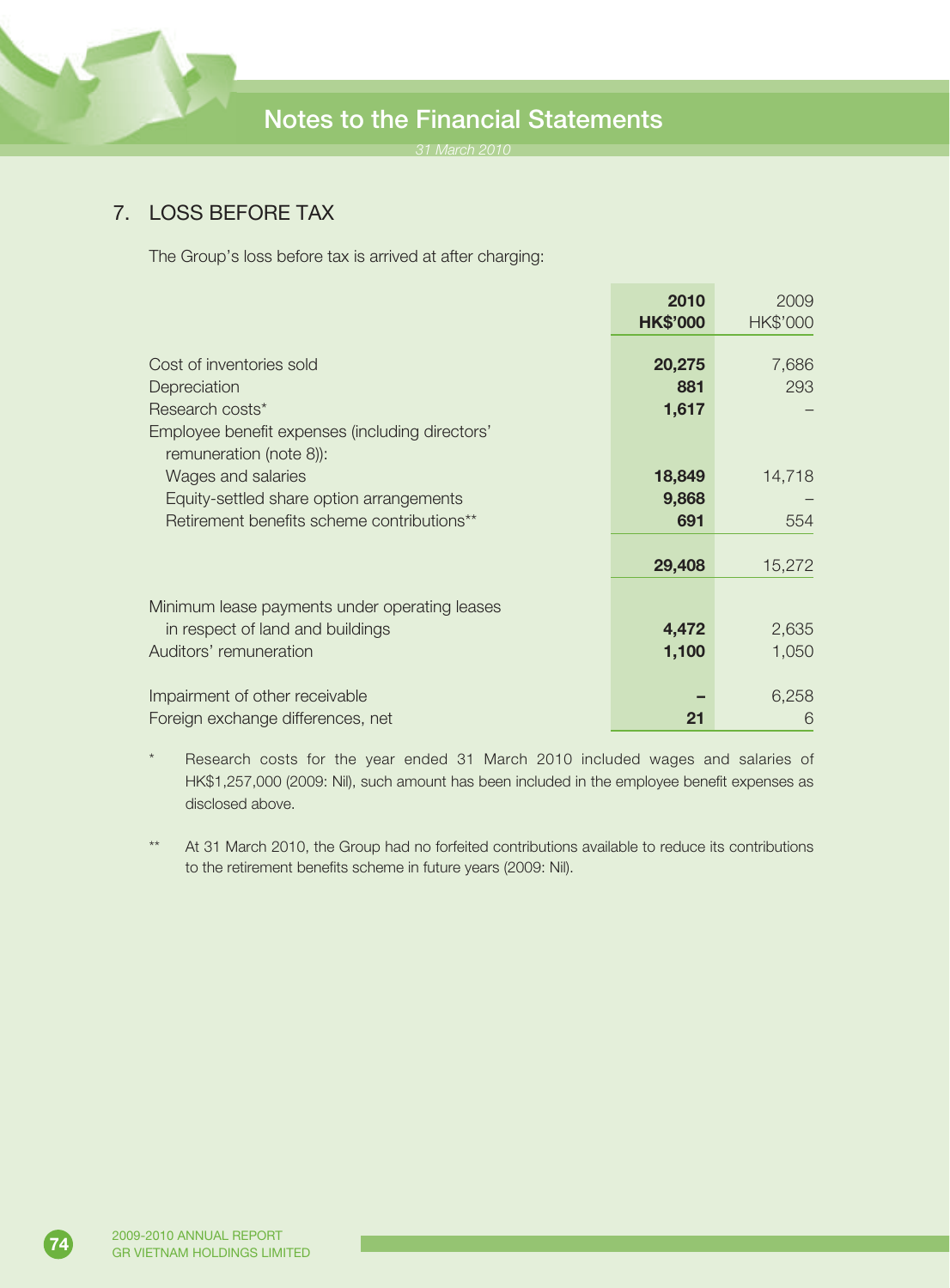

### 8. DIRECTORS' REMUNERATION

Directors' remuneration for the year, disclosed pursuant to the Rules Governing the Listing of Securities (the "Listing Rules") on The Stock Exchange of Hong Kong Limited (the "Stock Exchange") and Section 161 of the Hong Kong Companies Ordinance, is as follows:

|                                           | Group           |                 |  |
|-------------------------------------------|-----------------|-----------------|--|
|                                           | 2009<br>2010    |                 |  |
|                                           | <b>HK\$'000</b> | <b>HK\$'000</b> |  |
| Fees                                      | 400             | 400             |  |
| Other emoluments of executive directors:  |                 |                 |  |
| Salaries, allowances and benefits in kind | 4,275           | 4,927           |  |
| Equity-settled share option arrangements  | 3,410           |                 |  |
| Pension scheme contributions              | 209             | 208             |  |
|                                           | 7,894           | 5,135           |  |
|                                           | 8,294           | 5,535           |  |

During the year ended 31 March 2010, certain directors were granted share options, in respect of their services to the Group, under the share option scheme of the Company, further details of which are set out in note 28 to the financial statements. The fair value of such options was determined as at the date of grant and the amount recognised in the income statement for the year ended 31 March 2010 was included in the above directors' remuneration disclosures.

#### **(a) Independent non-executive directors**

The fees paid to independent non-executive directors during the year were as follows:

|                            | 2010            | 2009            |
|----------------------------|-----------------|-----------------|
|                            | <b>HK\$'000</b> | <b>HK\$'000</b> |
|                            |                 |                 |
| Mr. Li Chi Ming            | 150             | 150             |
| Mr. Tung Tat Chiu, Michael | 150             | 150             |
| Mr. Wan Ngar Yin, David    | 100             | 100             |
|                            |                 |                 |
|                            | 400             | 400             |

There were no other emoluments payable to the independent non-executive directors during the year (2009: Nil).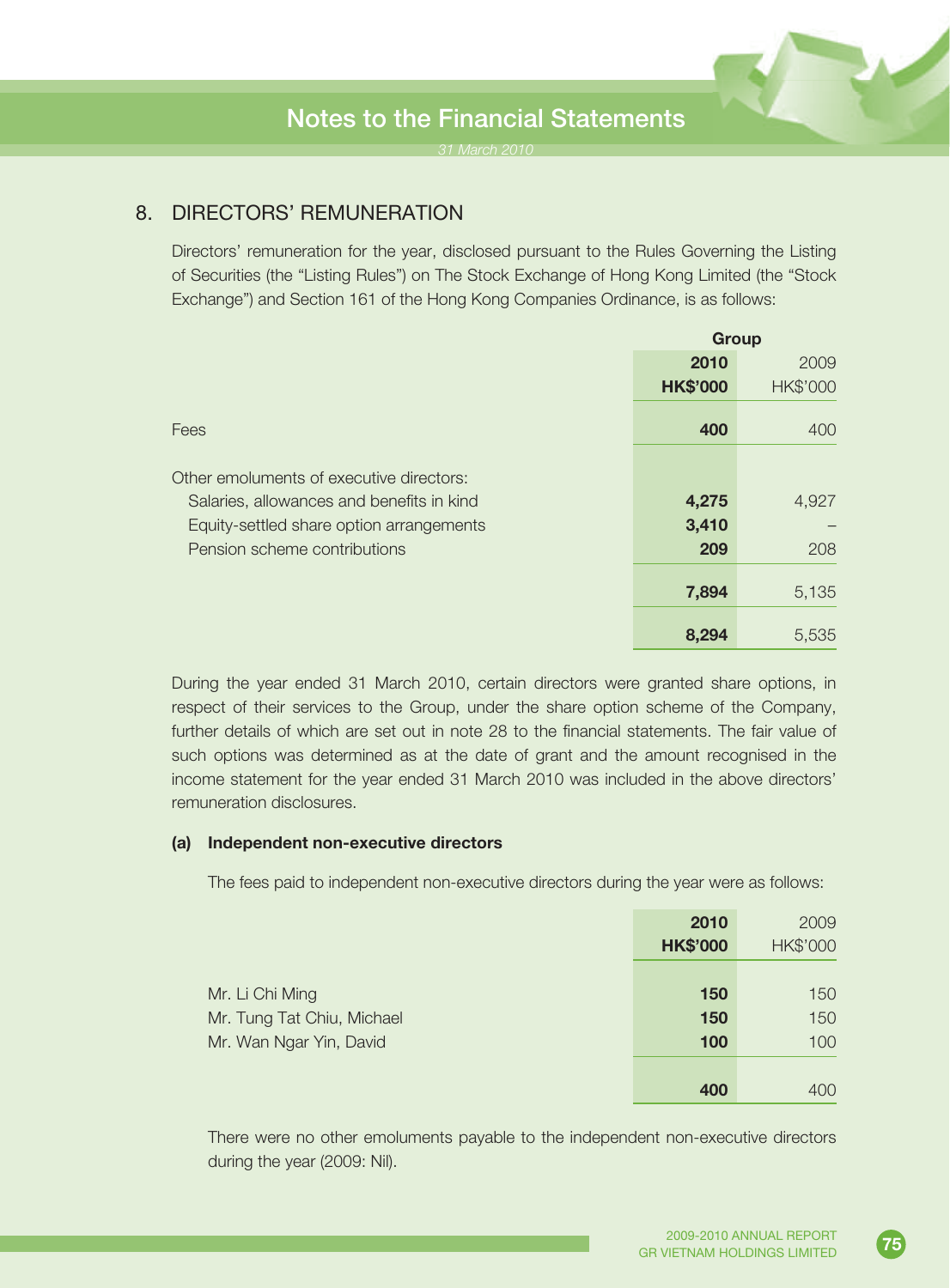

# 8. DIRECTORS' REMUNERATION (continued)

#### **(b) Executive directors**

|                         | <b>Fees</b><br><b>HK\$'000</b> | Salaries,<br>allowances<br>and benefits<br><b>HK\$'000</b> | Equity-<br>settled share<br>option<br>in kind arrangements contributions<br><b>HK\$'000</b> | <b>Pension</b><br>scheme<br><b>HK\$'000</b> | <b>Total</b><br>remuneration<br><b>HK\$'000</b> |
|-------------------------|--------------------------------|------------------------------------------------------------|---------------------------------------------------------------------------------------------|---------------------------------------------|-------------------------------------------------|
| 2010                    |                                |                                                            |                                                                                             |                                             |                                                 |
| Mr. Wong Howard         |                                | 1,950                                                      | 1,705                                                                                       | 98                                          | 3,753                                           |
| Mr. Wong Yat Fai        |                                | 1,560                                                      | 1,705                                                                                       | 78                                          | 3,343                                           |
| Mr. Lam Sai Ho, Anthony |                                | 765                                                        |                                                                                             | 33                                          | 798                                             |
|                         |                                | 4,275                                                      | 3,410                                                                                       | 209                                         | 7,894                                           |
| 2009                    |                                |                                                            |                                                                                             |                                             |                                                 |
| Mr. Wong Howard         |                                | 2,631                                                      |                                                                                             | 98                                          | 2,729                                           |
| Mr. Wong Yat Fai        |                                | 1,560                                                      |                                                                                             | 78                                          | 1,638                                           |
| Mr. Lam Sai Ho, Anthony |                                | 736                                                        |                                                                                             | 32                                          | 768                                             |
|                         |                                | 4,927                                                      |                                                                                             | 208                                         | 5,135                                           |

There was no arrangement under which a director waived or agreed to waive any remuneration during the year (2009: Nil).

**76** 2009-2010 ANNUAL REPORT GR VIETNAM HOLDINGS LIMITED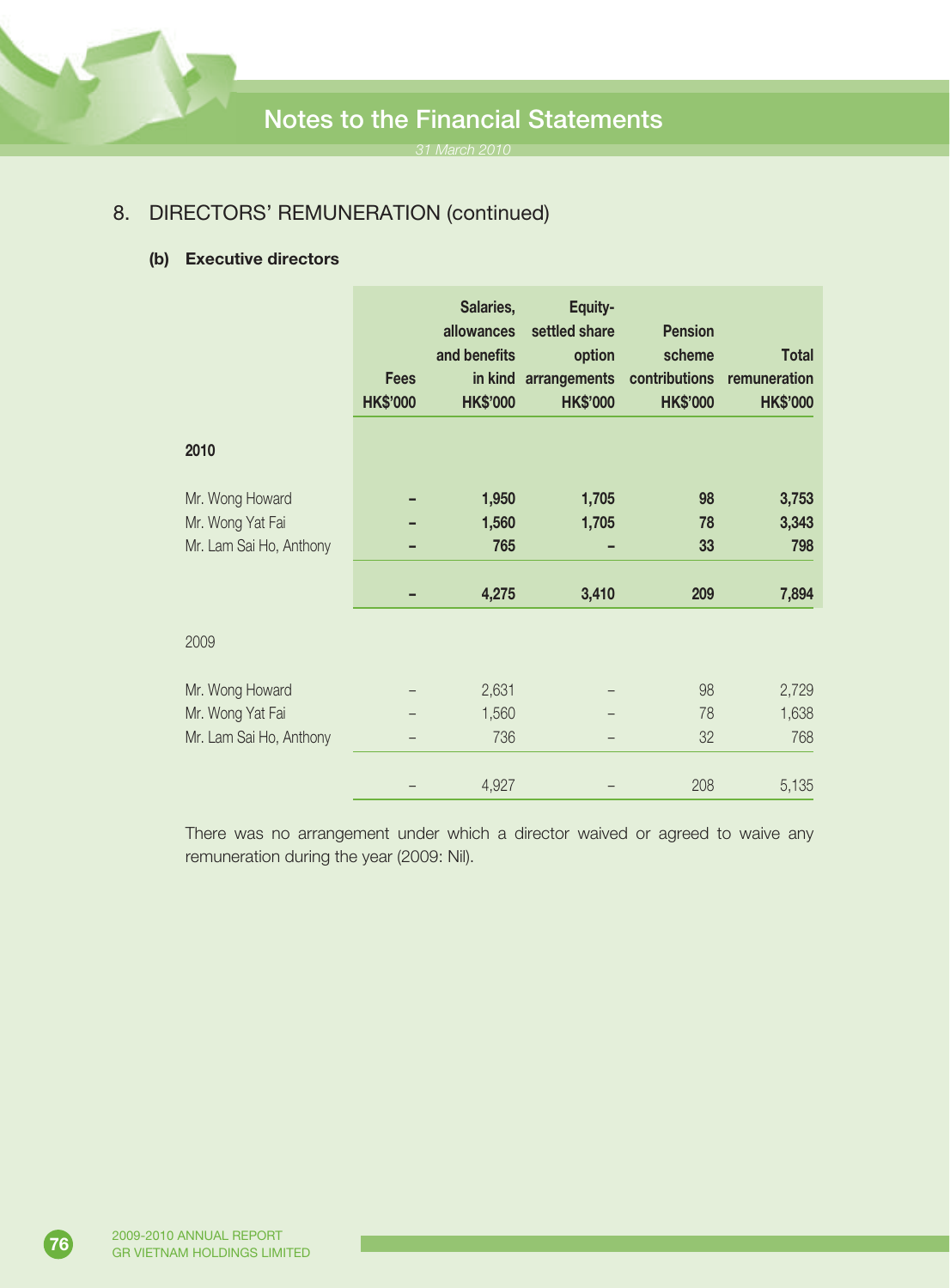

### 9. FIVE HIGHEST PAID EMPLOYEES

The five highest paid employees during the year included three (2009: three) directors, details of whose remuneration are set out in note 8 above. Details of the remuneration of the remaining two (2009: two) non-director, highest paid employees for the year are as follows:

|                                           | Group           |                 |  |
|-------------------------------------------|-----------------|-----------------|--|
|                                           | 2010            | 2009            |  |
|                                           | <b>HK\$'000</b> | <b>HK\$'000</b> |  |
|                                           |                 |                 |  |
| Salaries, allowances and benefits in kind | 2,496           | 2,475           |  |
| Equity-settled share option arrangements  | 1,572           |                 |  |
| Pension scheme contributions              | 125             | 124             |  |
|                                           |                 |                 |  |
|                                           | 4,193           | 2,599           |  |

During the year ended 31 March 2010, share options were granted to two non-directors, highest paid employees in respect of their services to the Group under the share option scheme of the Company, further details of which are set out in note 28 to the financial statements. The fair value of such options was determined as at the date of grant and the amount recognised in the income statement for the year ended 31 March 2010 was included in the above non-director, five highest paid employees' remuneration disclosures.

The number of non-director, highest paid employees whose remuneration fell within the following bands is as follows:

|                                | <b>Number of employees</b> |  |  |
|--------------------------------|----------------------------|--|--|
|                                | 2009<br>2010               |  |  |
|                                |                            |  |  |
| Nil to HK\$1,000,000           |                            |  |  |
| HK\$1,000,001 to HK\$2,000,000 |                            |  |  |
| HK\$2,000,001 to HK\$3,000,000 | $\mathbf 2$                |  |  |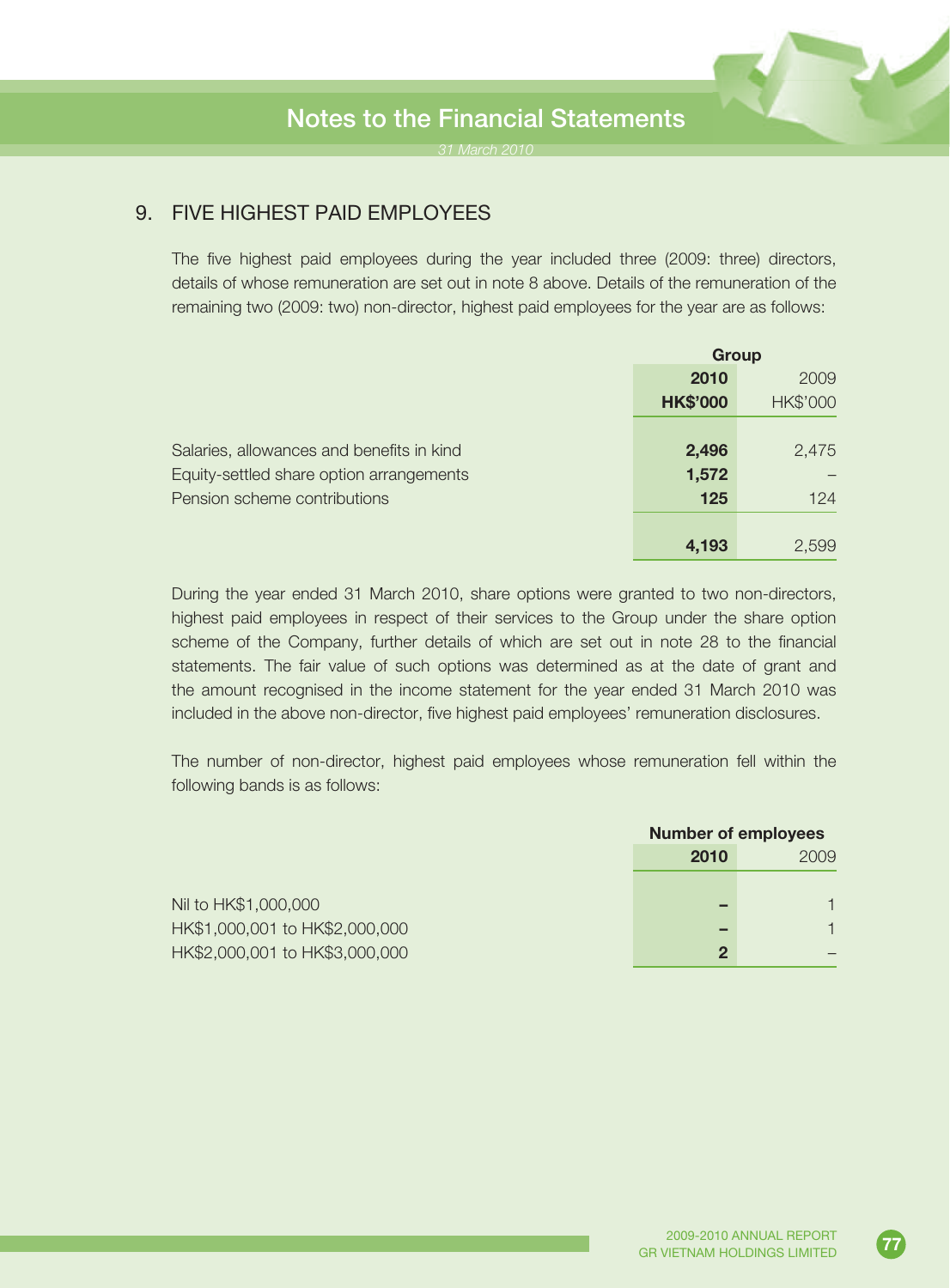

### 10. INCOME TAX

No provision for Hong Kong profits tax has been made as the Group had no assessable profits arising in Hong Kong during the Year (2009: Nil). No provision for Mainland China and Vietnam corporate income tax have been made as the Group did not generate any assessable profits in Mainland China or Vietnam during the year (2009: Nil).

A reconciliation of the tax applicable to loss before tax using the statutory rates for the jurisdictions in which the Company and its subsidiaries are domiciled to the tax at the effective tax rates, is as follows:

#### **Group – 2010**

|                                                                        | <b>Hong Kong</b><br><b>HK\$'000</b> | <b>Mainland</b><br><b>China</b><br><b>HK\$'000</b> | <b>Vietnam</b><br><b>HK\$'000</b> | <b>Total</b><br><b>HK\$'000</b> |
|------------------------------------------------------------------------|-------------------------------------|----------------------------------------------------|-----------------------------------|---------------------------------|
| Loss before tax                                                        | (50, 400)                           | (3,519)                                            | (4,047)                           | (57, 966)                       |
| Tax at the applicable tax rates<br>Higher tax rate for other countries | (8, 316)                            | (581)<br>(299)                                     | (668)<br>(142)                    | (9, 565)<br>(441)               |
| Income not subject to tax<br>Expenses not deductible for tax           | (3, 467)<br>6,502                   |                                                    |                                   | (3, 467)<br>6,502               |
| Tax losses for the year not recognised                                 | 5,281                               | 880                                                | 810                               | 6,971                           |
| Tax                                                                    |                                     |                                                    |                                   |                                 |

Group – 2009

|                                           | Hong Kong       | China           | Vietnam         | Total           |
|-------------------------------------------|-----------------|-----------------|-----------------|-----------------|
|                                           | <b>HK\$'000</b> | <b>HK\$'000</b> | <b>HK\$'000</b> | <b>HK\$'000</b> |
|                                           |                 |                 |                 |                 |
| Loss before tax                           | (272, 248)      | (1,637)         | (6, 844)        | (280, 729)      |
| Tax at the applicable tax rates           | (44, 921)       | (270)           | (1, 129)        | (46, 320)       |
| Higher tax rate for other countries       |                 | (139)           | (240)           | (379)           |
| Income not subject to tax                 | (1,032)         |                 |                 | (1,032)         |
| Expenses not deductible for tax           | 6,249           |                 |                 | 6,249           |
| Tax losses for the year not recognised    | 39,704          | 409             | 1,369           | 41,482          |
| Reversal of taxable temporary differences | (22)            |                 |                 | (22)            |
| Tax credit                                | (22)            |                 |                 | (22)            |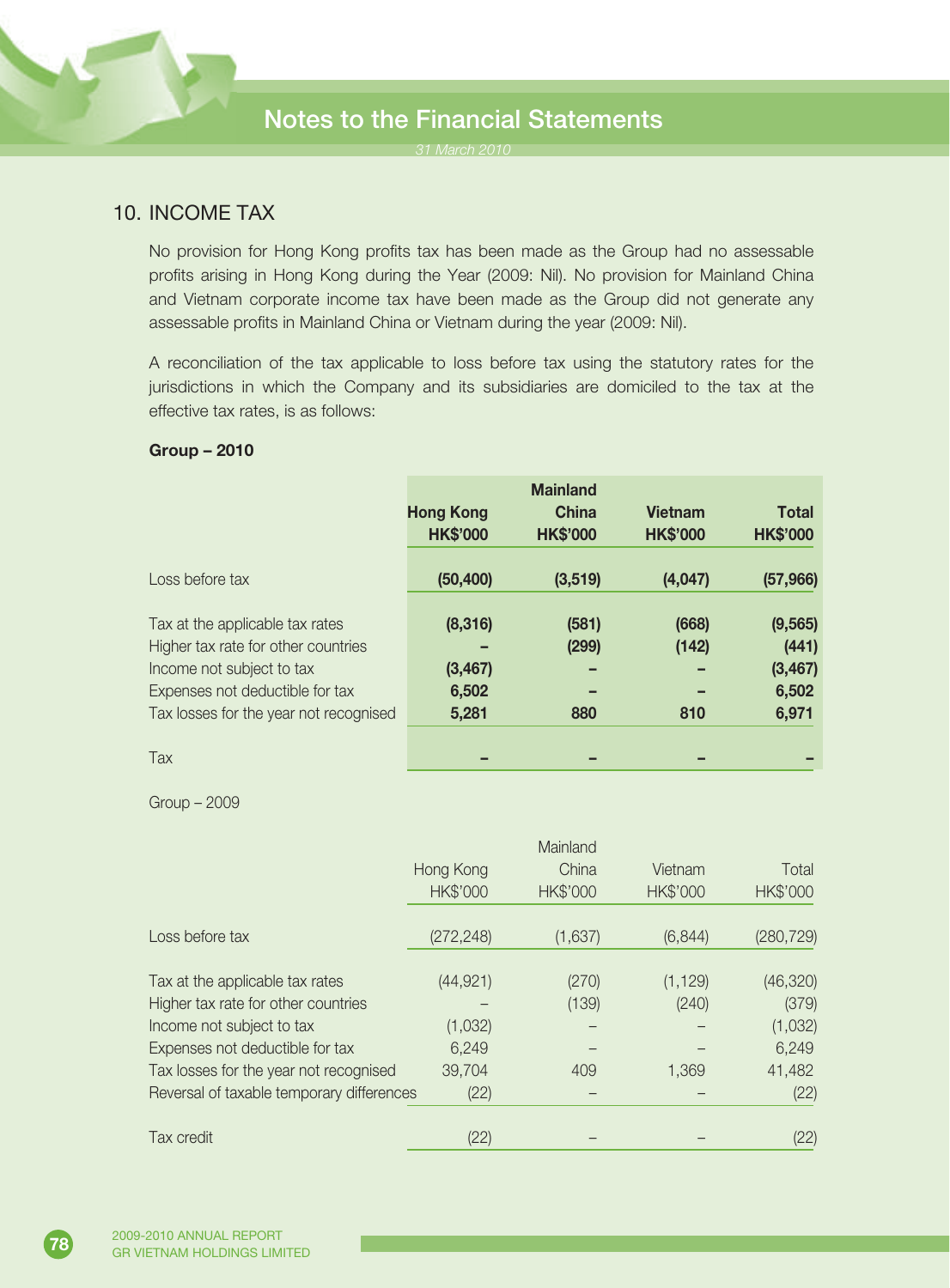## 11. LOSS FOR THE YEAR ATTRIBUTABLE TO OWNERS OF THE PARENT

The consolidated loss attributable to owners of the parent for the year ended 31 March 2010 includes a loss of HK\$61,477,000 (2009: HK\$250,938,000) which has been dealt with in the financial statements of the Company (note 27(b)).

### 12. LOSS PER SHARE ATTRIBUTABLE TO OWNERS OF THE PARENT

The calculation of basic loss per share amounts is based on the loss for the Year attributable to owners of the parent of HK\$57,966,000 (2009: HK\$280,707,000) and the weighted average number of 2,824,643,047 (2009: 2,824,643,047) ordinary shares in issue during the year.

No adjustment has been made to the basic loss per share amounts presented for the years ended 31 March 2010 and 2009 in respect of a dilution as the share options and the convertible bonds outstanding during the years had an anti-duilutive effect on the basic loss per share amounts presented.

# 13. PROPERTY, PLANT AND EQUIPMENT

| ur vu p              | <b>Buildings</b><br><b>HK\$'000</b> | <b>Leasehold</b><br>improve-<br>ments<br><b>HK\$'000</b> | machinery<br><b>HK\$'000</b> | <b>Motor</b><br>vehicles,<br>furniture,<br><b>Plant and fixtures and</b><br>equipment<br>HK\$'000 | <b>Total</b><br><b>HK\$'000</b> |
|----------------------|-------------------------------------|----------------------------------------------------------|------------------------------|---------------------------------------------------------------------------------------------------|---------------------------------|
| Cost:                |                                     |                                                          |                              |                                                                                                   |                                 |
| At 1 April 2008      | 13,238                              | 612                                                      | 13,826                       | 5,410                                                                                             | 33,086                          |
| Additions            |                                     | 462                                                      |                              | 1,497                                                                                             | 1,959                           |
| <b>Disposal</b>      |                                     |                                                          |                              | (17)                                                                                              | (17)                            |
| At 31 March 2009 and |                                     |                                                          |                              |                                                                                                   |                                 |
| 1 April 2009         | 13,238                              | 1,074                                                    | 13,826                       | 6,890                                                                                             | 35,028                          |
| <b>Additions</b>     |                                     | 489                                                      |                              | 1,324                                                                                             | 1,813                           |
| Exchange realignment |                                     | (32)                                                     |                              | (92)                                                                                              | (124)                           |
| At 31 March 2010     | 13,238                              | 1,531                                                    | 13,826                       | 8,122                                                                                             | 36,717                          |

#### **Group**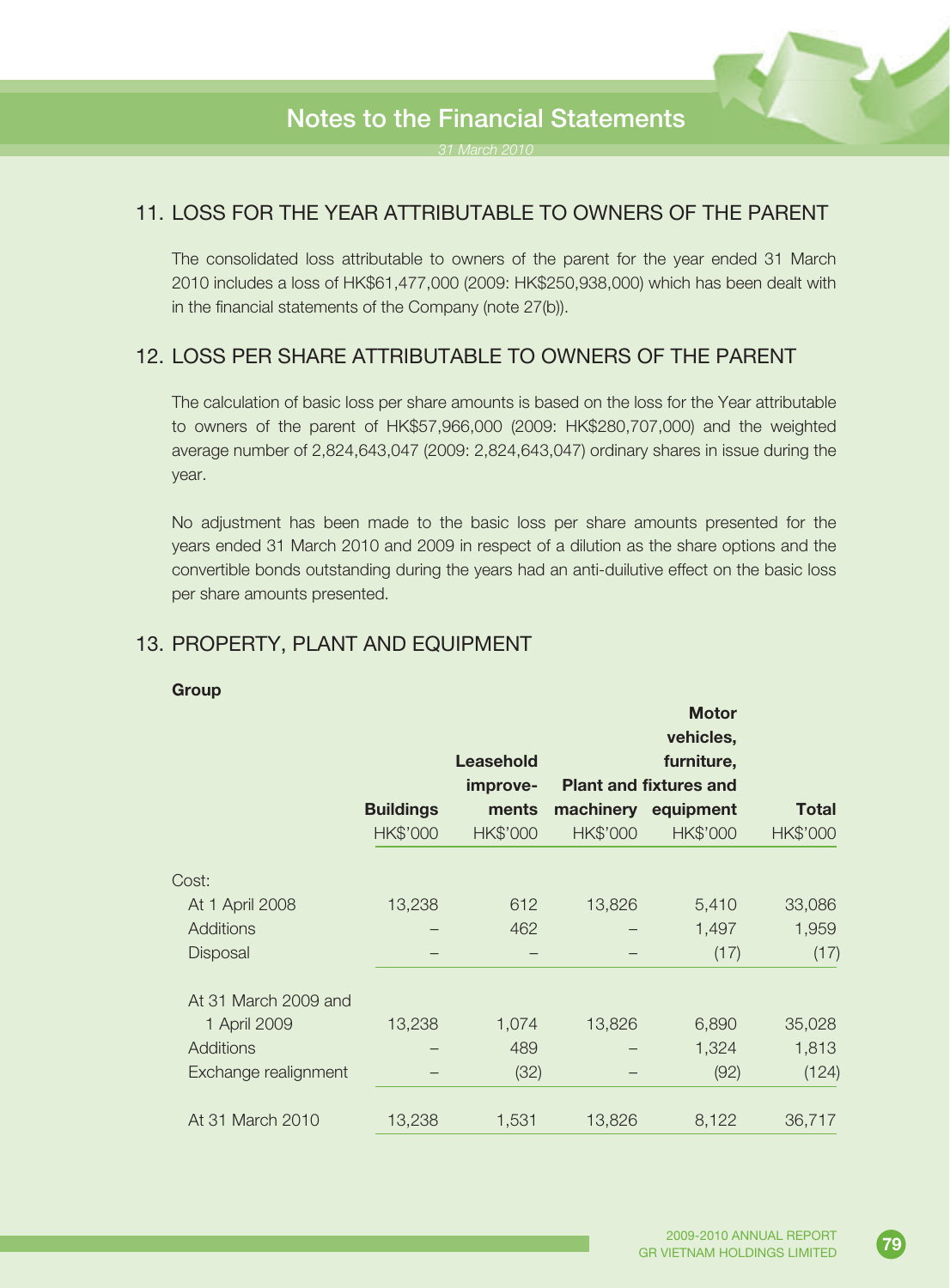

# 13. PROPERTY, PLANT AND EQUIPMENT (continued)

|                                             |                  | <b>Leasehold</b><br>improve- |                 | <b>Motor</b><br>vehicles,<br>furniture,<br><b>Plant and fixtures and</b> |                 |
|---------------------------------------------|------------------|------------------------------|-----------------|--------------------------------------------------------------------------|-----------------|
|                                             | <b>Buildings</b> | ments                        |                 | machinery equipment                                                      | <b>Total</b>    |
|                                             | <b>HK\$'000</b>  | <b>HK\$'000</b>              | <b>HK\$'000</b> | <b>HK\$'000</b>                                                          | <b>HK\$'000</b> |
| Accumulated depreciation<br>and impairment: |                  |                              |                 |                                                                          |                 |
| At 1 April 2008                             | 13,238           | 596                          | 13,826          | 5,065                                                                    | 32,725          |
| Provided during the year                    |                  | 48                           |                 | 245                                                                      | 293             |
| Disposal                                    |                  |                              |                 | (17)                                                                     | (17)            |
| At 31 March 2009 and                        |                  |                              |                 |                                                                          |                 |
| 1 April 2009                                | 13,238           | 644                          | 13,826          | 5,293                                                                    | 33,001          |
| Provided during the year                    |                  | 155                          |                 | 726                                                                      | 881             |
| Exchange realignment                        |                  | (2)                          |                 | (7)                                                                      | (9)             |
| At 31 March 2010                            | 13,238           | 797                          | 13,826          | 6,012                                                                    | 33,873          |
| Net carrying amount:                        |                  |                              |                 |                                                                          |                 |
| At 31 March 2010                            |                  | 734                          |                 | 2,110                                                                    | 2,844           |
| At 31 March 2009                            |                  | 430                          |                 | 1,597                                                                    | 2,027           |

All the Group's buildings included above are stated at cost and are held under medium term leases outside Hong Kong.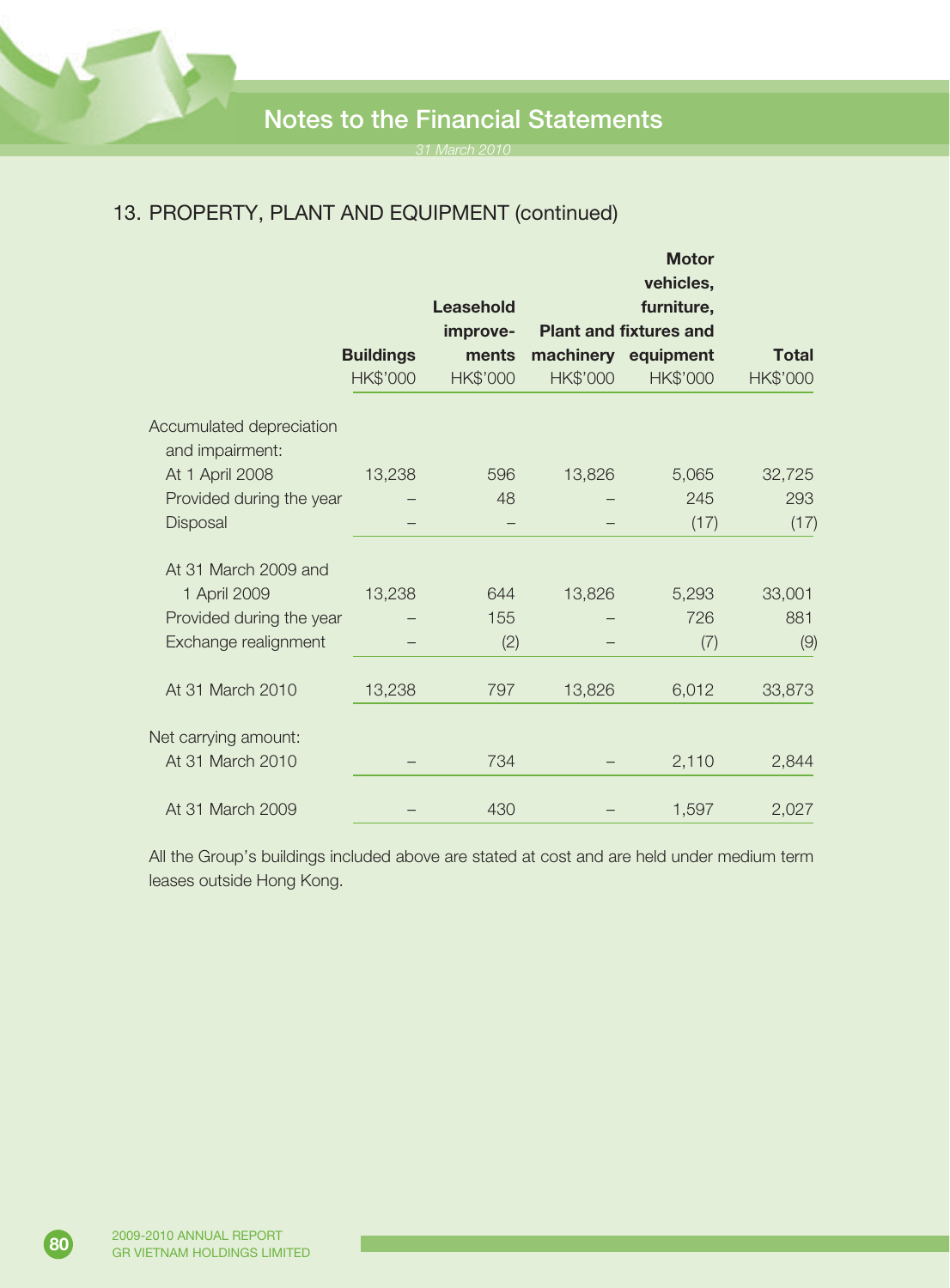

# 13. PROPERTY, PLANT AND EQUIPMENT (continued)

### **Company**

|                                          | Leasehold<br><b>improvements</b><br><b>HK\$'000</b> | Furniture,<br>fixtures and<br>equipment<br><b>HK\$'000</b> | <b>Total</b><br>HK\$'000 |
|------------------------------------------|-----------------------------------------------------|------------------------------------------------------------|--------------------------|
|                                          |                                                     |                                                            |                          |
| Cost:                                    |                                                     |                                                            |                          |
| At 1 April 2008                          | 299                                                 | 415                                                        | 714                      |
| <b>Additions</b>                         |                                                     | 137                                                        | 137                      |
| At 31 March 2009 and 1 April 2009        | 299                                                 | 552                                                        | 851                      |
| Additions                                |                                                     | 26                                                         | 26                       |
|                                          |                                                     |                                                            |                          |
| At 31 March 2010                         | 299                                                 | 578                                                        | 877                      |
| Accumulated depreciation:                |                                                     |                                                            |                          |
| At 1 April 2008                          | 299                                                 | 415                                                        | 714                      |
| Provided during the year                 |                                                     | 24                                                         | 24                       |
|                                          |                                                     |                                                            |                          |
| At 31 March 2009 and 1 April 2009        | 299                                                 | 439                                                        | 738                      |
| Provided during the year                 |                                                     | 32                                                         | 32                       |
| At 31 March 2010                         | 299                                                 | 471                                                        | 770                      |
|                                          |                                                     |                                                            |                          |
| Net carrying amount:<br>At 31 March 2010 |                                                     | 107                                                        | 107                      |
|                                          |                                                     |                                                            |                          |
| At 31 March 2009                         |                                                     | 113                                                        | 113                      |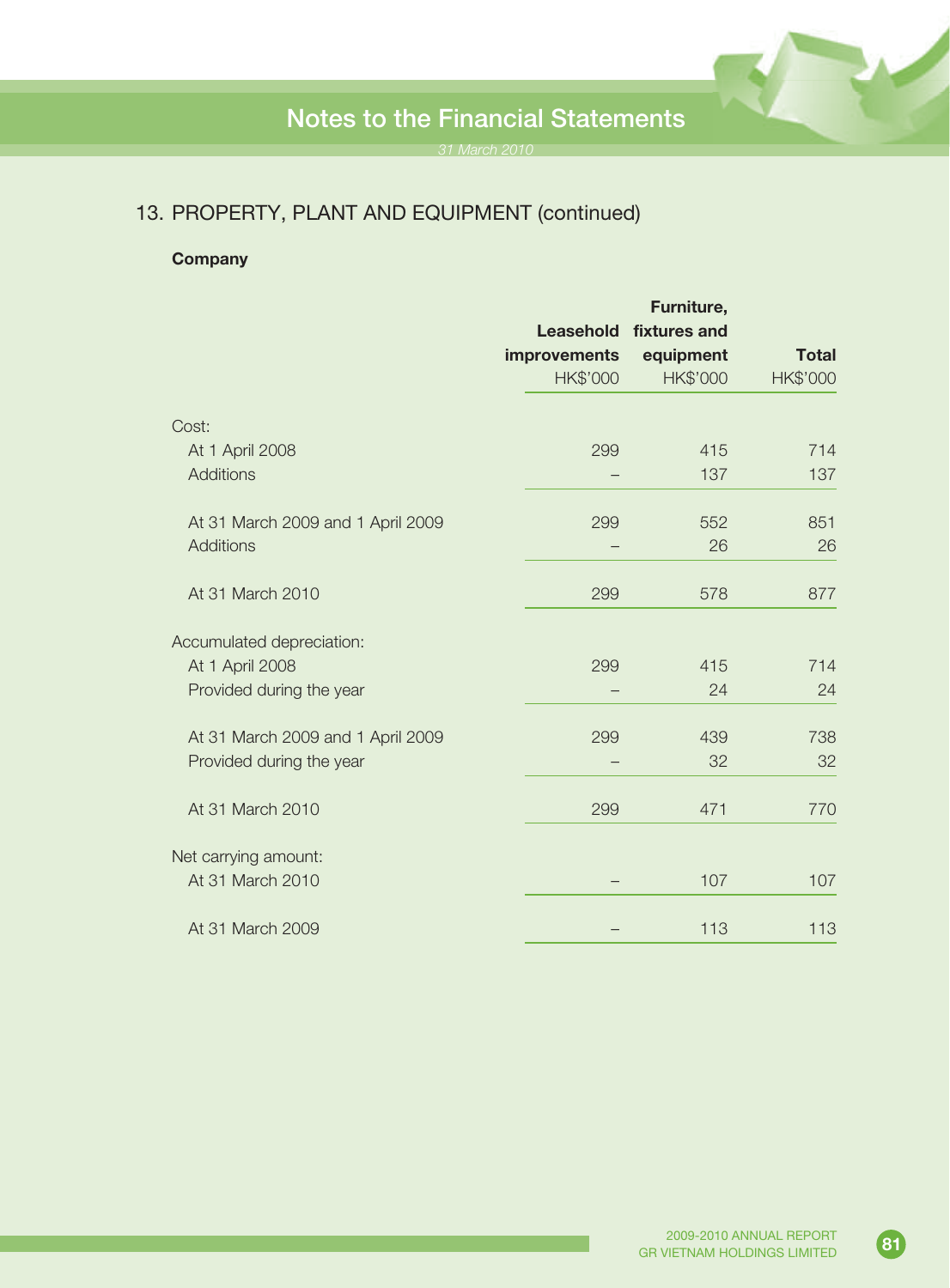

31 March 2010

# 14. PREPAID LAND LEASE PAYMENT

|                                                                   | Group           |
|-------------------------------------------------------------------|-----------------|
|                                                                   | <b>HK\$'000</b> |
| Cost:                                                             |                 |
| At 1 April 2008, 31 March 2009, 1 April 2009<br>and 31 March 2010 | 821             |
| Accumulated amortisation:                                         |                 |
| At 1 April 2008, 31 March 2009, 1 April 2009                      |                 |
| and 31 March 2010                                                 | 821             |
| Net carrying amount:                                              |                 |
| At 31 March 2010                                                  |                 |
| At 31 March 2009                                                  |                 |

The Group is required to pay an annual fee with an increment of 15% for every ten years in respect of certain land in Mainland China used by the Group for its electronic products business up to 2011 commencing from 1993. The annual fee paid by the Group during the year which had been charged to the income statement for the year, was HK\$83,000 (2009: HK\$83,000). The Group's legal counsel confirmed that the Group properly owns the legal right to use the land for the period granted.

## 15. INTERESTS IN SUBSIDIARIES

|                          | <b>Company</b>  |                 |
|--------------------------|-----------------|-----------------|
|                          | 2010            | 2009            |
|                          | <b>HK\$'000</b> | <b>HK\$'000</b> |
| Unlisted shares, at cost | 484             |                 |
|                          |                 |                 |
| Due from subsidiaries    | 1,027,735       | 1,147,920       |
| Less: Impairment #       | (805, 215)      | (776, 523)      |
|                          |                 |                 |
|                          | 222,520         | 371,397         |

The amounts due from and to subsidiaries are unsecured, interest-free and have no fixed terms of repayment. The carrying amounts of the amounts due from/to subsidiaries approximate to their fair values.

# Impairment losses were recognised during the years ended 31 March 2010 and 2009 due to sustained loss making conditions of these subsidiaries.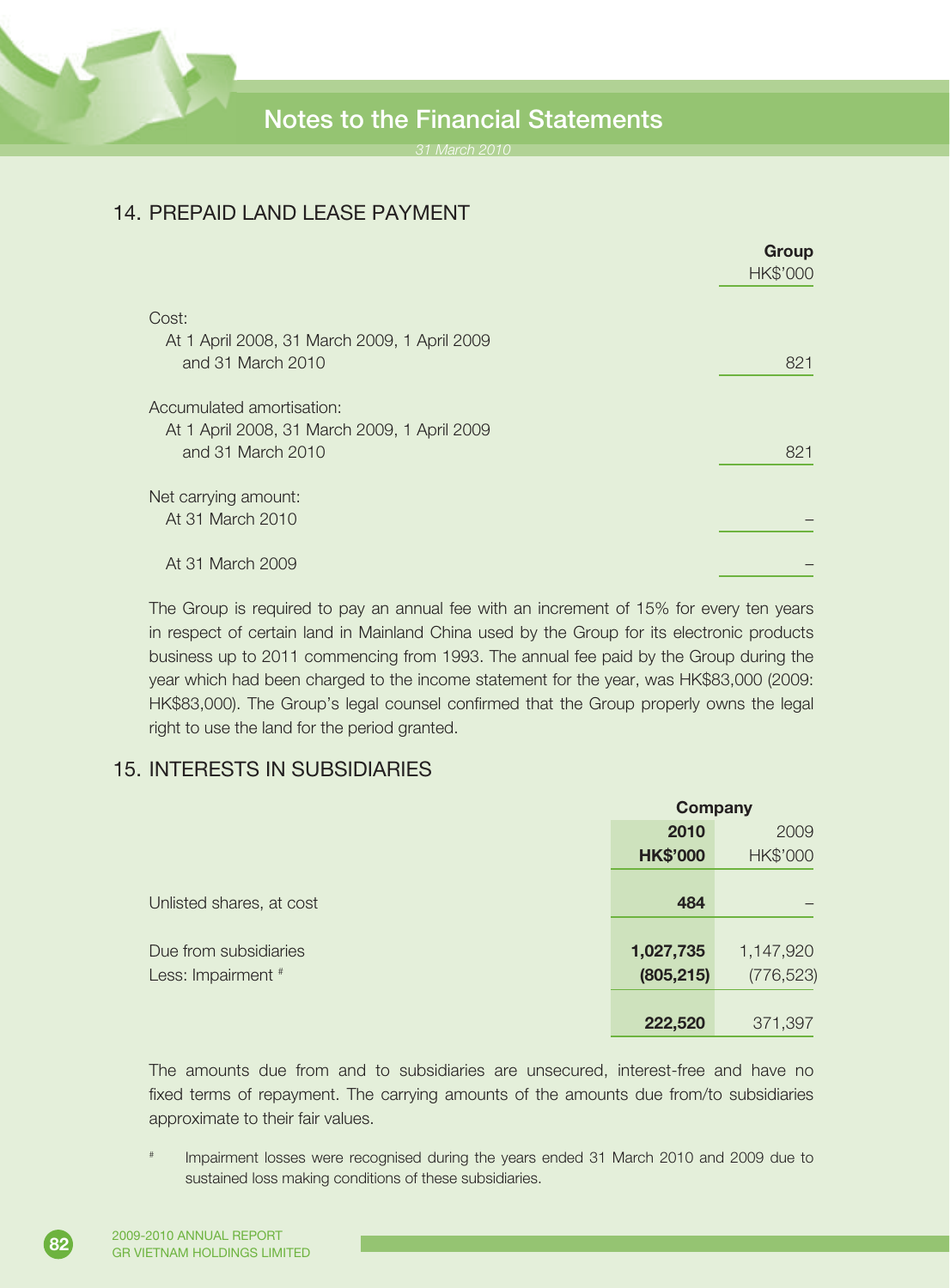

# 15. INTERESTS IN SUBSIDIARIES (continued)

Movements in the impairment allowance of amounts due from subsidiaries are as follows:

|                            | <b>Company</b>  |                 |
|----------------------------|-----------------|-----------------|
|                            | 2010            | 2009            |
|                            | <b>HK\$'000</b> | <b>HK\$'000</b> |
|                            |                 |                 |
| At 1 April                 | 776,523         | 545,339         |
| Impairment loss recognised | 28,692          | 231,184         |
|                            |                 |                 |
| At 31 March                | 805,215         | 776,523         |

Particulars of the principal subsidiaries during the year are as follows:

| <b>Name</b>                                                         | <b>Place of</b><br>incorporation<br>and operations | <b>Nominal value</b><br>of issued<br>ordinary share<br>capital | Percentage of<br>equity/beneficial<br>attributable to the<br>Company |                 | <b>Principal</b><br>activities                              |
|---------------------------------------------------------------------|----------------------------------------------------|----------------------------------------------------------------|----------------------------------------------------------------------|-----------------|-------------------------------------------------------------|
|                                                                     |                                                    |                                                                | <b>Direct</b>                                                        | <b>Indirect</b> |                                                             |
| Hoshing Limited*                                                    | <b>British Virgin</b><br><b>Islands</b>            | <b>US\$1</b>                                                   | 100                                                                  |                 | Investment holding                                          |
| Sino Electronics Limited*                                           | <b>British Virgin</b><br>Islands/Hong<br>Kong      | <b>US\$2</b>                                                   |                                                                      | 100             | Investment holding                                          |
| <b>Chongqing Electronics</b><br>Limited                             | Hong Kong                                          | <b>HK\$2</b>                                                   |                                                                      | 100             | Trading of<br>electronic<br>products                        |
| 139 Enterprises Limited                                             | Hong Kong                                          | <b>US\$2</b>                                                   |                                                                      | 100             | Provision of<br>administrative<br>services                  |
| Chaifa Finance Limited                                              | Hong Kong                                          | <b>HK\$2</b>                                                   |                                                                      | 100             | Provision of finance<br>services                            |
| Main Purpose Investments<br>Limited                                 | <b>British Virgin</b><br>Islands/Hong<br>Kong      | <b>US\$1</b>                                                   |                                                                      | 100             | Investment in<br>and trading of<br>securities               |
| <b>GR Vietnam International</b><br>Limited ("GRV<br>International") | <b>British Virgin</b><br>Islands/Hong<br>Kong      | <b>US\$1</b>                                                   |                                                                      | 100             | Investment holding                                          |
| Red Circle Company Limited<br>("Red Circle") * #                    | Vietnam                                            | VND500,000,000                                                 |                                                                      | 100             | Operation of<br>convenience<br><b>Stores</b>                |
| E World (Shenzhen) Telecom<br><b>Technology Limited</b>             | PRC/Mainland<br>China                              | RMB5,000,000                                                   |                                                                      | 51              | Research and<br>development<br>of information<br>technology |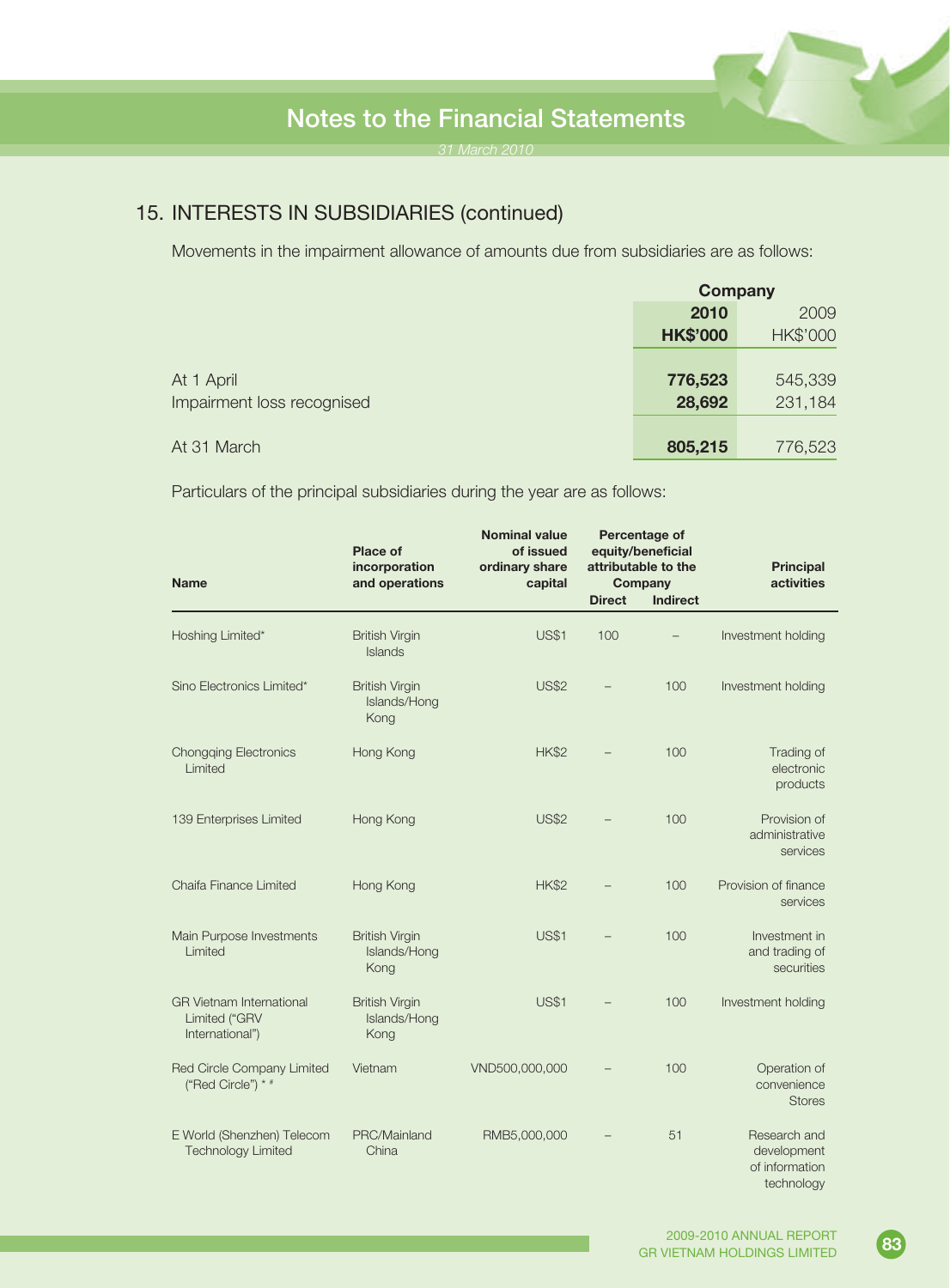

31 March 2010

### 15. INTERESTS IN SUBSIDIARIES (continued)

The above table lists the subsidiaries of the Company which, in the opinion of the directors, principally affected the results for the year or formed a substantial portion of the net assets of the Group. To give details of other subsidiaries would, in the opinion of the directors, result in particulars of excessive length.

- Not audited by Ernst & Young Hong Kong or other member firm of Ernst & Young global network.
- # Red Circle is a limited liability company established in Vietnam. On 10 November 2008, GRV International, a wholly owned subsidiary of the Group, entered into capital financing agreements ("Capital Financing Agreements") with Mr. Nguyen Duy Ngoc and Mr. Le Thanh Hung (collectively referred to as the "Vietnam Representatives"), pursuant to which, the Group agreed to grant a loan (the "Loan") to the Vietnam Representatives for their capital contribution in Red Circle, representing a 100% equity interest in Red Circle.

In November 2009, GRV International and the Vietnam Representatives entered the capital transfer agreements ("Capital Transfer Agreements") with Mr. Truong Vu Quoc and Mr. Nquyen Quoc Thang (collectively referred to as the "New Vietnam Representatives"). Pursuant to the Capital Transfer Agreements, the New Vietnam Representatives replaced Mr. Le Thanh Hung and Mr. Nguyen Duy Ngoc as a party to the Capital Financing Agreement as from 11 November 2009 and 19 November 2009, respectively.

In connection with the Capital Financing Agreements, GRV International also entered into certain agreements with the Vietnam Representatives and, subsequently, the New Vietnam Representatives, whereby GRV International has the power to control Red Circle by way of controlling more than half of the voting rights and governing its financial and operating policies, and GRV International is entitled to exercise an option to convert the Loan into 100% equity interest in Red Circle. In view of the above, Red Circle was accounted for as a subsidiary of GRV International and its result of operation and financial position were consolidated into the Group's financial statements.

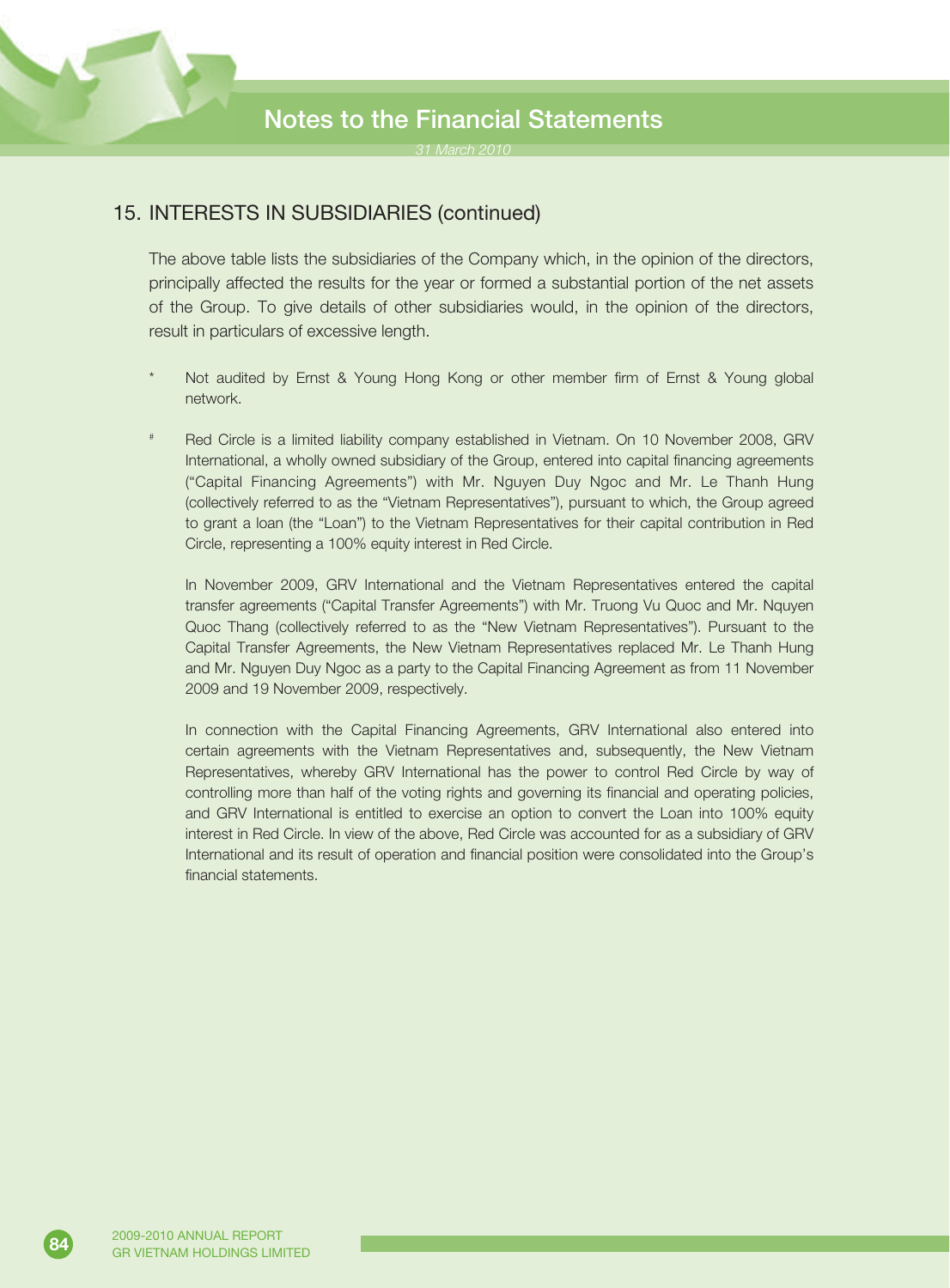## 16. CONVERTIBLE NOTES

|                              | Group           |                 |
|------------------------------|-----------------|-----------------|
|                              | 2010            | 2009            |
|                              | <b>HK\$'000</b> | <b>HK\$'000</b> |
|                              |                 |                 |
| Unlisted convertible notes:  |                 |                 |
| Loan portion                 | 50,913          | 46,663          |
|                              |                 |                 |
| Conversion option derivative | -               | 491             |
|                              |                 |                 |
|                              | 50,913          | 47,154          |

The balance represents convertible notes issued on 15 June 2006 with a face value of HK\$62,100,000 issued by Hanny Holdings Limited (the "Hanny Convertible Notes"), a company listed on the Stock Exchange and an independent party of the Group. The Hanny Convertible Notes bear interest at a rate of 2% per annum, payable in arrear, unsecured and mature on 15 June 2011. Hanny Convertible Notes are convertible into ordinary share of Hanny Holdings Limited at HK\$15.83 per share at anytime up to the maturity date. On maturity, the Group is entitled to full repayment of the outstanding principal amount of the Hanny Convertible Notes at face value of HK\$62,100,000, together with accrued interest.

As at 31 March 2010, the Hanny Convertible Notes are neither past due nor impaired. The directors of the Company are of the opinion that no impairment allowance is necessary in respect of the balance as there has not been a significant change in its credit quality, and the balance is considered fully recoverable. The Group does not hold any collateral or other credit enhancements over the Hanny Convertible Notes.

The fair value of the conversion option derivative related to the Hanny Convertible Notes is determined by the directors using the binomial option pricing model.

The fair value of the loan portion of the Hanny Convertible Notes at 31 March 2010 approximated to the corresponding carrying amount, and its effective interest rate was 11.21%.

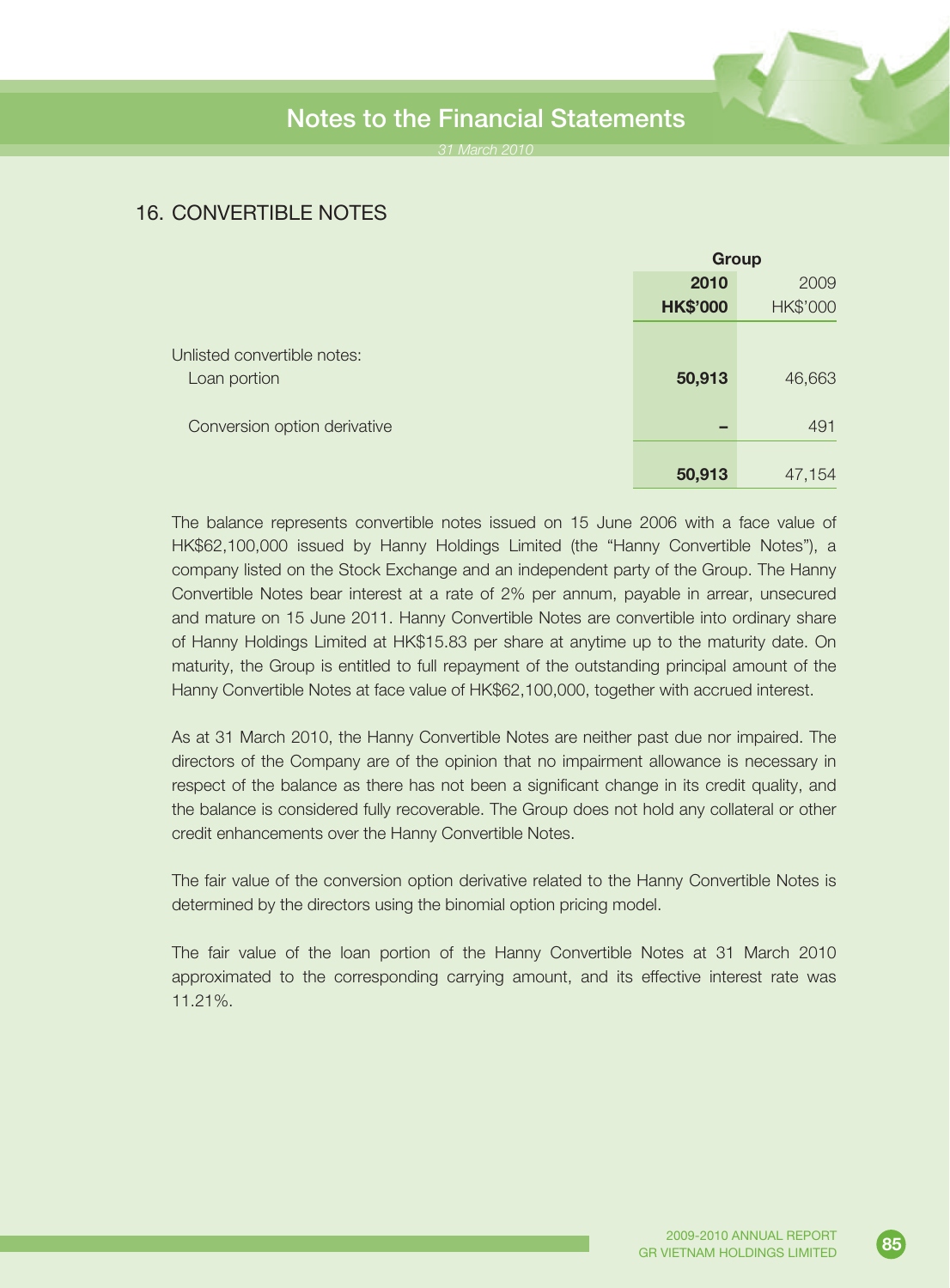

# 17. AVAILABLE-FOR-SALE EQUITY INVESTMENTS

|                                           | <b>Group</b>    |                 |
|-------------------------------------------|-----------------|-----------------|
|                                           | 2010            | 2009            |
|                                           | <b>HK\$'000</b> | <b>HK\$'000</b> |
| Listed equity investments, at fair value: |                 |                 |
| Hong Kong                                 | 404             | 254             |
| Elsewhere                                 | 16,491          | 13,138          |
|                                           |                 |                 |
|                                           | 16,895          | 13,392          |

The above investments consist of investments in equity securities which were designated as available-for-sale financial assets and have no fixed maturity date or coupon rate. The fair values of listed equity investments are based on quoted market prices.

The market value of the Group's available-for-sale equity investments at the date of approval of these financial statements was approximately HK\$15,797,000.

At 31 March 2010 and 2009, the Group did not hold any available-for-sale equity investments with carrying amounts exceeding 10% of the total assets of the Group.

## 18. EQUITY INVESTMENTS AT FAIR VALUE THROUGH PROFIT OR LOSS

|                                                       | Group           |                 |
|-------------------------------------------------------|-----------------|-----------------|
|                                                       | 2010            | 2009            |
|                                                       | <b>HK\$'000</b> | <b>HK\$'000</b> |
|                                                       |                 |                 |
| Listed equity investments in Hong Kong, at fair value | 147,526         | 163,369         |

The above equity investments at 31 March 2010 and 2009 were classified as held for trading. The fair values of listed equity investments are based on quoted market prices.

The market value of the Group's equity investments at fair value through profit or loss at the date of approval of these financial statements was approximately HK\$108,490,000.

At 31 March 2010 and 2009, the Group did not hold any equity investments at fair value through profit or loss with carrying amounts exceeding 10% of the total assets of the Group.

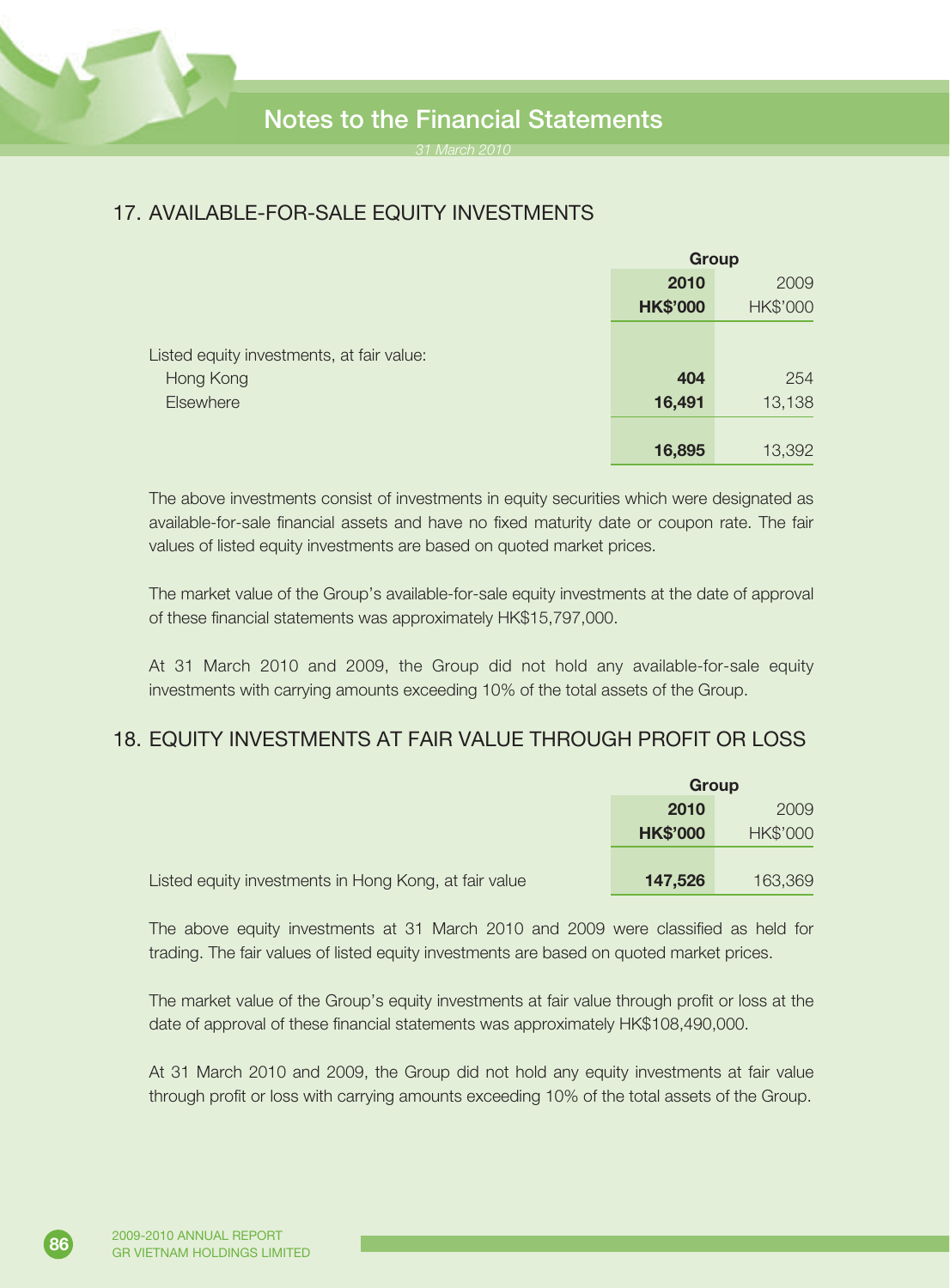### 19. INVENTORIES

|                | <b>Group</b>    |                 |
|----------------|-----------------|-----------------|
|                | 2010<br>2009    |                 |
|                | <b>HK\$'000</b> | <b>HK\$'000</b> |
|                |                 |                 |
| Raw materials  | 200             |                 |
| Finished goods | 864             | 437             |
|                |                 |                 |
|                | 1,064           | 437             |

### 20. TRADE RECEIVABLES

The Group's trading terms with its customers are mainly on credit, except for new customers, where payment in advance is normally required. The credit period is generally for a period of one month, extending up to two months for major customers. Each customer has a maximum credit limit. The Group seeks to maintain strict control over its outstanding receivables. Overdue balances are regularly reviewed by senior management. There is a significant concentration of credit risk as over 97% (2009: 99%) of the balances represented receivables from two major customers within the electronic products segment. Trade receivables are non-interest-bearing. The carrying amounts of trade receivables approximate to their fair values.

An aged analysis of the Group's trade receivables as at the end of the reporting period, based on the invoice date, is as follows:

|                | <b>Group</b>    |                 |
|----------------|-----------------|-----------------|
|                | 2010            | 2009            |
|                | <b>HK\$'000</b> | <b>HK\$'000</b> |
|                |                 |                 |
| Within 1 month | 1,389           | 686             |
| 1 to 2 months  | 18              | $\overline{2}$  |
|                |                 |                 |
|                | 1,407           | 688             |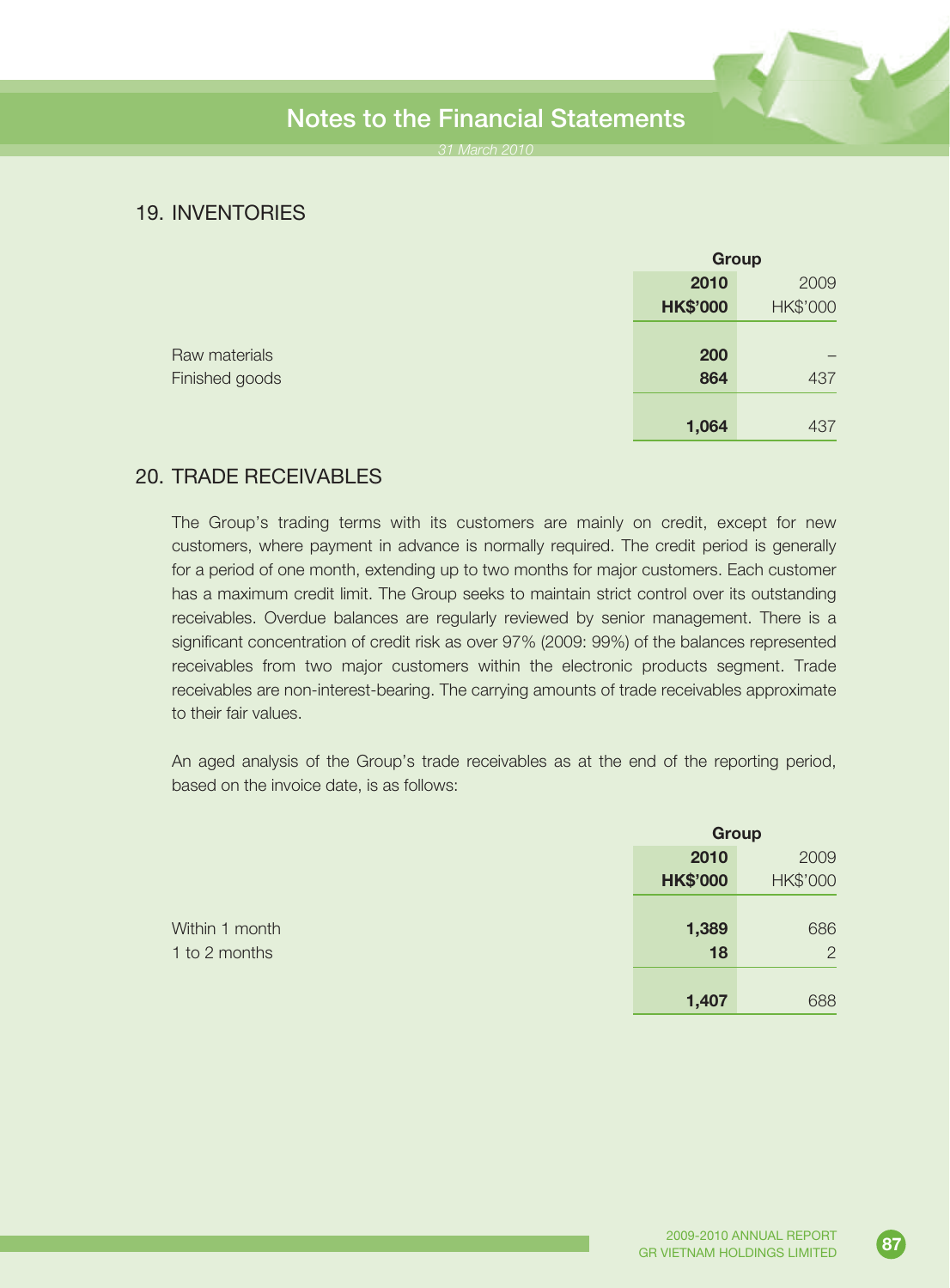

31 March 2010

# 20. TRADE RECEIVABLES (continued)

The aged analysis of the Group's trade receivables, that are not considered to be impaired is as follows:

|                               | <b>Group</b>    |                 |
|-------------------------------|-----------------|-----------------|
|                               | 2010            | 2009            |
|                               | <b>HK\$'000</b> | <b>HK\$'000</b> |
|                               |                 |                 |
| Neither past due nor impaired | 1,389           | 686             |
| Less than 1 month past due    | 18              | $\overline{2}$  |
|                               |                 |                 |
|                               | 1,407           | 688             |

Receivables that were neither past due nor impaired relate to customers for which there was no recent history of default. The Group does not hold any collateral or other credit enhancements over these balances.

## 21. PREPAYMENTS, DEPOSITS AND OTHER RECEIVABLES

None of the prepayments, deposits and other receivables is either past due or impaired. The financial assets included in the prepayments, deposits and other receivables relate to receivables for which there was no recent history of default.

# 22. CASH AND CASH EQUIVALENTS AND PLEDGED DEPOSITS

|                                                   | <b>Group</b>    |                 |                 | <b>Company</b>  |
|---------------------------------------------------|-----------------|-----------------|-----------------|-----------------|
|                                                   | 2010            | 2009            | 2010            | 2009            |
|                                                   | <b>HK\$'000</b> | <b>HK\$'000</b> | <b>HK\$'000</b> | <b>HK\$'000</b> |
|                                                   |                 |                 |                 |                 |
| Cash and bank balances                            | 141,441         | 137,332         | 114,549         | 363             |
| Time deposits                                     |                 | 23,715          |                 |                 |
|                                                   | 141,441         | 161,047         | 114,549         | 363             |
| Less: Pledged time deposits<br>for bank overdraft |                 |                 |                 |                 |
| facilities (note 29)                              | (7, 330)        | (7, 323)        |                 |                 |
|                                                   |                 |                 |                 |                 |
| Cash and cash equivalents                         | 134,111         | 153,724         | 114,549         | 363             |

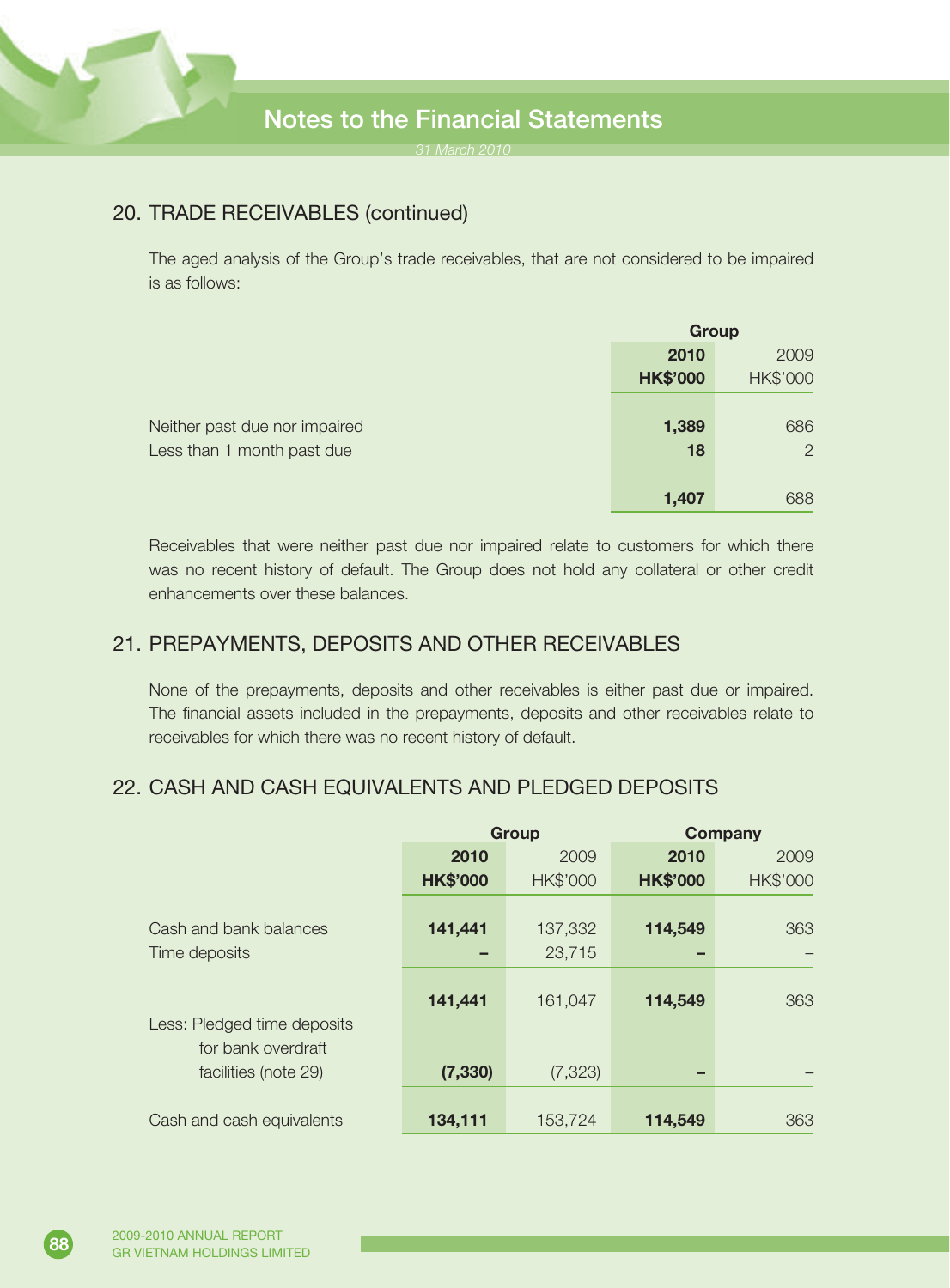

# 22. CASH AND CASH EQUIVALENTS AND PLEDGED DEPOSITS (continued)

At the end of the reporting period, cash and bank balances of the Group denominated in Renminbi ("RMB") and Vietnamese Dong ("VND") amounted to approximately HK\$487,000 (2009: HK\$312,000) and HK\$1,504,000 (2009: HK\$80,000), respectively. The RMB and VND are not freely convertible into other currencies. However, under Mainland China's Foreign Exchange Control Regulations and Administration of Settlement, Sale and Payment of Foreign Exchange Regulations, and the Law on Foreign Investment in Vietnam, the Group is permitted to exchange RMB and VND for other currencies through banks authorised to conduct foreign exchange business.

Cash at banks earns interest at floating rates based on daily bank deposit rates. Shortterm time deposits are made for varying periods from one day to one month depending on the immediate cash requirements of the Group, and earn interest at the respective shortterm time deposit rates. The bank balances and pledged deposits are deposited with creditworthy banks with no recent history of default. The carrying amounts of the cash and cash equivalents and the pledged deposits approximate to their fair values.

### 23. TRADE PAYABLES

An aged analysis of the Group's trade payables as at the end of the reporting period, based on the invoice date, is as follows:

|                      | <b>Group</b>    |                 |
|----------------------|-----------------|-----------------|
|                      | 2010<br>2009    |                 |
|                      | <b>HK\$'000</b> | <b>HK\$'000</b> |
|                      |                 |                 |
| Within 1 to 2 months | 943             | 29              |
| Over 3 months        | 50              | 48              |
|                      |                 |                 |
|                      | 993             | 77              |

Trade payables are non-interest-bearing and have a credit period of an average of two months. The carrying amounts of trade payables approximate to their fair values.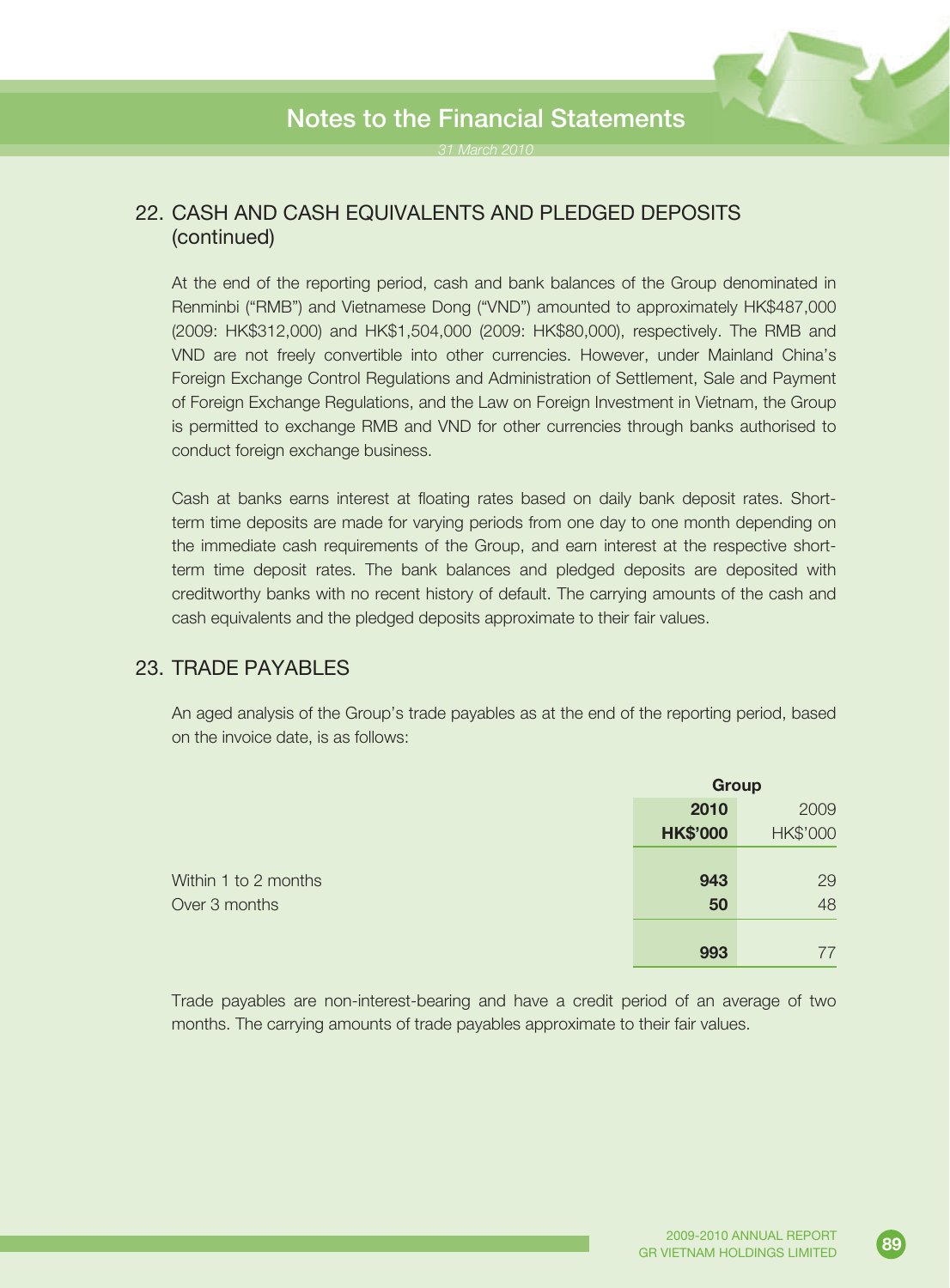

31 March 2010

# 24. CONVERTIBLE BONDS

On 6 July 2007, the Company entered into a placing agreement (the "Placing Agreement") with Taifook Securities Company Limited, the placing agent, in relation to the issue of threeyear zero-coupon convertible bonds (the "Convertible Bonds") with a principal amount of HK\$200,000,000. The Placing Agreement was completed on 16 November 2007 and the Convertible Bonds were issued by the Company to the bondholders on the same date. The Convertible Bonds are convertible at the option of the bondholders into ordinary shares of the Company at any time following the date of issue of the Convertible Bonds up to the maturity date on 15 November 2010, at a price of HK\$0.25 per share, subject to adjustments.

The Company may redeem, in whole or in part, the outstanding Convertible Bonds at a 100% of the principal amount by giving the bondholders not less than seven business days' prior notice. If redeem in part, the redemption shall be made in amounts of not less than multiples of HK\$200,000. On the maturity date, any Convertible Bonds not converted or redeemed during the tenure will be redeemed by the Company at 100% of the principal amount. There was no conversion or redemption of the Convertible Bonds during the year ended 31 March 2010 (2009: Nil).

The fair value of the liability component of the Convertible Bonds was estimated at the issuance date using an equivalent market interest rate for a similar bond without a conversion option. The residual amount is assigned as the equity component and is included in shareholders' equity. The fair value of the liability component was estimated at the issuance date and at 31 March 2008 by RHL Appraisal Limited ("RHL"), an independent firm of professionally qualified valuers.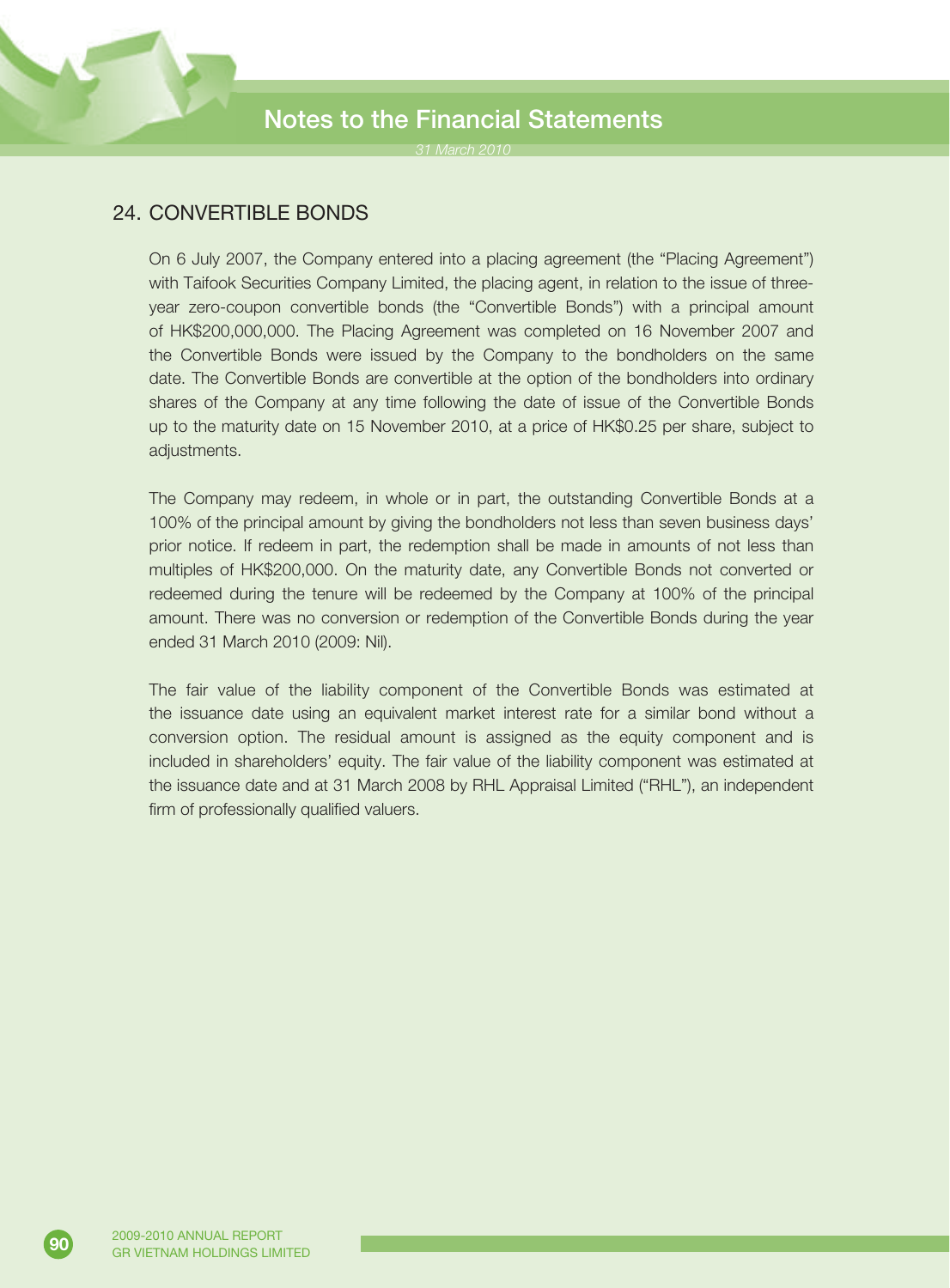

# 24. CONVERTIBLE BONDS (continued)

The Convertible Bonds have been separated into the liability and equity components on the date of issuance and the movements of their carrying amounts during the year are as follows:

|                                                      | <b>Group and Company</b>   |                 |                 |  |
|------------------------------------------------------|----------------------------|-----------------|-----------------|--|
|                                                      | Liability<br><b>Equity</b> |                 |                 |  |
|                                                      | component                  | component       | Total           |  |
|                                                      | <b>HK\$'000</b>            | <b>HK\$'000</b> | <b>HK\$'000</b> |  |
| Carrying amount at 31 March 2008                     | 154,315                    | 47,257          | 201,572         |  |
| Imputed interest expenses (note 6)                   | 16,008                     |                 | 16,008          |  |
| Carrying amount at 31 March 2009<br>and 1 April 2009 | 170,323                    | 47,257          | 217,580         |  |
| Imputed interest expenses (note 6)                   | 17,668                     |                 | 17,668          |  |
| Carrying amount at 31 March 2010                     | 187,991                    | 47,257          | 235,248         |  |

The fair value of the liabilities component of the Convertible Bonds at 31 March 2010 approximated to the corresponding carrying amount.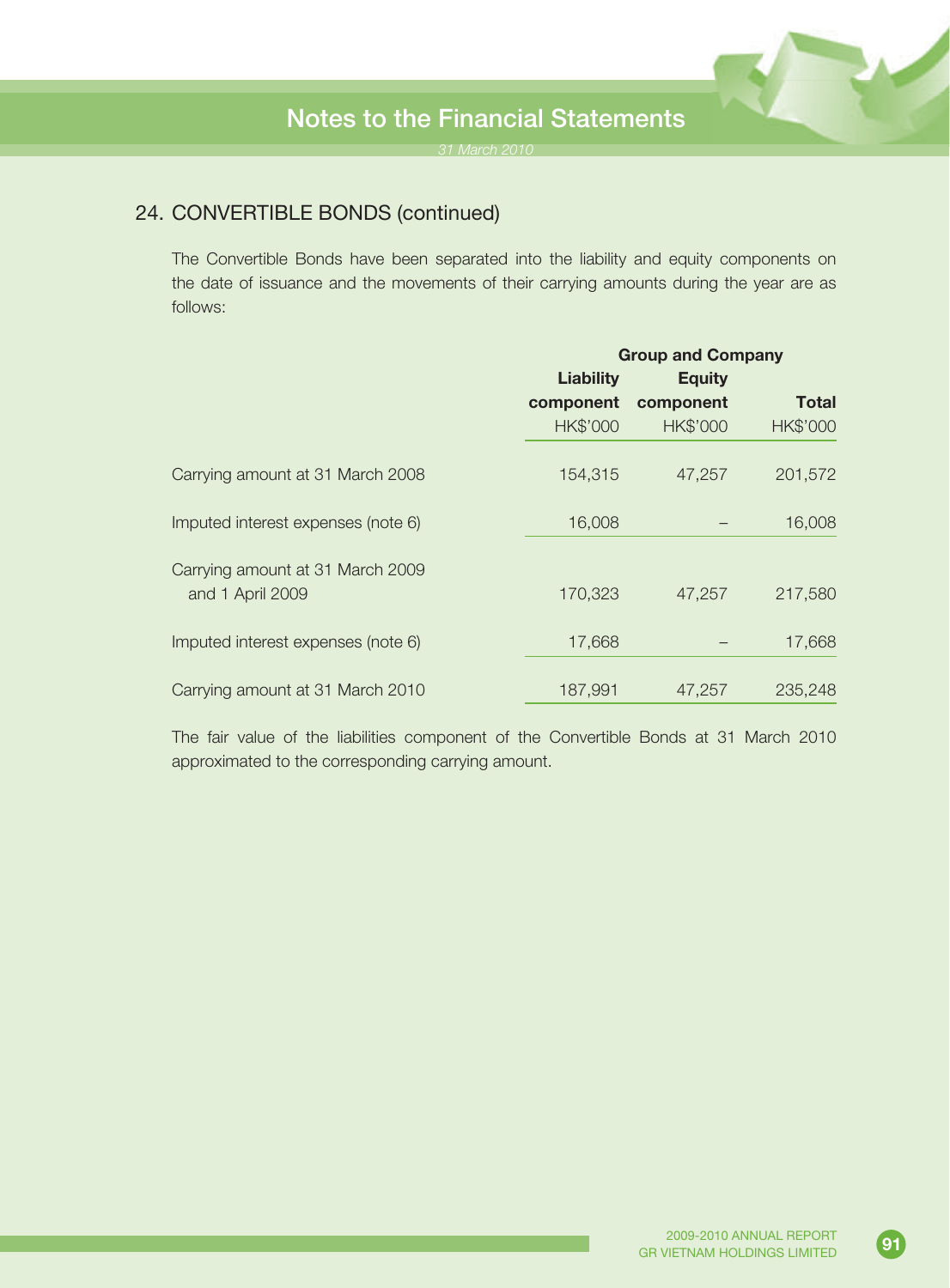

31 March 2010

# 25. DEFERRED TAX LIABILITIES

Deferred tax liabilities as at 31 March 2010 comprise fair value gain on available-for-sale equity investments amounted to HK\$3,503,000.

The Group has tax losses arising in Hong Kong of HK\$655,332,000 (2009: HK\$623,326,000), in Mainland China of HK\$12,822,000 (2009: HK\$9,302,000) and in Vietnam of HK\$10,894,000 (2009: HK\$6,844,000) that are available for offsetting against future taxable profits of the companies in which the losses arose. Deferred tax assets have not been recognised in respect of these losses as they have arisen in subsidiaries that have been loss-making for some time and it is not considered probable that taxable profits will be available against which the tax losses can be utilised.

## 26. SHARE CAPITAL

**Shares**

|                                                    | 2010            | 2009            |
|----------------------------------------------------|-----------------|-----------------|
|                                                    | <b>HK\$'000</b> | <b>HK\$'000</b> |
| Authorised                                         |                 |                 |
| $-60,000,000,000$ ordinary shares of HK\$0.01 each | 600,000         | 600,000         |
| Issued and fully paid                              |                 |                 |
| $-2,824,643,047$ ordinary shares of HK\$0.01 each  | 28,247          | 28,247          |

A summary of the Company's issued share capital is as follows:

|                                                     | <b>Number of</b><br>shares in issue | <b>Issued</b><br>share<br>capital<br><b>HK\$'000</b> | <b>Share</b><br>premium<br>account<br><b>HK\$'000</b> | Total<br><b>HK\$'000</b> |
|-----------------------------------------------------|-------------------------------------|------------------------------------------------------|-------------------------------------------------------|--------------------------|
| At 31 March 2009, 1 April 2009<br>and 31 March 2010 | 2,824,643,047                       | 28,247                                               | 701,055                                               | 729,302                  |

#### **Share options**

Details of the Company's share option scheme and the share options issued under the scheme are included in note 28 to the financial statements.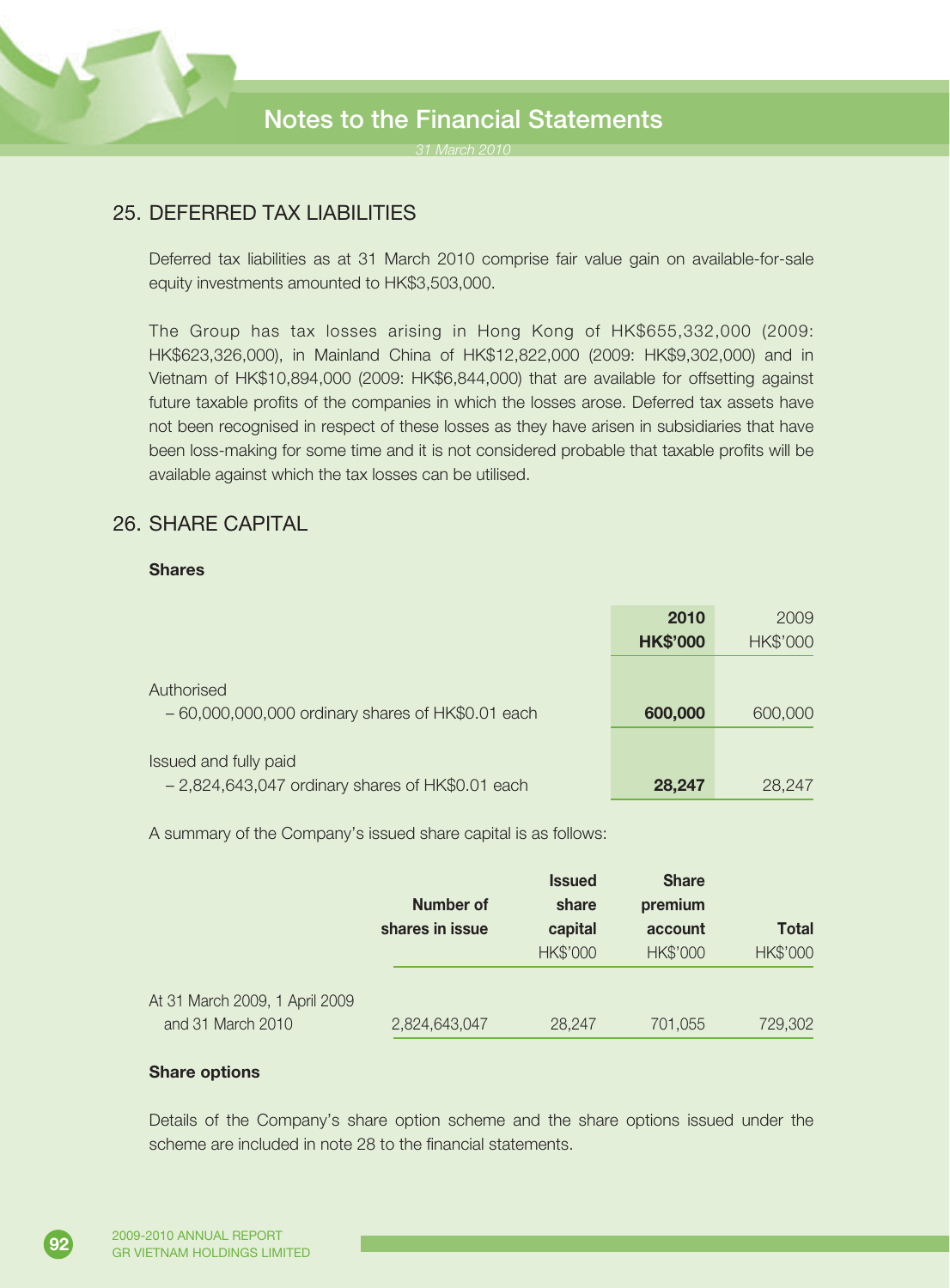

31 March 2010

### 27. RESERVES

#### **(a) Group**

The amounts of the Group's reserves and the movements therein for the current and prior years are presented in the consolidated statement of changes in equity.

The contributed surplus of the Group arose as a result of the Group reorganisation upon listing of the Company's shares in 1994, and represented the difference between the nominal value of the shares of the former holding company of the Group prior to the Group reorganisation, over the nominal value of the Company's shares issued in exchange thereof.

In addition, pursuant to special and ordinary resolutions passed at the special general meeting held on 22 September 2000, the issued and fully paid share capital of the Company was reduced by HK\$448,992,000 through a reduction in the nominal value of the share capital of the Company.

The credit arising as a result of the reduction of the share capital of approximately HK\$448,992,000 was transferred to the contributed surplus.

On 28 July 2005, a capital reorganisation scheme was approved by the shareholders under a special resolution, pursuant to which, every ten shares of HK\$0.01 each in the issued share capital of the Company were consolidated into one consolidated share of HK\$0.10 and every issued consolidated share was reduced in nominal amount by cancelling HK\$0.09 of the capital paid up for each issued consolidated share so as to form (after the share consolidation) one reorganised share of HK\$0.01. The credit arising from the capital reorganisation of HK\$101,992,000 was transferred to the contributed surplus.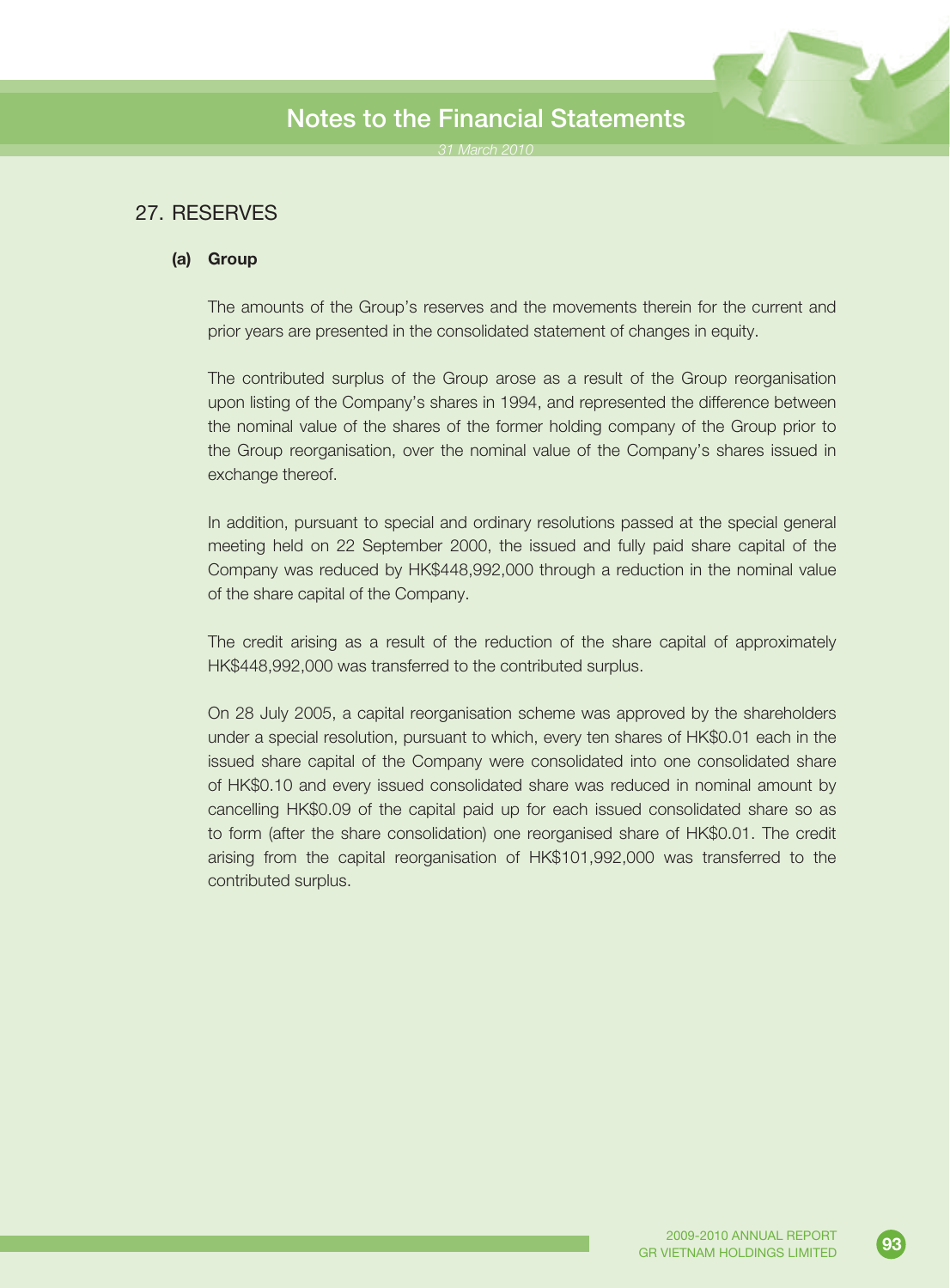

# 27. RESERVES (continued)

#### **(b) Company**

|                                                                                                 | <b>Share</b><br>premium<br>account | <b>Share</b><br>option<br>reserve | <b>Capital</b><br>reserve | redemption Contributed Accumulated<br>surplus | <b>losses</b>              | <b>Total</b>          |
|-------------------------------------------------------------------------------------------------|------------------------------------|-----------------------------------|---------------------------|-----------------------------------------------|----------------------------|-----------------------|
|                                                                                                 | <b>HK\$'000</b>                    | <b>HK\$'000</b>                   | HK\$'000                  | HK\$'000                                      | <b>HK\$'000</b>            | <b>HK\$'000</b>       |
| At 1 April 2008<br>Total comprehensive loss                                                     | 701,055                            | 12,960                            | 556                       | 594,673                                       | (940, 602)<br>(250, 938)   | 368,642<br>(250, 938) |
| At 31 March 2009 and<br>1 April 2009<br>Total comprehensive loss<br>Equity-settled share option | 701,055                            | 12,960                            | 556                       | 594,673                                       | (1, 191, 540)<br>(61, 477) | 117,704<br>(61, 477)  |
| arrangements (note 28)                                                                          |                                    | 9,868                             |                           |                                               |                            | 9,868                 |
| At 31 March 2010                                                                                | 701,055                            | 22,828                            | 556                       | 594,673                                       | (1,253,017)                | 66,095                |

#### Note:

The contributed surplus of the Company arose as a result of the Group reorganisation referred to in (a) above and represents the excess of the then combined net assets of the subsidiaries acquired over the nominal value of the Company's shares issued in exchange therefor.

In addition, the capital reorganisation described in (a) above also resulted in an aggregate credit balance of approximately HK\$550,984,000 being transferred to the Company's contributed surplus.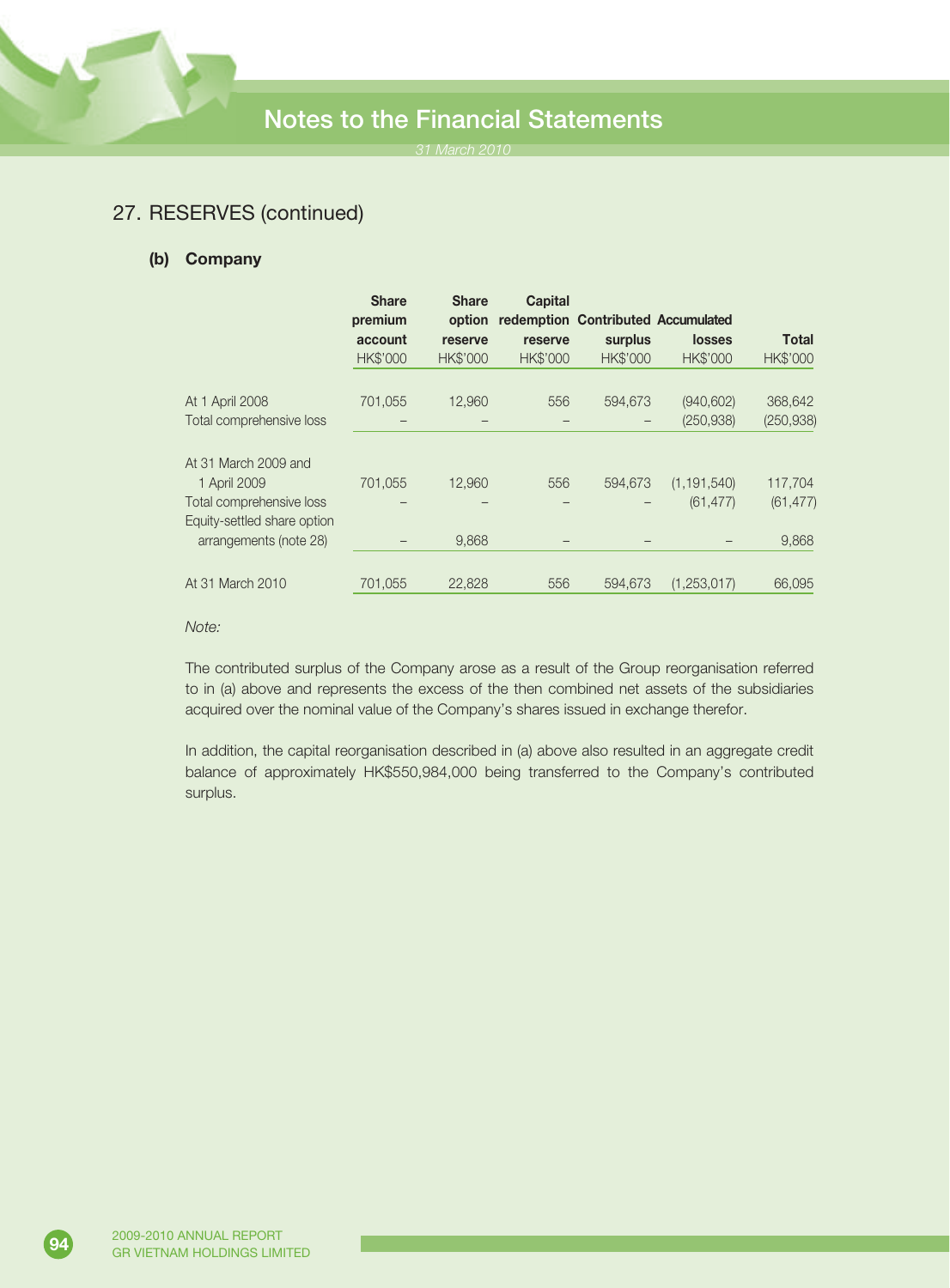

31 March 2010

### 28. SHARE OPTION SCHEME

The Company operates a share option scheme (the "Scheme") for the purpose of providing incentives and rewards to eligible participants who contribute to the success of the Group's operations. Eligible participants include the Company's directors, including independent non-executive directors, other employees of the Group or any invested entity, suppliers of goods or services to the Group or any invested entity, customers of the Group or any invested entity, shareholders of the Group or any invested entity, holders of securities of the Group or any invested entity and persons or entities that provide research, development or other technological support to the Group or any invested entity. The Scheme became effective on 27 August 2003 and, unless otherwise cancelled or amended, will remain in force for 10 years from that date.

The maximum number of shares which may be issued upon exercise of all options granted and to be granted under the Scheme is an amount equivalent to 10% of the shares of the Company in issue as at the date of approval of the Scheme unless approval for refreshing the 10% limit from the Company's shareholders has been obtained. The total number of shares of the Company available for issue under the Scheme is 282,464,304 shares as at the date of the annual report. The maximum number of shares issued and to be issued upon exercise of the share options granted to each eligible participant in the Scheme (including exercised, cancelled and outstanding options) within any 12-month period, is limited to 1% of the shares of the Company in issue. Any further grant of share options in excess of this limit is subject to shareholders' approval in a general meeting.

Under the Scheme, share options granted to a director, chief executive or substantial shareholder of the Company, or to any of their associates are subject to approval in advance by the independent non-executive directors. In addition, any grant of share options to a substantial shareholder or an independent non-executive director of the Company, or to any of their associates, which would result in the shares issued and to be issued upon exercise of all options already granted and to be granted (including options exercised, cancelled and outstanding) to such person in the 12-month period up to and including the date of such grant in excess of 0.1% of the shares of the Company in issue and with an aggregate value (based on the closing price of the Company's shares at the date of grant) in excess of HK\$5,000,000 is subject to shareholders' approval in advance in a general meeting.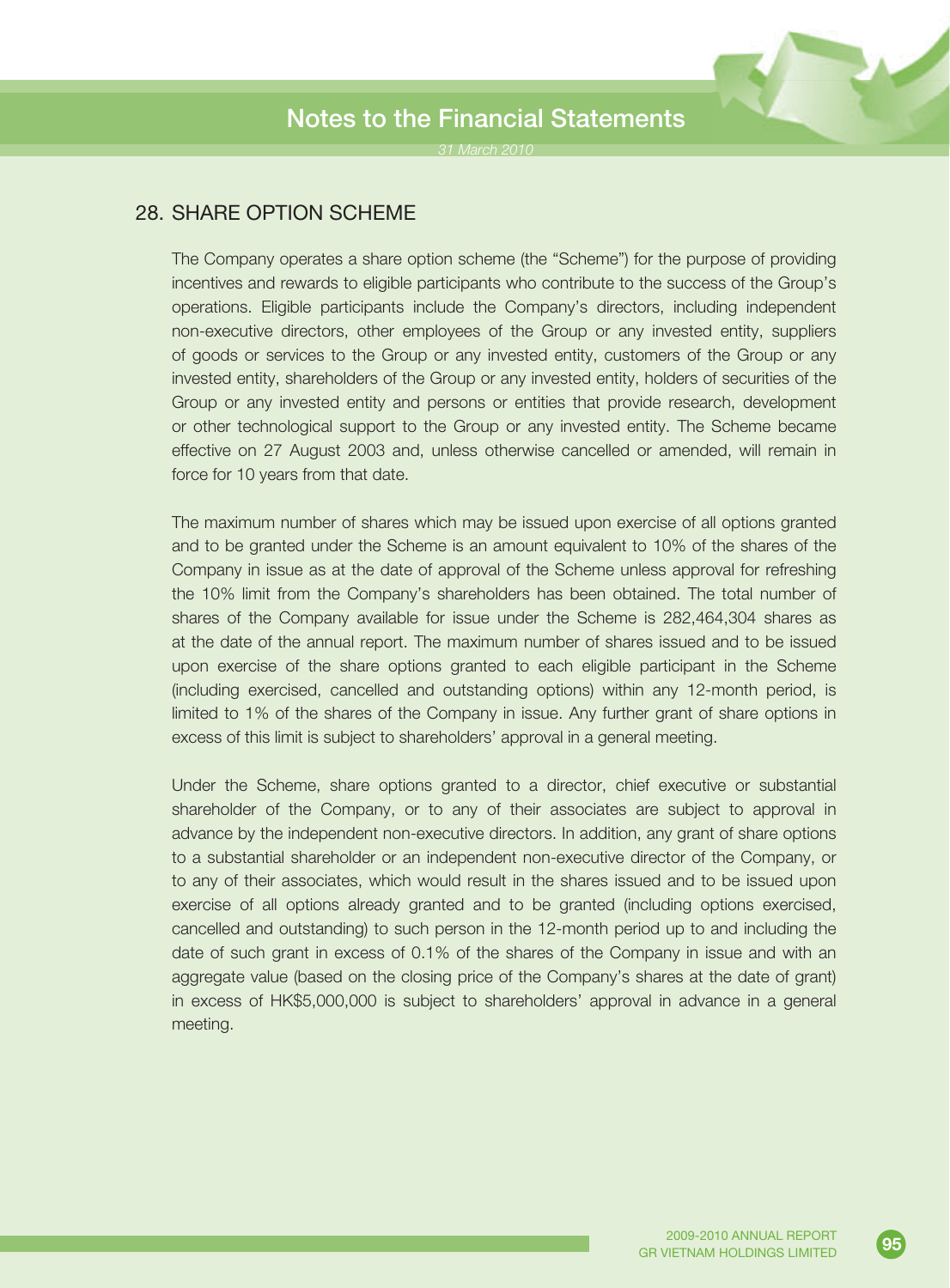

31 March 2010

### 28. SHARE OPTION SCHEME (continued)

The offer of a grant of share options under the Scheme may be accepted within 28 days from the date of offer, upon payment of a nominal consideration of HK\$1 in total by the grantee. The exercise period of the share options granted is determined by the directors, save that such period shall not be more than 10 years from the date of adoption of the Scheme subject to the provisions for early termination set out in the Scheme. Unless otherwise determined by the directors at their sole discretion, there is no requirement of a minimum period for which an option must be held before it can be exercised.

The exercise price of share options granted under the Scheme is determined by the directors, but shall not be less than the highest of (i) the Stock Exchange closing price of the Company's shares on the date of offer of the share options; (ii) the average Stock Exchange closing price of the Company's shares for the five trading days immediately preceding the date of offer; and (iii) the nominal value of a share of the Company on the date of offer.

Share options do not confer rights on the holders to dividends or to vote at shareholders' meetings.

|                         |                | 2010          | 2009           |               |
|-------------------------|----------------|---------------|----------------|---------------|
|                         | Weighted       |               | Weighted       |               |
|                         | average        |               | average        |               |
|                         | exercise price | <b>Number</b> | exercise price | <b>Number</b> |
|                         | per share      | of options    | per share      | of options    |
|                         | HK\$           | '000          | HK\$           | '000          |
|                         |                |               |                |               |
| At 1 April              | 0.3570         | 73,330        | 0.357          | 73,330        |
| Lapsed during the year  | 0.3570         | (73, 330)     |                |               |
| Granted during the year | 0.1362         | 163,170       |                |               |
|                         |                |               |                |               |
| At 31 March             | 0.1362         | 163,170       | 0.357          | 73,330        |

The following share options were outstanding during the year:

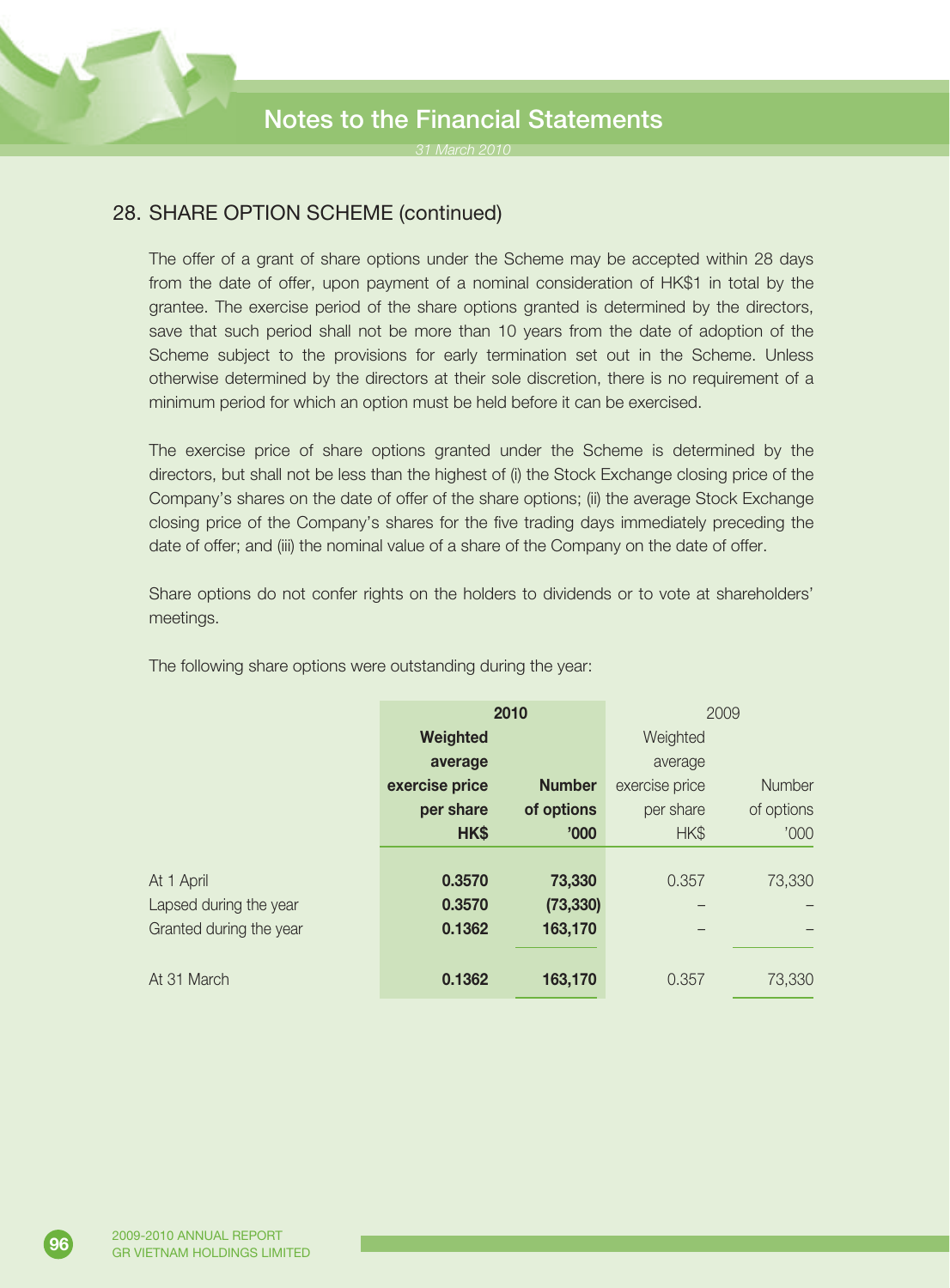

1arch 2010

# 28. SHARE OPTION SCHEME (continued)

The exercise prices and exercise periods of the share options outstanding as at the end of the reporting period are as follows:

| 2010                     |                           |                           |
|--------------------------|---------------------------|---------------------------|
| <b>Number of options</b> | Exercise price per share* | <b>Exercise period</b>    |
| '000'                    | HK\$                      |                           |
| 54,570                   | 0.1362                    | $01/01/2010 - 30/06/2012$ |
| 54,390                   | 0.1362                    | 01/07/2010 - 30/06/2012   |
| 54,210                   | 0.1362                    | 01/01/2011 - 30/06/2012   |
| 163,170                  |                           |                           |
| 2009                     |                           |                           |
| Number of options        | Exercise price per share* | Exercise period           |
| '000'                    | HK\$                      |                           |
| 73,330                   | 0.357                     | 13/08/2007 - 12/08/2009   |

The exercise price of the share options is subject to adjustment in case of rights or bonus issues, or other similar changes in the Company's share capital.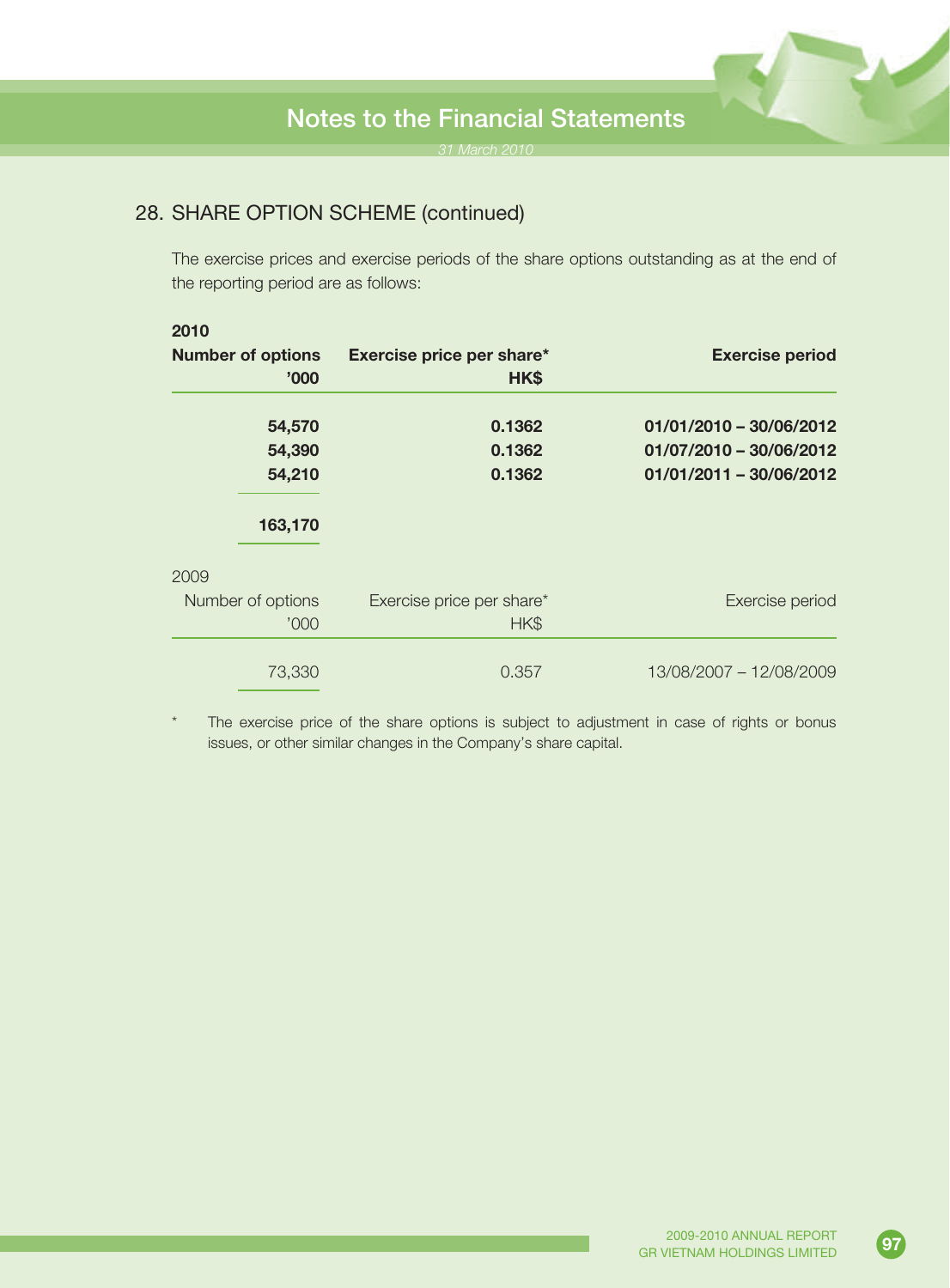

31 March 2010

### 28. SHARE OPTION SCHEME (continued)

The fair value of the equity-settled share options granted during the year ended 31 March 2010 was estimated by Ascent Partners Transaction Services Limited, an independent firm of professionally qualified valuers, using the black-scholes option pricing model, taking into account the terms and conditions upon which the options were granted. The fair value of the equity-settled share options granted was HK\$13,781,000 of which the Group recognised a share option expense of HK\$9,868,000 during the year ended 31 March 2010. The following table lists the inputs to the model used:

|                                               | Tranche 1                                 | Tranche 2 | Tranche 3                           |
|-----------------------------------------------|-------------------------------------------|-----------|-------------------------------------|
|                                               |                                           |           |                                     |
| Exercise period                               | 1 Jan 2010 to 1 Jul 2010 to 1 Jan 2011 to |           |                                     |
|                                               |                                           |           | 30 Jun 2012 30 Jun 2012 30 Jun 2012 |
| Dividend yield (%)                            | N/A                                       | N/A       | N/A                                 |
| Expected volatility (%)                       | 124.28                                    | 121.80    | 120.88                              |
| Historical volatility (%)                     | 124.28                                    | 121.80    | 120.88                              |
| Risk-free interest rate (%)                   | 0.44                                      | 0.52      | 0.62                                |
| Weighted average share price (HK\$ per share) | 0.14                                      | 0.14      | 0.14                                |

The expected volatility reflects the assumption that the historical volatility is indicative of future trends, which may also not necessarily be the actual outcome.

No other feature of the options granted was incorporated into the measurement of fair value.

At the end of the reporting period, the Company had 163,170,000 share options outstanding under the Scheme. The exercise in full of the share options would, under the present capital structure of the Company, result in the issue of 163,170,000 additional ordinary shares of the Company and additional share capital of HK\$1,632,000 and share premium of HK\$20,592,000 (before issue expenses).

At the date of approval of these financial statements, the Company had 163,170,000 share options outstanding under the Scheme, which represented approximately 5.8% of the Company's shares in issue as at that date.

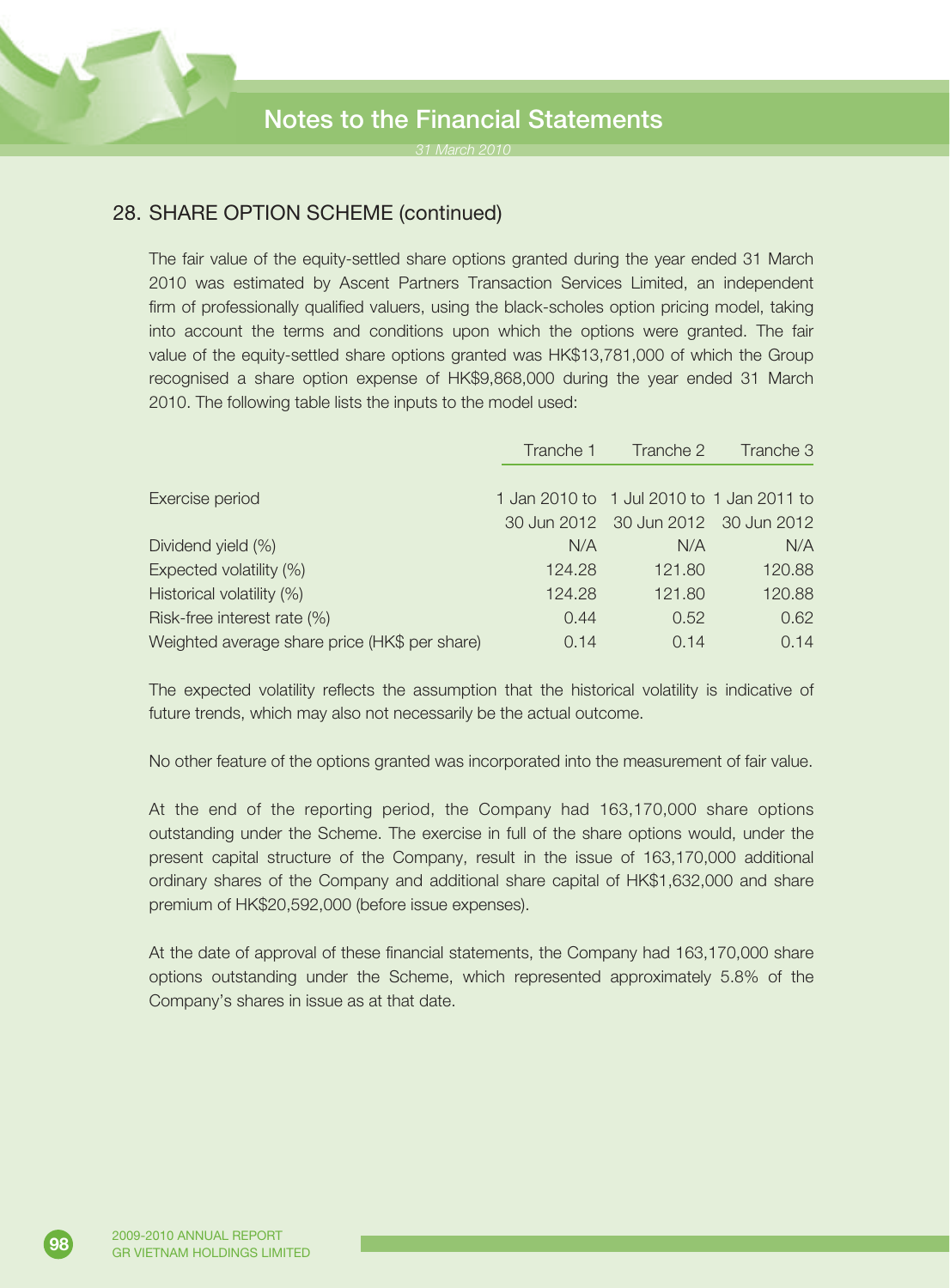

31 March 2010

### 29. PLEDGE OF ASSETS

At 31 March 2010, the Group's banking facilities were secured by the Group's fixed deposits of HK\$7,330,000 (2009: HK\$7,323,000) (note 22).

### 30. OPERATING LEASE ARRANGEMENTS

The Group leases certain of its office properties and convenience stores under operating lease arrangements. Leases for properties are negotiated for terms ranging from one to five years.

At 31 March 2010, the Group had total future minimum lease payments under noncancellable operating leases falling due as follows:

|                                         | <b>Group</b>    |                 |
|-----------------------------------------|-----------------|-----------------|
|                                         | 2010            | 2009            |
|                                         | <b>HK\$'000</b> | <b>HK\$'000</b> |
|                                         |                 |                 |
| Within one year                         | 3,660           | 3,808           |
| In the second to fifth years, inclusive | 2,768           | 4,301           |
|                                         |                 |                 |
|                                         | 6,428           | 8,109           |

In addition, the Group is required to pay an annual fee in respect of the use of certain land in Mainland China for its electronic products business up to 2011 with an increment of 15% for every ten years commencing from 1993. The total future annual fee payables under such non-cancellable operating lease falling due as follows:

|                                         | <b>Group</b>    |                 |
|-----------------------------------------|-----------------|-----------------|
|                                         | 2010            | 2009            |
|                                         | <b>HK\$'000</b> | <b>HK\$'000</b> |
|                                         |                 |                 |
| Within one year                         | 95              | 106             |
| In the second to fifth years, inclusive | 56              | 168             |
|                                         |                 |                 |
|                                         | 151             | 274             |

At the end of the reporting period, the Company had no significant operating lease commitments (2009: Nil).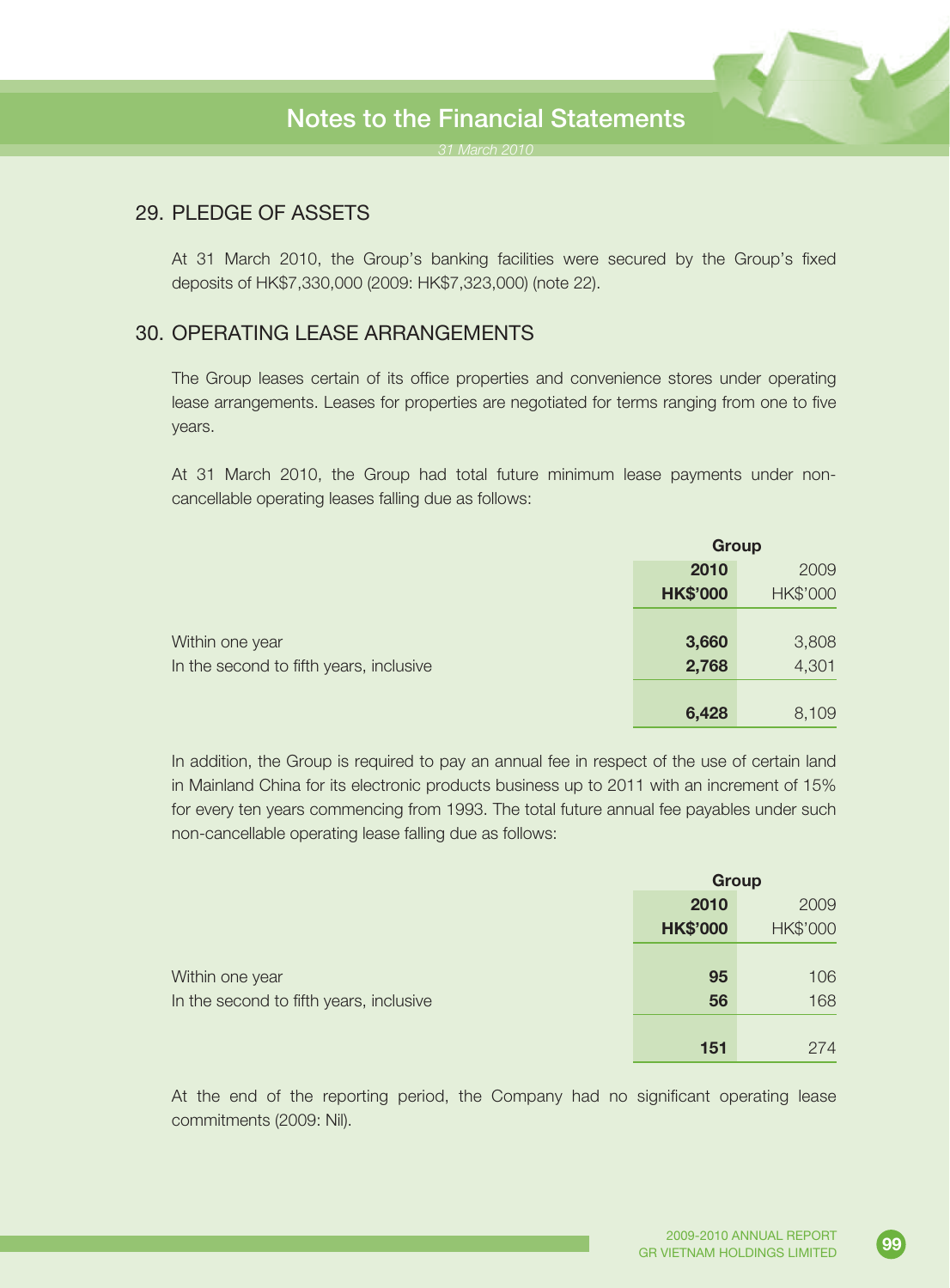

### 31. COMMITMENTS

In addition to the operating lease commitments detailed in note 30 above, the Group had the following capital commitments at the end of the reporting period:

|                                                  | Group           |                 |
|--------------------------------------------------|-----------------|-----------------|
|                                                  | 2010<br>2009    |                 |
|                                                  | <b>HK\$'000</b> | <b>HK\$'000</b> |
|                                                  |                 |                 |
| Contracted, but not provided for:                |                 |                 |
| Capital contributions to a joint venture company | 15,288          | 15,288          |

On 13 November 2007, the Group entered into a joint venture agreement (the "JV Agreement") with Food Company of Ho Chi Minh City (the "Food Company"), a whollyowned subsidiary of Vietnam Southern Food Corporation, pursuant to which, both parties agreed to establish a joint venture company (the "JV Company") on or before 12 May 2008 for the future operation of convenience retail stores in Vietnam. During the year ended 31 March 2009, the Group entered into certain agreements with Food Company for the revision and amendment on certain terms stated in the JV Agreement (collectively referred to as the "Revised JV Agreements"). In accordance with the Revised JV Agreements, the total equity interest in the JV Company will be held as to 49% by the Group and 51% by the Food Company, and the total invested capital of the JV Company would amount to US\$4,000,000 (equivalent to HK\$31,200,000). The Group is required to contribute US\$1,960,000 (equivalent to HK\$15,288,000) in form of legal capital and shareholders' loans to the JV Company upon the formation of the JV Company, based on its 49% interest therein.

The date for the formation of the JV Company has been further extended from 31 December 2009 to 30 June 2010 by entering into a supplemental agreement on the joint venture agreement on 30 December 2009.

Subsequent to the reporting date on 30 June 2010, the Group entered into another supplemental agreement with the Food Company to extend the formation date of the JV Company to 31 December 2010. As at the date of these financial statements, the JV Company has not been established and is pending the approval by the relevant Vietnam authorities.

At the end of the reporting period, the Company did not have any significant commitment (2009: Nil).

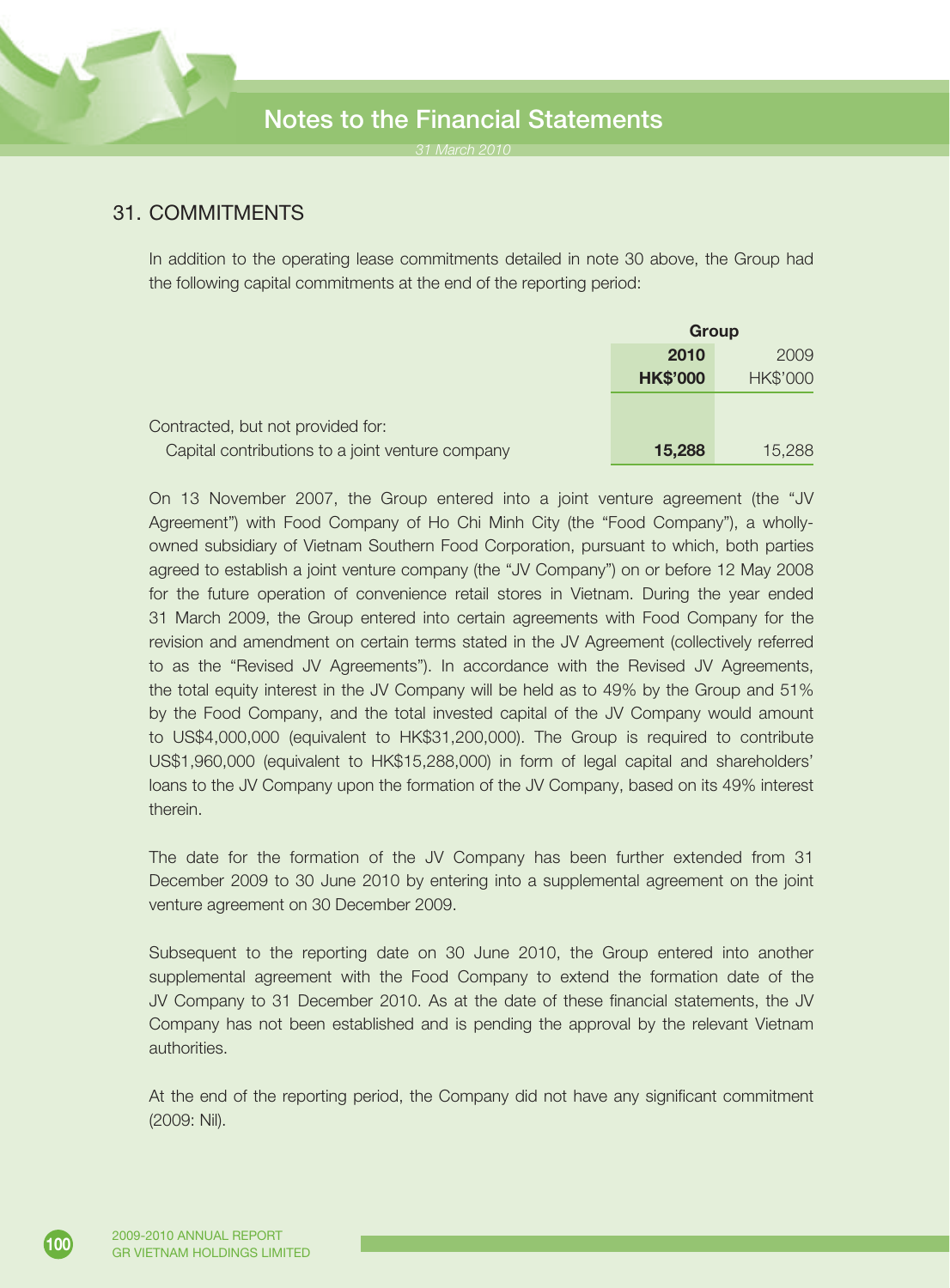

## 32. RELATED PARTY TRANSACTIONS

The Group considers the directors of the Company to be the key management personnel, whose compensation has been disclosed in note 8 to the financial statements.

### 33. FINANCIAL INSTRUMENTS BY CATEGORY

The carrying amounts of each of the categories of financial instruments as at the end of the reporting period are as follows:

#### **Group – 2010**

#### **Financial assets**

|                                       | <b>Financial</b><br>assets at fair<br>value through<br>profit or<br>loss - held<br>for trading<br><b>HK\$'000</b> | <b>Loans and</b><br>receivables<br><b>HK\$'000</b> | <b>Available-</b><br>for-sale<br>financial<br>assets<br><b>HK\$'000</b> | <b>Total</b><br><b>HK\$'000</b> |
|---------------------------------------|-------------------------------------------------------------------------------------------------------------------|----------------------------------------------------|-------------------------------------------------------------------------|---------------------------------|
| Convertible notes - loan portion      |                                                                                                                   | 50,913                                             |                                                                         | 50,913                          |
| Available-for-sale equity investments |                                                                                                                   |                                                    | 16,895                                                                  | 16,895                          |
| Equity investments at fair value      |                                                                                                                   |                                                    |                                                                         |                                 |
| through profit or loss                | 147,526                                                                                                           |                                                    |                                                                         | 147,526                         |
| Trade receivables                     |                                                                                                                   | 1,407                                              |                                                                         | 1,407                           |
| Financial assets included             |                                                                                                                   |                                                    |                                                                         |                                 |
| in prepayments, deposits              |                                                                                                                   |                                                    |                                                                         |                                 |
| and other receivables                 |                                                                                                                   | 953                                                |                                                                         | 953                             |
| Pledged time deposits                 |                                                                                                                   | 7,330                                              |                                                                         | 7,330                           |
| Cash and cash equivalents             |                                                                                                                   | 134,111                                            |                                                                         | 134,111                         |
|                                       | 147,526                                                                                                           | 194,714                                            | 16,895                                                                  | 359,135                         |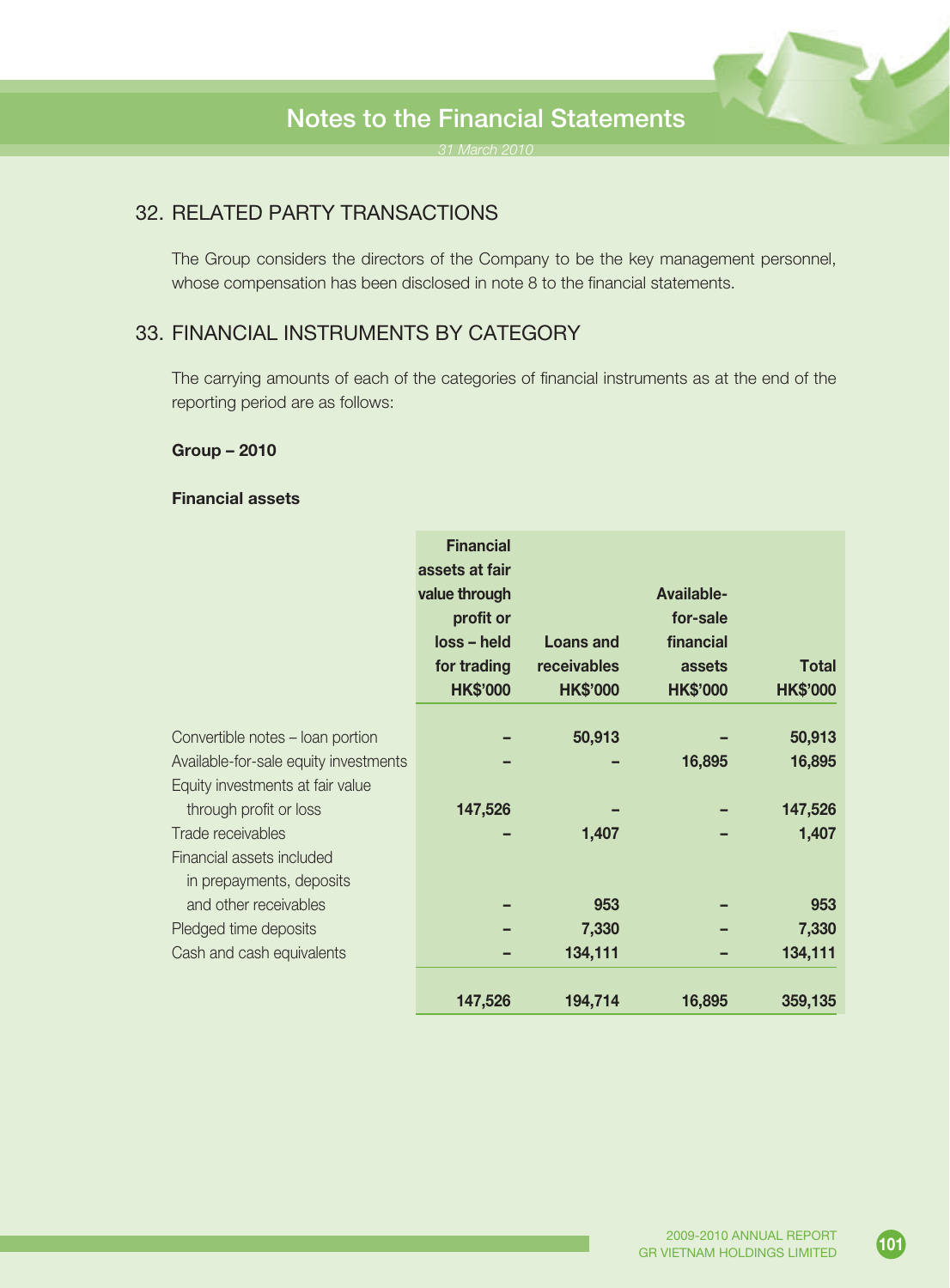

# 33. FINANCIAL INSTRUMENTS BY CATEGORY (continued)

The carrying amounts of each of the categories of financial instruments as at the end of the reporting period are as follows: (continued)

#### **Group – 2010**

#### **Financial liabilities**

|                   | <b>Financial</b> |
|-------------------|------------------|
|                   | liabilities at   |
|                   | amortised        |
|                   | cost             |
|                   | <b>HK\$'000</b>  |
|                   |                  |
| Trade payables    | 993              |
| Convertible bonds | 187,991          |
|                   |                  |
|                   | 188,984          |

Group – 2009

Financial assets

|                                       | Financial       |                 |                 |          |
|---------------------------------------|-----------------|-----------------|-----------------|----------|
|                                       | assets at fair  |                 |                 |          |
|                                       | value through   |                 | Available-      |          |
|                                       | profit or       |                 | for-sale        |          |
|                                       | $loss - held$   | Loans and       | financial       |          |
|                                       | for trading     | receivables     | assets          | Total    |
|                                       | <b>HK\$'000</b> | <b>HK\$'000</b> | <b>HK\$'000</b> | HK\$'000 |
|                                       |                 |                 |                 |          |
| Convertible notes - loan portion      |                 | 46,663          |                 | 46,663   |
| Available-for-sale equity investments |                 |                 | 13,392          | 13,392   |
| Convertible notes - conversion        |                 |                 |                 |          |
| option derivative                     | 491             |                 |                 | 491      |
| Equity investments at fair value      |                 |                 |                 |          |
| through profit or loss                | 163,369         |                 |                 | 163,369  |
| Trade receivables                     |                 | 688             |                 | 688      |
| Financial assets included             |                 |                 |                 |          |
| in prepayments, deposits              |                 |                 |                 |          |
| and other receivables                 |                 | 1,745           |                 | 1,745    |
| Pledged time deposits                 |                 | 7,323           |                 | 7,323    |
| Cash and cash equivalents             |                 | 153,724         |                 | 153,724  |
|                                       | 163,860         | 210,143         | 13,392          | 387,395  |

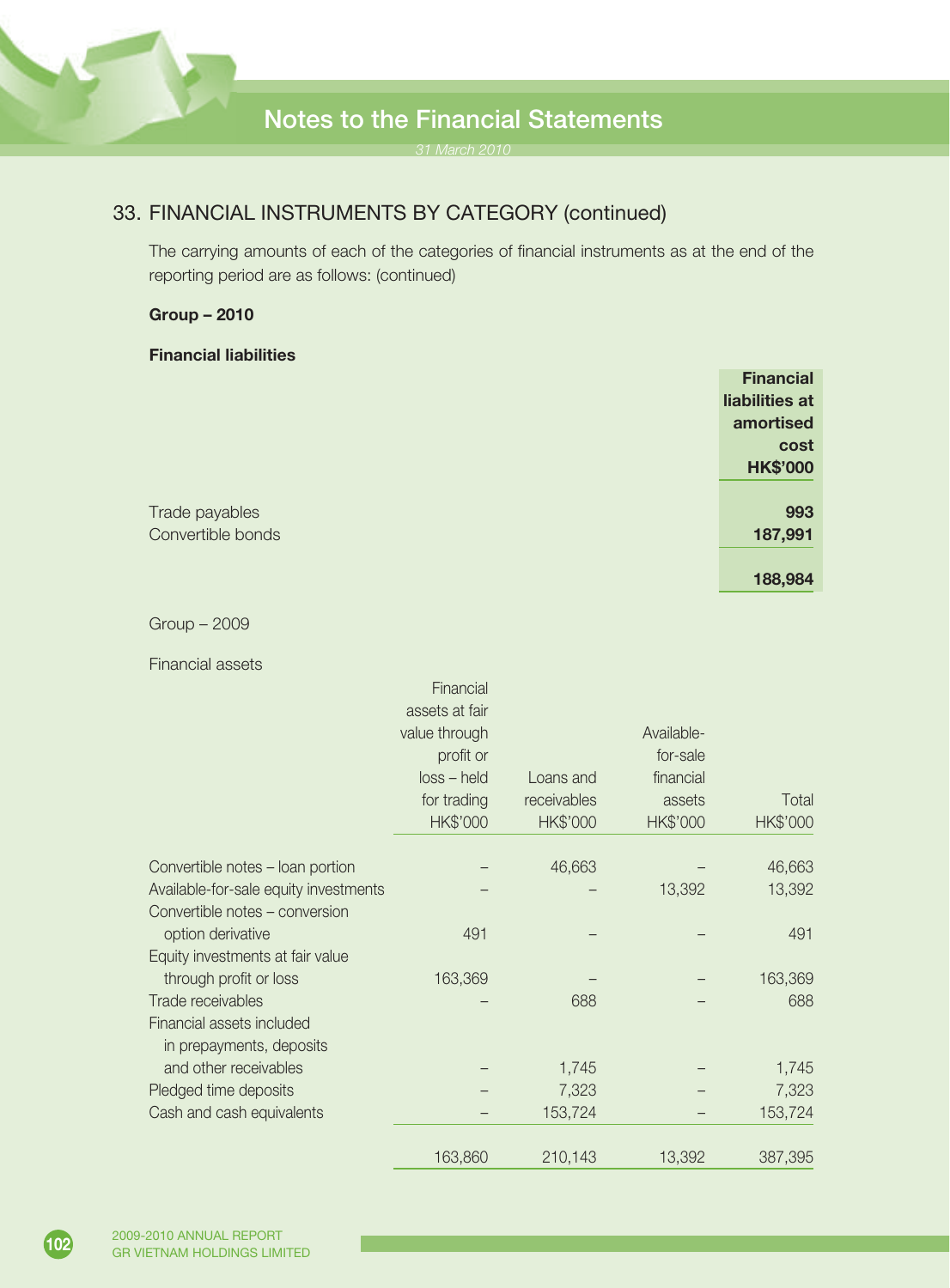

# 33. FINANCIAL INSTRUMENTS BY CATEGORY (continued)

The carrying amounts of each of the categories of financial instruments as at the end of the reporting period are as follows: (continued)

Group – 2009

Financial liabilities

| Financial       |
|-----------------|
| liabilities at  |
| amortised       |
| cost            |
| <b>HK\$'000</b> |
|                 |
| 77              |
| 170,323         |
|                 |
| 170,400         |
|                 |

#### **Company**

All the Company's financial assets as at 31 March 2010 and 2009, including amounts due from subsidiaries, deposits and other receivables, and cash and cash equivalents are categorised as loans and receivables.

All the Company's financial liabilities as at 31 March 2010 and 2009, including amounts due to subsidiaries and convertible bonds, are categorised as financial liabilities at amortised cost.

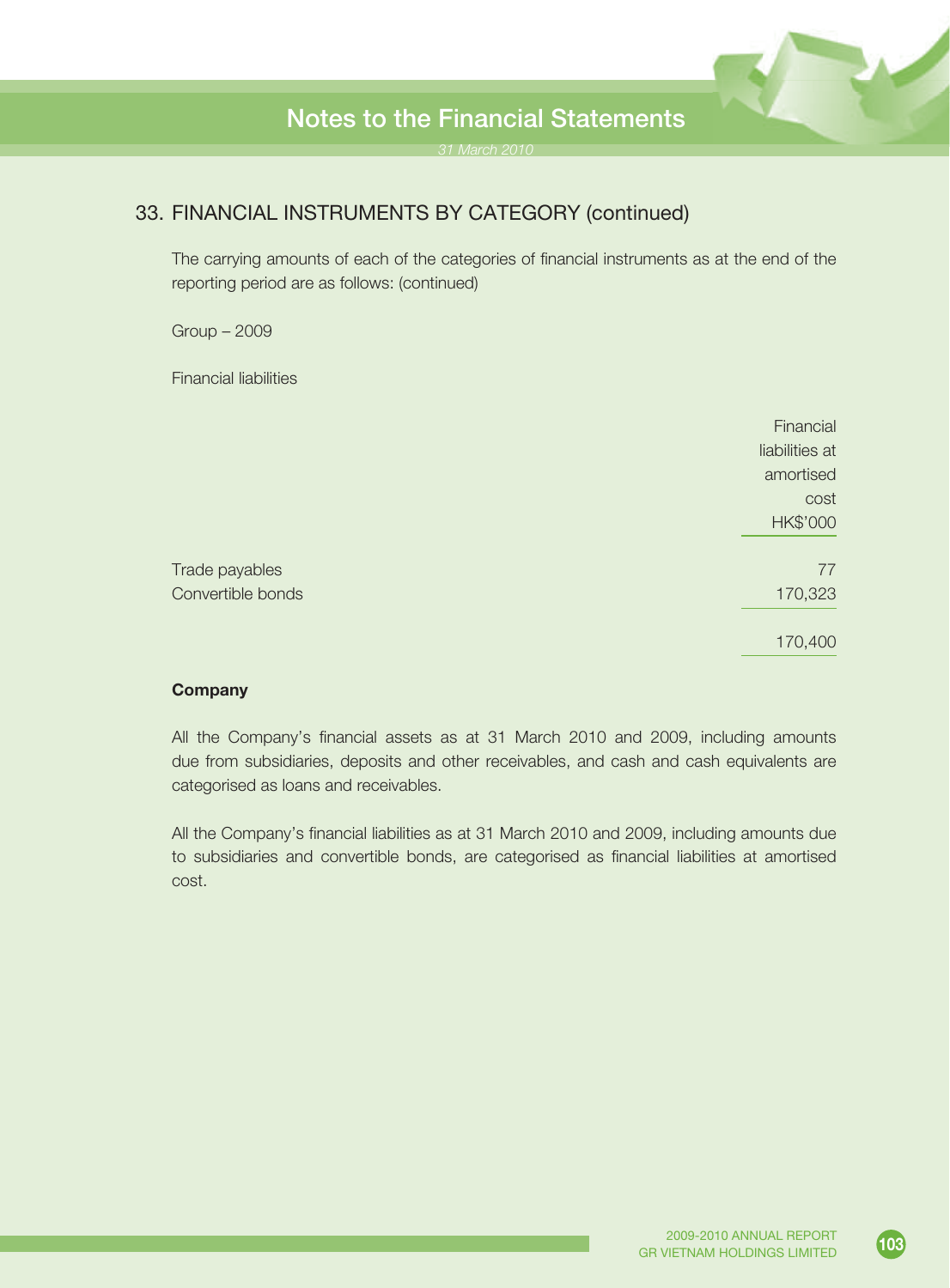

31 March 2010

# 34. FAIR VALUE HIERARCHY

The Group uses the following hierarchy for determining and disclosing the fair value of financial instruments:

- Level 1: fair values measured based on quoted prices (unadjusted) in active markets for identical assets or liabilities
- Level 2: fair values measured based on valuation techniques for which all inputs which have a significant effect on the recorded fair value are observable, either directly or indirectly
- Level 3: fair values measured based on valuation techniques for which all inputs which have a significant effect on the recorded fair value are not based on observable market data (unobservable inputs)

As at 31 March 2010, the Group held the following financial instruments measured at fair value:

Assets measured at fair value as at 31 March 2010:

|                                  | Level 1<br><b>HK\$'000</b> | Level <sub>2</sub><br><b>HK\$'000</b> | Level <sub>3</sub><br><b>HK\$'000</b> | <b>Total</b><br><b>HK\$'000</b> |
|----------------------------------|----------------------------|---------------------------------------|---------------------------------------|---------------------------------|
| Available-for-sale equity        |                            |                                       |                                       |                                 |
| <i>investments</i>               | 16,895                     |                                       |                                       | 16,895                          |
| Equity investments at fair value |                            |                                       |                                       |                                 |
| through profit or loss           | 147,526                    |                                       |                                       | 147,526                         |
| Convertible notes-conversion     |                            |                                       |                                       |                                 |
| option derivative                |                            | $-$ #                                 |                                       |                                 |
|                                  |                            |                                       |                                       |                                 |
|                                  | 164,421                    |                                       |                                       | 164,421                         |

# As at 31 March 2010, the fair value of the Group's convertible notes-conversion option derivative was HK\$Nil.

During the year ended 31 March 2010, there were no transfers of fair value measurements between Level 1 and Level 2 and no transfer into or out of Level 3.

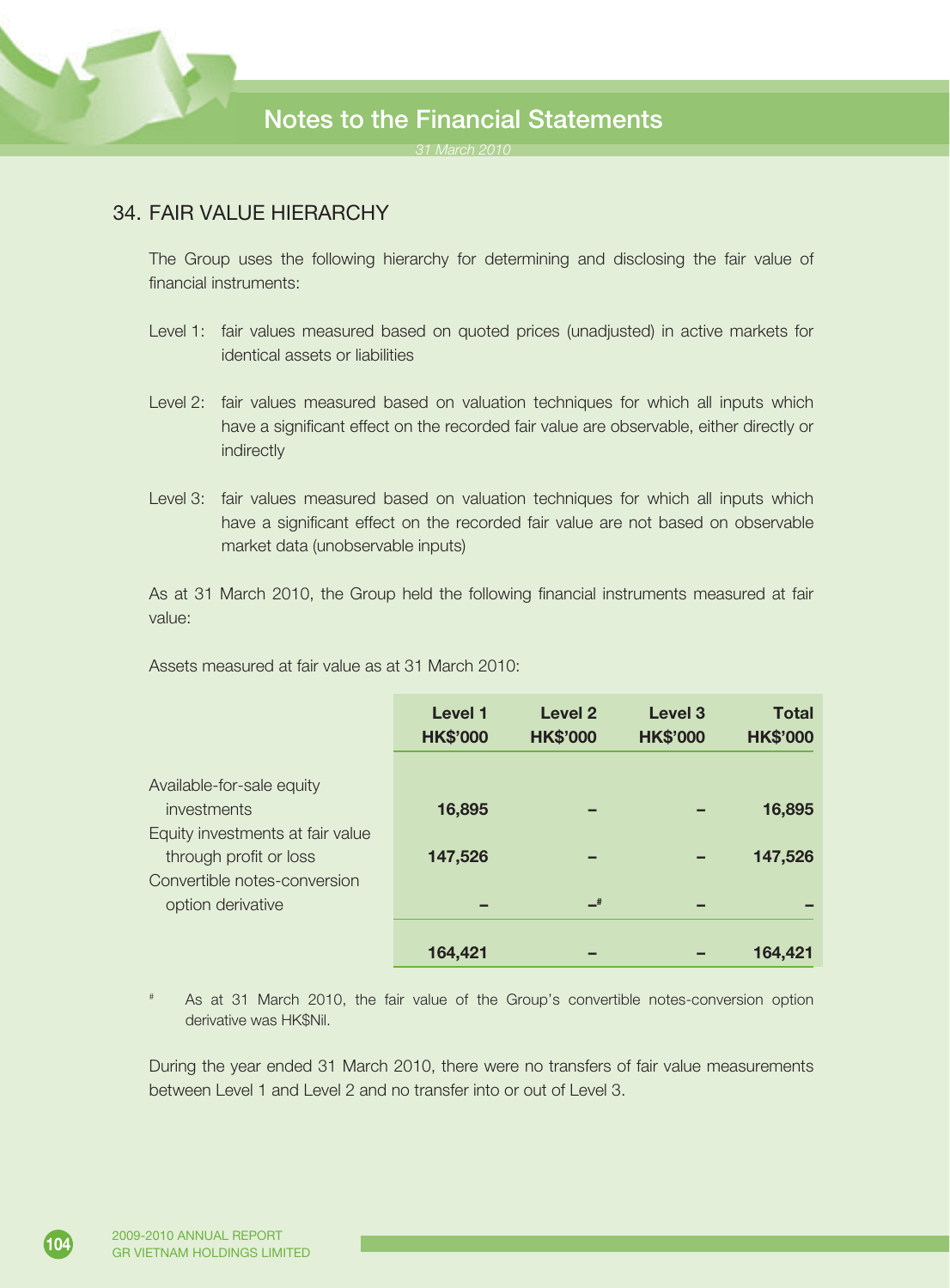

31 March 2010

### 35. FINANCIAL RISK MANAGEMENT OBJECTIVES AND POLICIES

The Group's principal financial instruments comprise equity investments, convertible bonds, cash and short term deposits. The main purpose of these financial instruments is to raise finance for the Group's operations. The Group has various other financial assets and liabilities such as trade receivables and trade payables. Details of the major financial instruments and the Group's accounting policies in relation to them are disclosed in note 2.4 to the financial statements.

The main risks arising from the Group's financial instruments are interest rate risk, credit risk, liquidity risk and equity price risk. The board of directors reviews and agrees policies for managing each of these risks and they are summarised below.

#### **Interest rate risk**

The Group does not have any significant exposure to risk of changes in market interest rates, and therefore it does not use derivative financial instruments to hedge its debt obligations.

#### **Credit risk**

The Group trades only with recognised and creditworthy third parties. It is the Group's policy that all customers who wish to trade on credit terms are subject to credit verification procedures. In addition, receivable balances are monitored on an ongoing basis and the Group's exposure to bad debts is not significant. The Group reviews the recoverable amount of each individual trade debtor at each of the reporting period to ensure that adequate impairment losses are made for irrecoverable amounts.

The credit risk of the Group's other financial assets, which comprise cash and cash equivalents, pledged time deposits, available-for-sale equity investments and equity investments at fair value through profit or loss, arises from default of the counterparty, with a maximum exposure equal to the carrying amounts of these instruments.

Since the Group trades only with recognised and creditworthy third parties, there is no requirement for collateral.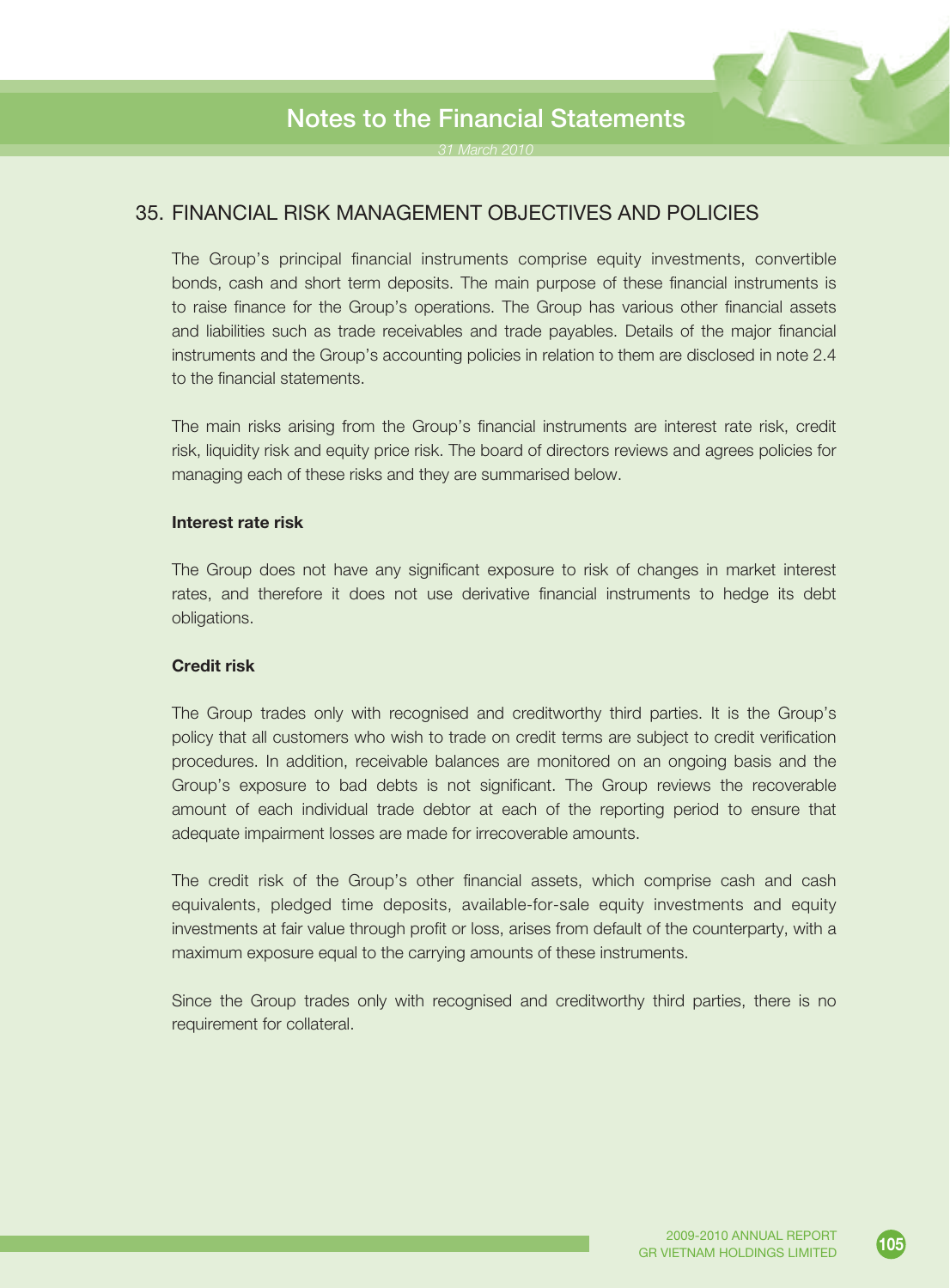

## 35. FINANCIAL RISK MANAGEMENT OBJECTIVES AND POLICIES (continued)

#### **Liquidity risk**

The Group monitors its risk to a shortage of funds using a recurring liquidity planning tool. This tool considers the maturity of both its financial instruments and financial assets (e.g., trade receivables) and projected cash flows from operations.

The Group's objective is to maintain a balance between continuity of funding and flexibility through the use of the Group's available cash and its available banking facilities.

The maturity profile of the Group's financial liabilities as at the end of the reporting period, based on the contracted undiscounted payments, was as follows:

#### **Group – 2010**

|                   | On<br>demand<br><b>HK\$'000</b> | 3 months<br><b>HK\$'000</b> | Less than 3 to less than<br>12 months<br><b>HK\$'000</b> | 1 to $5$<br>years<br><b>HK\$'000</b> | <b>Total</b><br><b>HK\$'000</b> |
|-------------------|---------------------------------|-----------------------------|----------------------------------------------------------|--------------------------------------|---------------------------------|
| Trade payables    | -                               | 993                         | -                                                        | -                                    | 993                             |
| Convertible bonds | -                               | -                           | 200,000                                                  | -                                    | 200,000                         |
|                   |                                 | 993                         | 200,000                                                  |                                      | 200,993                         |

#### Group – 2009

|                   | On              | Less than       | 3 to less than  | $1$ to $5$      |                 |
|-------------------|-----------------|-----------------|-----------------|-----------------|-----------------|
|                   | demand          | 3 months        | 12 months       | years           | Total           |
|                   | <b>HK\$'000</b> | <b>HK\$'000</b> | <b>HK\$'000</b> | <b>HK\$'000</b> | <b>HK\$'000</b> |
|                   |                 |                 |                 |                 |                 |
| Trade payables    |                 | 77              |                 |                 | 77              |
| Convertible bonds |                 |                 |                 | 200,000         | 200,000         |
|                   |                 |                 |                 |                 |                 |
|                   |                 | 77              |                 | 200,000         | 200,077         |

**106**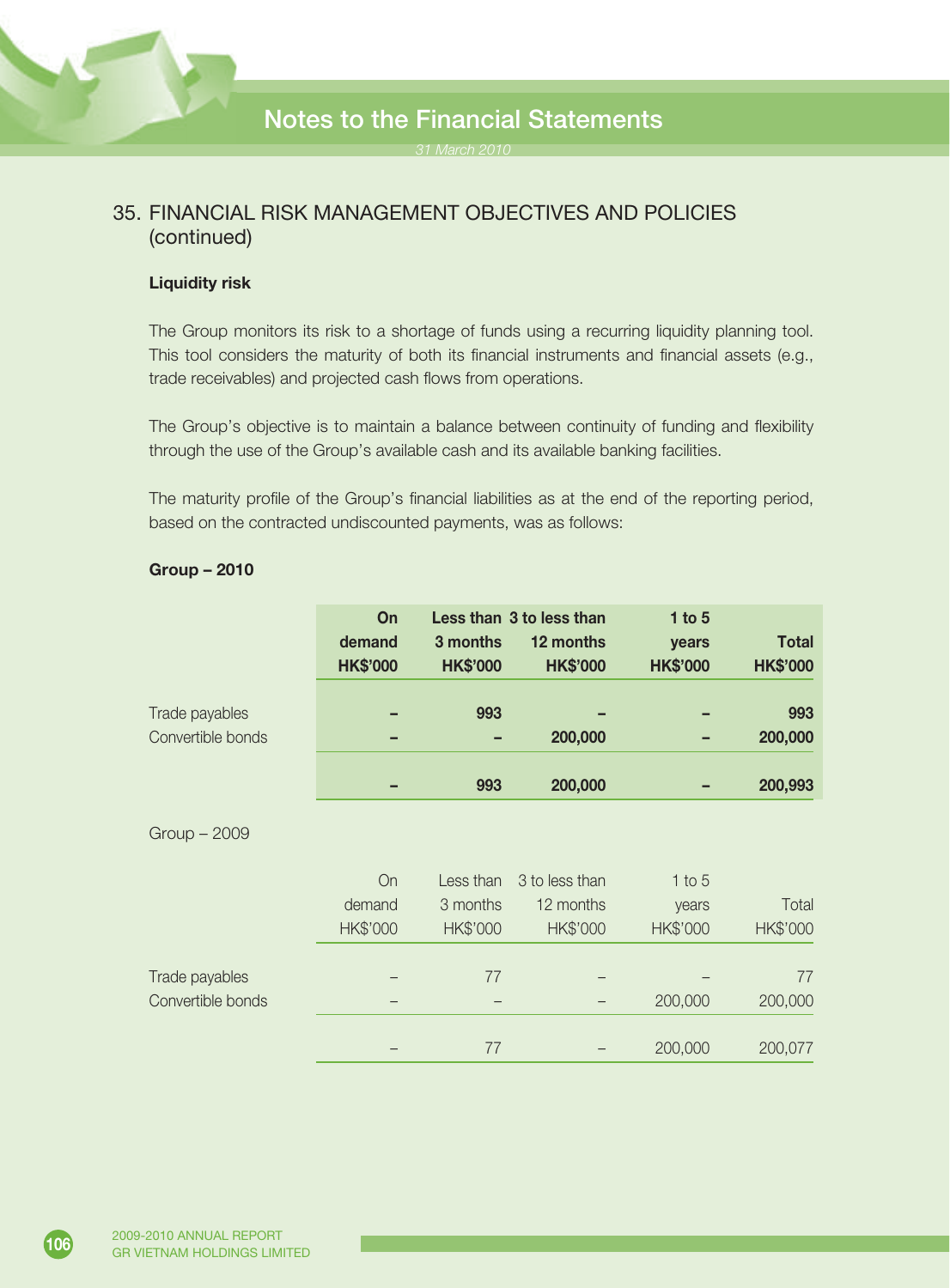

# 35. FINANCIAL RISK MANAGEMENT OBJECTIVES AND POLICIES (continued)

### **Liquidity risk (continued)**

#### **Company – 2010**

|                     | On              |                 | Less than 3 to less than | 1 to $5$        |                 |
|---------------------|-----------------|-----------------|--------------------------|-----------------|-----------------|
|                     | demand          | 3 months        | 12 months                | years           | <b>Total</b>    |
|                     | <b>HK\$'000</b> | <b>HK\$'000</b> | <b>HK\$'000</b>          | <b>HK\$'000</b> | <b>HK\$'000</b> |
|                     |                 |                 |                          |                 |                 |
| Convertible bonds   |                 |                 | 200,000                  |                 | 200,000         |
| Due to subsidiaries | 7,498           |                 |                          |                 | 7,498           |
|                     |                 |                 |                          |                 |                 |
|                     | 7,498           |                 | 200,000                  |                 | 207,498         |
|                     |                 |                 |                          |                 |                 |
| Company - 2009      |                 |                 |                          |                 |                 |
|                     |                 |                 |                          |                 |                 |
|                     | On              | Less than       | 3 to less than           | $1$ to $5$      |                 |
|                     | demand          | 3 months        | 12 months                | years           | Total           |
|                     | <b>HK\$'000</b> | <b>HK\$'000</b> | <b>HK\$'000</b>          | <b>HK\$'000</b> | <b>HK\$'000</b> |
|                     |                 |                 |                          |                 |                 |
| Convertible bonds   |                 |                 |                          | 200,000         | 200,000         |
| Due to subsidiaries | 7,498           |                 |                          |                 | 7,498           |
|                     |                 |                 |                          |                 |                 |
|                     | 7,498           |                 |                          | 200,000         | 207,498         |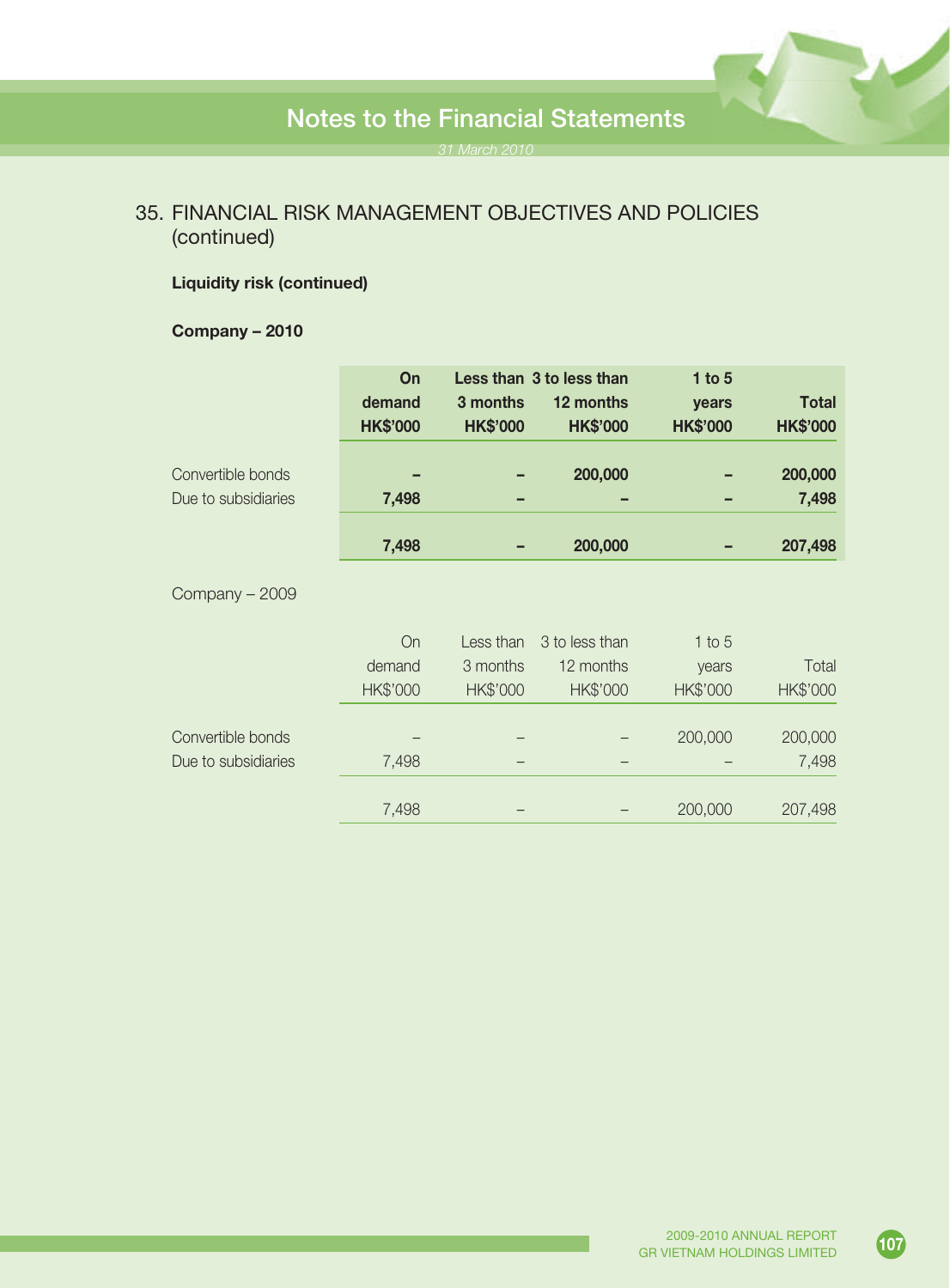

# 35. FINANCIAL RISK MANAGEMENT OBJECTIVES AND POLICIES (continued)

### **Equity price risk**

Equity price risk is the risk that the fair values of equity securities decrease as a result of changes in the value of individual securities. The Group is exposed to equity price risk arising from individual equity investments classified as trading equity investments (note 18) and available-for-sale investments (note 17) as at 31 March 2010. The Group's listed investments are listed on the Hong Kong and Singapore stock exchanges and are valued at quoted market prices at the end of the reporting period.

The following table demonstrates the sensitivity to every 5% change in the fair values of the equity investments, with all other variables held constant and before any impact on tax, based on their carrying amounts at the end of the reporting period. For the purpose of this analysis, for the available-for-sale equity investments the impact is deemed to be on the available-for-sale equity investment revaluation reserve and no account is given for factors such as impairment which might impact on the income statement.

|                                                          | <b>Carrying</b><br>amount             | <b>Change</b><br>in the                                 | <b>Change</b><br>in the               |
|----------------------------------------------------------|---------------------------------------|---------------------------------------------------------|---------------------------------------|
|                                                          | <b>investments</b><br><b>HK\$'000</b> | of equity Group's loss<br>before tax<br><b>HK\$'000</b> | Group's<br>equity*<br><b>HK\$'000</b> |
| 2010                                                     |                                       |                                                         |                                       |
| Investments listed in:<br>Hong Kong - Available-for-sale | 404                                   |                                                         | <b>20</b>                             |
| - Held-for-trading<br>- Available-for-sale<br>Singapore  | 147,526<br>16,491                     | 7,376                                                   | 825                                   |

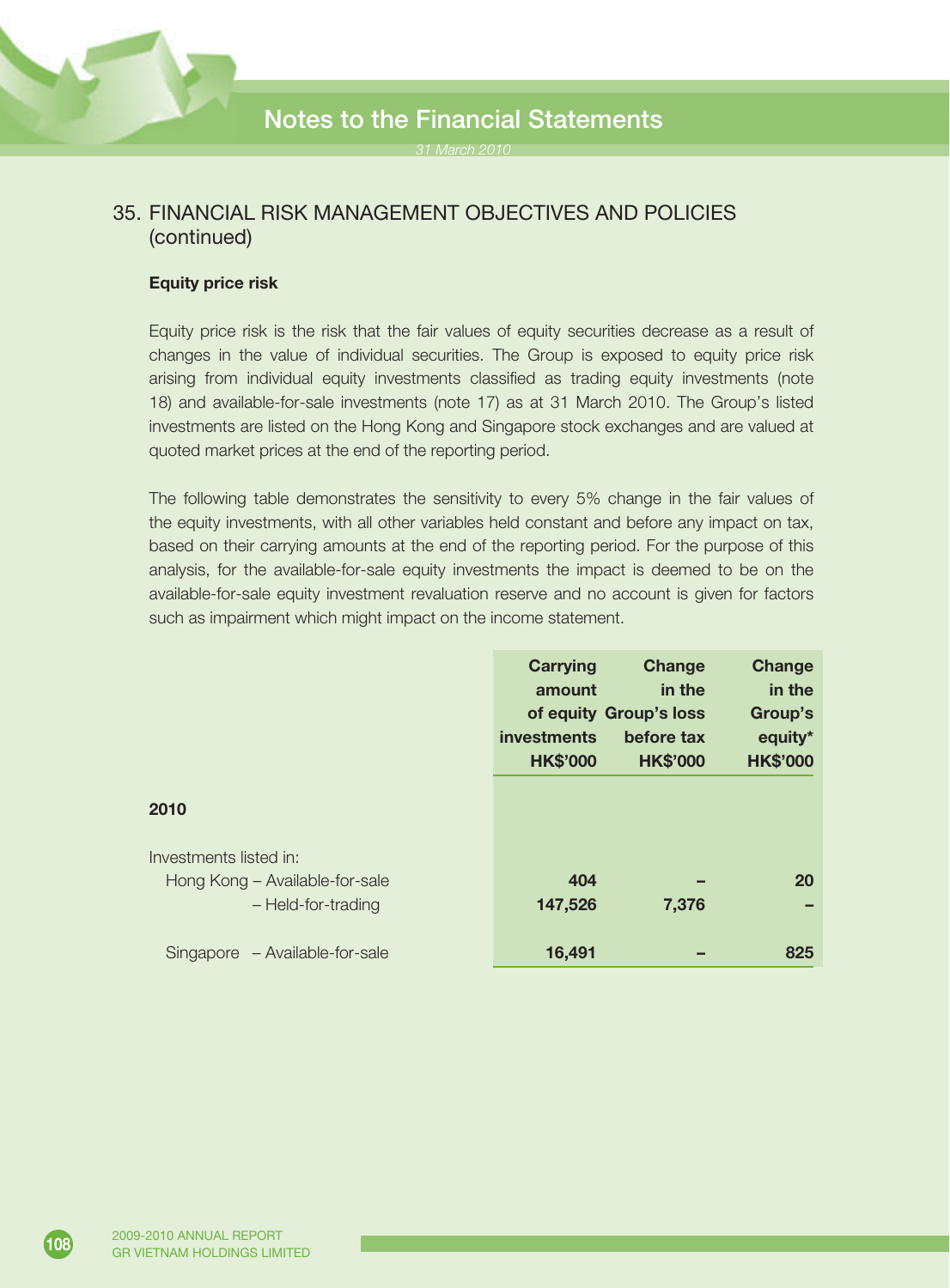

31 March 2010

# 35. FINANCIAL RISK MANAGEMENT OBJECTIVES AND POLICIES (continued)

### **Equity price risk (continued)**

|                                   | Carrying        | Change       | Change          |
|-----------------------------------|-----------------|--------------|-----------------|
|                                   | amount          | in the       | in the          |
|                                   | of equity       | Group's loss | Group's         |
|                                   | investments     | before tax   | equity*         |
|                                   | <b>HK\$'000</b> | HK\$'000     | <b>HK\$'000</b> |
|                                   |                 |              |                 |
| 2009                              |                 |              |                 |
|                                   |                 |              |                 |
| Investments listed in:            |                 |              |                 |
| Hong Kong - Available-for-sale    | 254             |              | 13              |
| - Held-for-trading                | 163,369         | 8,168        |                 |
|                                   |                 |              |                 |
| - Available-for-sale<br>Singapore | 13,138          |              | 657             |
|                                   |                 |              |                 |

**Excluding accumulated losses** 

#### **Capital management**

The primary objective of the Group's capital management is to safeguard the Group's ability to continue as a going concern and to maintain healthy capital ratios in order to support its business and maximise shareholder value.

The Group manages its capital structure and makes adjustments to it, in light of changes in economic conditions and the risk characteristics of the underlying assets. To maintain or adjust the capital structure, the Group may adjust the dividend payment to shareholders, return capital to shareholders or issue new shares. No changes were made in the objectives, policies or processes during the years ended 31 March 2010 and 2009.